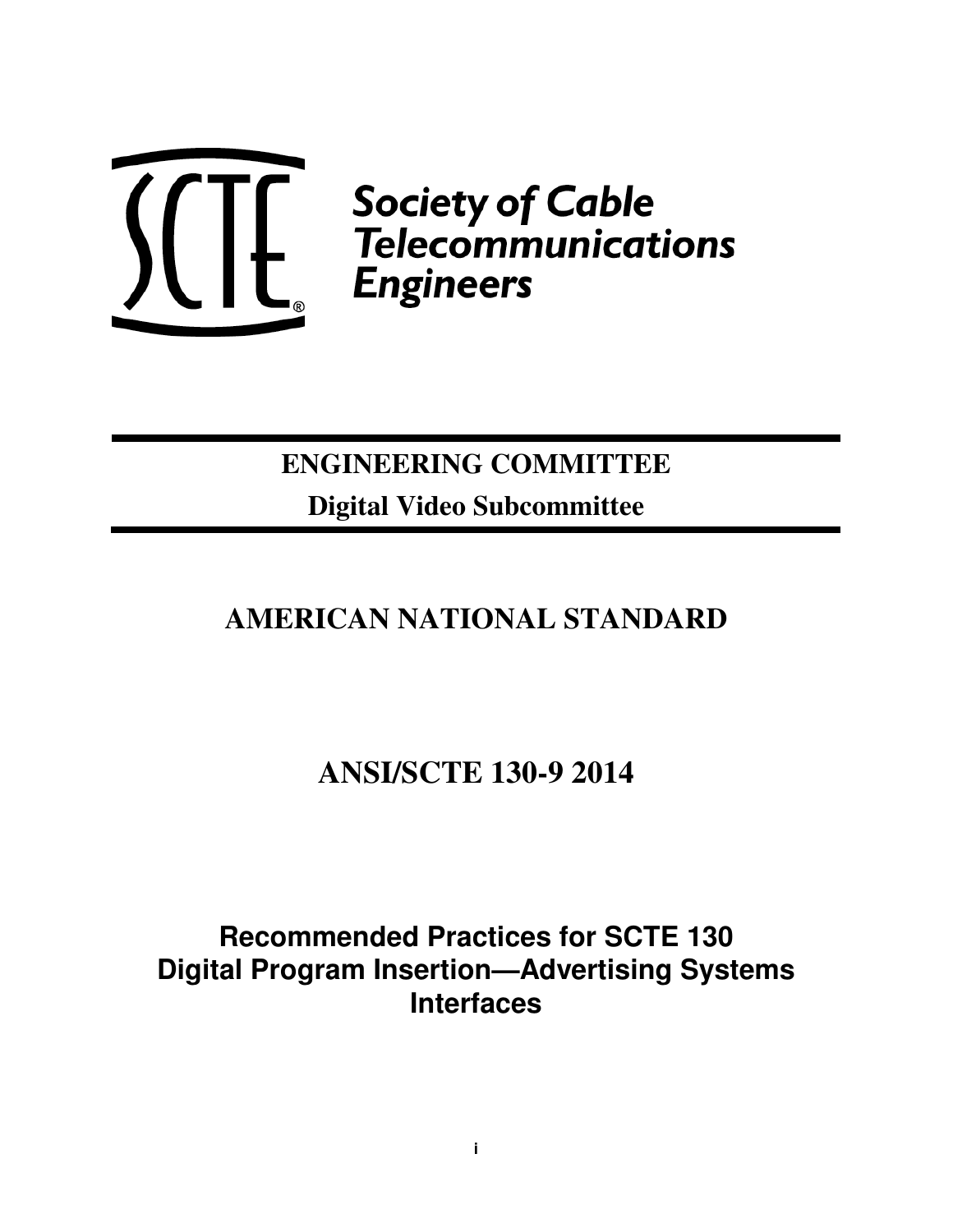# **NOTICE**

The Society of Cable Telecommunications Engineers (SCTE) Standards and Recommended Practices (hereafter called documents) are intended to serve the public interest by providing specifications, test methods and procedures that promote uniformity of product, interchangeability, best practices and ultimately the long term reliability of broadband communications facilities. These documents shall not in any way preclude any member or nonmember of SCTE from manufacturing or selling products not conforming to such documents, nor shall the existence of such standards preclude their voluntary use by those other than SCTE members, whether used domestically or internationally.

SCTE assumes no obligations or liability whatsoever to any party who may adopt the Standards. Such adopting party assumes all risks associated with adoption of these Standards, and accepts full responsibility for any damage and/or claims arising from the adoption of such Standards.

Attention is called to the possibility that implementation of this standard may require the use of subject matter covered by patent rights. By publication of this standard, no position is taken with respect to the existence or validity of any patent rights in connection therewith. SCTE shall not be responsible for identifying patents for which a license may be required or for conducting inquiries into the legal validity or scope of those patents that are brought to its attention.

Patent holders who believe that they hold patents which are essential to the implementation of this standard have been requested to provide information about those patents and any related licensing terms and conditions. Any such declarations made before or after publication of this document are available on the SCTE web site at http://www.scte.org.

> All Rights Reserved © Society of Cable Telecommunications Engineers, Inc. 2014 140 Philips Road Exton, PA 19341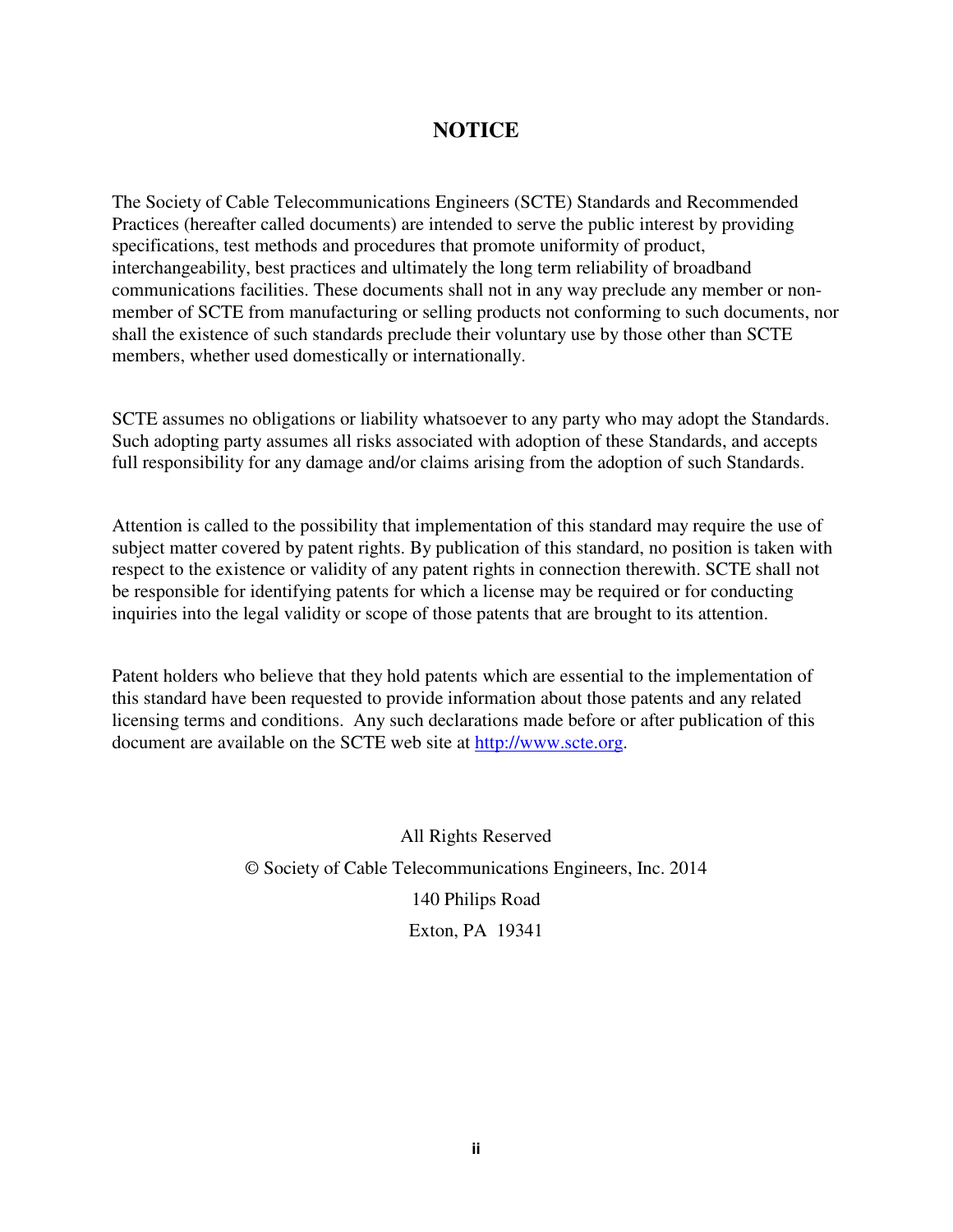# **Table of Contents**

| 1   |                                                                        |  |  |  |  |
|-----|------------------------------------------------------------------------|--|--|--|--|
| 2   |                                                                        |  |  |  |  |
| 3   |                                                                        |  |  |  |  |
| 4   |                                                                        |  |  |  |  |
| 5   |                                                                        |  |  |  |  |
|     | 5.1                                                                    |  |  |  |  |
|     | 5.2                                                                    |  |  |  |  |
|     | 5.3                                                                    |  |  |  |  |
| 6   |                                                                        |  |  |  |  |
| 7   |                                                                        |  |  |  |  |
|     | 7.1                                                                    |  |  |  |  |
|     | 7.1.1                                                                  |  |  |  |  |
|     | 7.1.2                                                                  |  |  |  |  |
|     | 7.1.3                                                                  |  |  |  |  |
|     | 7.2                                                                    |  |  |  |  |
|     | 7.2.1                                                                  |  |  |  |  |
|     | 7.2.2                                                                  |  |  |  |  |
|     | 7.2.3                                                                  |  |  |  |  |
|     | 7.2.4                                                                  |  |  |  |  |
|     | 7.2.5                                                                  |  |  |  |  |
|     | PlacementStatusNotification/PlacementStatusAcknowledgement 22<br>7.2.6 |  |  |  |  |
|     | 7.3                                                                    |  |  |  |  |
|     | 7.3.1                                                                  |  |  |  |  |
|     | 7.3.2                                                                  |  |  |  |  |
|     | 7.3.3                                                                  |  |  |  |  |
|     | 7.3.4                                                                  |  |  |  |  |
|     | 7.3.5                                                                  |  |  |  |  |
| 7.4 |                                                                        |  |  |  |  |
|     | 7.4.1                                                                  |  |  |  |  |
|     | 7.4.2                                                                  |  |  |  |  |
|     | 7.4.3                                                                  |  |  |  |  |
|     | 7.4.4                                                                  |  |  |  |  |
|     | 7.4.5                                                                  |  |  |  |  |
|     | 7.4.6                                                                  |  |  |  |  |
|     | 7.4.7                                                                  |  |  |  |  |
|     | PlacementStatusNotification/PlacementStatusAcknowledgement 50<br>7.4.8 |  |  |  |  |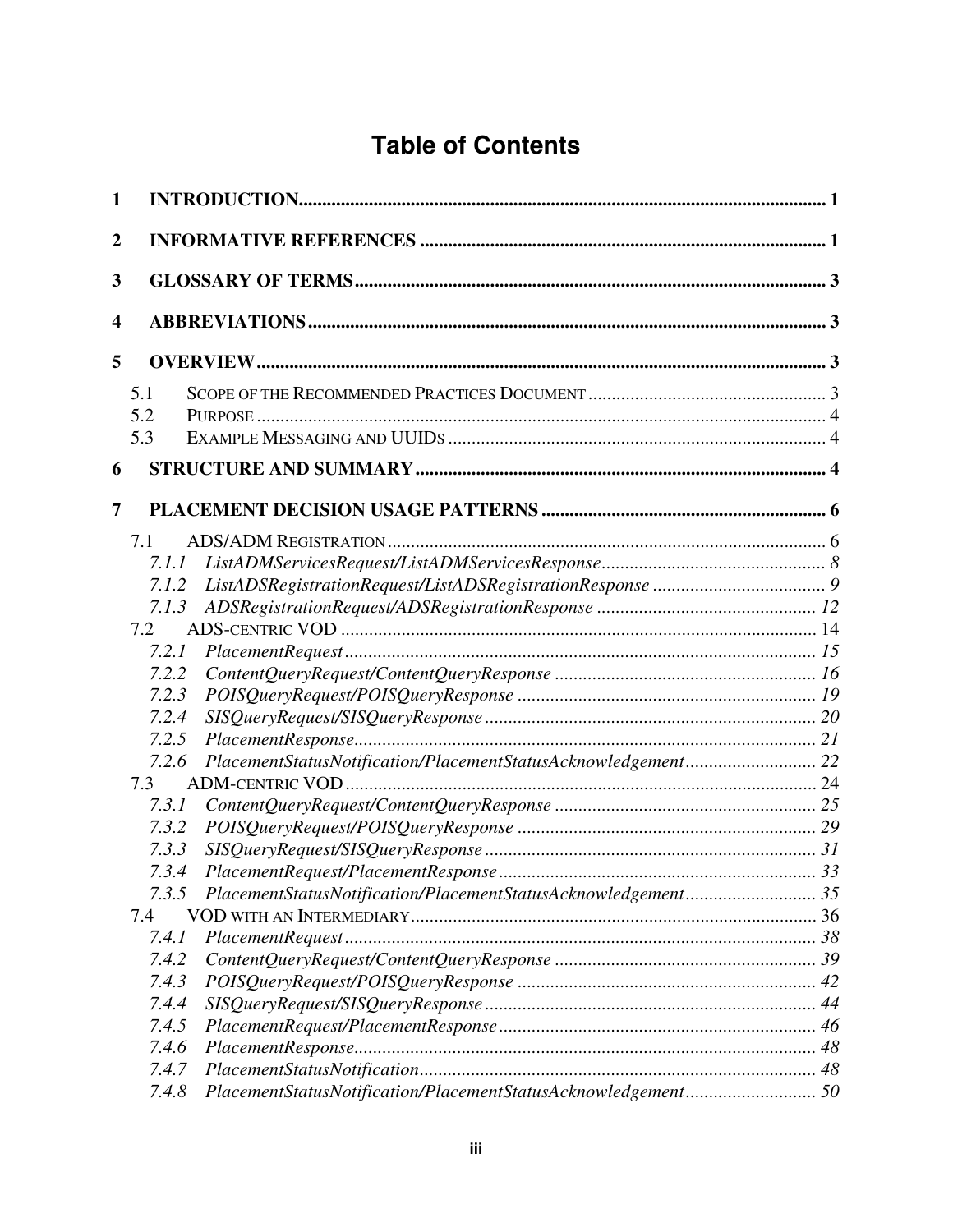| 7.4.9 |                                                                       |  |
|-------|-----------------------------------------------------------------------|--|
| 7.5   |                                                                       |  |
| 7.5.1 |                                                                       |  |
| 7.6   |                                                                       |  |
|       | 7.6.1 ADSDeregistrationNotification/ADSRegistrationAcknowledgement 55 |  |
| 8     |                                                                       |  |
| 8.1   |                                                                       |  |
| 8.1.1 |                                                                       |  |
| 8.1.2 |                                                                       |  |
| 8.1.3 |                                                                       |  |
| 8.1.4 |                                                                       |  |
| 8.2   |                                                                       |  |
| 8.2.1 |                                                                       |  |
| 8.2.2 |                                                                       |  |
| 8.2.3 |                                                                       |  |
| 8.2.4 |                                                                       |  |
| 8.3   |                                                                       |  |
| 8.3.1 |                                                                       |  |
| 8.3.2 |                                                                       |  |
| 8.3.3 |                                                                       |  |
| 8.3.4 |                                                                       |  |
|       |                                                                       |  |
| 9     |                                                                       |  |
| 9.1   |                                                                       |  |
| 9.2   |                                                                       |  |
| 9.3   |                                                                       |  |
| 9.3.1 |                                                                       |  |
| 9.3.2 |                                                                       |  |
| 9.3.3 |                                                                       |  |
| 9.3.4 |                                                                       |  |
| 9.4   |                                                                       |  |
| 9.5   |                                                                       |  |
| 9.5.1 |                                                                       |  |
|       |                                                                       |  |
| 9.6   |                                                                       |  |
| 9.6.1 |                                                                       |  |
| 9.6.2 |                                                                       |  |
| 9.7   |                                                                       |  |
| 9.8   |                                                                       |  |
| 9.9   |                                                                       |  |
| 9.9.1 |                                                                       |  |
| 9.9.2 |                                                                       |  |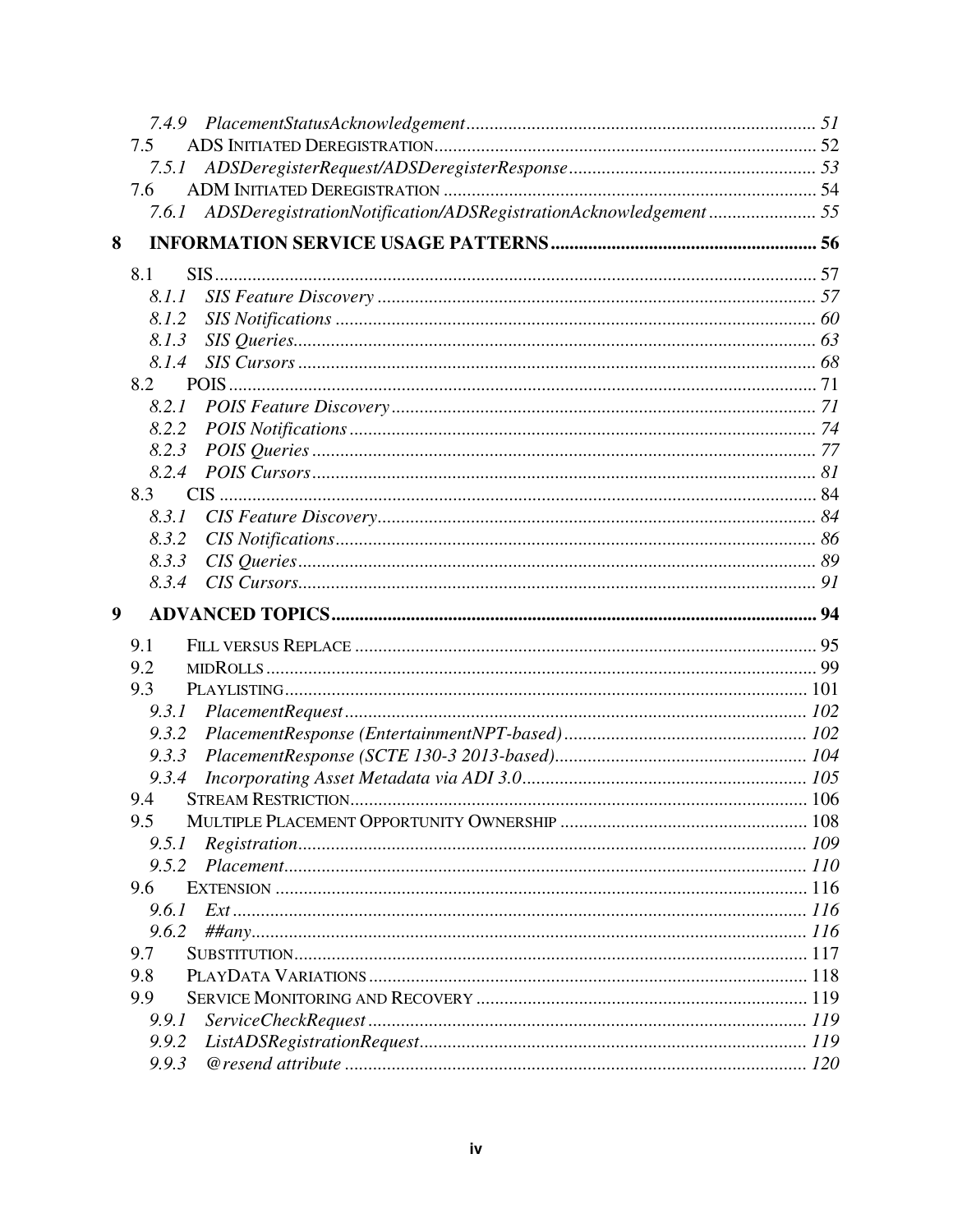# **List of Figures**

| Figure 37: VOD with an Intermediary Placement Status Acknowledgement Message Exchange 52 |  |
|------------------------------------------------------------------------------------------|--|
|                                                                                          |  |
|                                                                                          |  |
|                                                                                          |  |
|                                                                                          |  |
|                                                                                          |  |
|                                                                                          |  |
|                                                                                          |  |
|                                                                                          |  |
|                                                                                          |  |
|                                                                                          |  |
|                                                                                          |  |
|                                                                                          |  |
|                                                                                          |  |
|                                                                                          |  |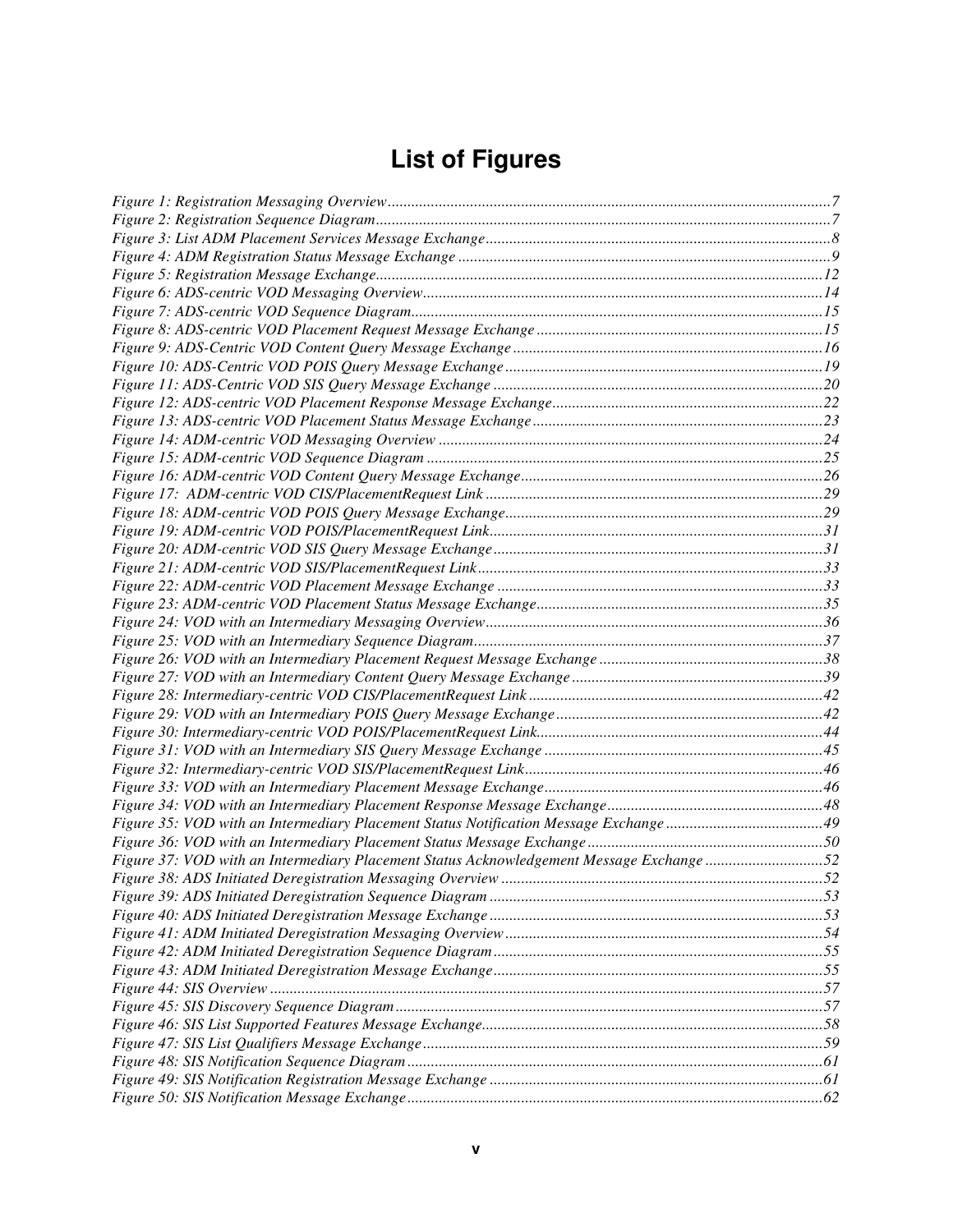# **List of Tables**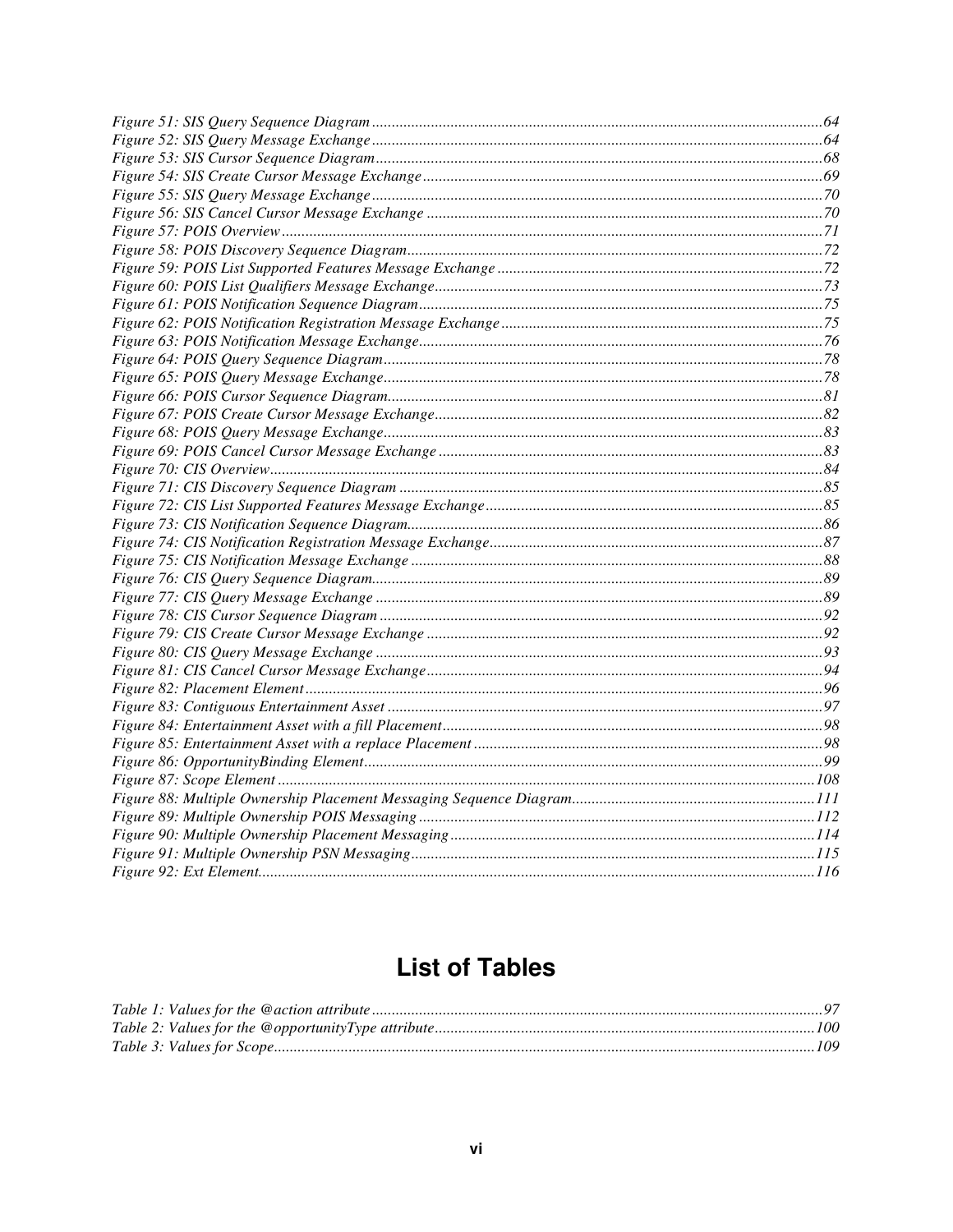# **1 Introduction**

The goal of this recommended practices document is to serve as an informational enhancement to SCTE 130, Digital Program Insertion—Advertising Systems Interfaces. SCTE 130 is necessarily brief in many areas in order to maintain conciseness and accuracy. This document serves as a companion to SCTE 130.

This document makes reference to versions of SCTE 130 documents from both the first and second editions of the standard, as outlined in Section 2. For further details concerning the differences between the first and second editions of SCTE 130, see SCTE130-1 2013: Digital Program Insertion—Advertising Systems Interfaces Part 1 – Overview.

# **2 Informative References**

At the time of publication, the editions indicated below were current. All standards are subject to revision, and parties to agreement based on this document are encouraged to apply the most recent editions of the documents listed below when appropriate.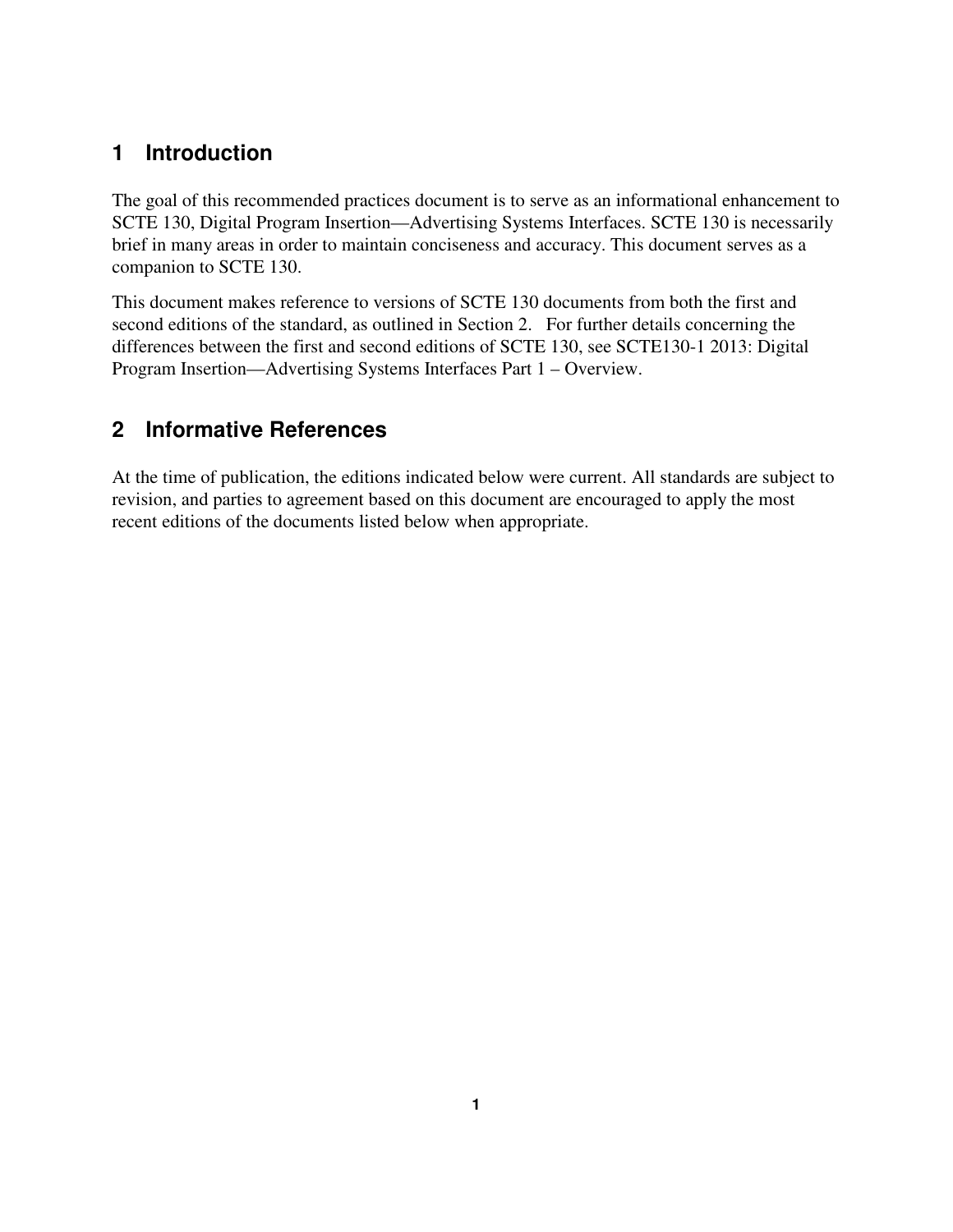| $[SCTE130-1]$    | SCTE 130-1 2013: Digital Program Insertion—Advertising      |
|------------------|-------------------------------------------------------------|
|                  | Systems Interfaces Part 1 - Advertising Systems Overview.   |
| $[SCTE130-2]$    | SCTE 130-2 2008a: Digital Program Insertion—Advertising     |
|                  | Systems Interfaces Part 2 – Core Data Elements.             |
| $[SCTE130-3]$    | SCTE 130-3 2010: Digital Program Insertion—Advertising      |
|                  | Systems Interfaces Part 3 – Ad Management Service           |
|                  | Interface.                                                  |
| [SCTE130-3 2013] | SCTE 130-3 2013: Digital Program Insertion—Advertising      |
|                  | Systems Interfaces Part 3 – Ad Management Service           |
|                  | Interface.                                                  |
| $[SCTE130-4]$    | SCTE 130-4 2009: Digital Program Insertion-Advertising      |
|                  | Systems Interfaces Part 4 – Content Information Service.    |
| $[SCTE130-5]$    | SCTE 130-5 2010: Digital Program Insertion—Advertising      |
|                  | Systems Interfaces Part 5 – Placement Opportunity           |
|                  | <b>Information Service.</b>                                 |
| $[SCTE130-6]$    | SCTE 130-6 2010: Digital Program Insertion—Advertising      |
|                  | Systems Interfaces Part 6 - Subscriber Information Service. |
| $[SCTE130-7]$    | SCTE 130-7 2009: Digital Program Insertion - Advertising    |
|                  | Systems Interfaces Part 7 – Message Transport.              |
| $[SCTE130-8]$    | SCTE 130-8 2010a: Digital Program Insertion —               |
|                  | Advertising Systems Interfaces Part 8—General Information   |
|                  | Service.                                                    |
| [SCTE 130-10]    | SCTE 130-10 2013: Digital Program Insertion – Advertising   |
|                  | Systems Interfaces Part 10 - Stream Restriction Data Model. |
| [SCTE35]         | ANSI/SCTE 35 2013—Digital Program Insertion Cueing          |
|                  | Message for Cable.                                          |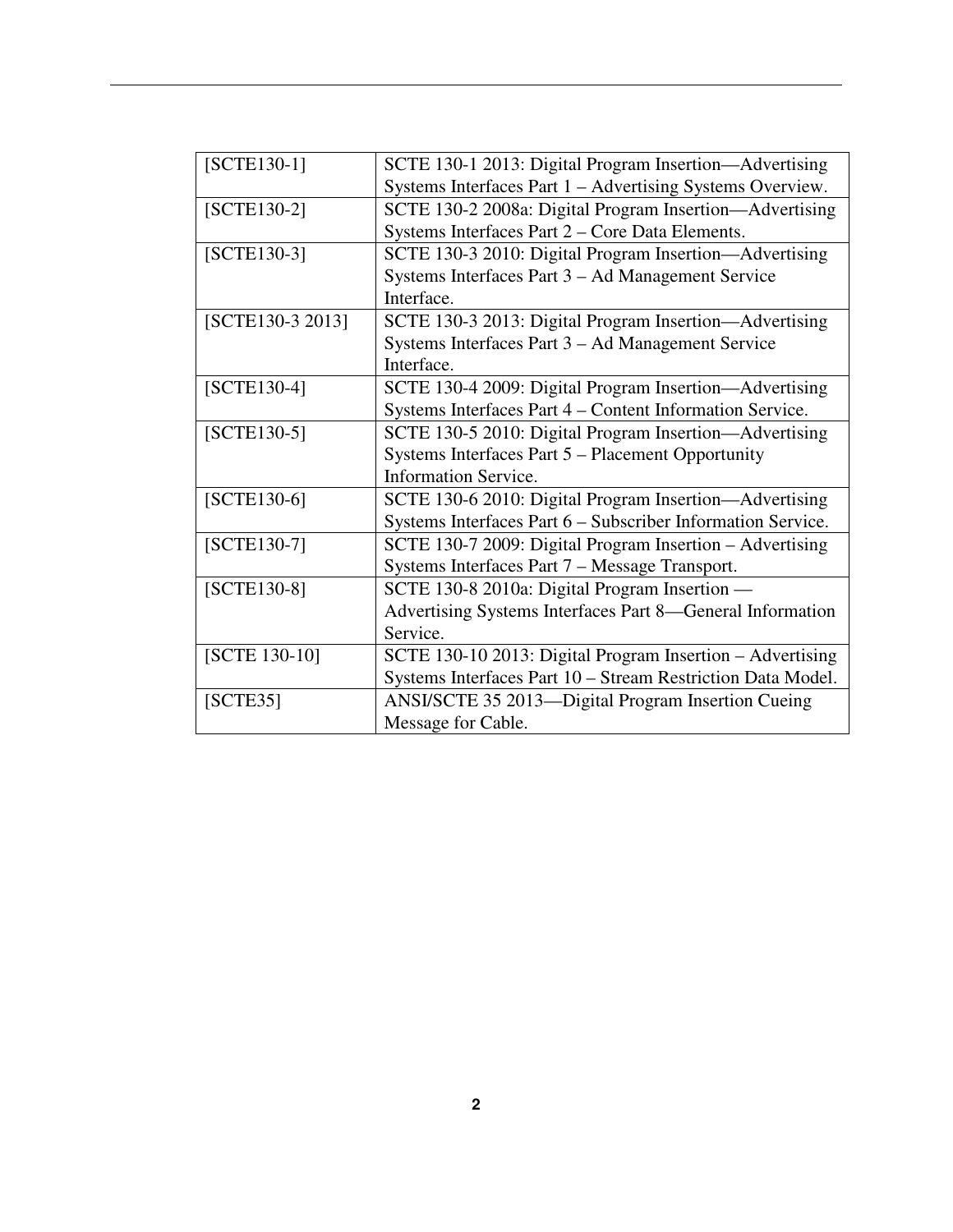# **3 Glossary of Terms**

Throughout this standard the terms below have specific meanings. Because some of the terms are defined in other SCTE documents having very specific technical meanings, the reader is referred to the original source for their definition. For terms defined by this standard, brief definitions are given below.

All SCTE 130 Part 1, SCTE 130 Part 2, SCTE 130 Part 3, SCTE 130 Part 4, SCTE 130 Part 5, SCTE 130 Part 6, SCTE 130 Part 7 and SCTE 130 Part 8 definitions are included herein. See [SCTE130-1], [SCTE130-2], [SCTE130-3], [SCTE 130-3 2013], [SCTE130-4], [SCTE130-5], [SCTE130-6], [SCTE130-7], [SCTE130-8], and [SCTE130-10] for additional information.

This document additionally defines the following terms:

**Intermediary**: A SCTE 130 compliant server deployed between one or more ADMs and one or more ADSs.

# **4 Abbreviations**

All SCTE 130 Part 1, SCTE 130 Part 2, SCTE 130 Part 3, SCTE 130 Part 4, SCTE 130 Part 5, SCTE 130 Part 6, SCTE 130 Part 7 and SCTE 130 Part 8 abbreviations are included herein. See [SCTE130-1], [SCTE130-2], [SCTE130-3], [SCTE 130-3 2013], [SCTE130-4], [SCTE130-5], [SCTE130-6], [SCTE130-7], [SCTE130-8], and [SCTE130-10] for additional information.

# **5 Overview**

This document provides an informative (i.e., non-normative) set of recommended practices for SCTE 130, a standardized and extensible message based interface defining a minimal set of cooperating logical services necessary to communicate placement opportunities, placement decisions, and placement related event data necessary for accountability measurements. Use cases are presented for placement decision messaging, information service messaging, as well as several advanced topics that warranted a more in depth discussion than was offered in the core SCTE 130 suite of standards.

# **5.1 Scope of the Recommended Practices Document**

This document is an informational companion to the SCTE 130 suite of standards. It is not in itself a specification or a standard. The information within is intended as guidelines and recommendations for implementers of the standard. Where this document contradicts with the SCTE 130 suite of standards, the SCTE 130 suite of standards take precedence.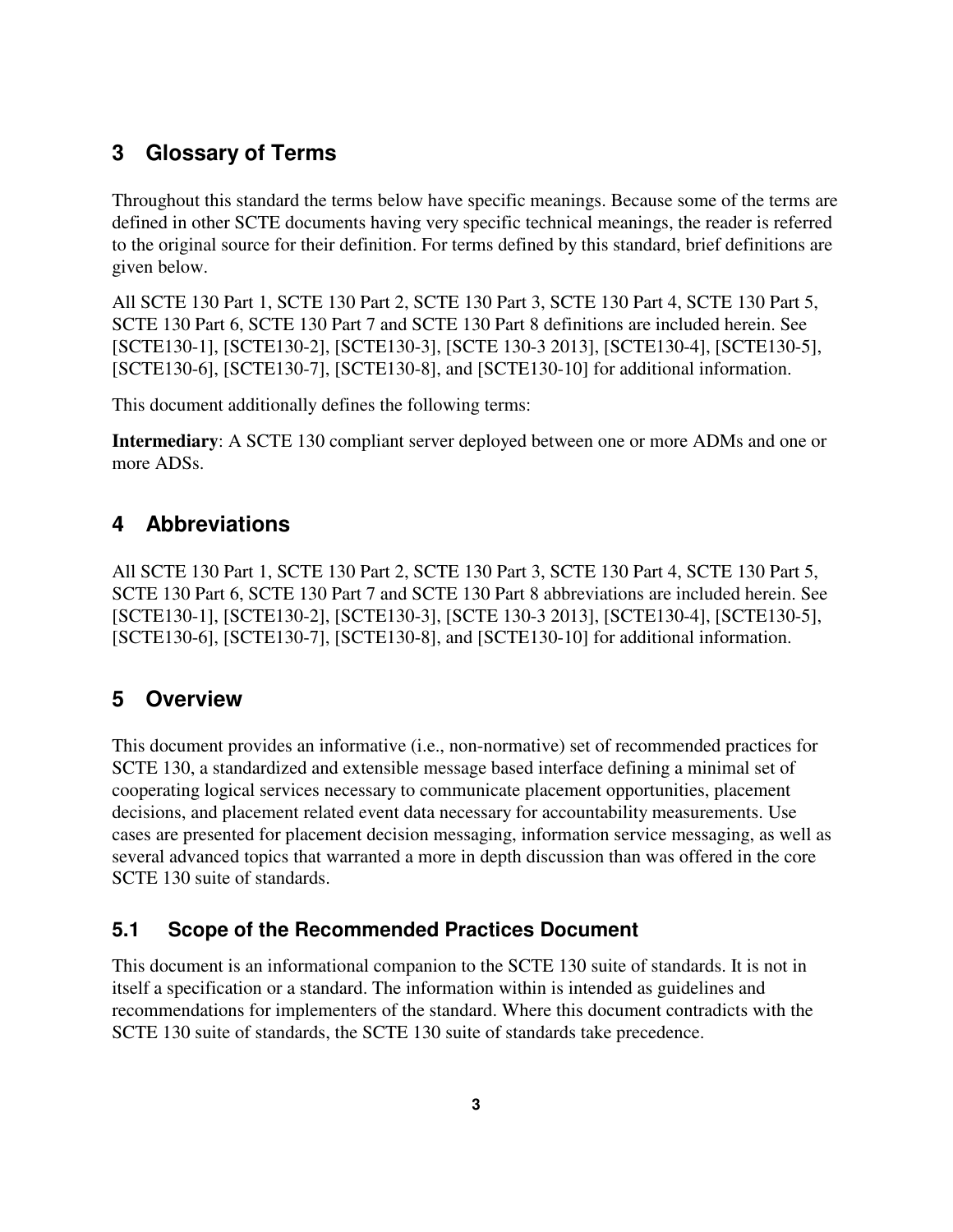# **5.2 Purpose**

While the standards encompassing SCTE 130 have sufficient depth for their respective services, they individually lack the breadth necessary to understand the entire ecosystem. This document seeks to provide a complete view of the SCTE 130 architecture, describes the interaction among all of the services via common use cases, and provides end-to-end messaging examples to show how the data flows through the system throughout the course of a viewing session.

# **5.3 Example Messaging and UUIDs**

This document contains many example messages, all of which have the @messageId attribute. The data type of the @messageId attribute is messageIdAttrType, which Section 11.2.2 (idAttrType Attribute Type) of [SCTE130-2] defines as:

...a service channel unique identifier for a message. Every SCTE 130 message instance shall have a service channel unique value and shall not be empty. The attribute should be a Universally Unique Identifier as defined by RFC 4122 [RFC4122].

For readability and formatting purposes, this document uses values like "uuid-x" instead of a true UUID.

Other identifiers, such as PlacementOpportunity/@id, Query/@queryId, and Cursor/@cursorId, are all of different data types, but should also be UUIDs. For the same reasons stated in the previous paragraph, these attributes contain values such as "uuid-x" or "query-x".

# **6 Structure and Summary**

This document contains three main sections: Placement Decision Usage Patterns, Information Service Usage Patterns, and Advanced Topics. Throughout all sections of this document, whenever a message or message pair is described, a small sequence diagram is used to show which service initiates the message and the order in which the messages are sent. Certain attributes or elements within some of the example messages are highlighted for emphasis, with explanations of their significance immediately before or after the message.

#### **Placement Decision Usage Patterns Summary**

The Placement Decision Usage Patterns section contains the majority of the ADS/ADM message examples in the document. Three complete VOD use cases are displayed, as well as registration, and both ADM and ADS initiated registration. All of the top level sections in Placement Decision Usage Patterns start with a diagram showing the different services and the way data flows through the ecosystem, followed by a sequence diagram that shows the specific messages traveling between services and the order in which they are sent. See Section 7 (Placement Decision Usage Patterns) for details.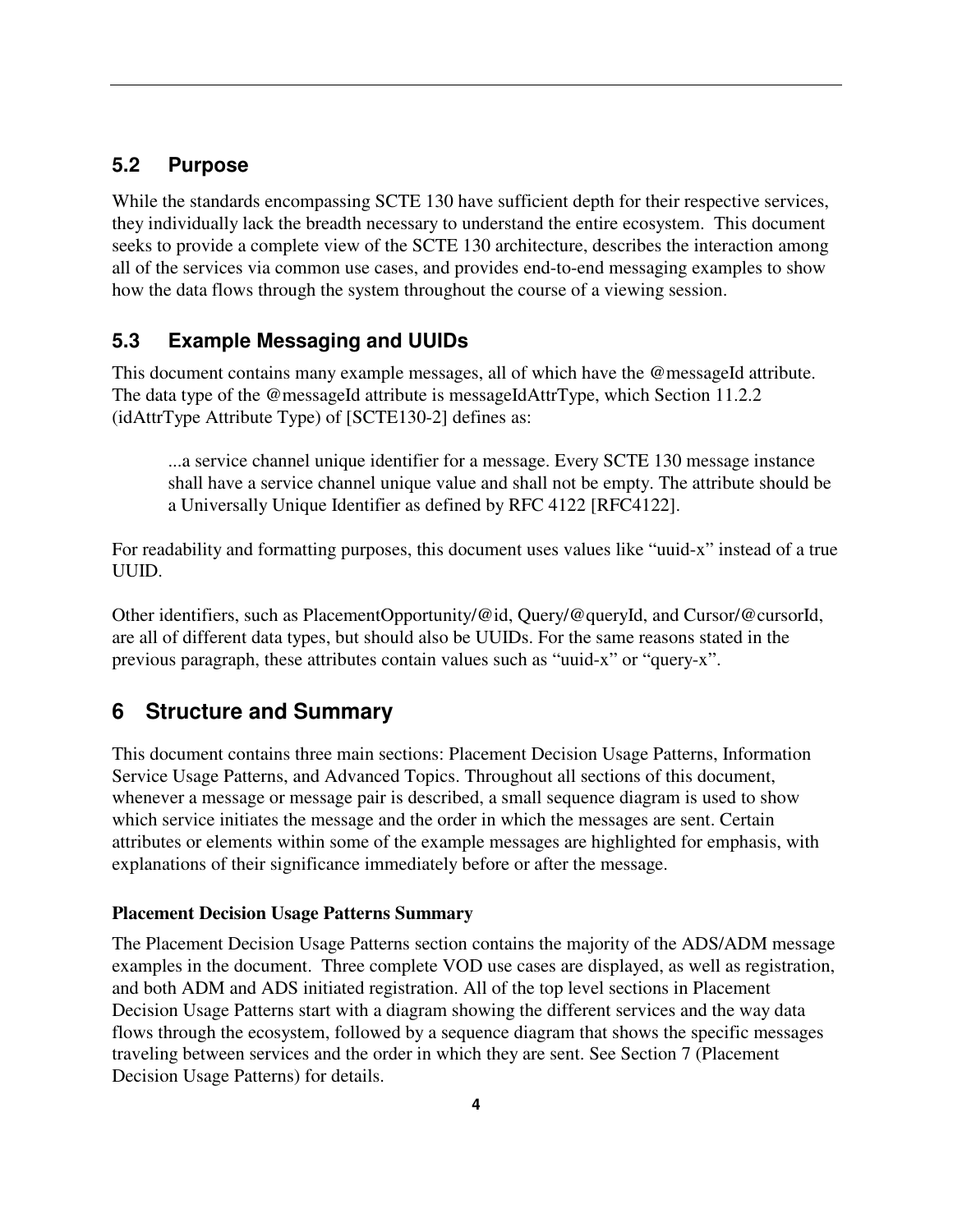### ADS/ADM Registration Messaging

This section details the registration messaging between the ADM and ADS. ListADMServicesRequest/Response, ListADSRegistrationRequest/Response, and ADSRegistrationRequest/Response are covered with example messaging, as well as the @version attribute and its relation to PODM support. See Section 7.1 (ADS/ADM Registration) for details.

### ADS-Centric VOD

In this scenario, the ADS is responsible for making calls to the information services and using that data to aid in its placement decisions. After the placement, event data is obtained by the ADM and sent to the ADS. The complete lifecycle of the placement is shown along with example messages. See Section 7.2 (ADS-centric VOD) for details.

### ADM-Centric VOD

In this scenario, the ADM is responsible for making calls to the information services and using that data to decorate the PlacementRequest, which it then forwards to the ADS. After the placement, event data is obtained by the ADM and sent to the ADS. The complete lifecycle of the placement is shown along with example messages. See Section 7.3 (ADM-centric VOD) for details.

#### VOD with an Intermediary

For the Intermediary use case, an ADM sends a bare bones PlacementRequest to an Intermediary. The Intermediary is responsible for making calls to the information services and using that data to decorate the PlacementRequest before forwarding it to the ADS. After the placement, event data is obtained by the ADM and travels through the Intermediary before reaching the ADS. The complete lifecycle of the placement is shown along with example messages. See Section 7.4 (VOD with an Intermediary) for details.

#### ADS Initiated Deregistration

This section details the ADS initiated deregistration messaging between the ADM and ADS. ADSDeregisterRequest/Response is covered in detail, including the difference in behavior of the ADM based on the presence of the @registrationRef attribute. See Section 7.5 (ADS Initiated Deregistration) for details.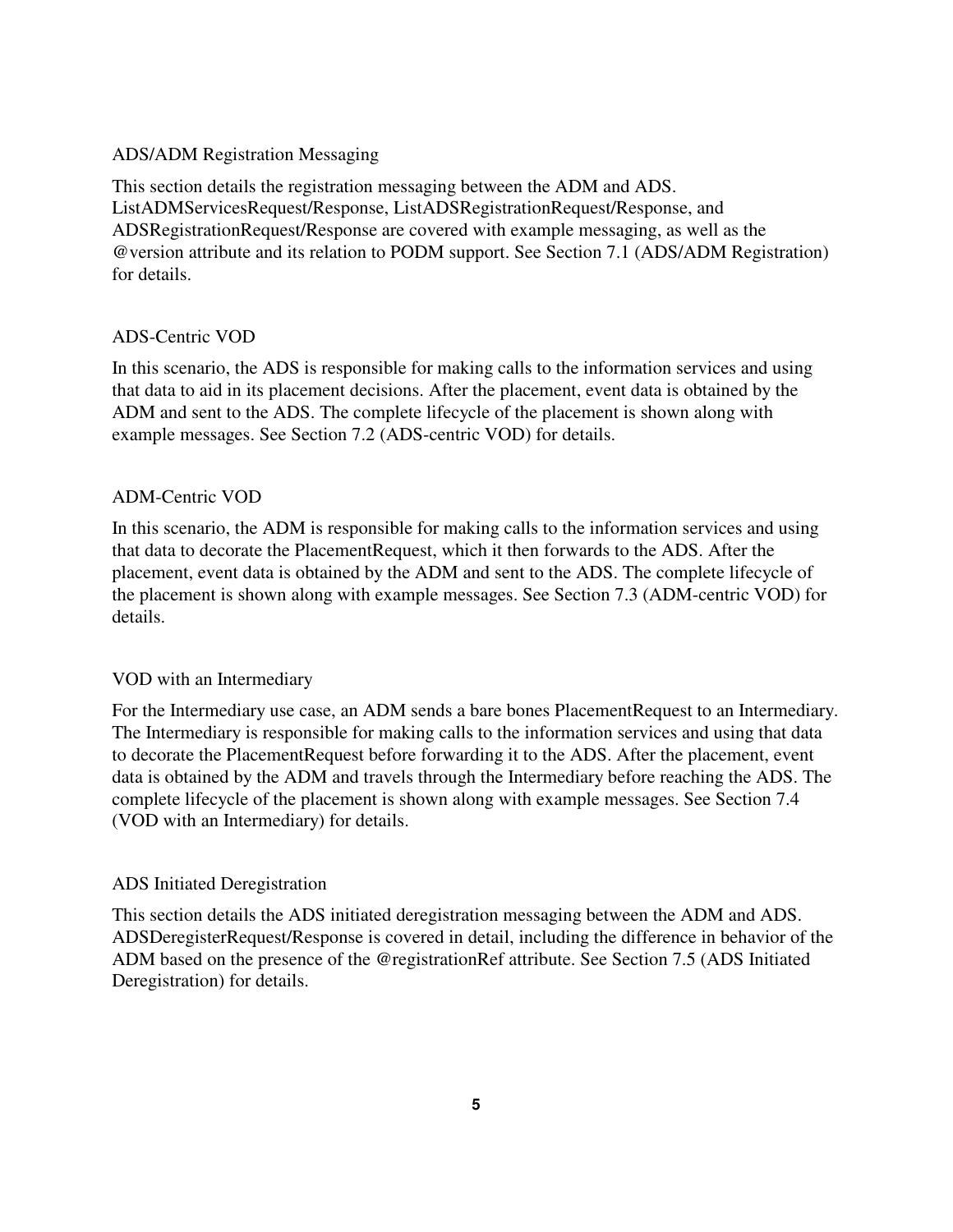ADM Initiated Deregistration

This section details the ADM initiated deregistration messaging between the ADM and ADS. ADSDeregistrationNotification/Acknowledgement is covered in detail, including the difference in behavior of the ADS based on the presence of the @registrationRef attribute. See Section 7.6 (ADM Initiated Deregistration) for details.

## **Information Service Usage Pattern Summary**

For each of the three Information Services, four use cases are explored that aid a client in retrieving data: Feature Discovery, Notifications, Queries, and Cursors. There is some overlap in the Query section with some of the VOD Placement Decision Usage Patterns, but these sections also detail querying with a non-unique identifier, such as a regular expression. Each of the four use cases contain a sequence diagram that shows the specific messages traveling between services and the order in which they are sent. See Section 8 (Information Service Usage Patterns) for details.

## **Advanced Topics Summary**

Some topics warranted a more in depth discussion than was offered in the SCTE 130 suite of standards, and the purpose of this section is to explore those advance topics and expand on the explanations in the existing SCTE 130 suite of standards. See Section 9 (Advanced Topics) for details.

# **7 Placement Decision Usage Patterns**

This section contains the majority of the ADS/ADM message examples contained in the document. Three complete VOD use cases are displayed, as well as registration, and both ADM and ADS initiated registration. All of the top level sections in Placement Decision Usage Patterns start with a diagram showing the different services and the way data flows through the ecosystem, followed by a sequence diagram that shows the specific messages traveling between services and the order in which they are sent.

# **7.1 ADS/ADM Registration**

This section details the registration messaging between the ADM and ADS. ListADMServicesRequest/Response, ListADSRegistrationRequest/Response, and ADSRegistrationRequest/Response are covered with example messaging, as well as the @version attribute and it's relation to PODM support.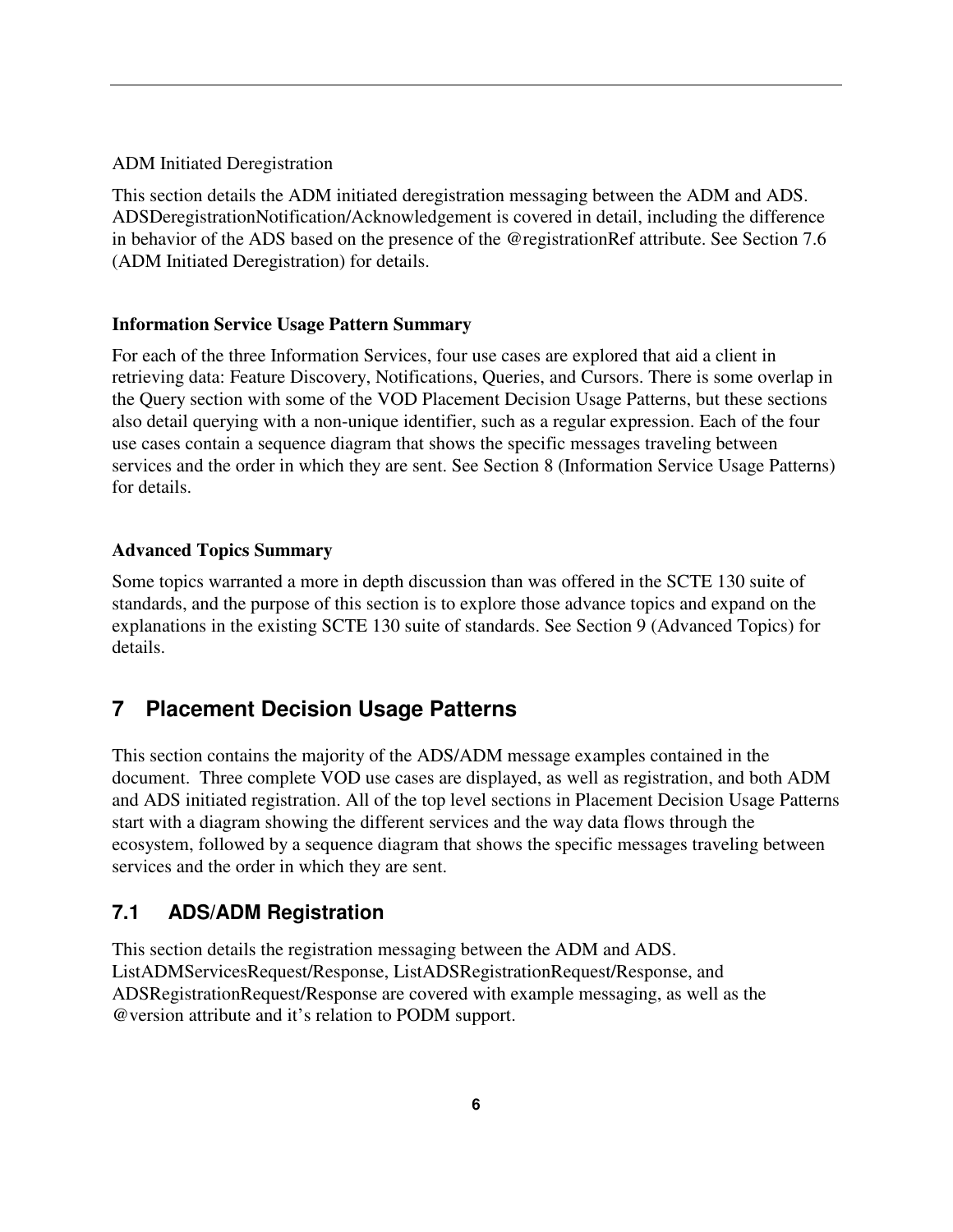

**Figure 1: Registration Messaging Overview** 

The ADS is responsible for initiating registration messaging. The ADS queries the ADM for available services via the ListADMServicesRequest, determines if it already has registrations with a ListADSRegistrationRequest, then registers with an ADSRegistrationRequest. The sequence diagram below shows registration message flow between the ADM and the ADS.



**Figure 2: Registration Sequence Diagram**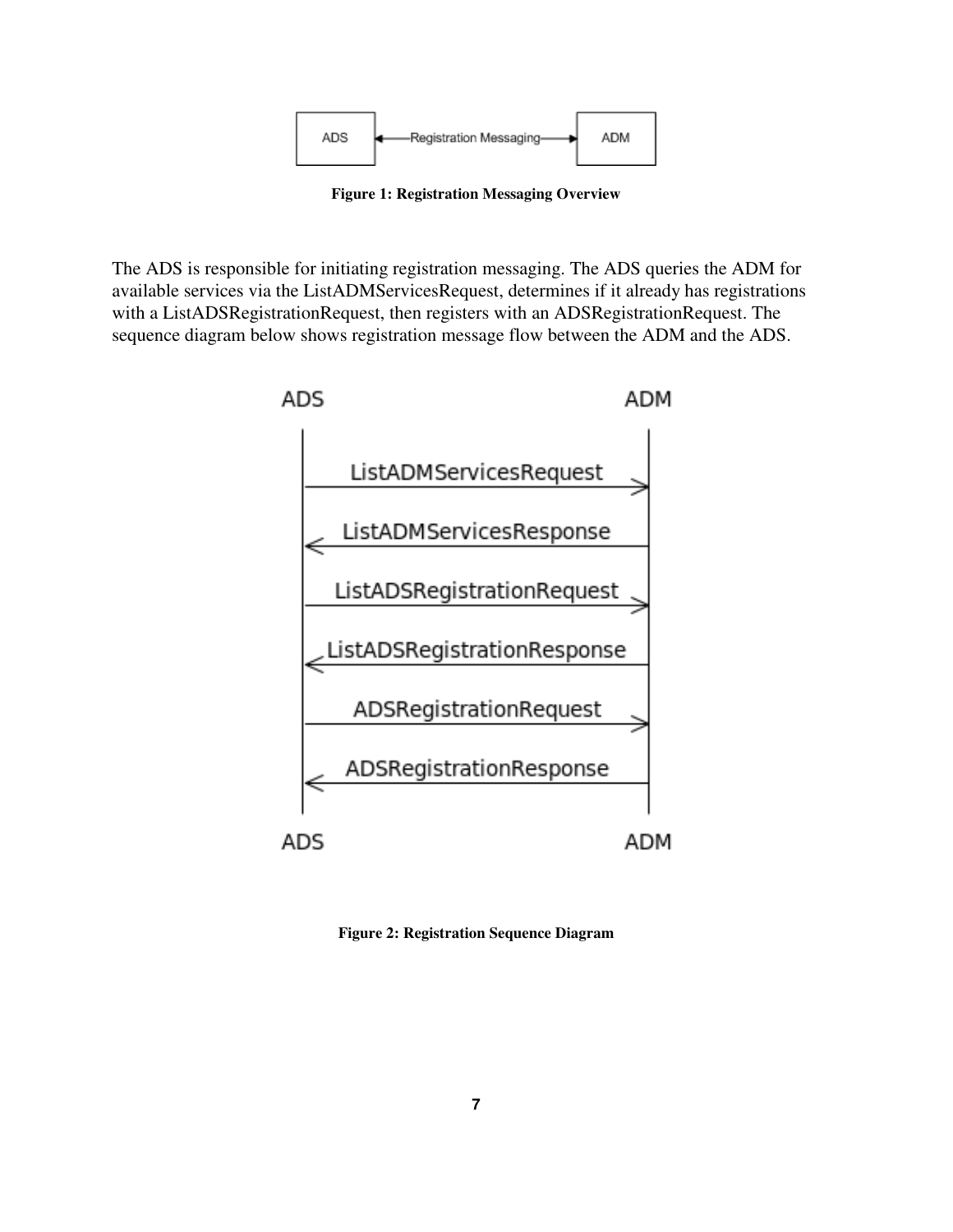## **7.1.1 ListADMServicesRequest/ListADMServicesResponse**

The ADS first initiates a ListADMServicesRequest to learn about the capabilities and services offered by the ADM. For more detail on the ListADMServices messages, see Section 11.2 (List ADM Placement Services) of [SCTE130-3].



**Figure 3: List ADM Placement Services Message Exchange** 

Below is an example ListADMServicesRequest initiated by the ADS.

```
<ListADMServicesRequest messageId="uuid-1" version="1.1" 
identity="ADSLogicalService_1170FEF4-C19B-450E-B624-421B23F525F5" 
system="ads"/>
```
#### **Example 1**

In the following example, the ADM's ListADMServicesResponse contains a single service for preRoll ads (highlighted below).

```
<ListADMServicesResponse messageId="uuid-2" version="1.1" 
identity="ADMLogicalService_1170FEF4-C19B-450E-B624-421B23F525F4" system="adm" 
messageRef="uuid-1"> 
   <core:StatusCode class="0"/> 
   <ADMCapabilities placementStatusOnlyRegistration="false"/> 
   <ServiceDescription> 
     <SystemContext/> 
     <Service id="Service1" opportunityType="preRoll" /> 
   </ServiceDescription> 
   <core:Callout> 
     <core:Address>www.adshark.com/allMessages</core:Address> 
   </core:Callout> 
</ListADMServicesResponse>
```
**Example 2**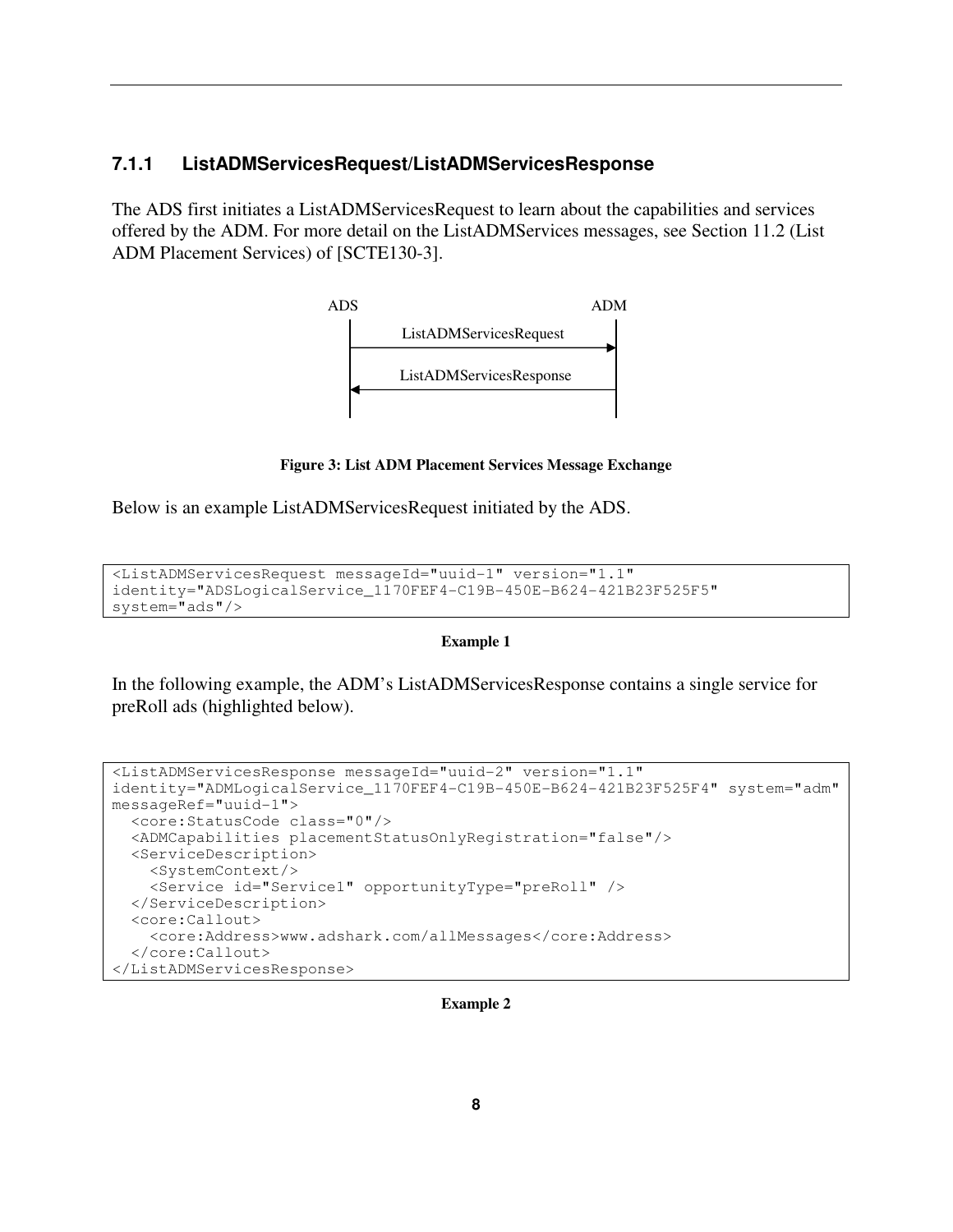The value of the version attribute can signify use of the Placement Opportunity Data Model (PODM). An ADS can query the ADM with @version="1.2" (highlighted below) to determine if the ADM supports PODM.

```
<ListADMServicesRequest messageId="uuid-3" version="1.2" 
identity="ADSLogicalService_1170FEF4-C19B-450E-B624-421B23F525F5" 
system="ads"/>
```
#### **Example 3**

If the ADM supports PODM, it responds with @version="1.2" in the ListADMServiceResponse message. Otherwise, it responds with an error and a core:StatusCode/@detail attribute having the value core:UnsupportedProtocol or it responds with a successful ListADMServicesResponse message having the @version attribute set to the value "1.1".

Further discussion of the version attribute with respect to ADM/ADS messaging is located in Appendix D (THE PLACEMENT OPPORTUNITY DATA MODEL (NORMATIVE)) of [SCTE130-3].

## **7.1.2 ListADSRegistrationRequest/ListADSRegistrationResponse**

Before the ADS registers for an ADM offered service, it should check the ADM to ensure it has not already registered for that service by using a ListADSRegistrationRequest. For more detail on the ListADSRegistration message, see Section 11.4 (List ADS Registrations) of [SCTE130-3].



**Figure 4: ADM Registration Status Message Exchange** 

Below is a typical ListADSRegistrationRequest that will request all registrations for the ADS, due to the lack of a @registrationRef attribute in the message.

```
<ListADSRegistrationRequest messageId="uuid-4" version="1.1" 
identity="ADSLogicalService_1170FEF4-C19B-450E-B624-421B23F525F5" 
system="ads"/>
```
#### **Example 4**

This ADM's ListADSRegistrationResponse shows that the ADS has no active registrations on the ADM.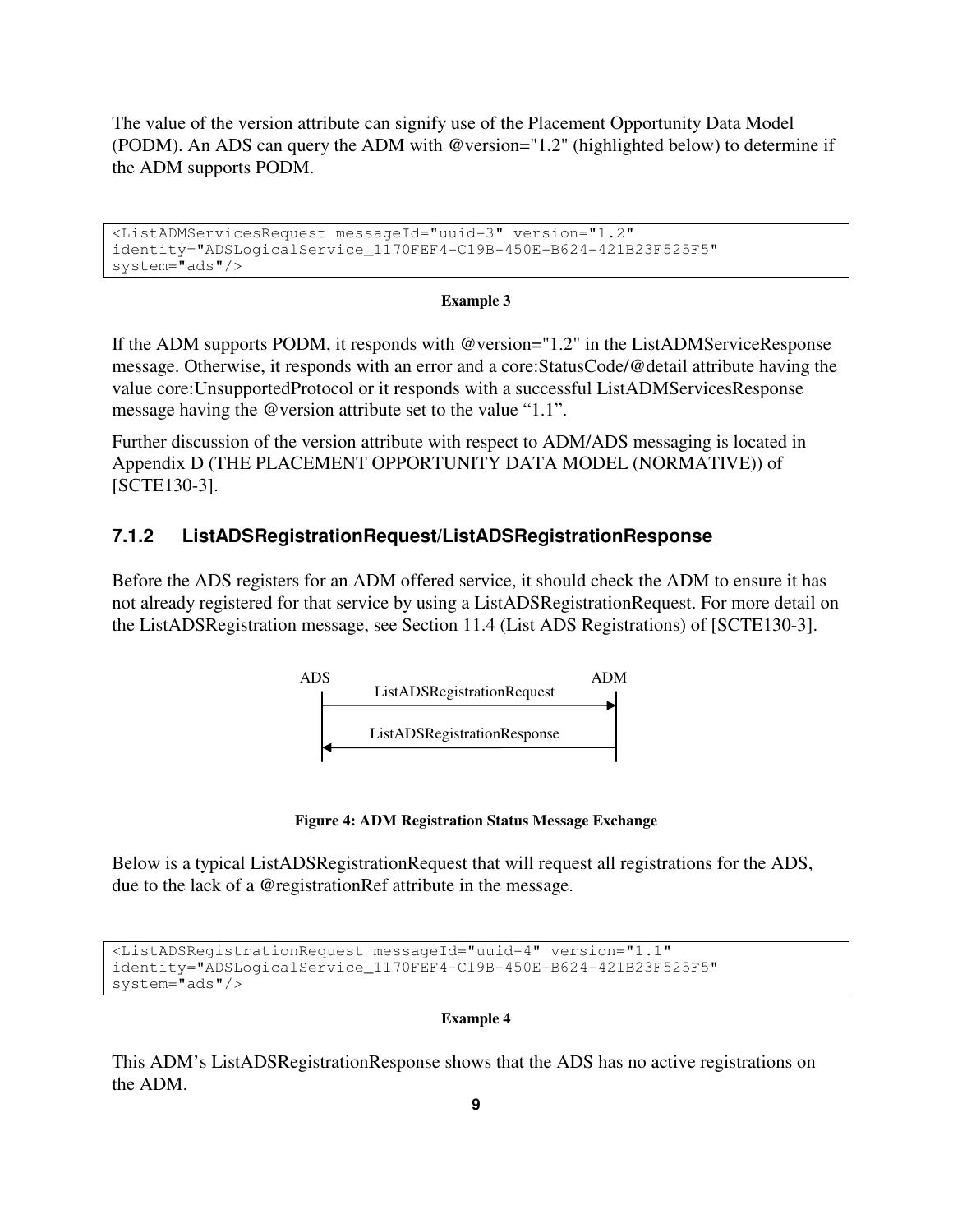```
<ListADSRegistrationResponse messageId="uuid-5" version="1.1" 
identity="ADMLogicalService_1170FEF4-C19B-450E-B624-421B23F525F4" system="adm" 
messageRef="uuid-4"> 
  <core:StatusCode class="0"> 
     <core:Note>There are currently no ADS registrations.</core:Note> 
   </core:StatusCode> 
</ListADSRegistrationResponse>
```
Alternatively, there may already be registrations on the ADM as illustrated in the following example.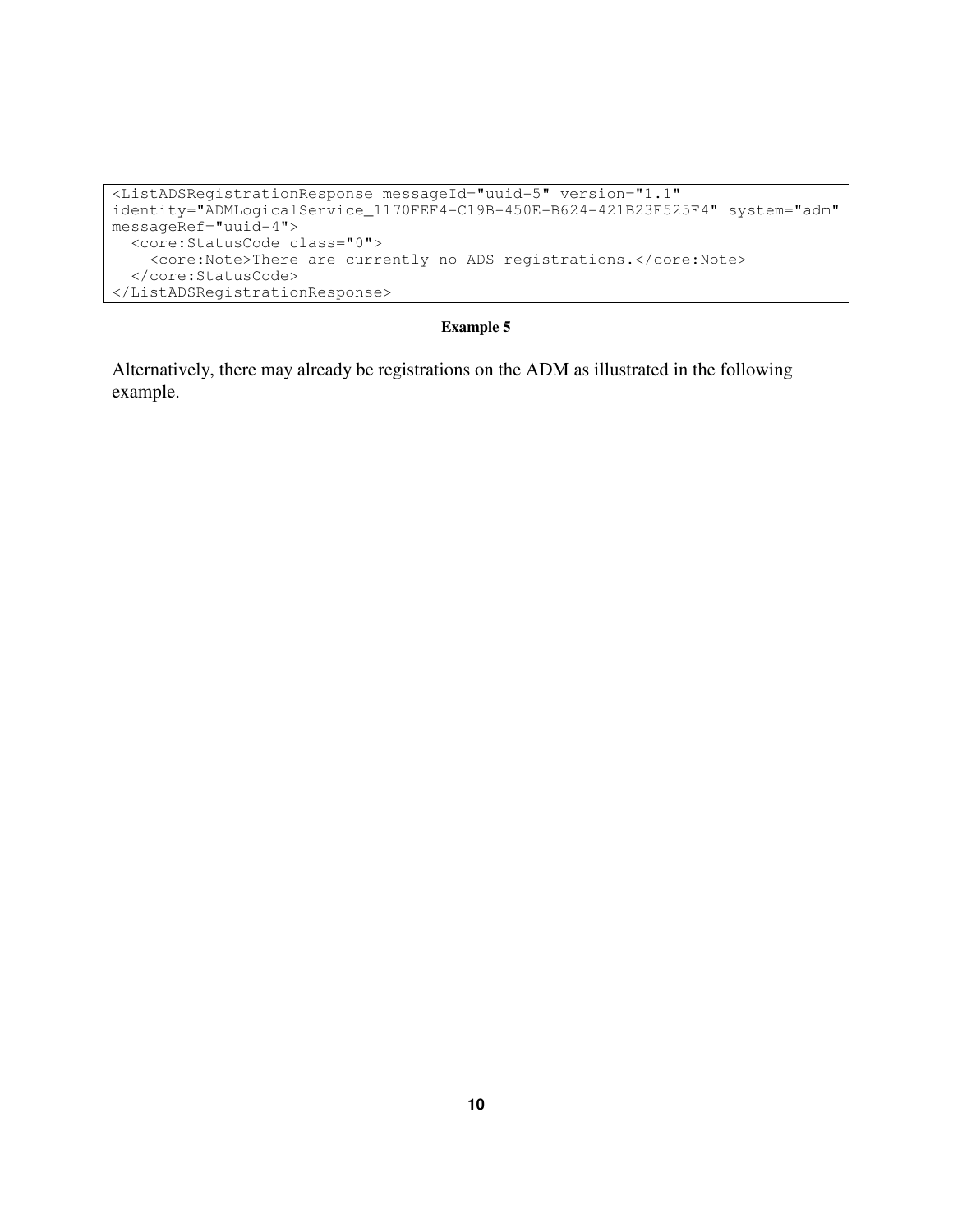```
<ListADSRegistrationResponse messageId="uuid-6" version="1.1" 
identity="ADMLogicalService_1170FEF4-C19B-450E-B624-421B23F525F4" system="adm" 
messageRef="uuid-4"> 
   <core:StatusCode class="0"/> 
   <ADSRegistrationRequest messageId="uuid-7" version="1.1" 
identity="ADSLogicalService_1170FEF4-C19B-450E-B624-421B23F525F5" 
system="ads"> 
     <ServiceDescription> 
       <SystemContext/> 
       <Service id="Service1" opportunityType="interstitial"> 
         <ContentProvider providerID="espn.com"/> 
         <ProductType>MOD</ProductType> 
         <Scope>National</Scope> 
       </Service> 
       <Service id="Service2" opportunityType="interstitial"> 
         <ContentProvider providerID="espn.com"/> 
         <ProductType>FOD</ProductType> 
         <Scope>National</Scope> 
       </Service> 
       <Service id="Service4" opportunityType="postRoll"> 
         <Scope>Local</Scope> 
       </Service> 
     </ServiceDescription> 
     <core:Callout message="PlacementRequest"> 
       <core:Address>adselector1.ads.com</core:Address> 
     </core:Callout> 
     <core:Callout message="PlacementStatusNotification"> 
       <core:Address>adstatus1.ads.com</core:Address> 
     </core:Callout> 
     <!--Default handler for all other messages.--> 
     <core:Callout> 
       <core:Address>adselectorgeneral.ads.com</core:Address> 
     </core:Callout> 
   </ADSRegistrationRequest> 
   <ADSRegistrationRequest messageId="uuid-8" version="1.1" system="ads" 
identity="ADSLogicalService_1170FEF4-C19B-450E-B624-421B23F525F5"> 
     <ServiceDescription> 
       <SystemContext/> 
       <Service id="All Services"/> 
     </ServiceDescription> 
     <core:Callout> 
       <core:Address 
type="HTTP">http://192.168.201.7:80/SCTE130Msgs</core:Address> 
       <core:Address 
type="HTTP">http://192.168.208.9:80/SCTE130Msgs</core:Address> 
     </core:Callout> 
   </ADSRegistrationRequest> 
</ListADSRegistrationResponse>
```
It is important to note that, although the standard does not prohibit the ADM from returning a complete list of all active registrations, in practice it should only return registrations matching the identity of the ADS currently querying. An ADS should not see another ADS's registration in a ListADSRegistrationResponse, regardless of the presence of the @registrationRef attribute.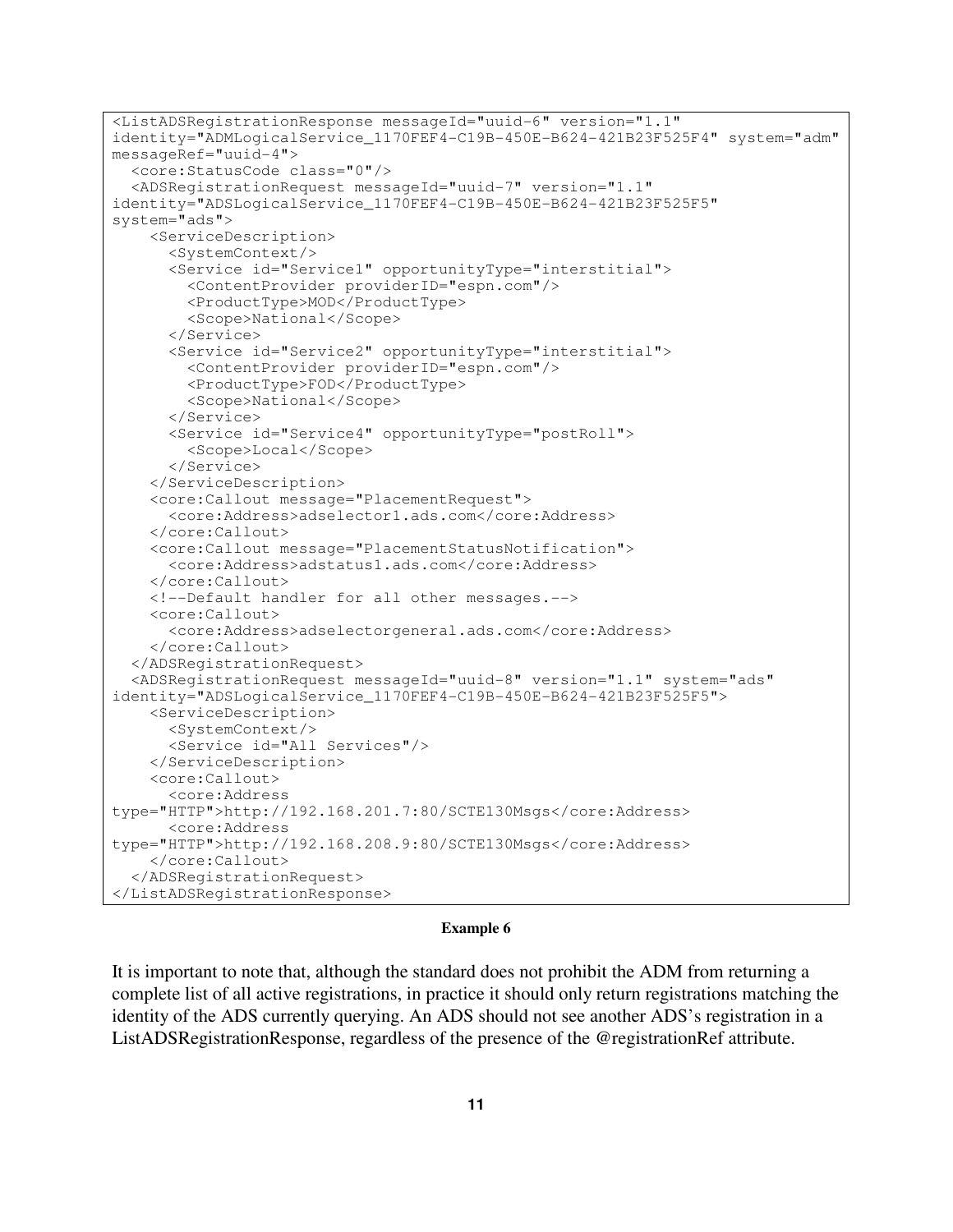## **7.1.3 ADSRegistrationRequest/ADSRegistrationResponse**

After the ADS sends an ADSRegistrationRequest to an ADM, the ADM may block and verify the Callouts before responding with an ADSRegistrationResponse. For more detail on the ADSRegistration messages, see Section 11.3 (Registration) of [SCTE130-3].



**Figure 5: Registration Message Exchange** 

```
<ADSRegistrationRequest messageId="uuid-9" version="1.1" system="ads" 
identity="ADSLogicalService_1170FEF4-C19B-450E-B624-421B23F525F5"> 
   <ServiceDescription> 
     <SystemContext/> 
     <Service id="Service1" opportunityType="preRoll" /> 
   </ServiceDescription> 
   <core:Callout> 
   <core:Address>www.adshark.com/allMessages</core:Address> 
   </core:Callout> 
</ADSRegistrationRequest>
```
#### **Example 7**

Now, the ADM initiates a ServiceCheckRequest to verify the Callout. For more detail on the ServiceCheck messages, see Section 10.1 (Service Check Messages) of [SCTE130-2].

```
<ServiceCheckRequest messageId="uuid-10" 
version="1.1" identity="ADMLogicalService_1170FEF4-C19B-450E-B624- 
421B23F525F4" system="adm"/>
```
#### **Example 8**

The ADS will respond with a ServiceCheckResponse, verifying that the endpoint it defined in the ADSRegistrationRequest is able to receive messages in the future.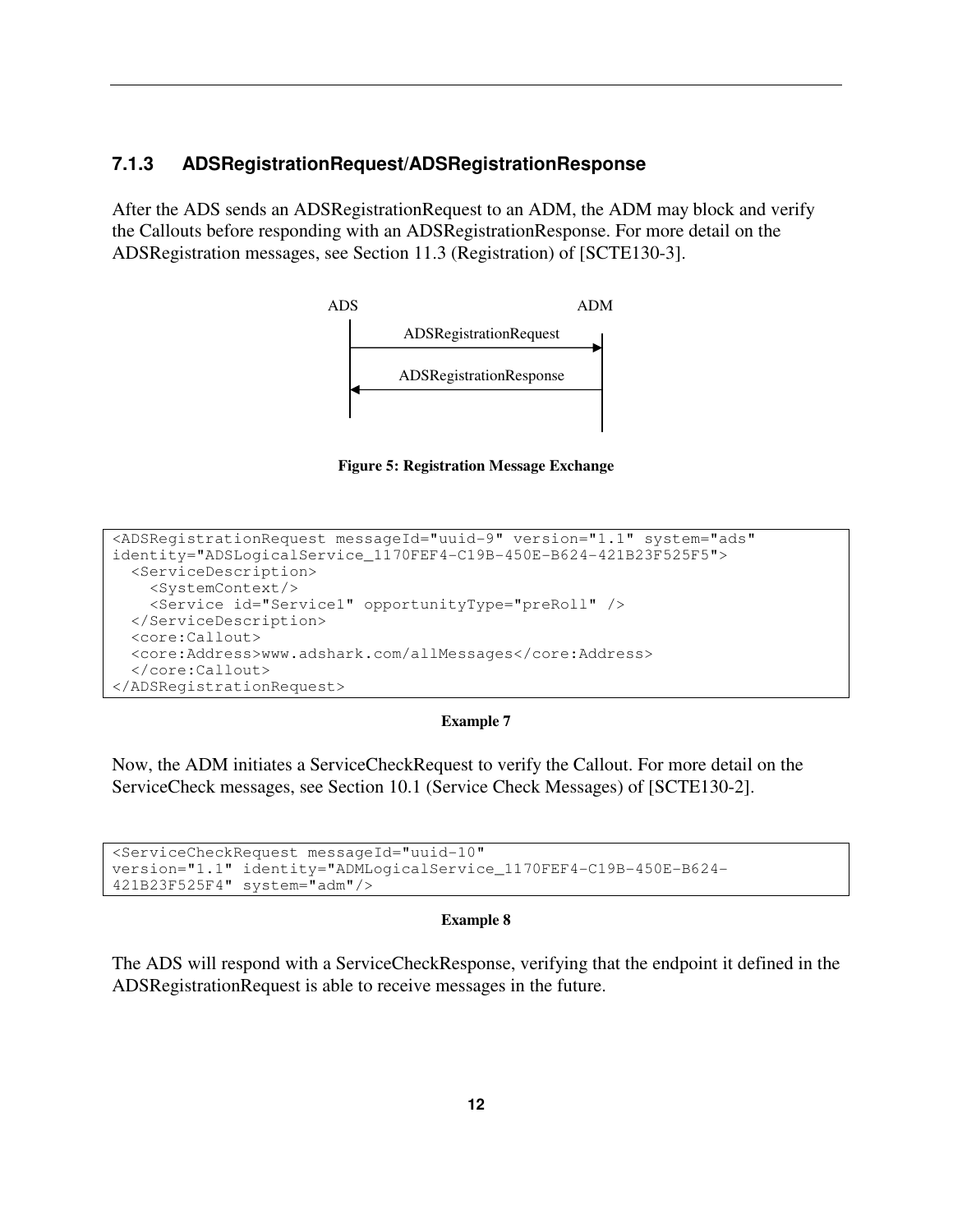```
<ServiceCheckResponse messageId="uuid-11" 
version="1.1" identity="ADSLogicalService_1170FEF4-C19B-450E-B624- 
421B23F525F5" system="ads" messageRef="uuid-10"> 
   <StatusCode class="0"/> 
</ServiceCheckResponse>
```
The ADM then responds with an ADSRegistrationResponse that acknowledges the registration.

```
<ADSRegistrationResponse messageId="uuid-12" version="1.1" 
identity="ADMLogicalService_1170FEF4-C19B-450E-B624-421B23F525F4" system="adm" 
messageRef="uuid-9"> 
   <core:StatusCode class="0"/> 
</ADSRegistrationResponse>
```
#### **Example 10**

The value of the version attribute can signify use of the Placement Opportunity Data Model (PODM). An ADS can attempt to register with the ADM with @version="1.2" in order to utilize the PODM.

```
<ADSRegistrationRequest messageId="uuid-13" version="1.2" system="ads" 
identity="ADSLogicalService_1170FEF4-C19B-450E-B624-421B23F525F5"> 
   <ServiceDescription> 
     <SystemContext/> 
     <Service id="Service1" opportunityType="preRoll" /> 
   </ServiceDescription> 
   <core:Callout> 
   <core:Address>www.adshark.com/allMessages</core:Address> 
   </core:Callout> 
</ADSRegistrationRequest>
```
#### **Example 11**

If the ADM supports PODM, it responds with @version="1.2" in the ListADMServiceResponse message. Otherwise, it responds with an error and a core:StatusCode/@detail attribute having the value core:UnsupportedProtocol or it responds with a successful ListADMServicesResponse message having the @version attribute set to the value "1.1".

Further discussion of the version attribute with respect to ADM/ADS messaging is located in Appendix D (THE PLACEMENT OPPORTUNITY DATA MODEL (NORMATIVE)) of [SCTE130-3].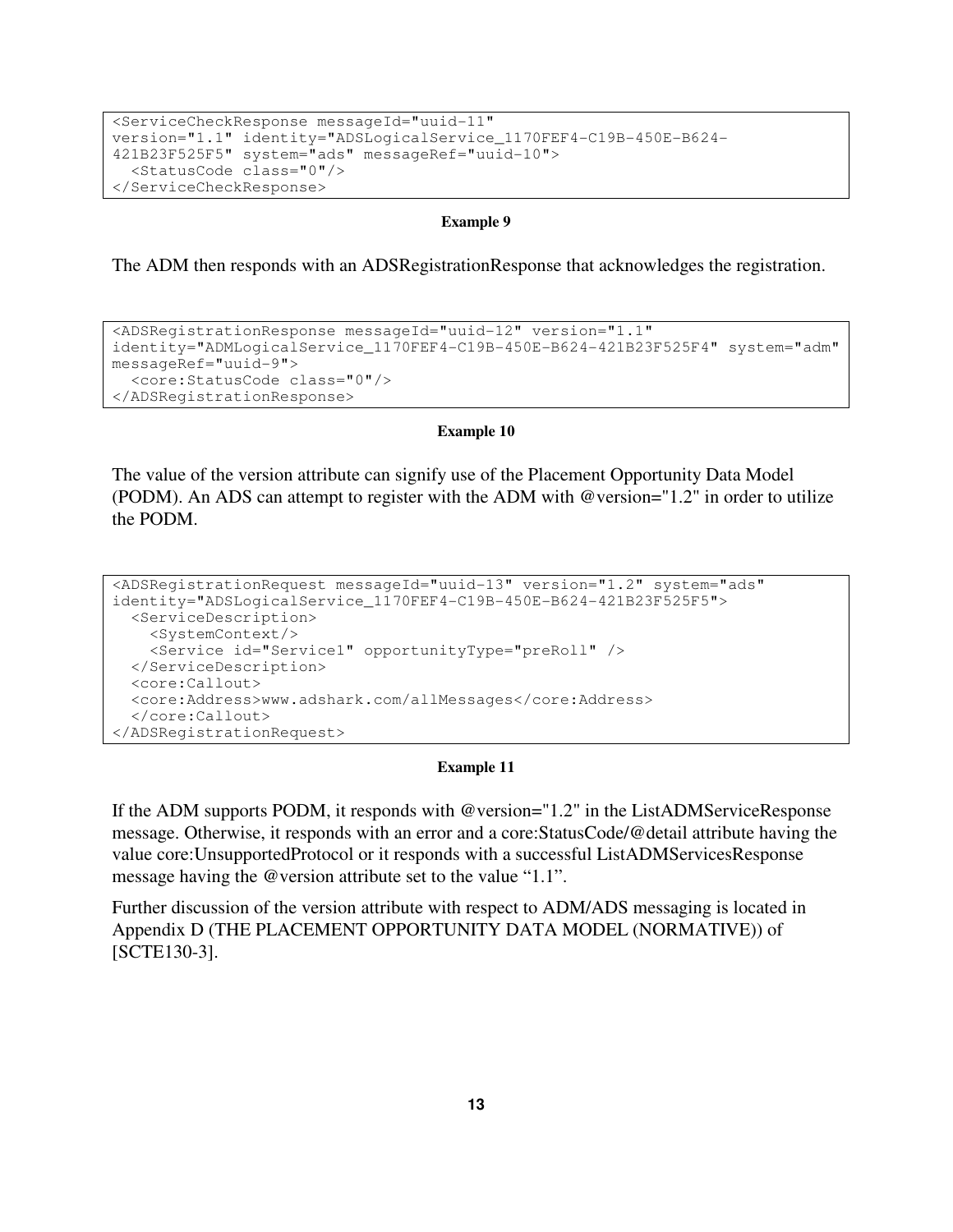# **7.2 ADS-centric VOD**



**Figure 6: ADS-centric VOD Messaging Overview** 

In an ADS-centric view of SCTE 130 (shown above), the ADS is responsible for communication with the other SCTE 130 information services and the ADM will place the ad decisions dictated by the ADS. Registration is required between the ADS and ADM (outlined in Section 0) before the placement messaging shown in the sequence diagram below is attempted.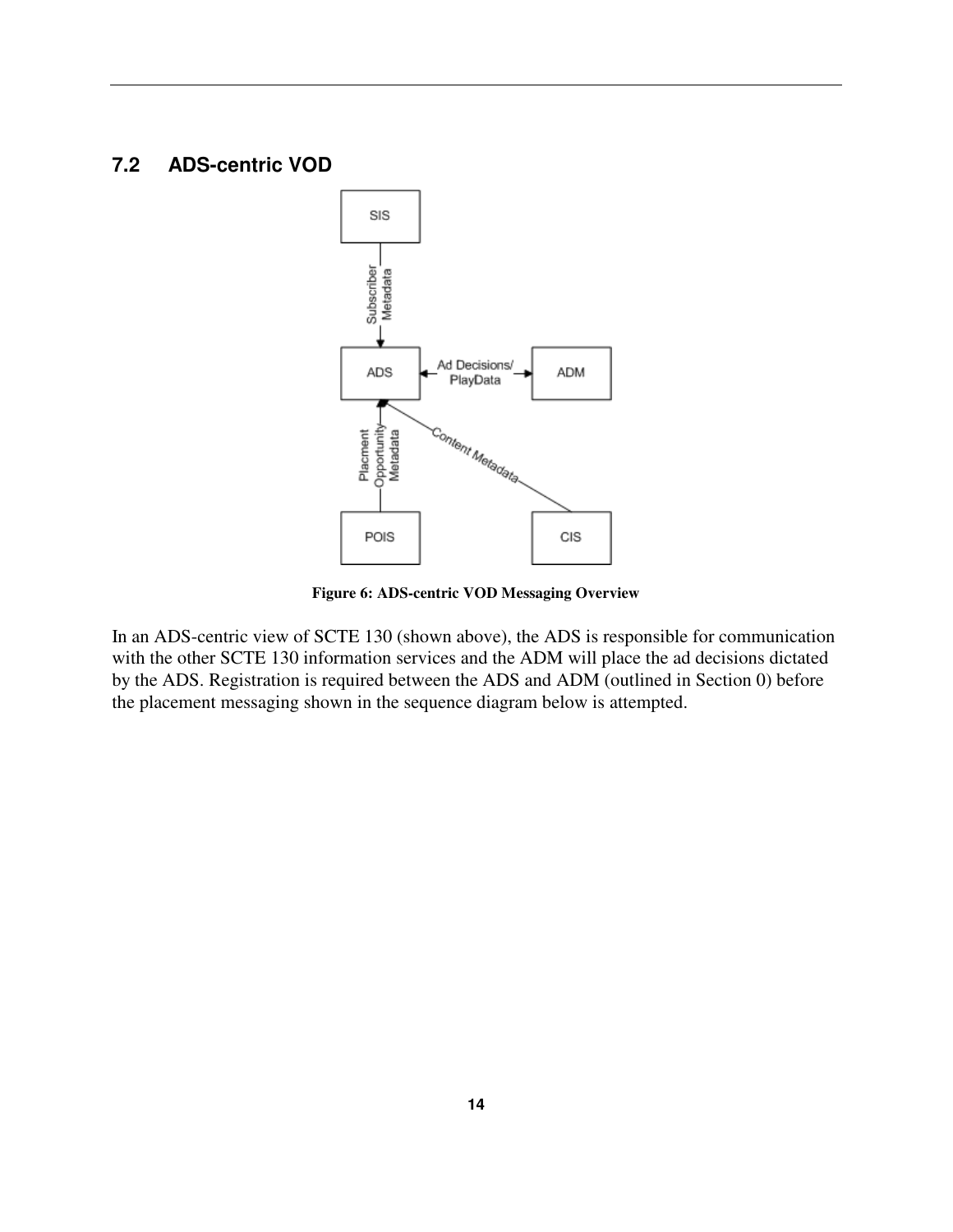

**Figure 7: ADS-centric VOD Sequence Diagram** 

## **7.2.1 PlacementRequest**

At the start of a VOD session, the ADM will query the ADS with a PlacementRequest. For more detail on the Placement messages, see Section 12.1 (Placement Messaging) of [SCTE130-3].



**Figure 8: ADS-centric VOD Placement Request Message Exchange**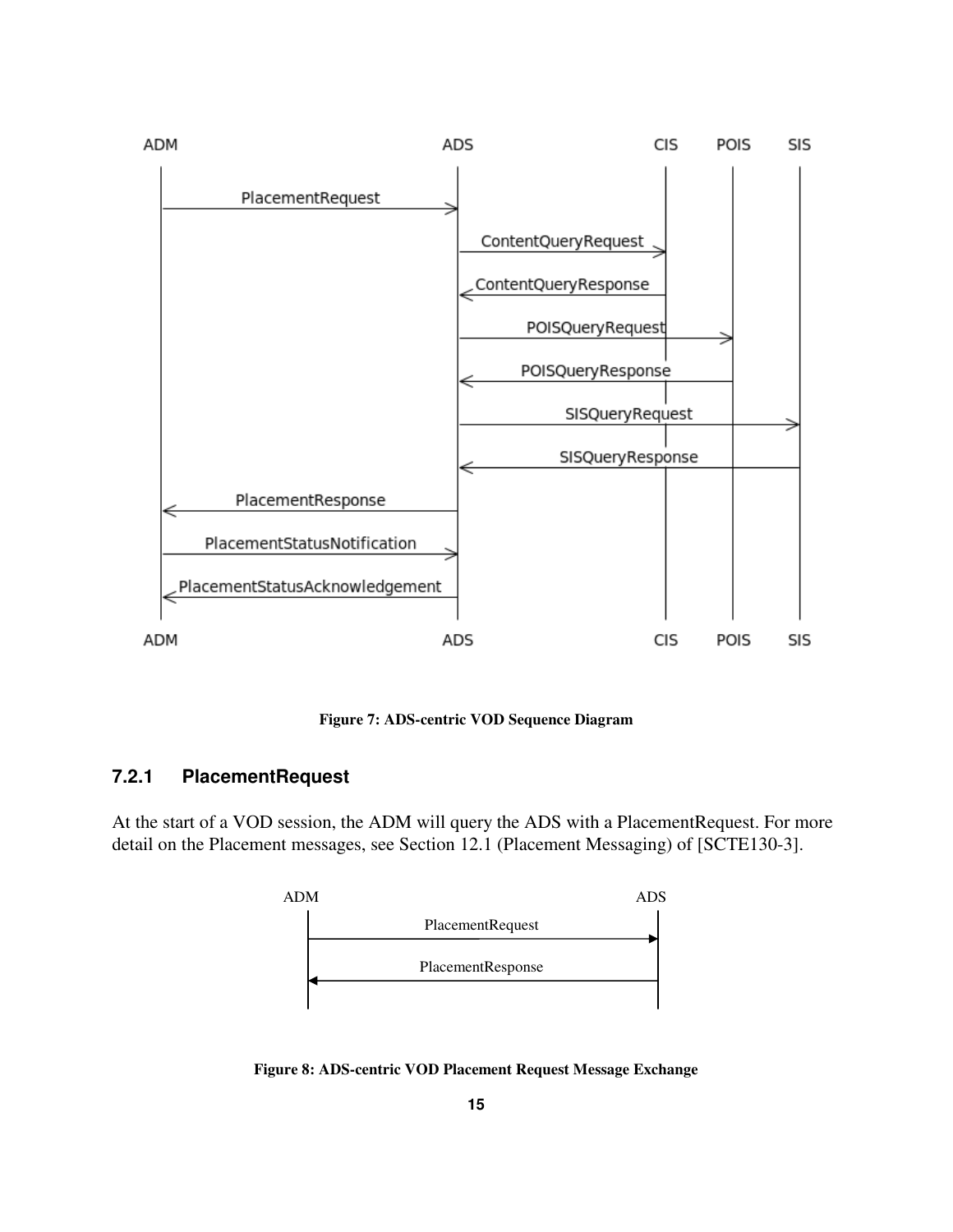The ADM's PlacementRequest contains one PlacementOpportunity as required by the schema, but the ADM has no metadata for the content, placement opportunity, or subscriber other than the client device's MAC address and the provider ID and asset ID of the entertainment content. This leaves the ADS responsible for querying information services (if available) to make an informed ad decision.

```
<PlacementRequest messageId="uuid-14" version="1.1"
identity="ADMLogicalService_1170FEF4-C19B-450E-B624-421B23F525F4" system="adm" 
updatesAllowed="true"> 
   <Entertainment> 
     <core:Content> 
       <core:AssetRef providerID="entertainment.com"
assetID="ABCD0123456789012345"/> 
     </core:Content> 
   </Entertainment> 
   <Client> 
     <TerminalAddress type="MAC">03-55-78-90-03-02</TerminalAddress> 
   </Client> 
   <PlacementOpportunity id="uuid-15" serviceRegistrationRef="ServiceRef1"> 
   </PlacementOpportunity> 
</PlacementRequest>
```
#### **Example 12**

## **7.2.2 ContentQueryRequest/ContentQueryResponse**

Before making an ad decision and returning a PlacementResponse to the ADM, the ADS may query the CIS for additional information about the entertainment asset to aid in its decision. For more detail on the ContentQuery messages, see Section 10.15 (Content Query Request and Response) and Appendix E.2 (Content Query Request and Response) of [SCTE130-4].



**Figure 9: ADS-Centric VOD Content Query Message Exchange** 

In order to retrieve the complete metadata for the asset, the @expandOutput attribute is required to be set to true.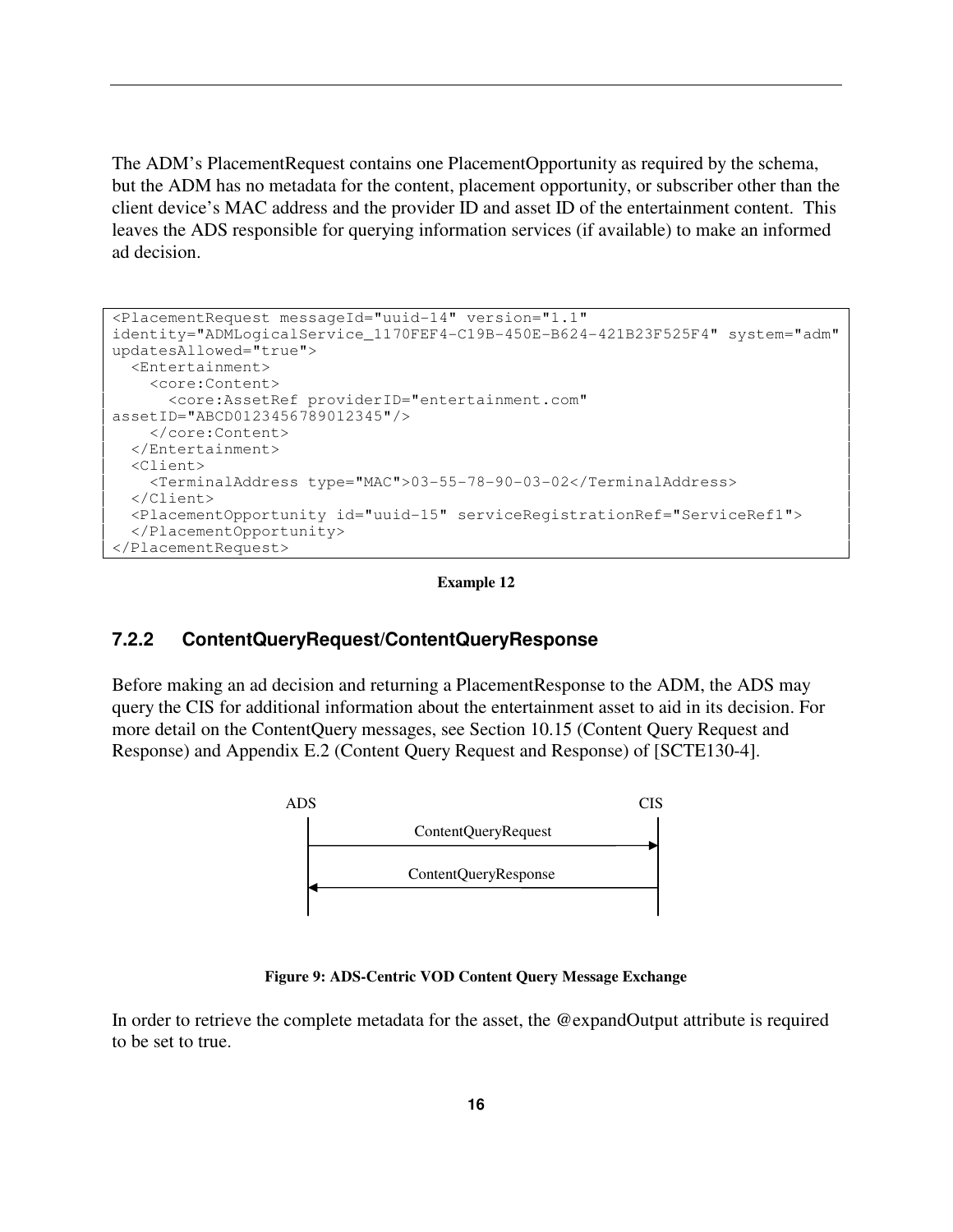```
<ContentQueryRequest messageId="uuid-16" system="sys-1" version ="1.1" 
     identity="40DA910E-01AF-5050-C7EA-5D7B4A475311"> 
     <ContentQuery expandOutput="true" contentQueryId="1"> 
        <core:ContentDataModel type="CLADI_1.1">URI</core:ContentDataModel> 
        <QueryFilter> 
             <FilterElement name="Provider_ID" value="entertainment.com" /> 
             <FilterElement name="Asset_ID" value="ABCD0123456789012345" /> 
        </QueryFilter> 
     </ContentQuery> 
</ContentQueryRequest>
```
The CIS will respond with the full metadata in the specified content data model, CLADI 1.1.

```
<ContentQueryResponse messageId="uuid-17" system="acs-1" version="1.1" 
       identity="40DA910E-01AF-5050-C7EA-5D7B4A475312" messageRef="uuid-16"> 
     <core:StatusCode class="0"/> 
     <ContentQueryResult resultSetSize="1" contentQueryRef="1"> 
        <BasicQueryResultList> 
              <core:Content> 
                   <core:ContentLocation 
mediaAvailable="true">URI</core:ContentLocation> 
                   <core:Ext> 
                        <ADI> 
                           <Metadata> <AMS Asset_Name="..."/> …</Metadata> 
                       \langleADI>
                   </core:Ext> 
               </core:Content> 
        </BasicQueryResultList> 
     </ContentQueryResult> 
</ContentQueryResponse>
```
#### **Example 14**

For readability, the actual CLADI 1.1 metadata has been removed and posted below.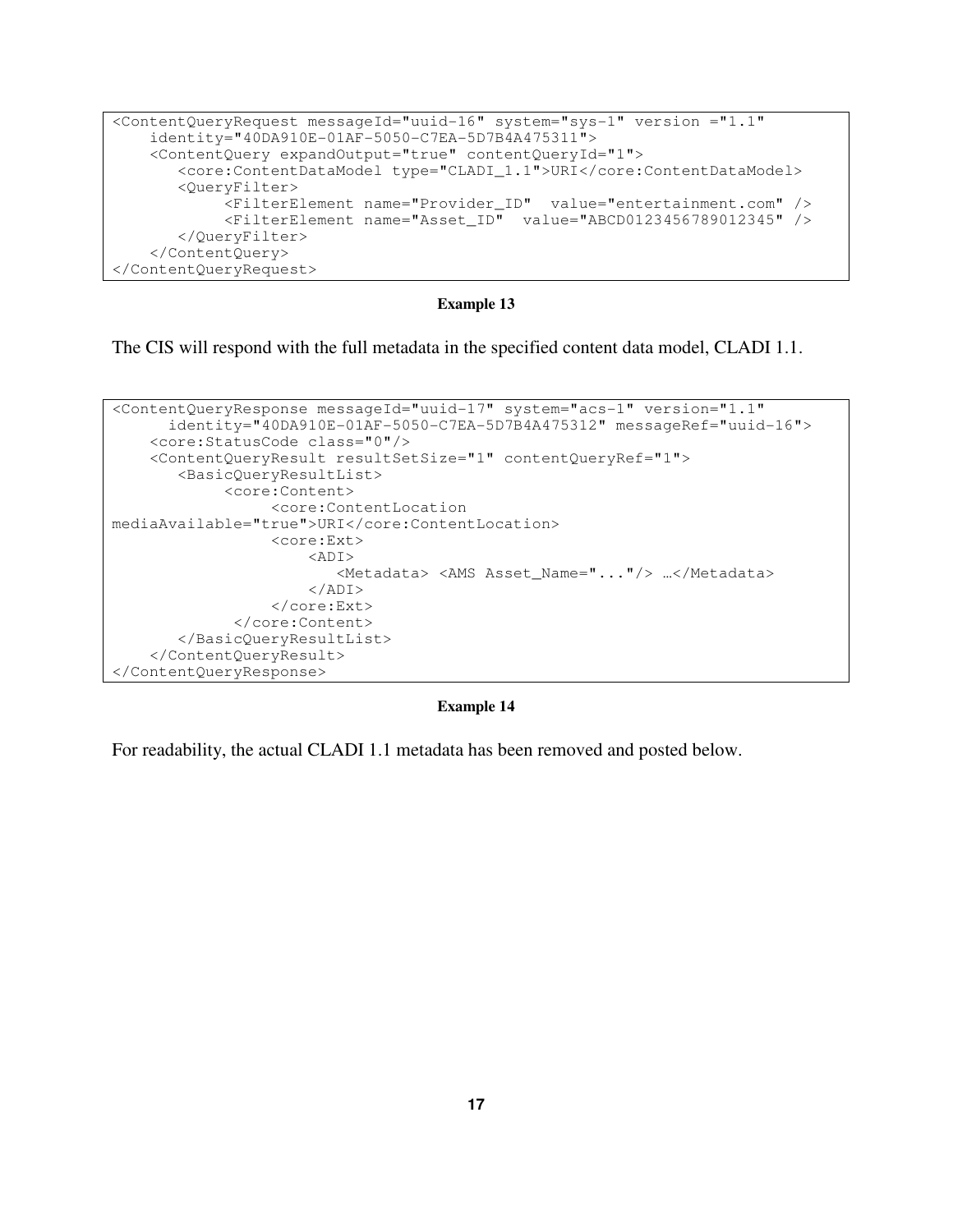```
\overline{\text{R}} <Metadata> 
     <AMS Asset_Class="package" Asset_ID="ABCD0123456789012343" Asset_Name="SCTE 130: The Movie" 
Creation_Date="2008-02-11" Description="SCTE 130: The Movie" Product="MOD" 
Provider="entertainment" Provider_ID="entertainment.com" Version_Major="1" Version_Minor="0"/> 
     <App_Data App="MOD" Name="Metadata_Spec_Version" Value="CableLabsVOD1.1"/> 
     <App_Data App="MOD" Name="Provider_Content_Tier" Value="ENTERTAINMENT_NEWRELEASE"/> 
   </Metadata> 
   <Asset> 
     <Metadata> 
       <AMS Asset_Class="title" Asset_ID="ABCD0123456789012344" Asset_Name="SCTE 130: The Movie" 
Creation_Date="2008-02-11" Description="SCTE 130: The Movie" Product="MOD" 
Provider="entertainment" Provider ID="entertainment.com" Version Major="1" Version Minor="0"/>
       <App_Data App="MOD" Name="Title" Value="SCTE 130: The Movie"/> 
 <App_Data App="MOD" Name="Title_Brief" Value="SCTE 130: The Movie"/> 
 <App_Data App="MOD" Name="Type" Value="title"/> 
       <App_Data App="MOD" Name="Year" Value="2009"/> 
       <App_Data App="MOD" Name="Director" Value="Bryan Santangelo"/> 
       <App_Data App="MOD" Name="Actors_Display" Value="John Mick, Corey Brown"/> 
       <App_Data App="MOD" Name="Actors" Value="John Mick"/> 
       <App_Data App="MOD" Name="Actors" Value="Corey Brown"/> 
       <App_Data App="MOD" Name="Genre" Value="Action & Adventure"/> 
 <App_Data App="MOD" Name="Category" Value="On Demand/High Definition/HD Movies"/> 
 <App_Data App="MOD" Name="Category" Value="On Demand/Movies/HD Movies"/> 
       <App_Data App="MOD" Name="Category" Value="On Demand/Movies/Movies By Title/Movies S - Z"/> 
       <App_Data App="MOD" Name="Category" Value="On Demand/Movies/New Releases/High Definition"/> 
       <App_Data App="MOD" Name="Category" Value="On Demand/What's Hot/HD Movies"/> 
 <App_Data App="MOD" Name="Billing_ID" Value="60671"/> 
 <App_Data App="MOD" Name="Box_Office" Value="24000000"/> 
       <App_Data App="MOD" Name="Closed_Captioning" Value="Y"/> 
       <App_Data App="MOD" Name="Contract_Name" Value="ENT"/> 
       <App_Data App="MOD" Name="Display_As_Last_Chance" Value="7"/> 
       <App_Data App="MOD" Name="Display_As_New" Value="7"/> 
       <App_Data App="MOD" Name="Display_Run_Time" Value="02:03"/> 
       <App_Data App="MOD" Name="Distributor_Name" Value="ENT"/> 
 <App_Data App="MOD" Name="Distributor_Royalty_Minimum" Value="2.59"/> 
 <App_Data App="MOD" Name="Distributor_Royalty_Percent" Value="65.0"/> 
       <App_Data App="MOD" Name="Licensing_Window_End" Value="2015-01-01"/> 
       <App_Data App="MOD" Name="Licensing_Window_Start" Value="2008-03-21"/> 
       <App_Data App="MOD" Name="Maximum_Viewing_Length" Value="01:00:00"/> 
       <App_Data App="MOD" Name="Preview_Period" Value="300"/> 
       <App_Data App="MOD" Name="Provider_QA_Contact" Value="help@ent.com"/> 
       <App_Data App="MOD" Name="Rating" Value="R"/> 
       <App_Data App="MOD" Name="Run_Time" Value="02:03:58"/> 
       <App_Data App="MOD" Name="Studio" Value="SCTE"/> 
       <App_Data App="MOD" Name="Studio_Name" Value="SCTE"/> 
       <App_Data App="MOD" Name="Suggested_Price" Value="5.99"/> 
       <App_Data App="MOD" Name="Summary_Short" Value="The adventures of a DVS subcommittee"/> 
     </Metadata> 
     <Asset> 
       <Metadata> 
         <AMS Asset_Class="movie" Asset_ID="ABCD0123456789012345" Asset_Name="SCTE 130: The Movie" 
Creation_Date="2008-02-11" Description="SCTE 130: The Movie" Product="MOD" 
Provider="entertainment" Provider_ID="entertainment.com" Version_Major="1" Version_Minor="0"/> 
 <App_Data App="MOD" Name="Audio_Type" Value="Stereo"/> 
         <App_Data App="MOD" Name="Type" Value="movie"/> 
         <App_Data App="MOD" Name="HDContent" Value="Y"/> 
       </Metadata> 
       <Content Value="entertainment.com::TVNX10084127342::On_Demand.mpeg"/> 
     </Asset> 
     <Asset> 
       <Metadata> 
         <AMS Asset_Class="preview" Asset_ID="ABCD0123456789012346" Asset_Name="SCTE 130: The 
Movie" Creation_Date="2008-02-11" Description="SCTE 130: The Movie" Product="MOD" 
Provider="entertainment" Provider_ID="entertainment.com" Version_Major="1" Version_Minor="0"/> 
         <App_Data App="MOD" Name="Audio_Type" Value="Stereo"/> 
         <App_Data App="MOD" Name="Rating" Value="R"/> 
         <App_Data App="MOD" Name="Run_Time" Value="00:05:00"/> 
         <App_Data App="MOD" Name="Type" Value="preview"/> 
       </Metadata>
```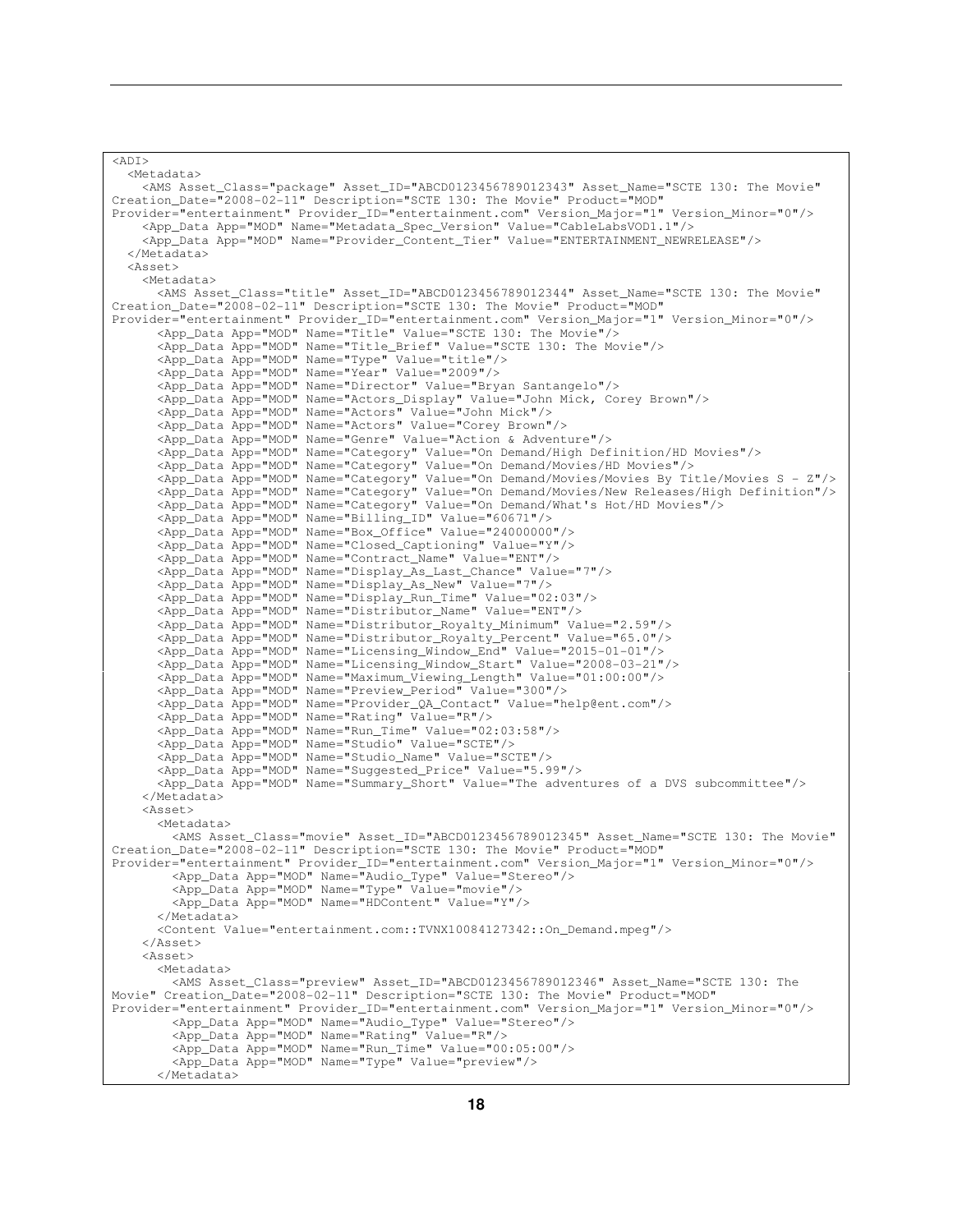```
 <Content Value="entertainment.com::TVNX10084127343::On_Demand.mpeg"/> 
     </Asset> 
   </Asset> 
</ADI>
```
With all of the calls to the SCTE 130 information services (CIS, SIS, POIS), an ADS may prefer to register for notifications and cache metadata in an effort to improve performance.

# **7.2.3 POISQueryRequest/POISQueryResponse**

The ADS now needs to obtain additional metadata for any placement opportunities that may exist in the entertainment. For more detail on the POISQuery messages, see Section 11.14 (POISQueryRequest and Response Messages) and Appendix A.3 (POISQueryRequest and Response Message Examples) of [SCTE130-5].



**Figure 10: ADS-Centric VOD POIS Query Message Exchange** 

Using BasicQueryFilters, the ADS can query for PlacementOpportunity information for a specified asset.

```
<POISQueryRequest messageId="uuid-18" system="POISClient" identity="40DA910E-01AF-5050-C7EA-
5D7B4A475757" version="1.0"> 
        <gis:Query queryId="pois-98765" expandOutput="true" uniqueQualifierNameRef="P3-PODM"> 
                <gis:ServiceDataModel>"http://www.scte.org/schemas/130-
3/2008a/adm/podm"</gis:ServiceDataModel> 
                <gis:BasicQueryFilter> 
                       <gis:BasicFilterElement value="ABCD0123456789012345" name="assetId"/> 
                </gis:BasicQueryFilter> 
                <gis:BasicQueryFilter> 
                        <gis:BasicFilterElement value="entertainment.com" name="providerId"/> 
                </gis:BasicQueryFilter> 
        </gis:Query> 
</POISQueryRequest>
```
#### **Example 16**

The POIS then responds with a POISQueryResponse that includes all of the PlacementOpportunity metadata it has for the entertainment. The example below illustrates that the content contains one 30-second, local, preRoll placement opportunity available for ad placement.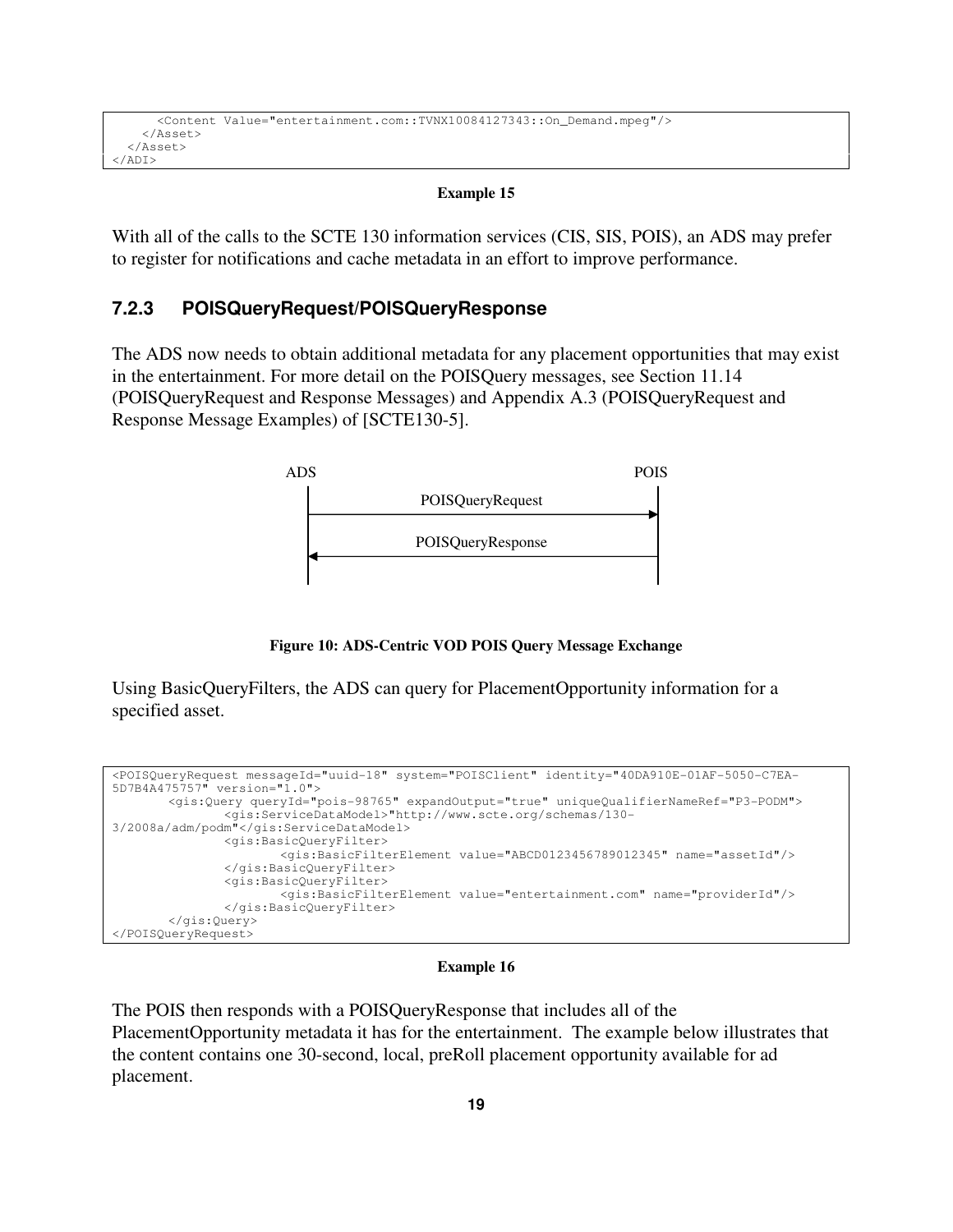```
<POISQueryResponse version="1.0" messageId="uuid-19" messageRef="uuid-18" 
system="POISServer" identity="50DA910E-01AF-5050-C7EA-5D7B4A475759"> 
       <core:StatusCode class="0"/> 
       <gis:QueryResult resultSetSize="1" queryRef="pois-98765"> 
             <podm:PODMBasicQueryResult> 
                    <podm:PlacementOpportunityV2 serviceRegistrationRef="-" 
id="uuid-20"> 
                          <adm:Entertainment> 
                                <core:Content> 
                                       <core:AssetRef 
providerID="entertainment.com" assetID="ABCD0123456789012345"/> 
                                 </core:Content> 
                          </adm:Entertainment> 
                          <adm:OpportunityBinding opportunityType="preRoll" 
opportunitiesExpected="1" opportunityNumber="1"/> 
                          <podm:OpportunityConstraintsV2> 
                                 <core:Duration>PT30S</core:Duration> 
                                 <adm:Scope>Local</adm:Scope> 
                          </podm:OpportunityConstraintsV2> 
                    </podm:PlacementOpportunityV2> 
             </podm:PODMBasicQueryResult> 
       </gis:QueryResult> 
</POISQueryResponse>
```
**Example 17** 

While the previous section mentioned that caching and registering for notifications may improve performance, this may not be advisable in all situations due to the nature of some VOD ecosystems. In a situation where ad decisions are not all determined at the start of a VOD session and requested in real time as they occur in the stream, the ADS could be overwhelmed with notifications if the POIS is manipulating PlacementOpportunity metadata based on time of day.

# **7.2.4 SISQueryRequest/SISQueryResponse**

The ADS may also obtain additional profile data for the subscriber initiating the VOD session. For more detail on the SISQuery messages, see Section 10.14 (SISQueryRequest and SISQueryResponse) and Appendix A.3 (SIS Query Request and Response) of [SCTE130-6].



**20 Figure 11: ADS-Centric VOD SIS Query Message Exchange**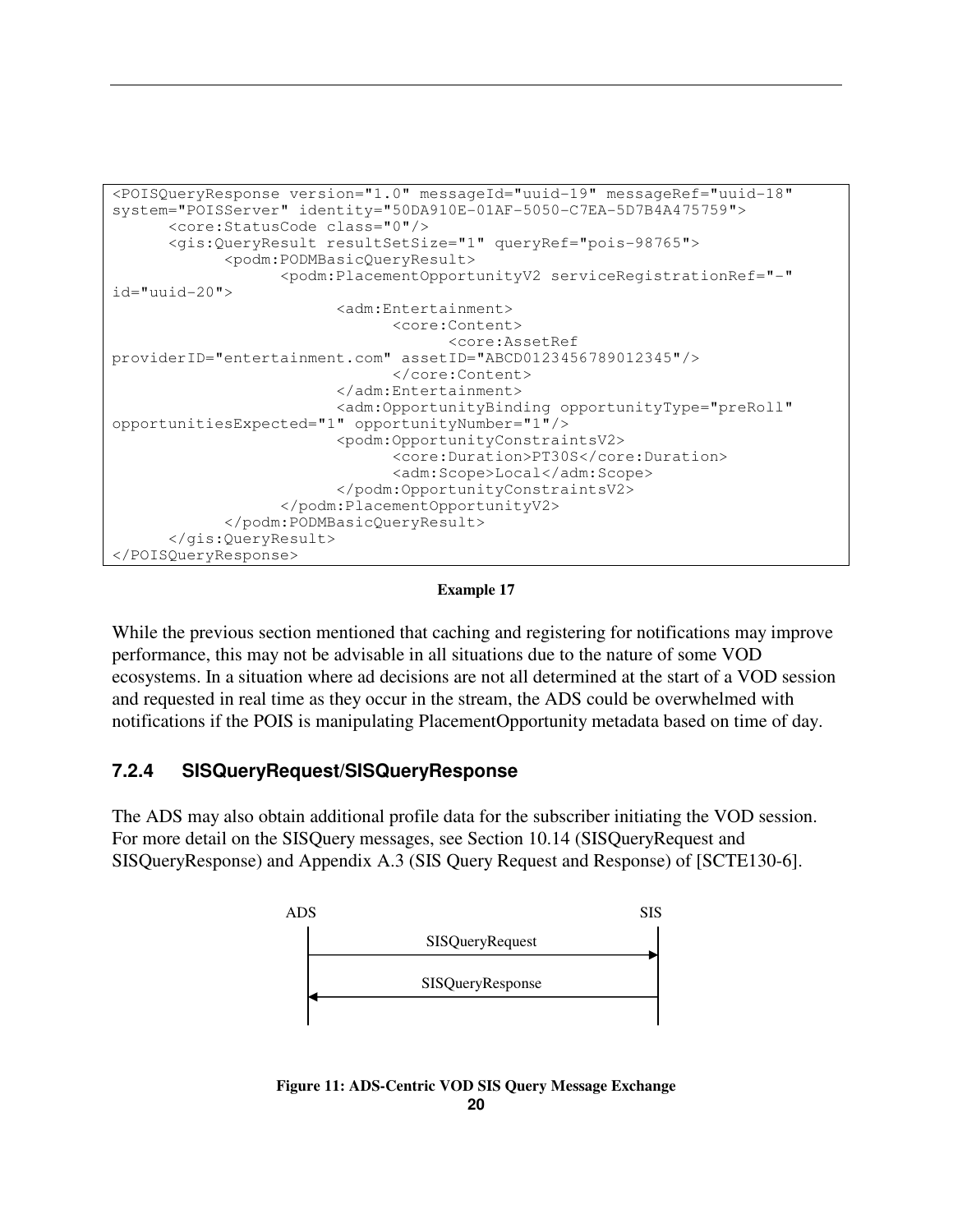Using a UniqueQualifier with the client terminal's MAC address, the ADS can query for subscriber information.

```
<SISQueryRequest messageId="uuid-21" system="SISClient" version="1.0" 
identity="40DA910E-01AF-5050-C7EA-5D7B4A475311"> 
       <gis:Query queryId="233" expandOutput="false"> 
       <gis:ServiceDataModel>http://SuperDemograpics.com</gis:ServiceDataModel> 
             <gis:UniqueQualifier> 
                    <gis:Qualifier name="MACAddress" value="03-55-78-90-03-02"/> 
             </gis:UniqueQualifier> 
       </gis:Query> 
</SISQueryRequest>
```
#### **Example 18**

The SIS then responds with a SISQueryResponse that includes audience qualifiers it has for the queried subscriber.

```
<SISQueryResponse messageId="uuid-22" system="SISServer" version="1.0" 
identity="40DA910E-01AF-5050-C7EA-5D7B4A475312" messageRef="uuid-21"> 
       <core:StatusCode class="0"/> 
       <gis:QueryResult queryRef="233" resultSetSize="1" 
totalResultSetSize="1"> 
             <gis:BasicQueryResult> 
                    <gis:QualifierSet> 
                          <gis:Qualifier name="MACAddress" value="03-55-78-90-
03-02"/>
                          <gis:Qualifier name="Age" value="Under20"/> 
                          <gis:Qualifier name="Income" value="Under50K"/>
                          <gis:Qualifier name="ZipCode" value="01720"/> 
                          <gis:Qualifier name="CreditLimit" value="100.00"/> 
                          <gis:Qualifier name="SportsInterest" 
value="Basketball"/> 
                    </gis:QualifierSet> 
             </gis:BasicQueryResult> 
       </gis:QueryResult> 
</SISQueryResponse>
```


## **7.2.5 PlacementResponse**

Armed with all of the entertainment asset metadata, PlacementOpportunity parameters, and subscriber audience qualifiers the ADS can now make an informed ad decision. For more detail on the Placement messages, see Section 12.1 (Placement Messaging) of [SCTE130-3].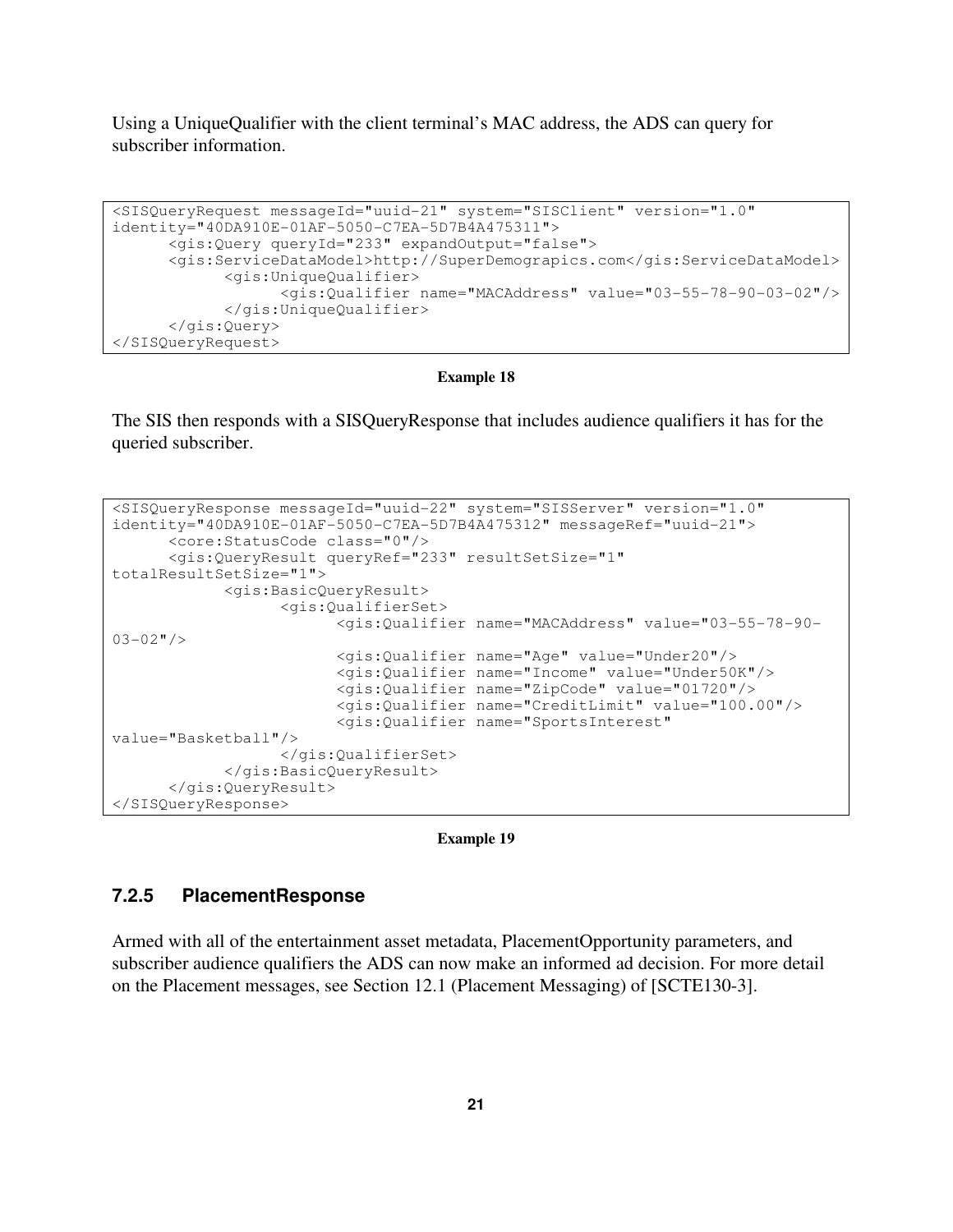

**Figure 12: ADS-centric VOD Placement Response Message Exchange** 

The ADS responds to the ADM with an ad placement for the preRoll placement opportunity.

```
<PlacementResponse messageId="uuid-23" version="1.1" 
identity="ADSLogicalService_1170FEF4-C19B-450E-B624-421B23F525F5" system="ads" 
messageRef="uuid-14"> 
   <core:StatusCode class="0"/> 
   <PlacementDecision id="PD1" placementOpportunityRef="5B8ECCED-979B-421E-
8A6E-E2192B115162"> 
     <Placement id="uuid-20" action="fill"> 
       <core:Content> 
         <core:AssetRef providerID="adsrus.com" 
assetID="ZXYW0123456789012345"/> 
         <core:Tracking>uuid-24</core:Tracking> 
       </core:Content> 
     </Placement> 
   </PlacementDecision> 
</PlacementResponse>
```
**Example 20** 

The VOD system is responsible for the ad being inserted before the entertainment content starts.

# **7.2.6 PlacementStatusNotification/PlacementStatusAcknowledgement**

After the VOD session ends, event data is required to be returned to the ADS from the ADM via PlacementStatusNotification. For more detail on the PlacementStatus messages, see Section 12.3 (Placement Status Messaging) of [SCTE130-3].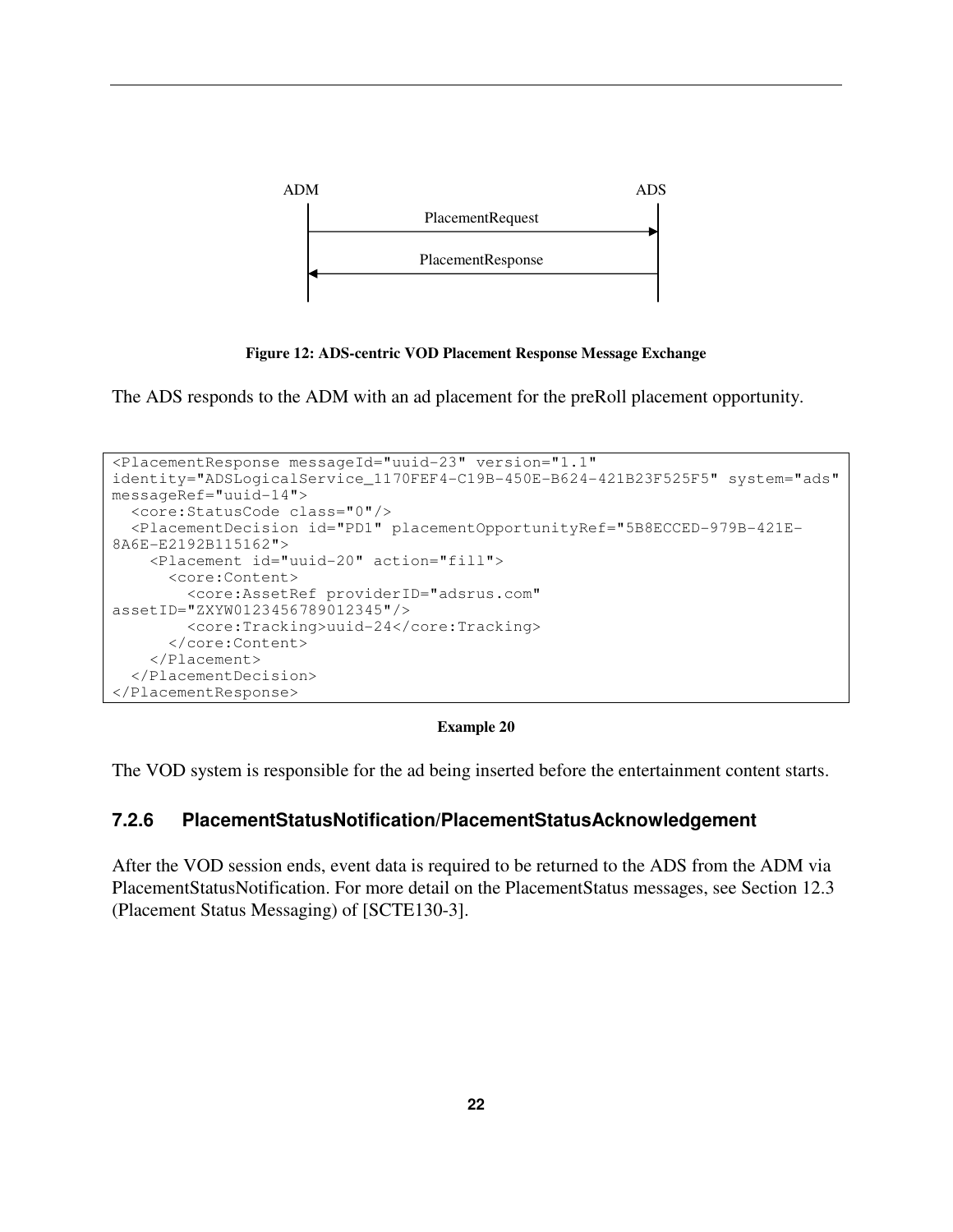

**Figure 13: ADS-centric VOD Placement Status Message Exchange** 

The PlacementStatusNotification contains startPlacement and endPlacement events for the preRoll ad that was played prior to the entertainment content.

```
<PlacementStatusNotification messageId="uuid-25" version="1.1" 
identity="ADMLogicalService_1170FEF4-C19B-450E-B624-421B23F525F4" 
system="adm"> 
   <PlayData identityADS="ADSLogicalService_1170FEF4-C19B-450E-B624-
421B23F525F5"> 
     <Events> 
       <PlacementStatusEvent type="startPlacement" time="2007-01-
09T14:20:00.0Z"> 
         <Spot> 
           <core:Content> 
             <core:AssetRef providerID="adsrus.com" 
assetID="ZXYW0123456789012345"/> 
             <core:Tracking>uuid-24</core:Tracking> 
           </core:Content> 
           <SpotNPT scale="1">0</SpotNPT> 
         </Spot> 
       </PlacementStatusEvent> 
       <PlacementStatusEvent type="endPlacement" time="2007-01-09T14:20:30.0Z"> 
         <Spot> 
           <core:Content> 
             <core:AssetRef providerID="adsrus.com" 
assetID="ZXYW0123456789012345"/> 
             <core:Tracking>uuid-24</core:Tracking> 
           </core:Content> 
           <SpotNPT scale="1">30</SpotNPT> 
         </Spot> 
       </PlacementStatusEvent> 
     </Events> 
   </PlayData> 
</PlacementStatusNotification>
```
**Example 21** 

The ADS responds with a PlacementStatusAcknowledgement.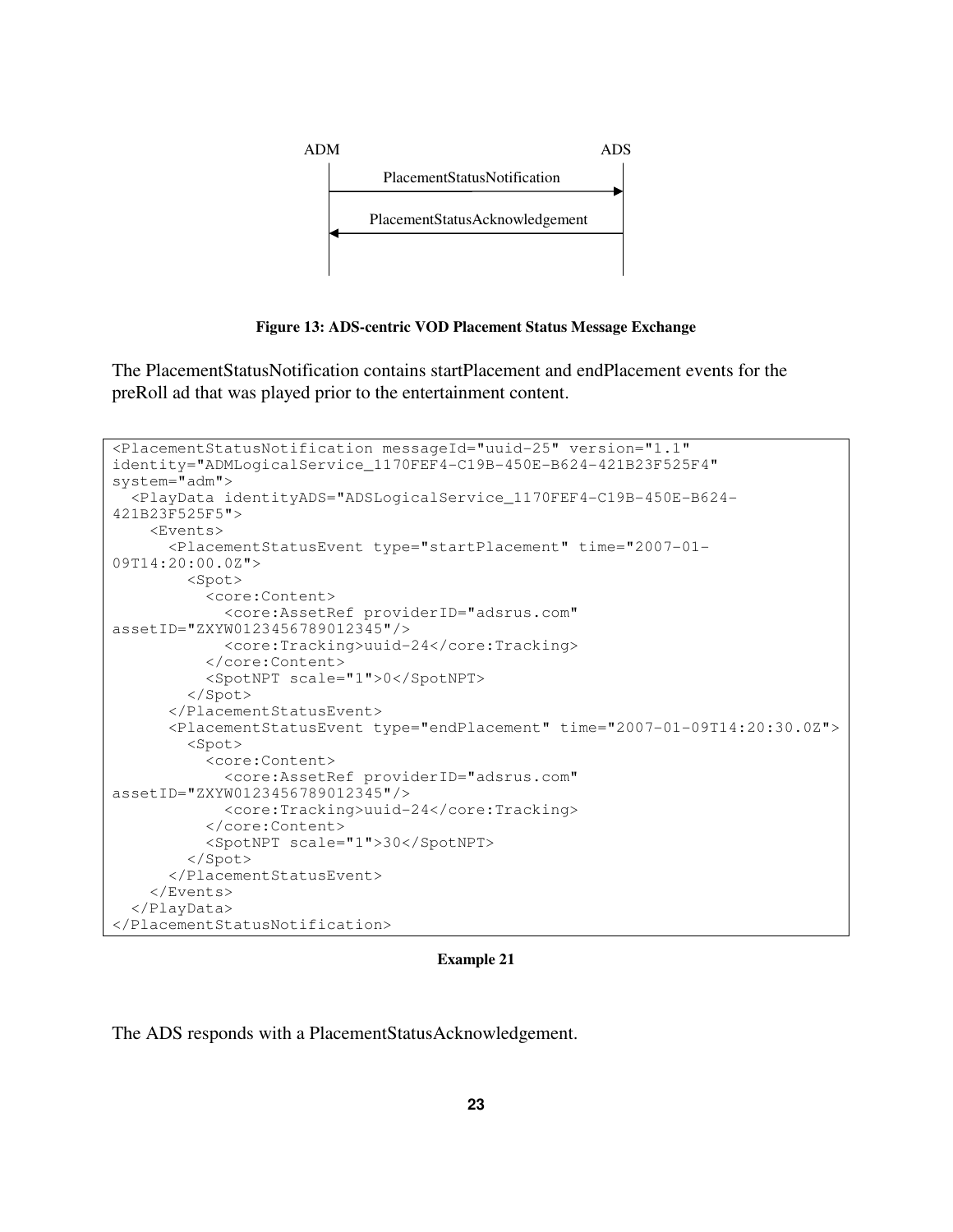```
<PlacementStatusAcknowledgement messageId="uuid-26" version="1.1" 
identity="ADSLogicalService_1170FEF4-C19B-450E-B624-421B23F525F5" system="ads" 
messageRef="uuid-25" > 
   <core:StatusCode class="0"/> 
</PlacementStatusAcknowledgement>
```
**Example 22** 

# **7.3 ADM-centric VOD**



**Figure 14: ADM-centric VOD Messaging Overview** 

In an ADM-centric view of SCTE 130 (shown above), the ADM is responsible for communication with the other SCTE 130 information services to obtain entertainment asset metadata, details of Placement Opportunities, and subscriber profile information. In this model the ADM may issue requests to multiple ADSs which have registered for various services and/or PO types/scopes which the ADM is thus able to distinguish. The ADM will place the ad decisions determined by the ADS. Registration is required between each ADS and the ADM (outlined in Section 0) before the placement messaging in the sequence diagram below is attempted. In the case of multiple ADSs, the registration process is repeated for each server.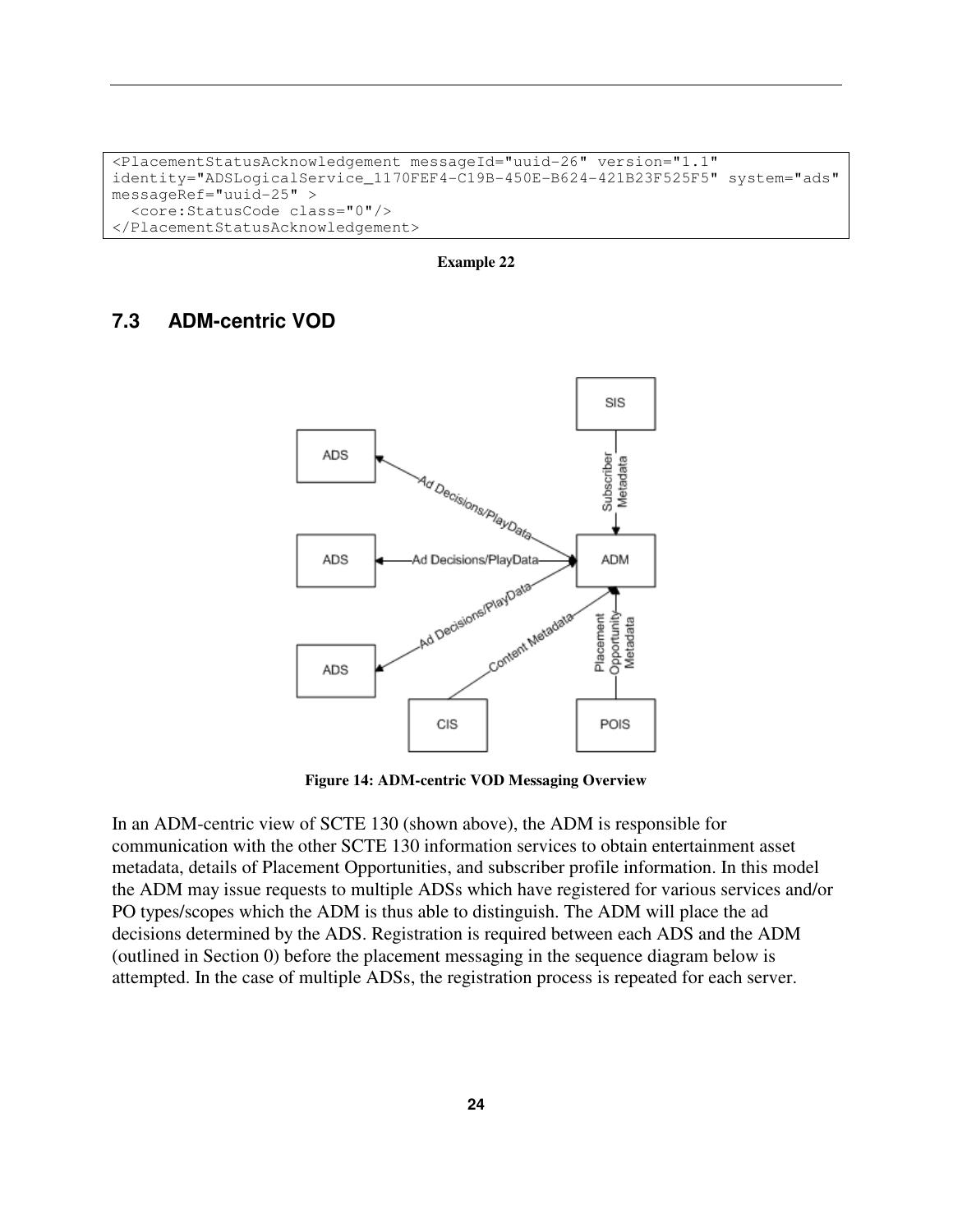

**Figure 15: ADM-centric VOD Sequence Diagram** 

# **7.3.1 ContentQueryRequest/ContentQueryResponse**

Before sending a PlacementRequest to the ADS, the ADM may query the CIS for additional information about the entertainment asset to provide the ADS with more metadata to aid in its decision.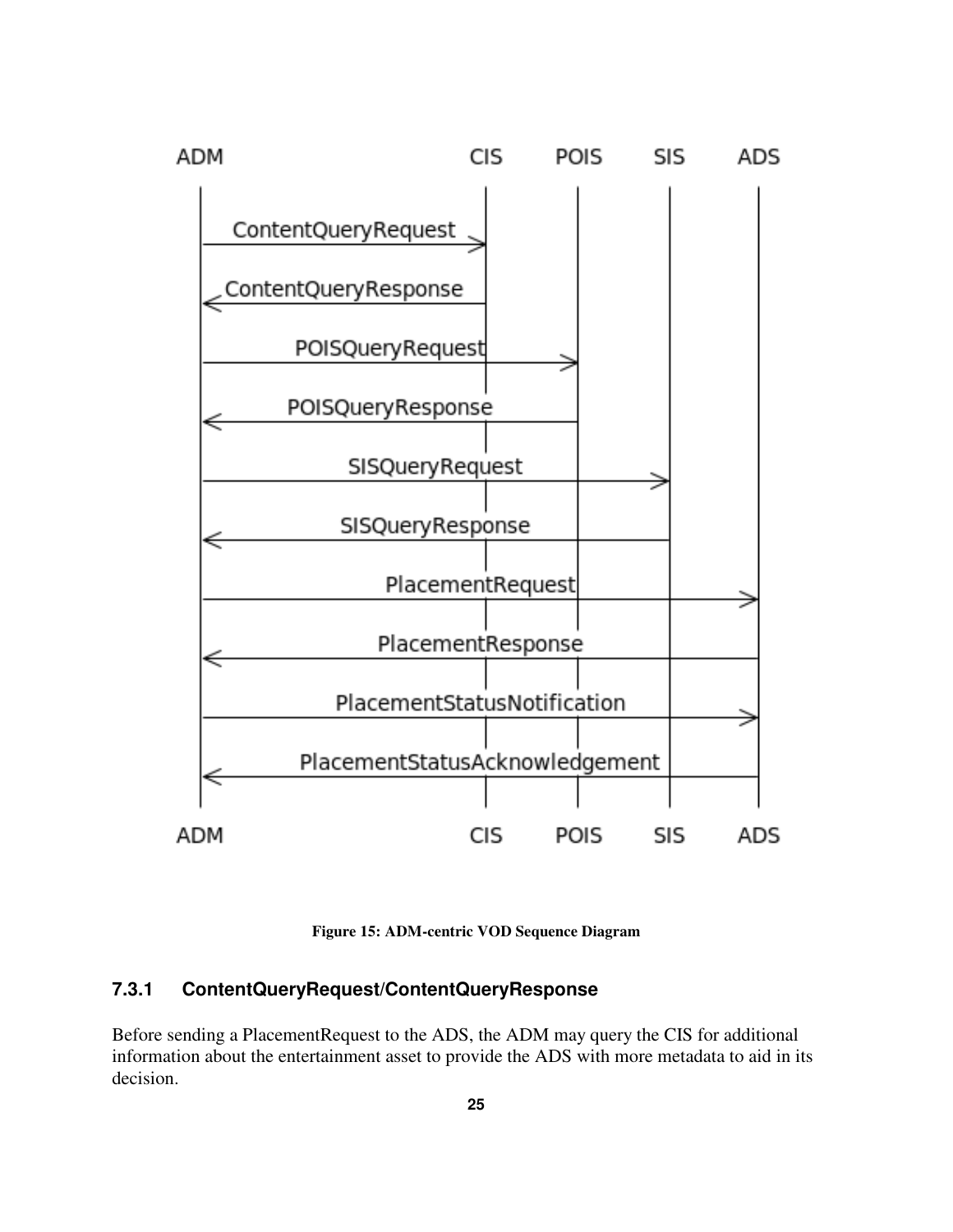

**Figure 16: ADM-centric VOD Content Query Message Exchange** 

In order to retrieve the complete metadata for the asset, the @expandOutput attribute is required to be set to true.

```
<ContentQueryRequest messageId="uuid-27" system="sys-1" version ="1.1" 
     identity="40DA910E-01AF-5050-C7EA-5D7B4A475311"> 
     <ContentQuery expandOutput="true" contentQueryId="1"> 
        <core:ContentDataModel type="CLADI_1.1">URI</core:ContentDataModel> 
        <QueryFilter> 
             <FilterElement name="Provider_ID" value="entertainment.com" /> 
             <FilterElement name="Asset_ID" value="ABCD0123456789012345" /> 
        </QueryFilter> 
     </ContentQuery> 
</ContentQueryRequest>
```
**Example 23** 

The CIS will respond with the full metadata in the specified content data model, CLADI 1.1.

```
<ContentQueryResponse messageId="uuid-28" system="acs-1" version="1.1" 
       identity="40DA910E-01AF-5050-C7EA-5D7B4A475312" messageRef="uuid-27"> 
     <core:StatusCode class="0"/> 
     <ContentQueryResult resultSetSize="1" contentQueryRef="1"> 
        <BasicQueryResultList> 
              <core:Content> 
                   <core:ContentLocation 
mediaAvailable="true">URI</core:ContentLocation> 
                   <core:Ext> 
                       <ADI>
                           <Metadata> <AMS Asset_Name="..."/> …</Metadata> 
                      </ADI>
                   </core:Ext> 
               </core:Content> 
        </BasicQueryResultList> 
     </ContentQueryResult> 
</ContentQueryResponse>
```
**Example 24**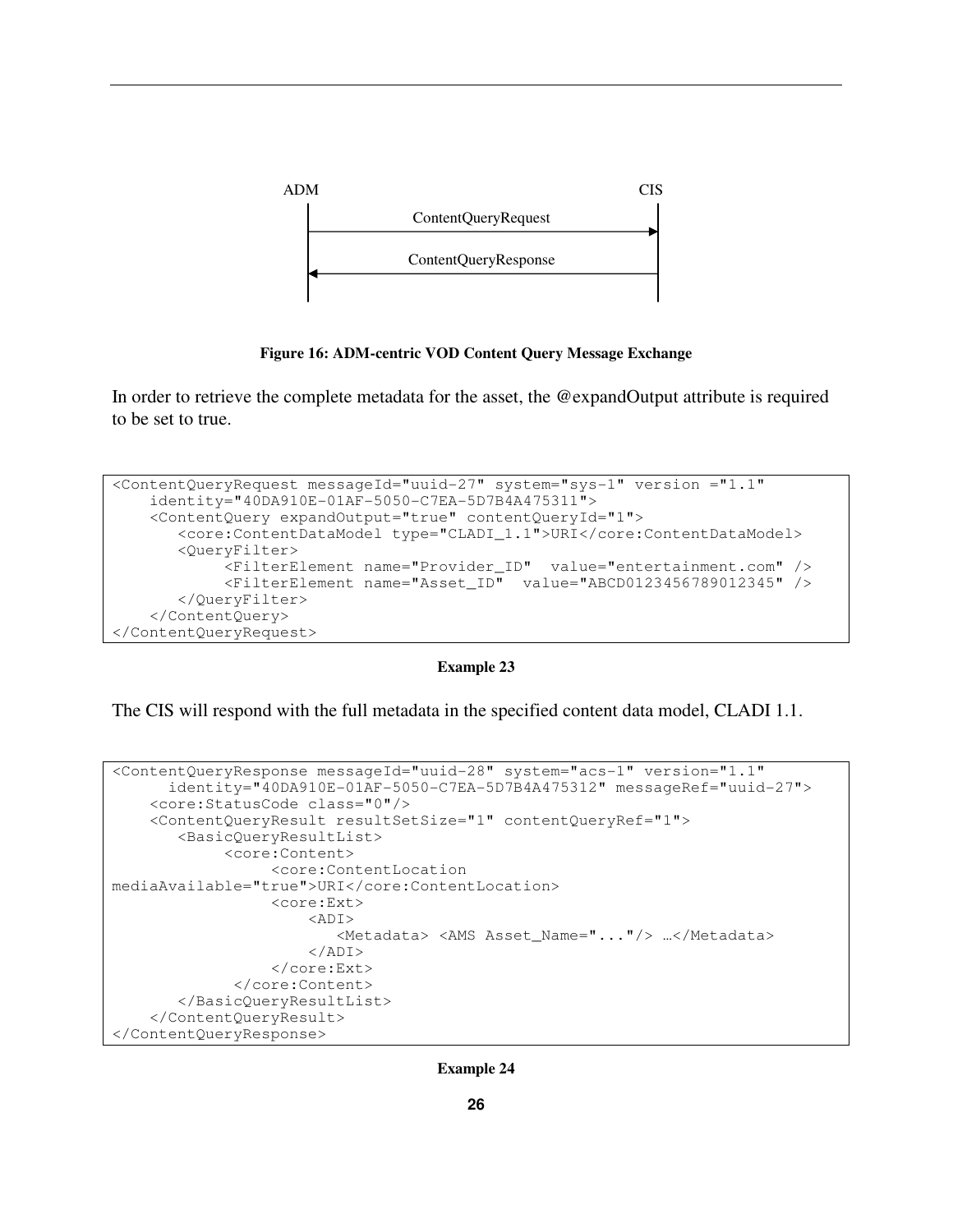For readability, the actual CLADI 1.1 metadata has been removed and posted below. The Product, highlighted below, will correspond to the ProductType in the PlacementRequest sent by the ADM.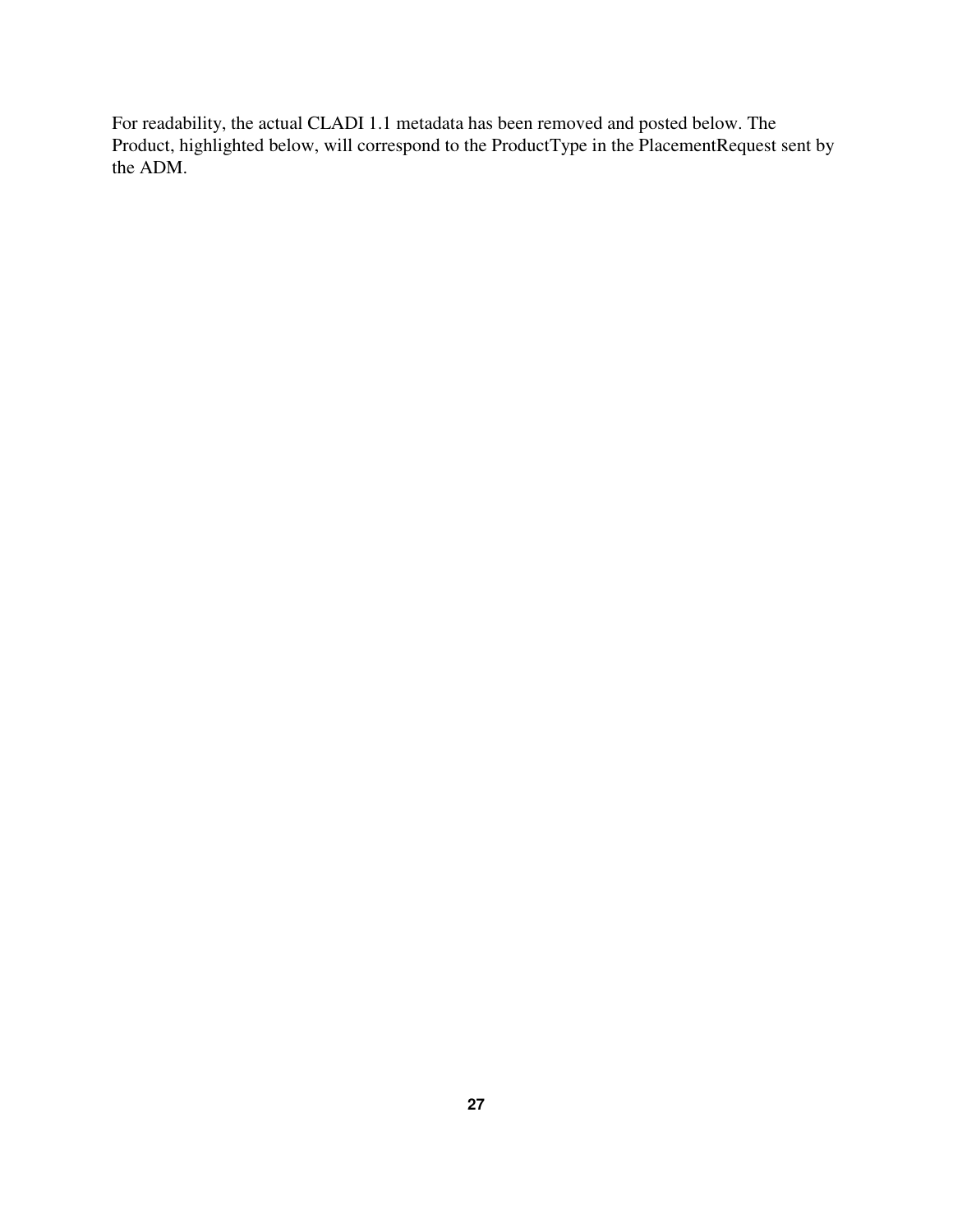```
\overline{\text{R}} <Metadata> 
     <AMS Asset_Class="package" Asset_ID="ABCD0123456789012343" Asset_Name="SCTE 130: The Movie" 
Creation_Date="2008-02-11" Description="SCTE 130: The Movie" Product="MOD" 
Provider="entertainment" Provider_ID="entertainment.com" Version_Major="1" Version_Minor="0"/> 
     <App_Data App="MOD" Name="Metadata_Spec_Version" Value="CableLabsVOD1.1"/> 
     <App_Data App="MOD" Name="Provider_Content_Tier" Value="ENTERTAINMENT_NEWRELEASE"/> 
   </Metadata> 
   <Asset> 
     <Metadata> 
       <AMS Asset_Class="title" Asset_ID="ABCD0123456789012344" Asset_Name="SCTE 130: The Movie" 
Creation_Date="2008-02-11" Description="SCTE 130: The Movie" Product="MOD" 
Provider="entertainment" Provider ID="entertainment.com" Version Major="1" Version Minor="0"/>
       <App_Data App="MOD" Name="Title" Value="SCTE 130: The Movie"/> 
 <App_Data App="MOD" Name="Title_Brief" Value="SCTE 130: The Movie"/> 
 <App_Data App="MOD" Name="Type" Value="title"/> 
       <App_Data App="MOD" Name="Year" Value="2009"/> 
       <App_Data App="MOD" Name="Director" Value="Bryan Santangelo"/> 
       <App_Data App="MOD" Name="Actors_Display" Value="John Mick, Corey Brown"/> 
       <App_Data App="MOD" Name="Actors" Value="John Mick"/> 
       <App_Data App="MOD" Name="Actors" Value="Corey Brown"/> 
       <App_Data App="MOD" Name="Genre" Value="Action & Adventure"/> 
 <App_Data App="MOD" Name="Category" Value="On Demand/High Definition/HD Movies"/> 
 <App_Data App="MOD" Name="Category" Value="On Demand/Movies/HD Movies"/> 
       <App_Data App="MOD" Name="Category" Value="On Demand/Movies/Movies By Title/Movies S - Z"/> 
       <App_Data App="MOD" Name="Category" Value="On Demand/Movies/New Releases/High Definition"/> 
       <App_Data App="MOD" Name="Category" Value="On Demand/What's Hot/HD Movies"/> 
 <App_Data App="MOD" Name="Billing_ID" Value="60671"/> 
 <App_Data App="MOD" Name="Box_Office" Value="24000000"/> 
       <App_Data App="MOD" Name="Closed_Captioning" Value="Y"/> 
       <App_Data App="MOD" Name="Contract_Name" Value="ENT"/> 
       <App_Data App="MOD" Name="Display_As_Last_Chance" Value="7"/> 
       <App_Data App="MOD" Name="Display_As_New" Value="7"/> 
       <App_Data App="MOD" Name="Display_Run_Time" Value="02:03"/> 
       <App_Data App="MOD" Name="Distributor_Name" Value="ENT"/> 
 <App_Data App="MOD" Name="Distributor_Royalty_Minimum" Value="2.59"/> 
 <App_Data App="MOD" Name="Distributor_Royalty_Percent" Value="65.0"/> 
       <App_Data App="MOD" Name="Licensing_Window_End" Value="2015-01-01"/> 
       <App_Data App="MOD" Name="Licensing_Window_Start" Value="2008-03-21"/> 
       <App_Data App="MOD" Name="Maximum_Viewing_Length" Value="01:00:00"/> 
       <App_Data App="MOD" Name="Preview_Period" Value="300"/> 
       <App_Data App="MOD" Name="Provider_QA_Contact" Value="help@ent.com"/> 
       <App_Data App="MOD" Name="Rating" Value="R"/> 
       <App_Data App="MOD" Name="Run_Time" Value="02:03:58"/> 
       <App_Data App="MOD" Name="Studio" Value="SCTE"/> 
       <App_Data App="MOD" Name="Studio_Name" Value="SCTE"/> 
       <App_Data App="MOD" Name="Suggested_Price" Value="5.99"/> 
       <App_Data App="MOD" Name="Summary_Short" Value="The adventures of a DVS subcommittee"/> 
     </Metadata> 
     <Asset> 
       <Metadata> 
         <AMS Asset_Class="movie" Asset_ID="ABCD0123456789012345" Asset_Name="SCTE 130: The Movie" 
Creation_Date="2008-02-11" Description="SCTE 130: The Movie" Product="MOD" 
Provider="entertainment" Provider_ID="entertainment.com" Version_Major="1" Version_Minor="0"/> 
 <App_Data App="MOD" Name="Audio_Type" Value="Stereo"/> 
         <App_Data App="MOD" Name="Type" Value="movie"/> 
         <App_Data App="MOD" Name="HDContent" Value="Y"/> 
       </Metadata> 
       <Content Value="entertainment.com::TVNX10084127342::On_Demand.mpeg"/> 
     </Asset> 
     <Asset> 
       <Metadata> 
         <AMS Asset_Class="preview" Asset_ID="ABCD0123456789012346" Asset_Name="SCTE 130: The 
Movie" Creation_Date="2008-02-11" Description="SCTE 130: The Movie" Product="MOD" 
Provider="entertainment" Provider_ID="entertainment.com" Version_Major="1" Version_Minor="0"/> 
         <App_Data App="MOD" Name="Audio_Type" Value="Stereo"/> 
         <App_Data App="MOD" Name="Rating" Value="R"/> 
         <App_Data App="MOD" Name="Run_Time" Value="00:05:00"/> 
         <App_Data App="MOD" Name="Type" Value="preview"/> 
       </Metadata>
```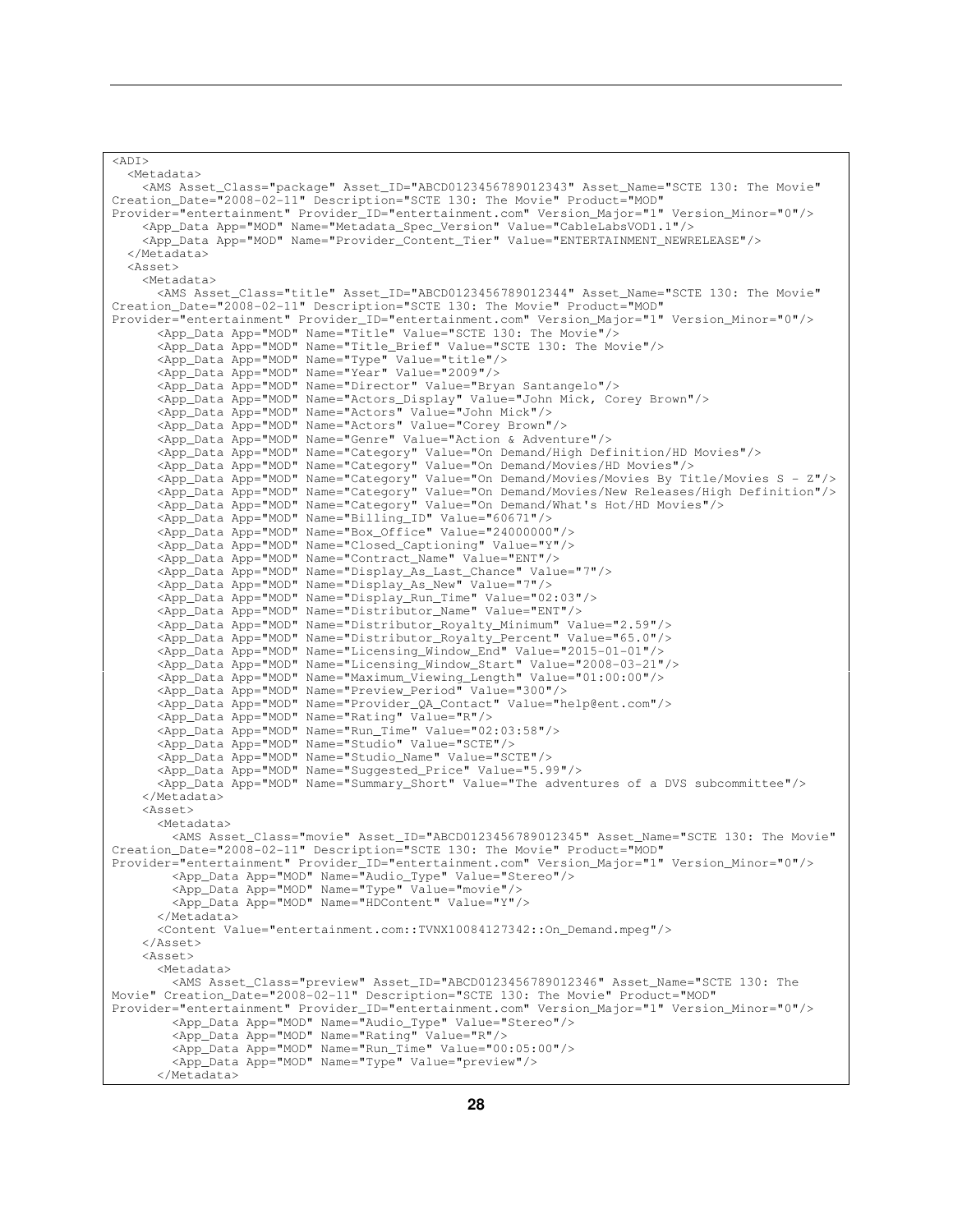```
 <Content Value="entertainment.com::TVNX10084127343::On_Demand.mpeg"/> 
     </Asset> 
   </Asset> 
</ADI>
```
The figure below illustrates the link between the data returned in the ContentQueryResponse and the PlacementRequest. The top section is an excerpt from the ContentQueryResponse in Example 25 (specifically, the metadata excerpt in Example 25), and the bottom section is from the PlacementRequest in Example 30.



**Figure 17: ADM-centric VOD CIS/PlacementRequest Link** 

With all of the calls to the SCTE 130 information services (CIS, SIS, POIS), an ADM may prefer to register for notifications and cache metadata in an effort to improve performance.

## **7.3.2 POISQueryRequest/POISQueryResponse**

The ADM now needs to query the POIS to determine if any placement opportunities exist in the content.



**Figure 18: ADM-centric VOD POIS Query Message Exchange** 

Using BasicQueryFilters, the ADM can query for PlacementOpportunity information for a specified asset.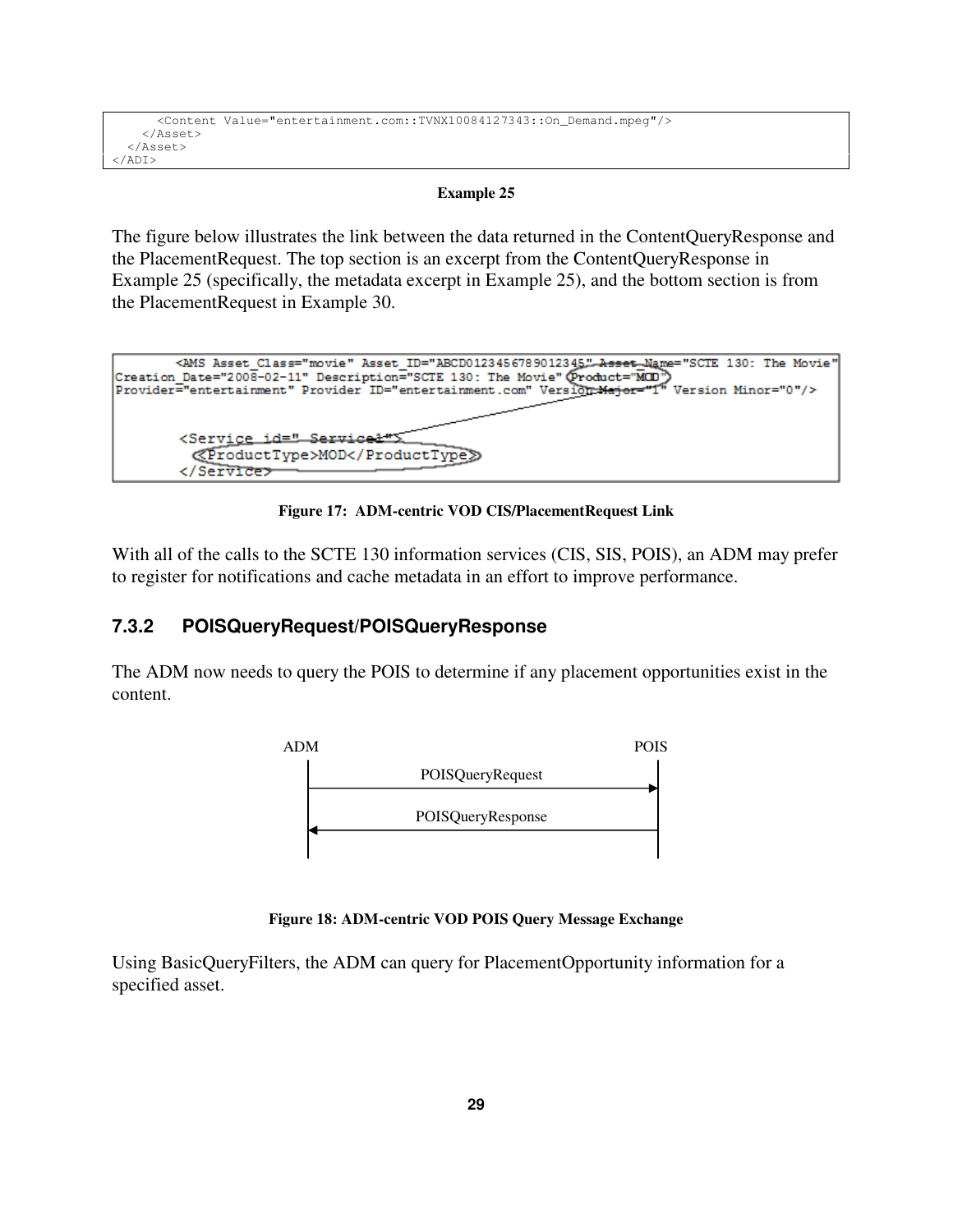```
<POISQueryRequest messageId="uuid-29" system="POISClient" identity="40DA910E-
01AF-5050-C7EA-5D7B4A475757" version="1.0"> 
       <gis:Query queryId="pois-98765" expandOutput="true" 
uniqueQualifierNameRef="P3-PODM"> 
             <gis:ServiceDataModel>"http://www.scte.org/schemas/130-
3/2008a/adm/podm"</gis:ServiceDataModel> 
             <gis:BasicQueryFilter> 
                    <gis:BasicFilterElement value="ABCD0123456789012345" 
name="assetId"/> 
             </gis:BasicQueryFilter> 
             <gis:BasicQueryFilter> 
                    <gis:BasicFilterElement value="entertainment.com" 
name="providerId"/> 
             </gis:BasicQueryFilter> 
       </gis:Query> 
</POISQueryRequest>
```
The POIS then responds with a POISQueryResponse that includes all of the metadata it has for the queried content. In this response, the ADM learns that one preRoll PlacementOpportunity exists. The Duration, Scope, and @opportunityType attribute highlighted below will correspond to the Duration, Scope, and @opportunityType attribute in the PlacementRequest sent by the ADM.

```
<POISQueryResponse version="1.1" messageId="uuid-30" messageRef="uuid-29" 
system="POISServer" identity="50DA910E-01AF-5050-C7EA-5D7B4A475759"> 
       <core:StatusCode class="0"/> 
       <gis:QueryResult resultSetSize="1" queryRef="pois-98765"> 
             <podm:PODMBasicQueryResult> 
                    <podm:PlacementOpportunityV2 serviceRegistrationRef="-" 
id="uuid-31"> 
                          <adm:Entertainment> 
                                 <core:Content> 
                                       <core:AssetRef 
providerID="entertainment.com" assetID="ABCD0123456789012345"/> 
                                 </core:Content> 
                          </adm:Entertainment> 
                          <adm:OpportunityBinding opportunityType="preRoll" 
opportunitiesExpected="1" opportunityNumber="1"/> 
                          <podm:OpportunityConstraintsV2> 
                                 <core:AdType>30-Second-Spot</core:AdType> 
                                 <core:Duration>PT30S</core:Duration> 
                                 <adm:Scope>Local</adm:Scope> 
                          </podm:OpportunityConstraintsV2> 
                    </podm:PlacementOpportunityV2> 
              </podm:PODMBasicQueryResult> 
       </gis:QueryResult> 
</POISQueryResponse>
```
**Example 27**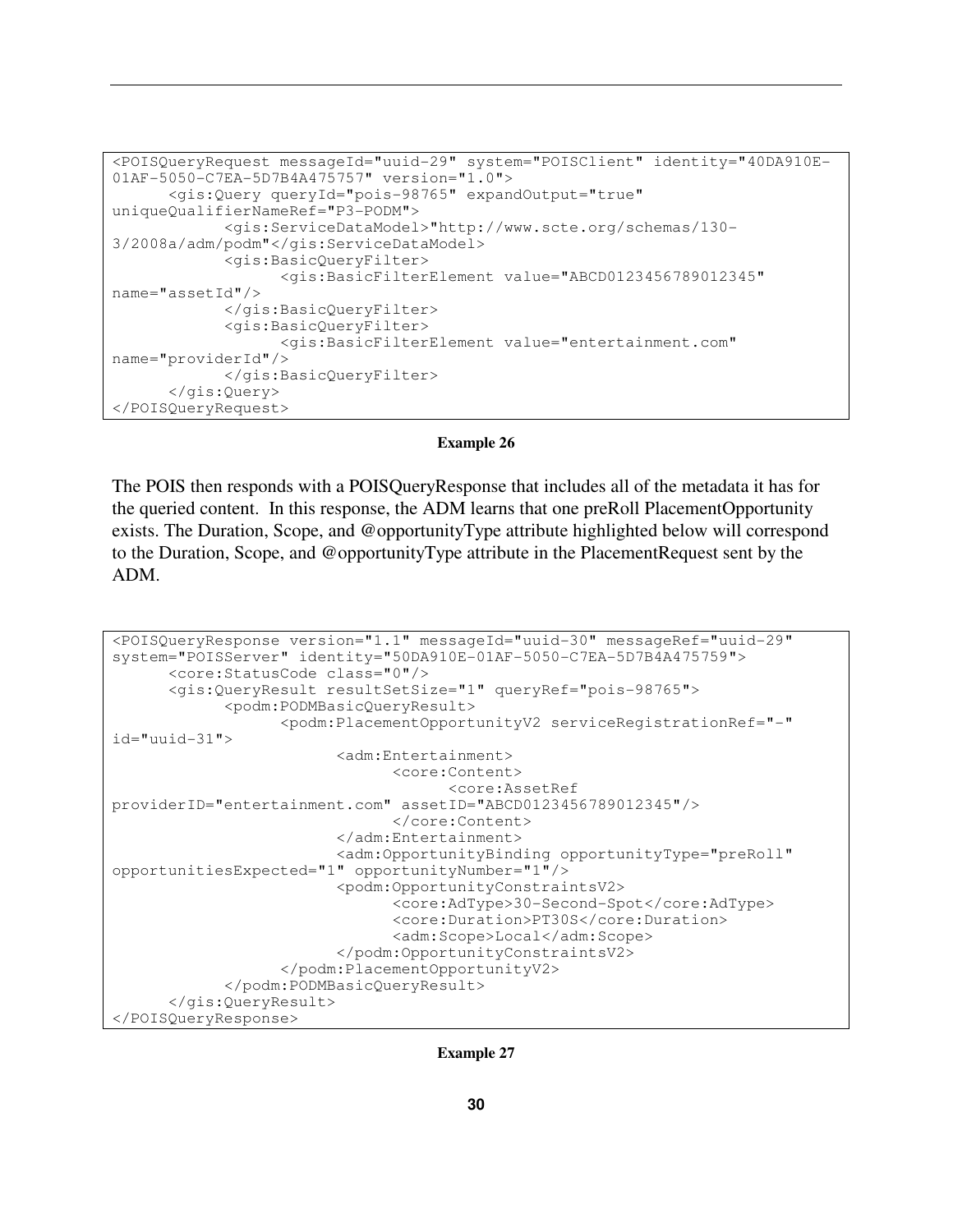The figure below illustrates the link between the data returned in the POISQueryResponse and the PlacementRequest. The top section is an excerpt from the POISQueryResponse in Example 27, and the bottom section is from the PlacementRequest in Example 30.



**Figure 19: ADM-centric VOD POIS/PlacementRequest Link** 

While the previous section mentioned that caching and registering for notifications may improve performance, this may not be advisable in all situations due to the nature of some VOD ecosystems. In a situation where ad decisions are not all determined at the start of a VOD session and requested in real time as they occur in the stream, the ADM could be overwhelmed with notifications if the POIS is manipulating PlacementOpportunity metadata based on time of day.

## **7.3.3 SISQueryRequest/SISQueryResponse**

The ADM may also obtain additional profile data for the subscriber initiating the VOD session.



**Figure 20: ADM-centric VOD SIS Query Message Exchange** 

Using a UniqueQualifier with the client terminal's MAC address, the ADM can query for subscriber information.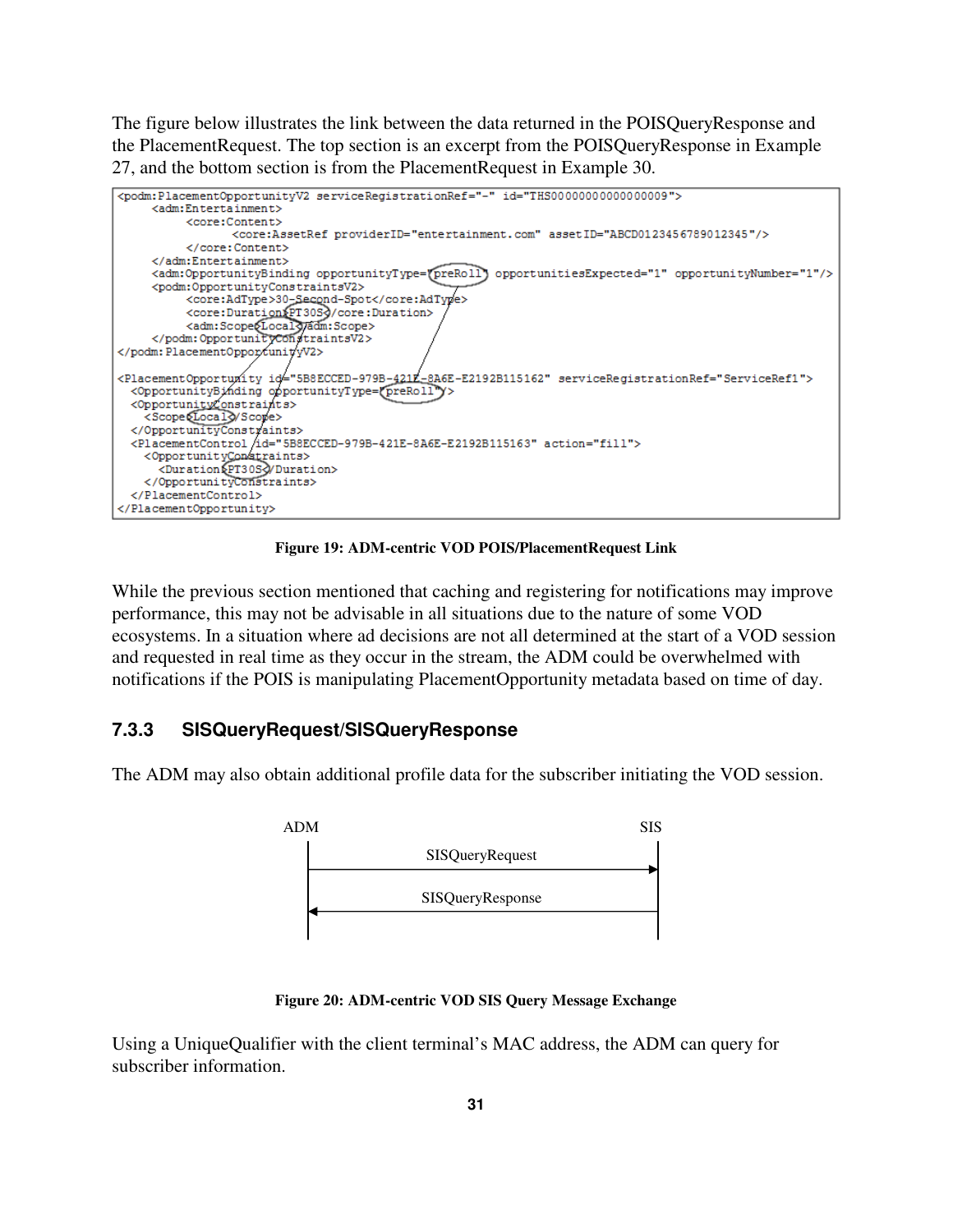```
<SISQueryRequest messageId="uuid-32" system="SISClient" version="1.0" 
identity="40DA910E-01AF-5050-C7EA-5D7B4A475311"> 
       <gis:Query queryId="233" expandOutput="false"> 
       <gis:ServiceDataModel>http://SuperDemograpics.com</gis:ServiceDataModel> 
             <gis:UniqueQualifier> 
                    <gis:Qualifier name="MACAddress" value="03-55-78-90-03-02"/> 
             </gis:UniqueQualifier> 
       </gis:Query> 
</SISQueryRequest>
```
The SIS then responds with a SISQueryResponse that includes audience qualifiers it has for the queried subscriber. The Qualifiers, highlighted below, will correspond to TargetCodes in the PlacementRequest sent by the ADM.

```
<SISQueryResponse messageId="uuid-33" system="SISServer" version="1.0" 
identity="40DA910E-01AF-5050-C7EA-5D7B4A475312" messageRef="uuid-32"> 
       <core:StatusCode class="0"/> 
       <gis:QueryResult queryRef="233" resultSetSize="1" 
totalResultSetSize="1"> 
             <gis:BasicQueryResult> 
                    <gis:QualifierSet> 
                          <gis:Qualifier name="MACAddress" value="03-55-78-90-
03-02"/>
                          <gis:Qualifier name="Age" value="Under20"/> 
                          <gis:Qualifier name="Income" value="Under50K"/> 
                          <gis:Qualifier name="ZipCode" value="01720"/> 
                          <gis:Qualifier name="CreditLimit" value="100.00"/> 
                          <gis:Qualifier name="SportsInterest" 
value="Basketball"/> 
                    </gis:QualifierSet> 
             </gis:BasicQueryResult> 
       </gis:QueryResult> 
</SISQueryResponse>
```
### **Example 29**

The figure below illustrates the link between the data returned in the SISQueryResponse and the PlacementRequest. The top section is an excerpt from the SISQueryResponse in Example 29, and the bottom section is from the PlacementRequest in Example 30.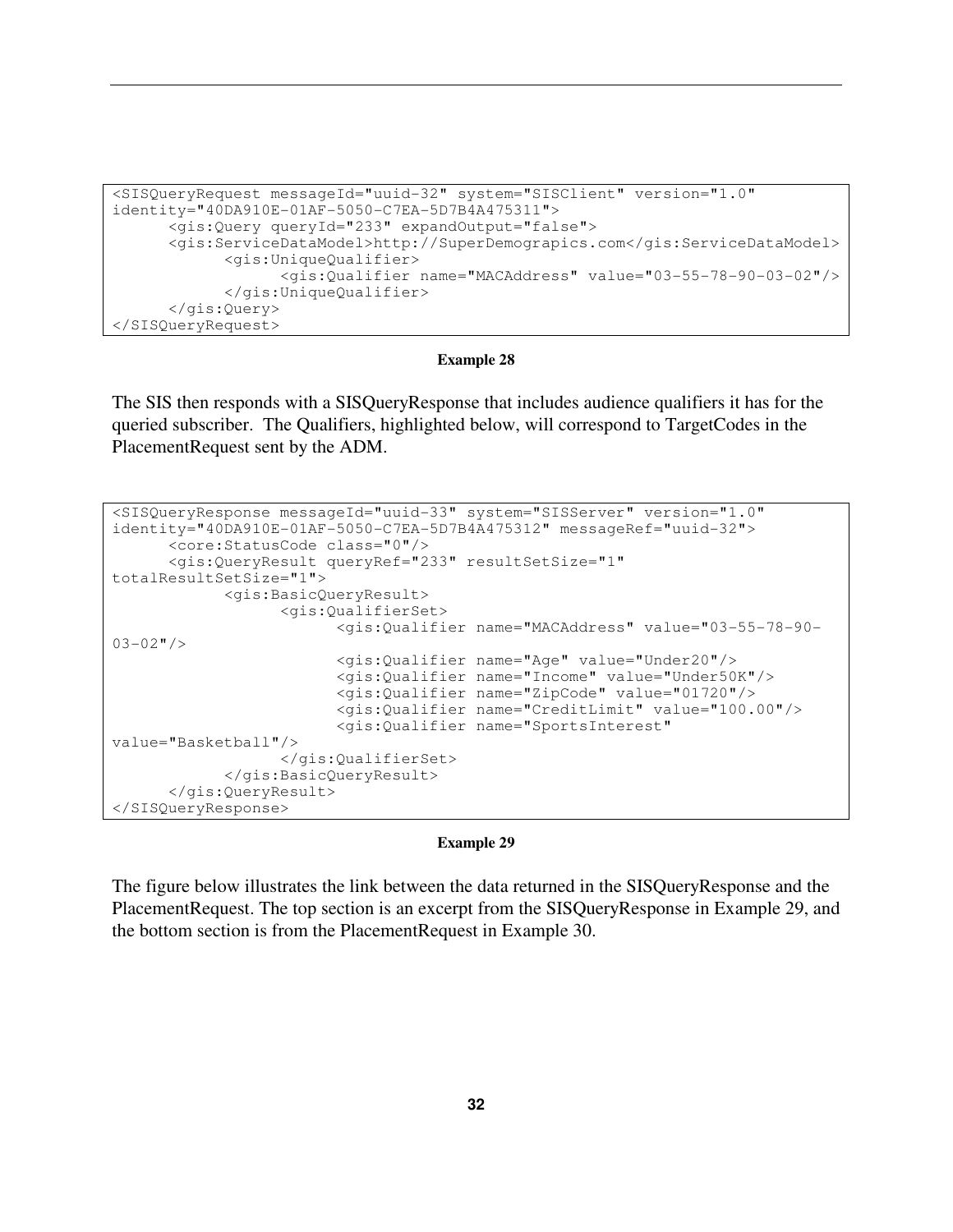

**Figure 21: ADM-centric VOD SIS/PlacementRequest Link** 

With all of the calls to the SCTE 130 information services (CIS, SIS, POIS), an ADM may prefer to register for notifications and cache metadata in an effort to improve performance.

### **7.3.4 PlacementRequest/PlacementResponse**

Armed with all of the entertainment asset metadata, PlacementOpportunity parameters, and subscriber audience qualifiers the ADM can now send complete PlacementRequests to each of the registered ADSs by distinguishing values such as PO type, scope, etc.



**Figure 22: ADM-centric VOD Placement Message Exchange** 

The ADM's PlacementRequest contains one PlacementOpportunity for a preRoll.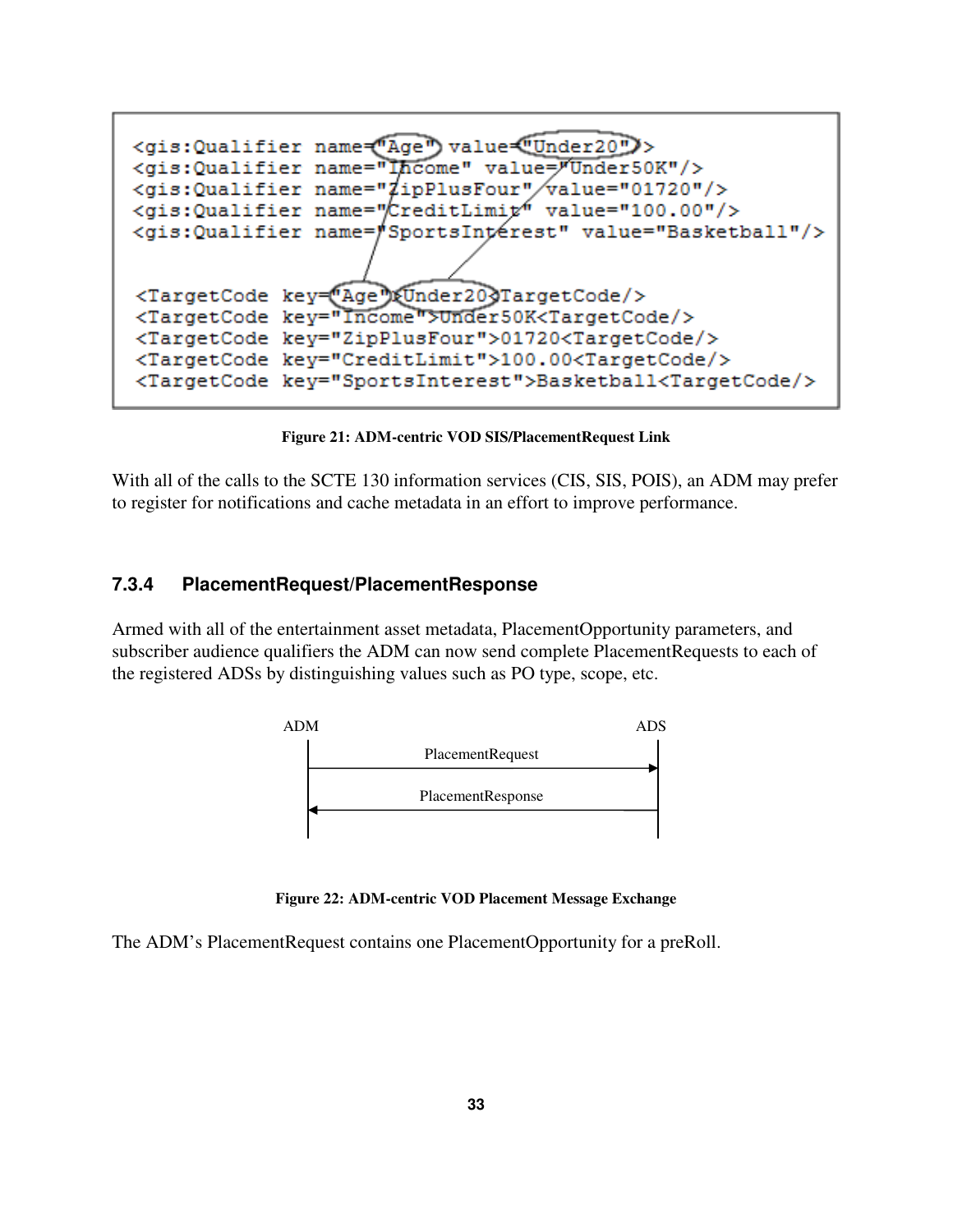```
<PlacementRequest messageId="uuid-34" version="1.1"
identity="ADMLogicalService_1170FEF4-C19B-450E-B624-421B23F525F4" system="adm" 
updatesAllowed="true"> 
   <Service id=" Service1"> 
     <ProductType>MOD</ProductType> 
   </Service> 
   <Entertainment> 
     <core:Content> 
       <core:AssetRef providerID="entertainment.com"
assetID="ABCD0123456789012345"/> 
     </core:Content> 
   </Entertainment> 
   <Client> 
     <TargetCode key="Age">Under20</TargetCode> 
     <TargetCode key="Income">Under50K</TargetCode> 
     <TargetCode key="ZipCode">01720</TargetCode> 
     <TargetCode key="CreditLimit">100.00</TargetCode> 
     <TargetCode key="SportsInterest">Basketball</TargetCode> 
   </Client> 
   <PlacementOpportunity id="uuid-35" serviceRegistrationRef="ServiceRef1"> 
     <OpportunityBinding opportunityType="preRoll"/>
     <OpportunityConstraints> 
       <Scope>Local</Scope> 
     </OpportunityConstraints> 
     <PlacementControl id="uuid-36" action="fill"> 
       <OpportunityConstraints> 
          <core:Duration>PT30S</core:Duration> 
       </OpportunityConstraints> 
     </PlacementControl> 
   </PlacementOpportunity> 
</PlacementRequest>
```
The ADS responds to the ADM with ad placements for the preRoll placement opportunity.

```
<PlacementResponse messageId="uuid-37" version="1.1" 
identity="ADSLogicalService_1170FEF4-C19B-450E-B624-421B23F525F5" system="ads" 
messageRef="uuid-34"> 
   <core:StatusCode class="0"/> 
   <ADMData><!--Hidden secret sauce--></ADMData> 
   <PlacementDecision id="uuid-38" placementOpportunityRef="uuid-35"> 
     <Placement id="uuid-39" action="fill" placementControlRef="uuid-36"> 
       <core:Content> 
         <core:AssetRef providerID="adsrus.com" 
assetID="ZXYW0123456789012345"/> 
         <core:Tracking>uuid-40</core:Tracking> 
       </core:Content> 
     </Placement> 
   </PlacementDecision> 
</PlacementResponse>
```
**Example 31**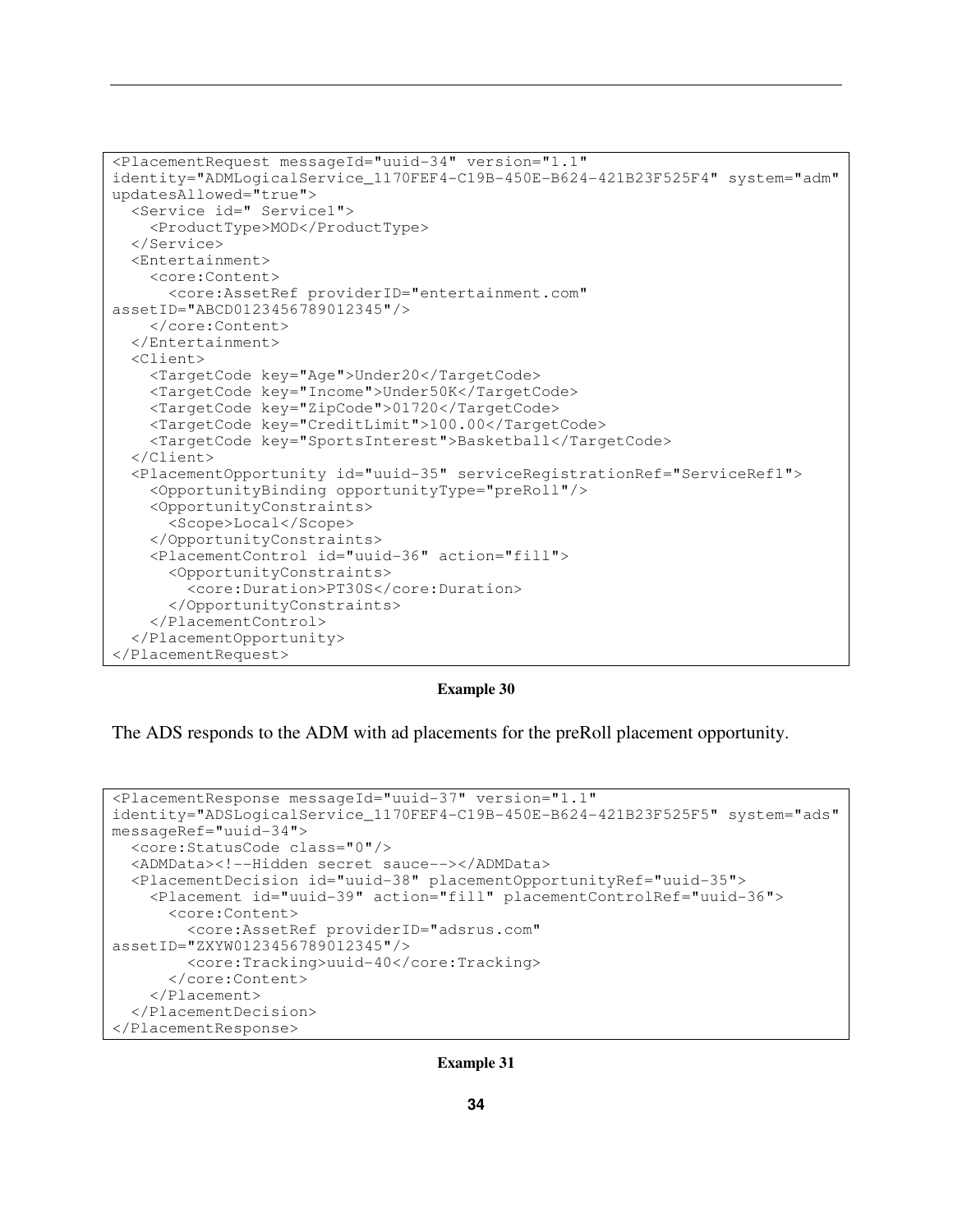### **7.3.5 PlacementStatusNotification/PlacementStatusAcknowledgement**

After the VOD session ends, event data is required to be returned to the ADS from the ADM via PlacementStatusNotification.



**Figure 23: ADM-centric VOD Placement Status Message Exchange** 

```
<PlacementStatusNotification messageId="uuid-41" version="1.1" 
identity="ADMLogicalService_1170FEF4-C19B-450E-B624-421B23F525F4" 
system="adm"> 
   <PlayData identityADS="ADSLogicalService_1170FEF4-C19B-450E-B624-
421B23F525F5"> 
     <Events> 
       <PlacementStatusEvent type="startPlacement" time="2007-01-
09T14:20:00.0Z"> 
         <Spot> 
           <core:Content> 
              <core:AssetRef providerID="adsrus.com" 
assetID="ZXYW0123456789012345"/> 
              <core:Tracking>uuid-40</core:Tracking> 
           </core:Content> 
           <SpotNPT scale="1">0</SpotNPT> 
         </Spot> 
       </PlacementStatusEvent> 
       <PlacementStatusEvent type="endPlacement" time="2007-01-09T14:20:30.0Z"> 
         <Spot> 
           <core:Content> 
              <core:AssetRef providerID="adsrus.com" 
assetID="ZXYW0123456789012345"/> 
              <core:Tracking>uuid-40</core:Tracking> 
           </core:Content> 
           <SpotNPT scale="1">30</SpotNPT> 
         </Spot> 
       </PlacementStatusEvent> 
     </Events> 
   </PlayData> 
</PlacementStatusNotification>
```
**Example 32**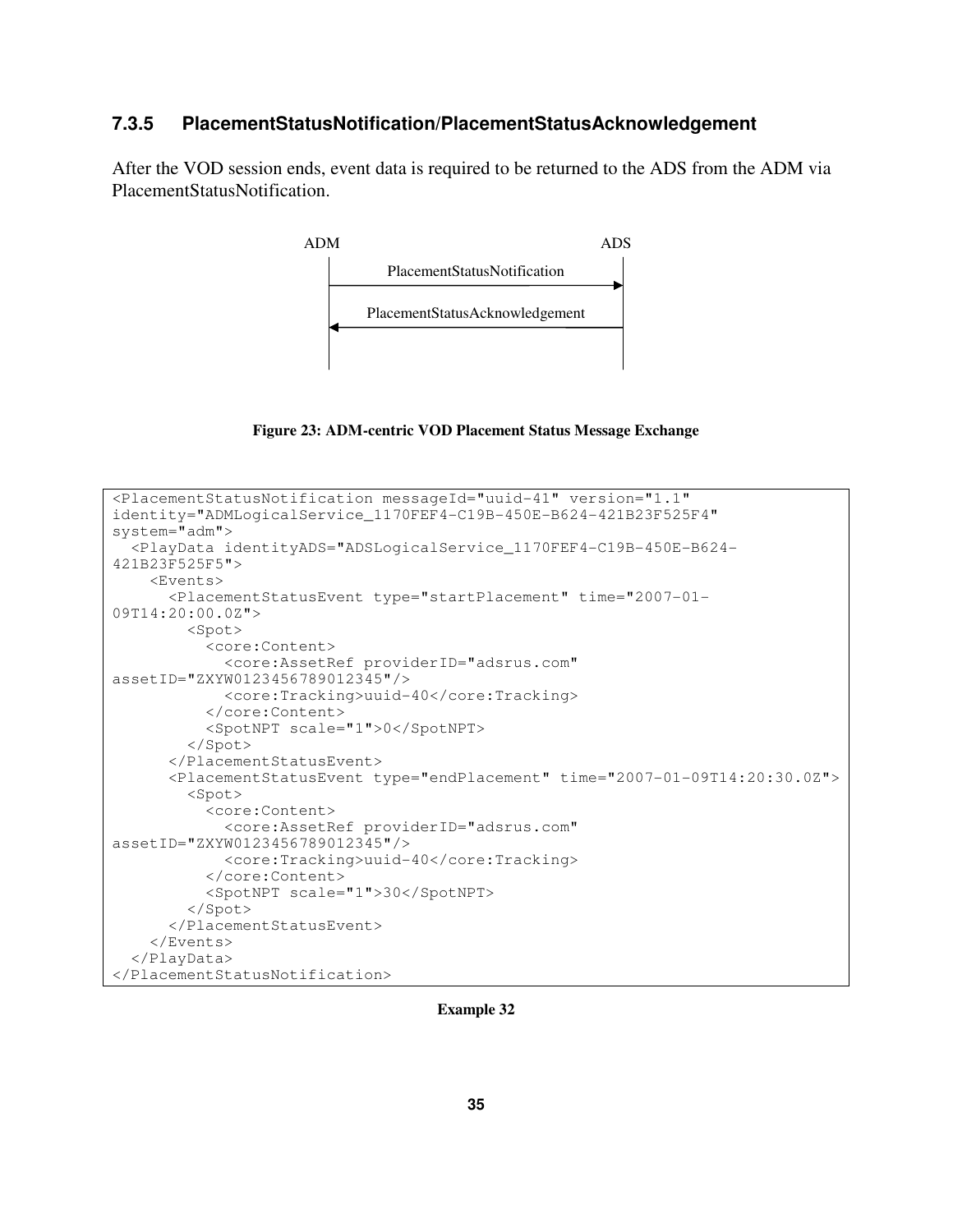The ADS responds with a PlacementStatusAcknowledgement.

```
<PlacementStatusAcknowledgement messageId="uuid-42" version="1.1" 
identity="ADSLogicalService_1170FEF4-C19B-450E-B624-421B23F525F5" system="ads" 
messageRef="uuid-41" > 
   <core:StatusCode class="0"/> 
</PlacementStatusAcknowledgement>
```
**Example 33** 

# **7.4 VOD with an Intermediary**



**Figure 24: VOD with an Intermediary Messaging Overview**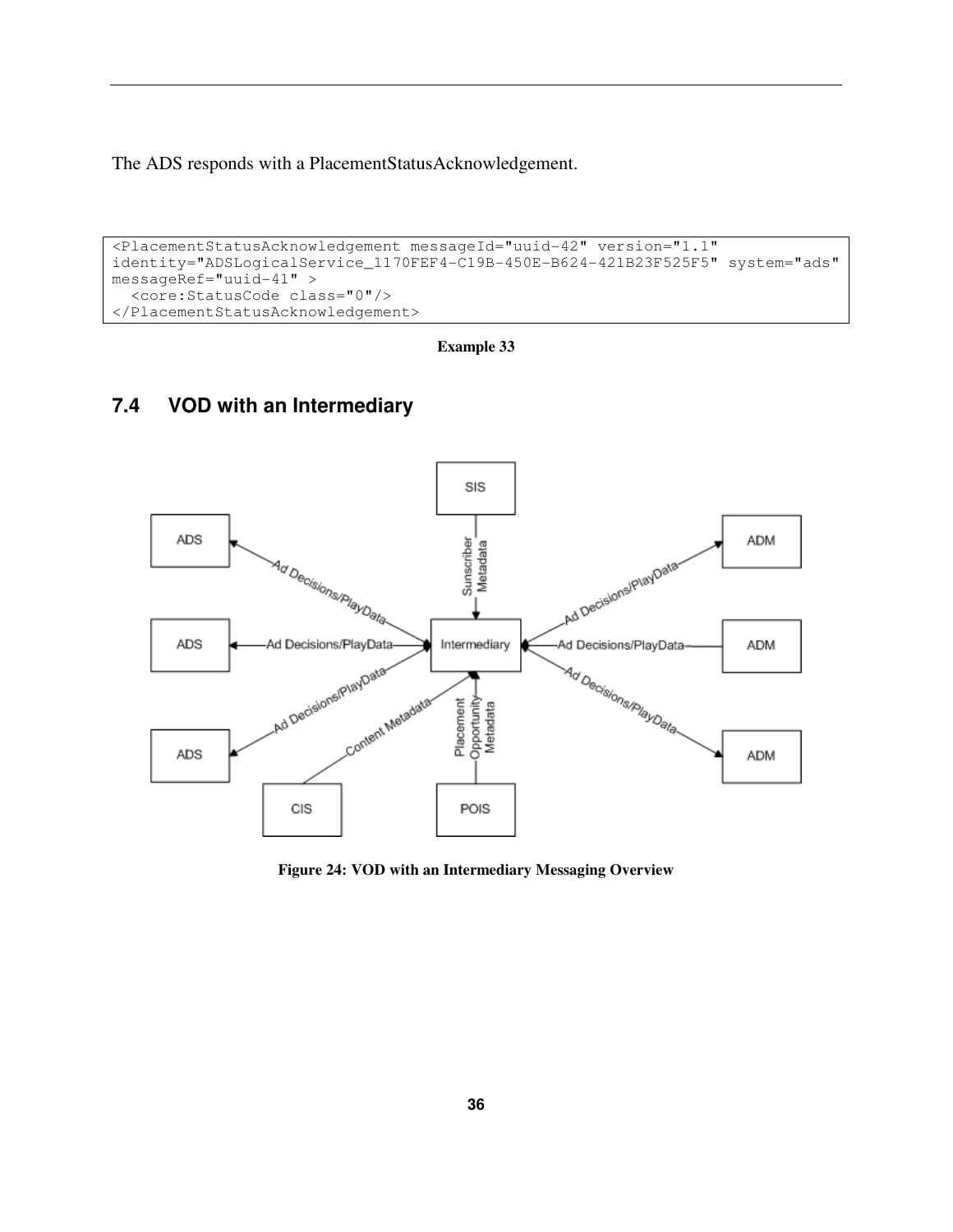In some systems, an intermediary server may be deployed between one or more ADMs and one or more ADSs. The Intermediary is responsible for communication with the other SCTE 130 information services to obtain entertainment asset metadata, details of Placement Opportunities, and subscriber profile information. In this model (shown above) the Intermediary may issue requests to multiple ADSs which have registered for various services and/or PO types/scopes which the Intermediary is thus able to distinguish. The ADM will place the ad decisions determined by the Intermediary. Registration is required between each ADS and the Intermediary (outlined in Section 0) before the placement messaging in the sequence diagram below is attempted. In the case of multiple ADSs, the registration process is repeated for each server. How an Intermediary reconciles a difference in PODM support between an ADM and ADS is not addressed in this document.



**Figure 25: VOD with an Intermediary Sequence Diagram**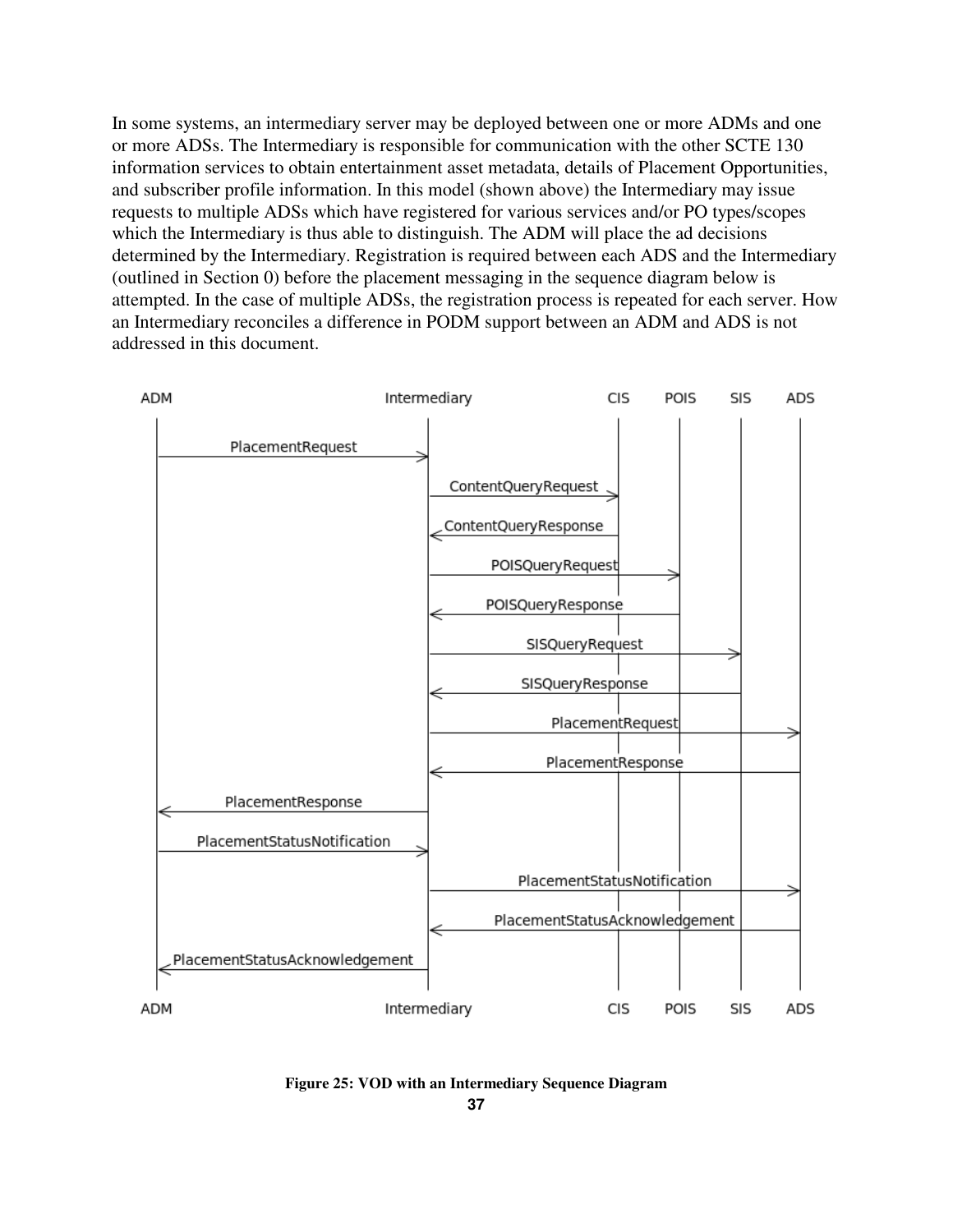## **7.4.1 PlacementRequest**

At the start of a VOD session, the ADM will query the Intermediary with a PlacementRequest. The ADM's PlacementRequest contains one PlacementOpportunity as required by the schema, but the ADM has no metadata for the content, placement opportunity, or subscriber other than the client terminal's MAC address and the entertainment content provider ID and asset ID. This leaves the Intermediary responsible for querying information services (if available) to give the ADS the data it needs to make an informed ad decision.



**Figure 26: VOD with an Intermediary Placement Request Message Exchange** 

The ADM's PlacementRequest contains one PlacementOpportunity for a preRoll.

```
<PlacementRequest messageId="uuid-43" version="1.1"
identity="ADMLogicalService_1170FEF4-C19B-450E-B624-421B23F525F4" system="adm" 
updatesAllowed="true"> 
   <Entertainment> 
     <core:Content> 
       <core:AssetRef providerID="entertainment.com"
assetID="ABCD0123456789012345"/> 
     </core:Content> 
   </Entertainment> 
   <Client> 
     <TerminalAddress type="MAC">03-55-78-90-03-02</TerminalAddress> 
   </Client> 
   <PlacementOpportunity id="uuid-44" serviceRegistrationRef="ServiceRef1"> 
   </PlacementOpportunity> 
</PlacementRequest>
```
**Example 34**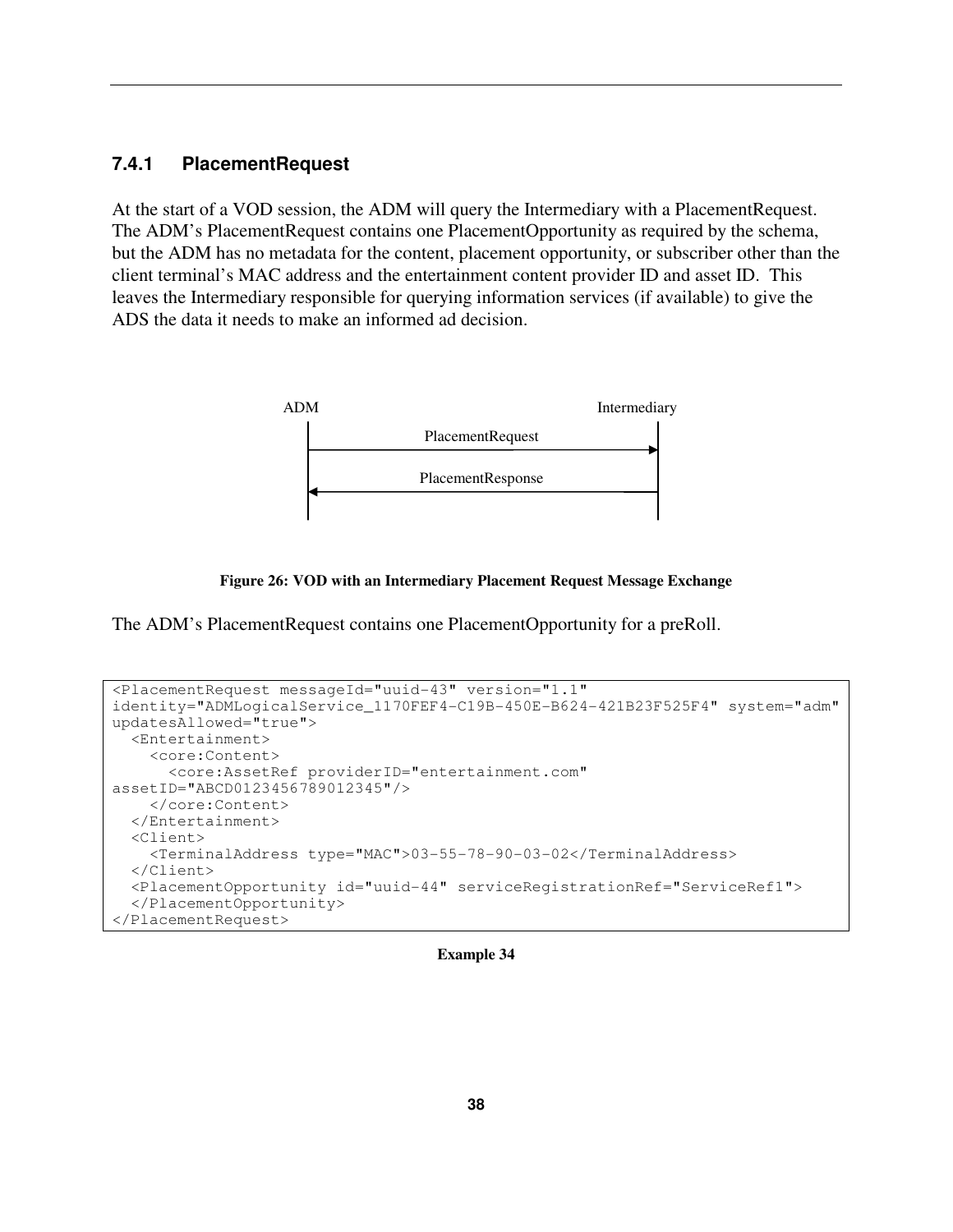# **7.4.2 ContentQueryRequest/ContentQueryResponse**

Before sending a PlacementRequest to the ADS, the Intermediary may query the CIS for additional information about the entertainment asset to provide the ADS with more metadata to aid in its decision.



**Figure 27: VOD with an Intermediary Content Query Message Exchange** 

In order to retrieve the complete metadata for the asset, the @expandOutput attribute is required to be set to true.

```
<ContentQueryRequest messageId="uuid-45" system="sys-1" version ="1.1" 
     identity="40DA910E-01AF-5050-C7EA-5D7B4A475311"> 
     <ContentQuery expandOutput="true" contentQueryId="1"> 
        <core:ContentDataModel type="CLADI_1.1">URI</core:ContentDataModel> 
        <QueryFilter> 
             <FilterElement name="Provider_ID" value="entertainment.com" /> 
             <FilterElement name="Asset_ID" value="ABCD0123456789012345" /> 
        </QueryFilter> 
     </ContentQuery> 
</ContentQueryRequest>
```
**Example 35** 

The CIS responds with the full metadata in the specified content data model, CLADI 1.1.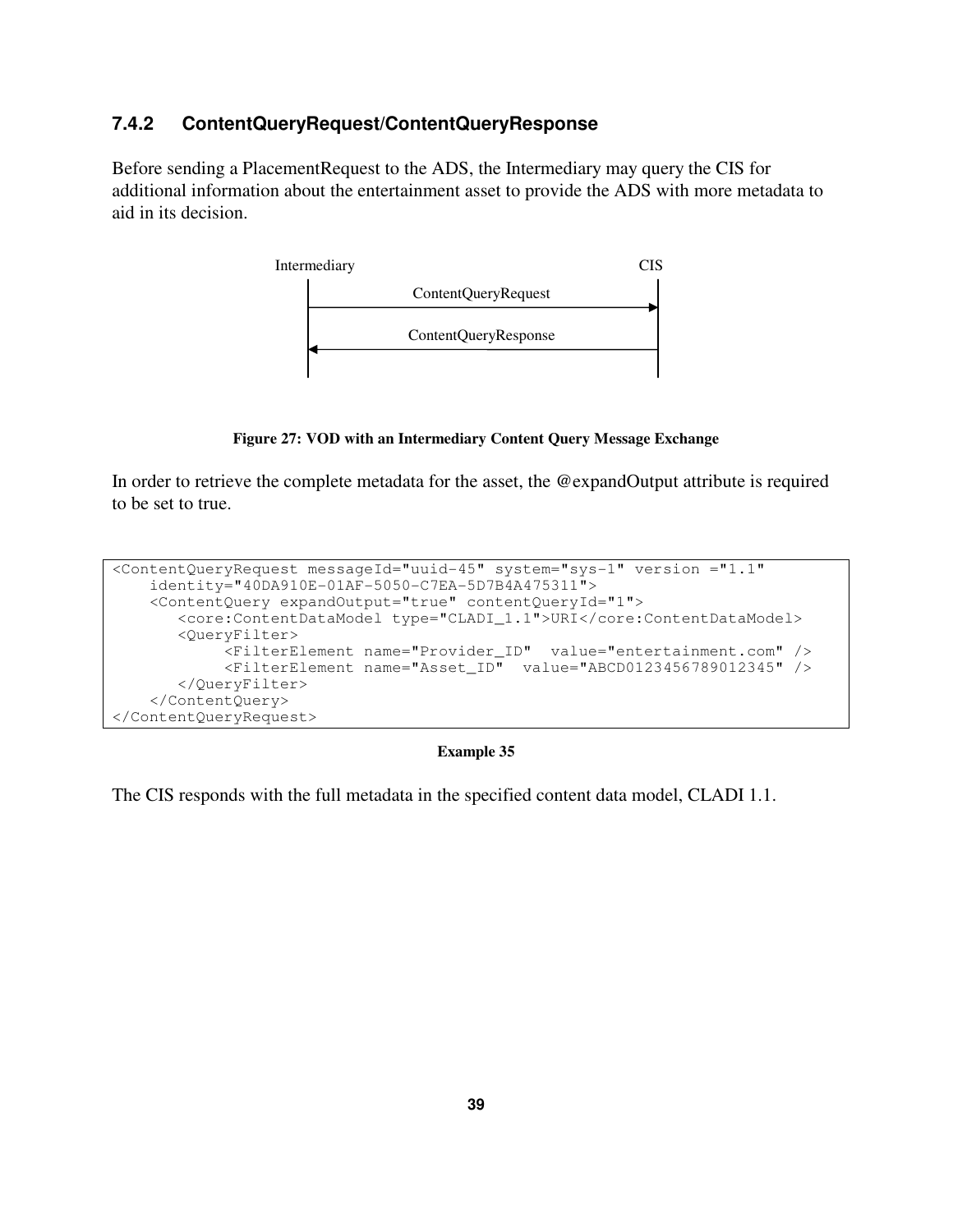```
<ContentQueryResponse messageId="uuid-46" system="acs-1" version="1.1" 
       identity="40DA910E-01AF-5050-C7EA-5D7B4A475312" messageRef="uuid-45"> 
     <core:StatusCode class="0"/> 
     <ContentQueryResult resultSetSize="1" contentQueryRef="1"> 
        <BasicQueryResultList> 
              <core:Content> 
                   <core:ContentLocation 
mediaAvailable="true">URI</core:ContentLocation> 
                   <core:Ext> 
                       <ADI> 
                           <Metadata> <AMS Asset_Name="..."/> …</Metadata> 
                       </ADI> 
                   </core:Ext> 
               </core:Content> 
        </BasicQueryResultList> 
     </ContentQueryResult> 
</ContentQueryResponse>
```
For readability, the actual CLADI 1.1 metadata has been removed and posted below. The Product, highlighted below, will correspond to the ProductType in the PlacementRequest sent by the Intermediary.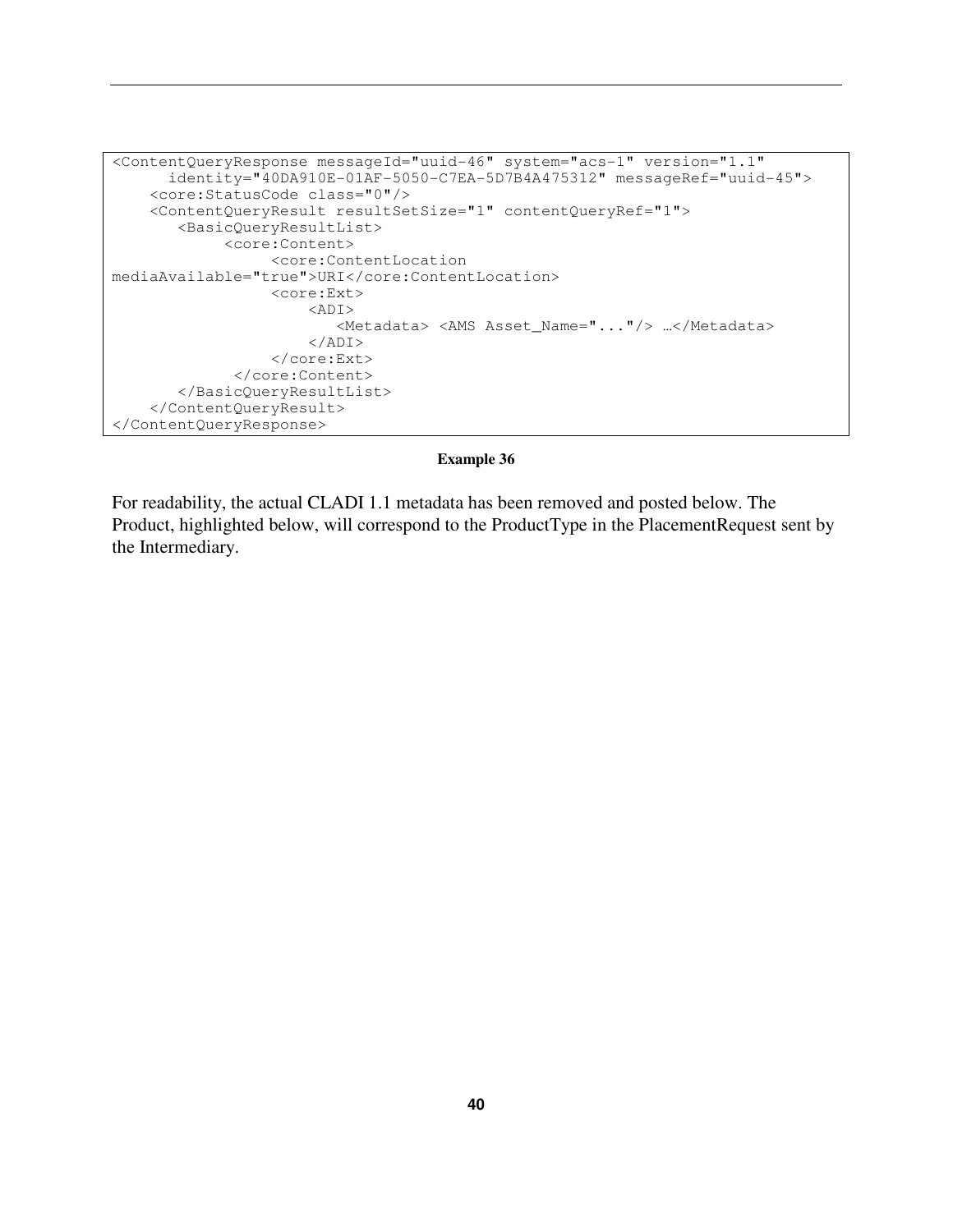```
<ADI> <Metadata> 
    <AMS Asset_Class="package" Asset_ID="ABCD0123456789012343" Asset_Name="SCTE 130: The Movie" 
Creation_Date="2008-02-11" Description="SCTE 130: The Movie" Product="MOD" 
Provider="entertainment" Provider_ID="entertainment.com" Version_Major="1" Version_Minor="0"/> 
 <App_Data App="MOD" Name="Metadata_Spec_Version" Value="CableLabsVOD1.1"/> 
     <App_Data App="MOD" Name="Provider_Content_Tier" Value="ENTERTAINMENT_NEWRELEASE"/> 
   </Metadata> 
   <Asset> 
     <Metadata> 
       <AMS Asset_Class="title" Asset_ID="ABCD0123456789012344" Asset_Name="SCTE 130: The Movie" 
Creation_Date="2008-02-11" Description="SCTE 130: The Movie" Product="MOD" 
Provider="entertainment" Provider_ID="entertainment.com" Version_Major="1" Version_Minor="0"/> 
       <App_Data App="MOD" Name="Title" Value="SCTE 130: The Movie"/> 
       <App_Data App="MOD" Name="Title_Brief" Value="SCTE 130: The Movie"/> 
       <App_Data App="MOD" Name="Type" Value="title"/> 
       <App_Data App="MOD" Name="Year" Value="2009"/> 
       <App_Data App="MOD" Name="Director" Value="Bryan Santangelo"/> 
 <App_Data App="MOD" Name="Actors_Display" Value="John Mick, Corey Brown"/> 
 <App_Data App="MOD" Name="Actors" Value="John Mick"/> 
       <App_Data App="MOD" Name="Actors" Value="Corey Brown"/> 
       <App_Data App="MOD" Name="Genre" Value="Action & Adventure"/> 
       <App_Data App="MOD" Name="Category" Value="On Demand/High Definition/HD Movies"/> 
       <App_Data App="MOD" Name="Category" Value="On Demand/Movies/HD Movies"/> 
       <App_Data App="MOD" Name="Category" Value="On Demand/Movies/Movies By Title/Movies S - Z"/> 
       <App_Data App="MOD" Name="Category" Value="On Demand/Movies/New Releases/High Definition"/> 
       <App_Data App="MOD" Name="Category" Value="On Demand/What's Hot/HD Movies"/> 
 <App_Data App="MOD" Name="Billing_ID" Value="60671"/> 
 <App_Data App="MOD" Name="Box_Office" Value="24000000"/> 
       <App_Data App="MOD" Name="Closed_Captioning" Value="Y"/> 
       <App_Data App="MOD" Name="Contract_Name" Value="ENT"/> 
       <App_Data App="MOD" Name="Display_As_Last_Chance" Value="7"/> 
       <App_Data App="MOD" Name="Display_As_New" Value="7"/> 
       <App_Data App="MOD" Name="Display_Run_Time" Value="02:03"/> 
       <App_Data App="MOD" Name="Distributor_Name" Value="ENT"/> 
 <App_Data App="MOD" Name="Distributor_Royalty_Minimum" Value="2.59"/> 
 <App_Data App="MOD" Name="Distributor_Royalty_Percent" Value="65.0"/> 
       <App_Data App="MOD" Name="Licensing_Window_End" Value="2015-01-01"/> 
       <App_Data App="MOD" Name="Licensing_Window_Start" Value="2008-03-21"/> 
       <App_Data App="MOD" Name="Maximum_Viewing_Length" Value="01:00:00"/> 
 <App_Data App="MOD" Name="Preview_Period" Value="300"/> 
 <App_Data App="MOD" Name="Provider_QA_Contact" Value="help@ent.com"/> 
       <App_Data App="MOD" Name="Rating" Value="R"/> 
       <App_Data App="MOD" Name="Run_Time" Value="02:03:58"/> 
       <App_Data App="MOD" Name="Studio" Value="SCTE"/> 
       <App_Data App="MOD" Name="Studio_Name" Value="SCTE"/> 
       <App_Data App="MOD" Name="Suggested_Price" Value="5.99"/> 
       <App_Data App="MOD" Name="Summary_Short" Value="The adventures of a DVS subcommittee"/> 
     </Metadata> 
     <Asset> 
       <Metadata> 
         <AMS Asset_Class="movie" Asset_ID="ABCD0123456789012345" Asset_Name="SCTE 130: The Movie" 
Creation_Date="2008-02-11" Description="SCTE 130: The Movie" Product="MOD" 
Provider="entertainment" Provider_ID="entertainment.com" Version_Major="1" Version_Minor="0"/> 
 <App_Data App="MOD" Name="Audio_Type" Value="Stereo"/> 
         <App_Data App="MOD" Name="Type" Value="movie"/> 
         <App_Data App="MOD" Name="HDContent" Value="Y"/> 
       </Metadata> 
       <Content Value="entertainment.com::TVNX10084127342::On_Demand.mpeg"/> 
     </Asset> 
     <Asset> 
       <Metadata> 
         <AMS Asset_Class="preview" Asset_ID="ABCD0123456789012346" Asset_Name="SCTE 130: The 
Movie" Creation_Date="2008-02-11" Description="SCTE 130: The Movie" Product="MOD" 
Provider="entertainment" Provider_ID="entertainment.com" Version_Major="1" Version_Minor="0"/> 
 <App_Data App="MOD" Name="Audio_Type" Value="Stereo"/> 
 <App_Data App="MOD" Name="Rating" Value="R"/> 
         <App_Data App="MOD" Name="Run_Time" Value="00:05:00"/> 
         <App_Data App="MOD" Name="Type" Value="preview"/> 
       </Metadata> 
       <Content Value="entertainment.com::TVNX10084127343::On_Demand.mpeg"/> 
     </Asset> 
   </Asset>
```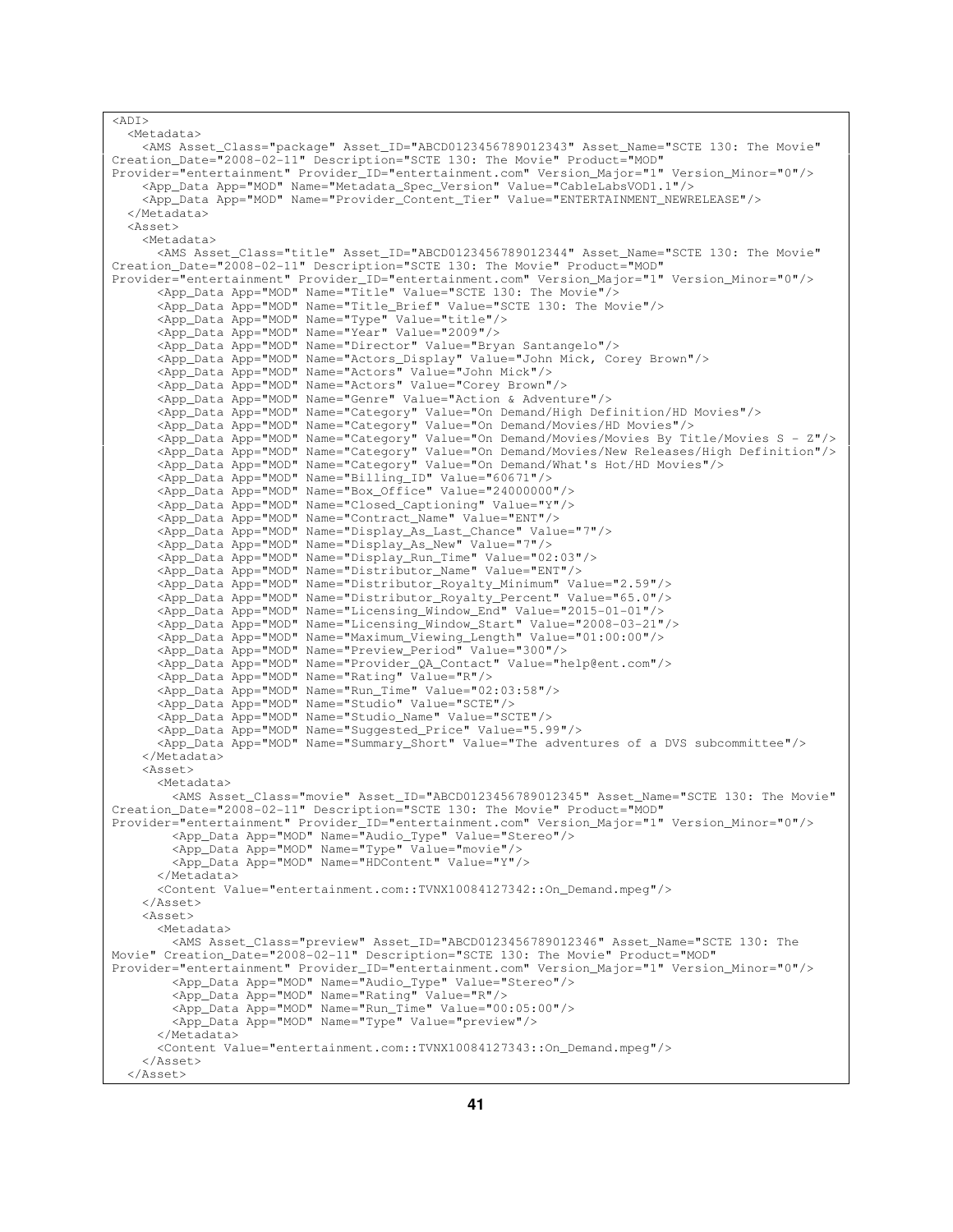$\langle$ ADI>

### **Example 37**

The figure below illustrates the link between the data returned in the ContentQueryResponse and the PlacementRequest. The top section is an excerpt from the ContentQueryResponse in Example 37, and the bottom section is from the PlacementRequest in Example 42.



**Figure 28: Intermediary-centric VOD CIS/PlacementRequest Link** 

With all of the calls to the SCTE 130 information services (CIS, SIS, POIS), an Intermediary may prefer to register for notifications and cache metadata in an effort to improve performance.

### **7.4.3 POISQueryRequest/POISQueryResponse**

The Intermediary now needs to obtain additional metadata for the PlacementOpportunity in the entertainment.



**Figure 29: VOD with an Intermediary POIS Query Message Exchange** 

Using BasicQueryFilters, the Intermediary can query for PlacementOpportunity information for a particular asset.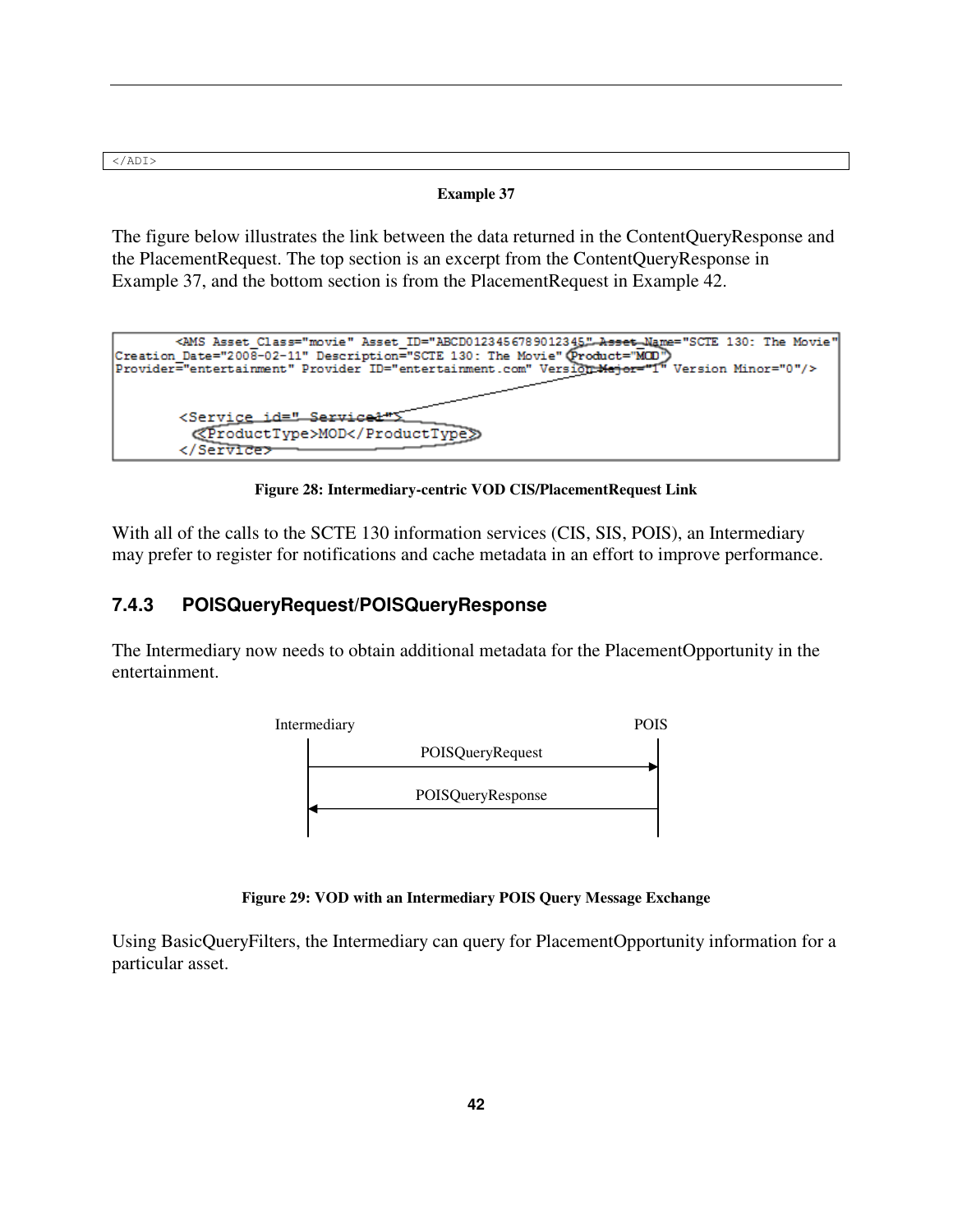```
<POISQueryRequest messageId="uuid-47" system="POISClient" identity="40DA910E-
01AF-5050-C7EA-5D7B4A475757" version="1.1"> 
       <gis:Query queryId="pois-98765" expandOutput="true" 
uniqueQualifierNameRef="P3-PODM"> 
              <gis:ServiceDataModel>"http://www.scte.org/schemas/130-
3/2008a/adm/podm"</gis:ServiceDataModel> 
             <gis:BasicQueryFilter> 
                    <gis:BasicFilterElement value="ABCD0123456789012345" 
name="assetId"/> 
             </gis:BasicQueryFilter> 
             <gis:BasicQueryFilter> 
                    <gis:BasicFilterElement value="entertainment.com" 
name="providerId"/> 
             </gis:BasicQueryFilter>
       </gis:Query> 
</POISQueryRequest>
```
The POIS then responds with a POISQueryResponse that includes all of the metadata it has for the queried content. In this response, the Intermediary learns that one preRoll PlacementOpportunity exists. The Duration, Scope, and @opportunityType attribute highlighted below will correspond to the Duration, Scope, and @opportunityType attribute in the PlacementRequest sent by the Intermediary.

```
<POISQueryResponse version="1.1" messageId="uuid-48" messageRef="uuid-47" 
system="POISServer" identity="50DA910E-01AF-5050-C7EA-5D7B4A475759"> 
       <core:StatusCode class="0"/> 
       <gis:QueryResult resultSetSize="1" queryRef="pois-98765"> 
             <podm:PODMBasicQueryResult> 
                    <podm:PlacementOpportunityV2 serviceRegistrationRef="-" 
id="uuid-49"> 
                          <adm:Entertainment> 
                                <core:Content> 
                                       <core:AssetRef 
providerID="entertainment.com" assetID="ABCD0123456789012345"/> 
                                </core:Content> 
                          </adm:Entertainment> 
                          <adm:OpportunityBinding opportunityType="preRoll" 
opportunitiesExpected="1" opportunityNumber="1"/> 
                          <podm:OpportunityConstraintsV2> 
                                 <core:AdType>30-Second-Spot</core:AdType> 
                                <core:Duration>PT30S</core:Duration> 
                                 <adm:Scope>Local</adm:Scope> 
                          </podm:OpportunityConstraintsV2> 
                    </podm:PlacementOpportunityV2> 
             </podm:PODMBasicQueryResult> 
       </gis:QueryResult> 
</POISQueryResponse>
```
**Example 39**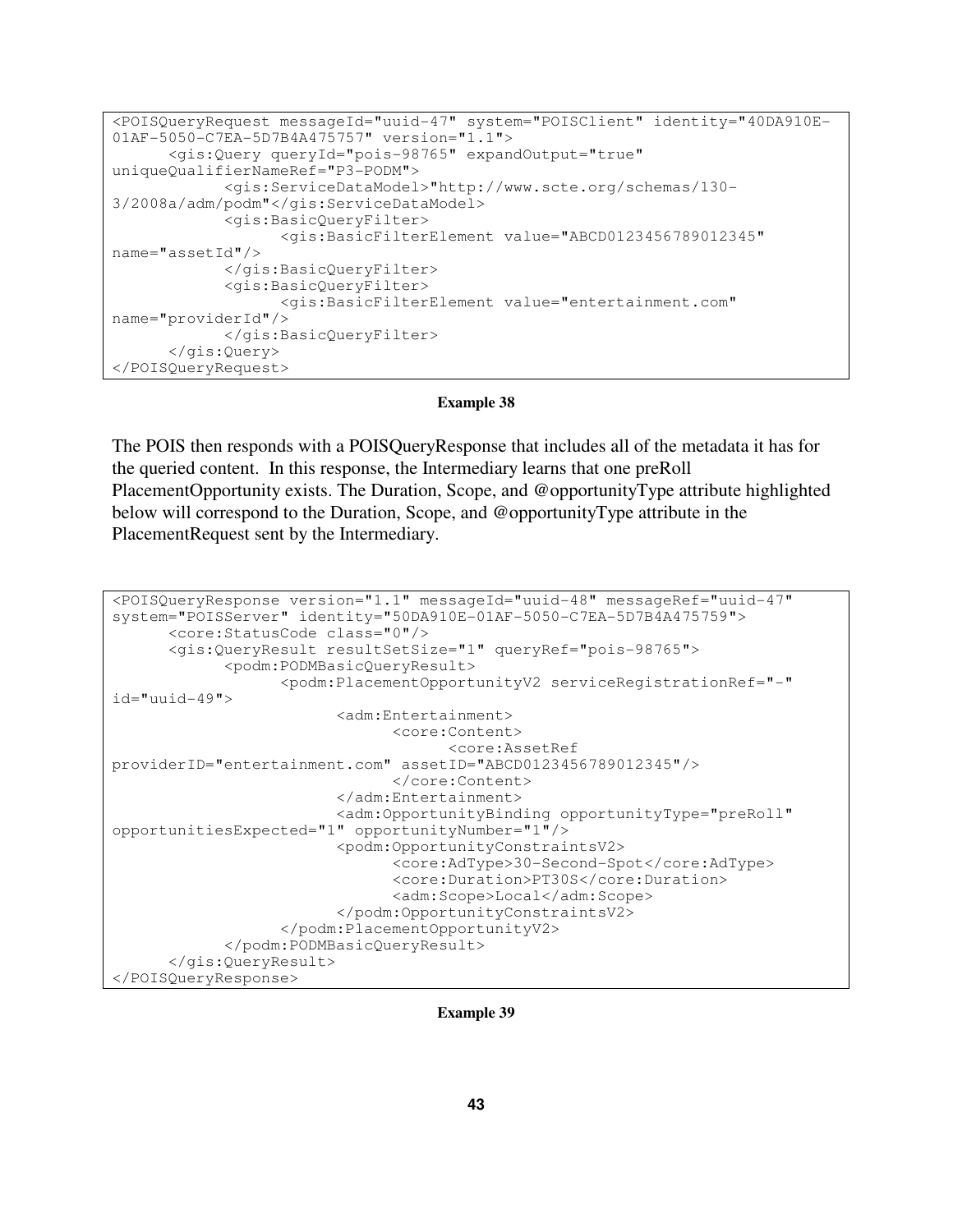The figure below illustrates the link between the data returned in the POISQueryResponse and the PlacementRequest. The top section is an excerpt from the POISQueryResponse in Example 39, and the bottom section is from the PlacementRequest in Example 42.



**Figure 30: Intermediary-centric VOD POIS/PlacementRequest Link** 

While the previous section mentioned that caching and registering for notifications may increase performance, this may not be advisable in all situations due to the nature of some VOD ecosystems. In a situation where ad decisions are not all determined at the start of a VOD session and requested in real time as they occur in the stream, the Intermediary could be overwhelmed with notifications if the POIS is manipulating PlacementOpportunity metadata based on time of day.

# **7.4.4 SISQueryRequest/SISQueryResponse**

The Intermediary now needs to obtain additional metadata for the subscriber initiating the VOD session.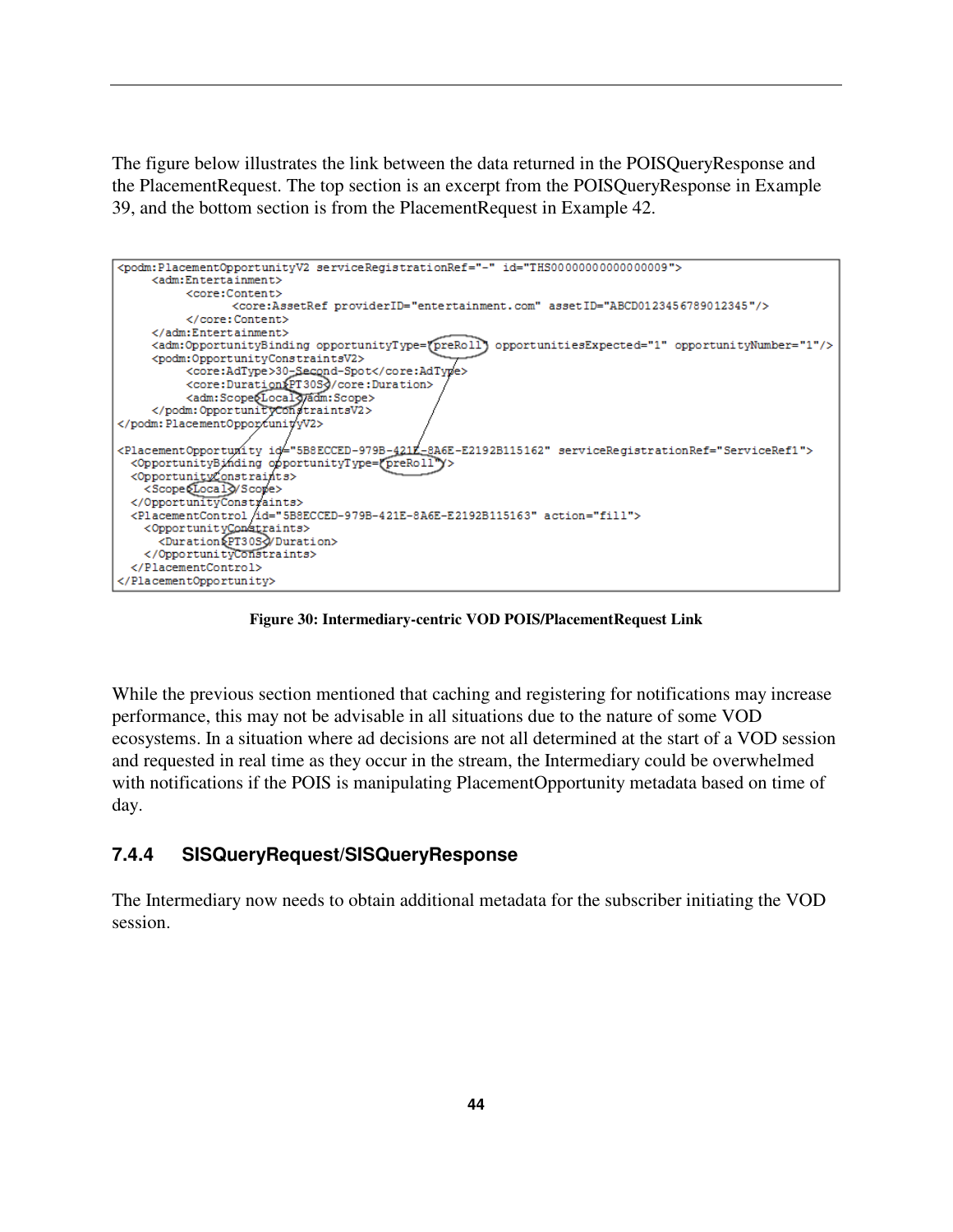

**Figure 31: VOD with an Intermediary SIS Query Message Exchange** 

Using a UniqueQualifier, the Intermediary can query for subscriber information.

```
<SISQueryRequest messageId="uuid-50" system="SISClient" version="1.0" 
identity="40DA910E-01AF-5050-C7EA-5D7B4A475311"> 
       <gis:Query queryId="233" expandOutput="false"> 
       <gis:ServiceDataModel>http://SuperDemograpics.com</gis:ServiceDataModel> 
             <gis:UniqueQualifier> 
                    <gis:Qualifier name="MACAddress" value="03-55-78-90-03-02"/> 
             </gis:UniqueQualifier> 
       </gis:Query> 
</SISQueryRequest>
```
#### **Example 40**

The SIS then responds with a SISQueryResponse that includes metadata it has for the queried subscriber. The Qualifiers, highlighted below, will correspond to TargetCodes in the PlacementRequest sent by the Intermediary.

```
<SISQueryResponse messageId="uuid-51" system="SISServer" version="1.0" 
identity="40DA910E-01AF-5050-C7EA-5D7B4A475312" messageRef="uuid-50"> 
       <core:StatusCode class="0"/> 
       <gis:QueryResult queryRef="233" resultSetSize="1" 
totalResultSetSize="1"> 
             <gis:BasicQueryResult> 
                    <gis:QualifierSet> 
                          <gis:Qualifier name="MACAddress" value="03-55-78-90-
03-02"/>
                          <gis:Qualifier name="Age" value="Under20"/> 
                          <gis:Qualifier name="Income" value="Under50K"/> 
                          <gis:Qualifier name="ZipCode" value="01720"/> 
                          <gis:Qualifier name="CreditLimit" value="100.00"/> 
                          <gis:Qualifier name="SportsInterest" 
value="Basketball"/> 
                    </gis:QualifierSet> 
             </gis:BasicQueryResult> 
       </gis:QueryResult> 
</SISQueryResponse>
```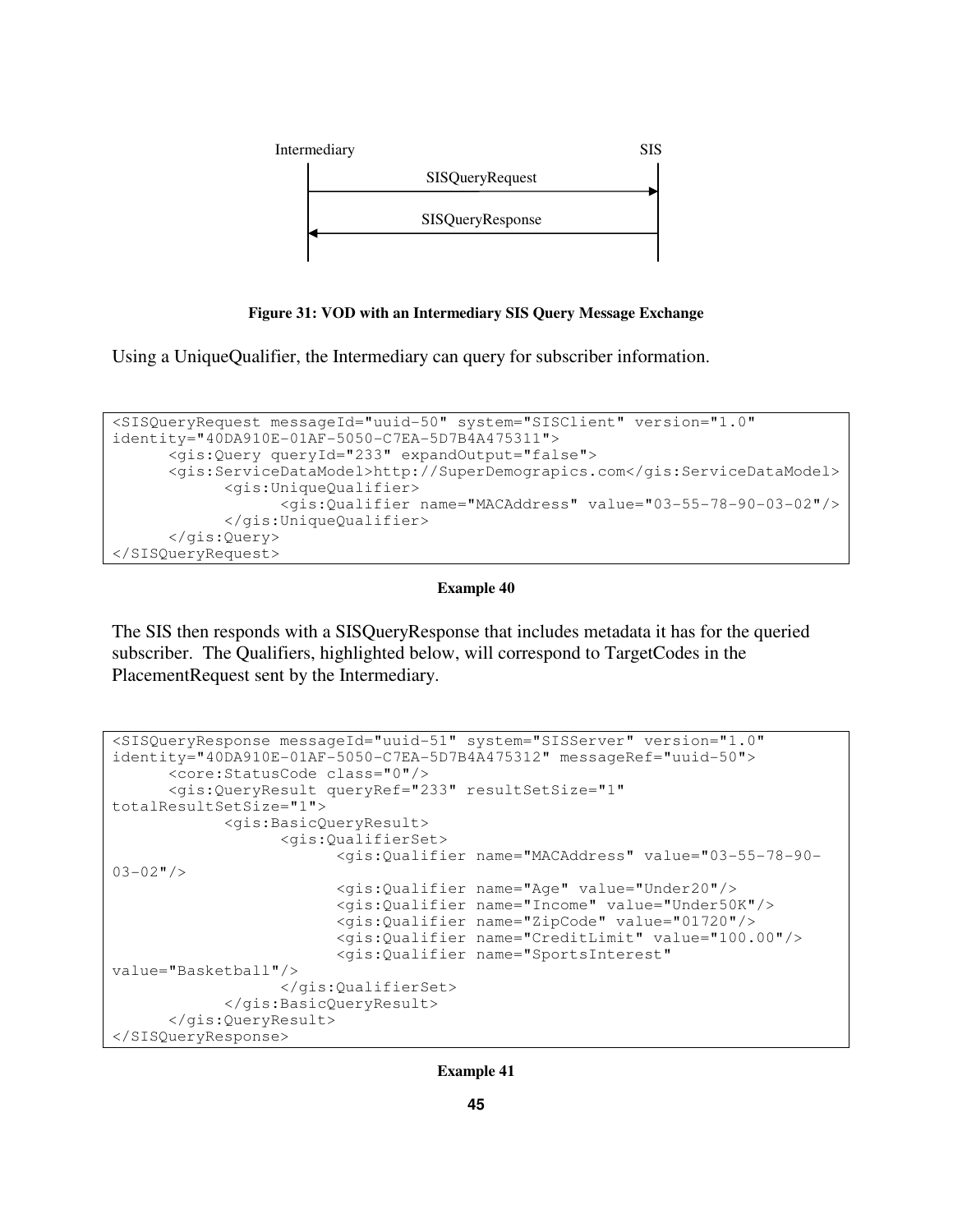The figure below illustrates the link between the data returned in the SISQueryResponse and the PlacementRequest. The top section is an excerpt from the SISQueryResponse in Example 41, and the bottom section is from the PlacementRequest in Example 42.

```
<gis:Qualifier name="Age") value="Under20")>
<gis: Qualifier name="Income" value="Under50K"/>
<gis:Qualifier name="#ipPlusFour"/value="01720"/>
<gis:Qualifier name="CreditLimit" value="100.00"/>
<gis:Qualifier name="SportsIntérest" value="Basketball"/>
<TargetCode key="Age")&Under203TargetCode/>
<TargetCode key="Income">Under50K<TargetCode/>
<TargetCode key="ZipPlusFour">01720<TargetCode/>
<TargetCode key="CreditLimit">100.00<TargetCode/>
<TargetCode key="SportsInterest">Basketball<TargetCode/>
```
**Figure 32: Intermediary-centric VOD SIS/PlacementRequest Link** 

### **7.4.5 PlacementRequest/PlacementResponse**

Armed with all of the entertainment asset and PlacementOpportunity metadata, the Intermediary can now send a complete PlacementRequest to the ADS.



**Figure 33: VOD with an Intermediary Placement Message Exchange** 

The Intermediary's PlacementRequest contains one PlacementOpportunity for a preRoll.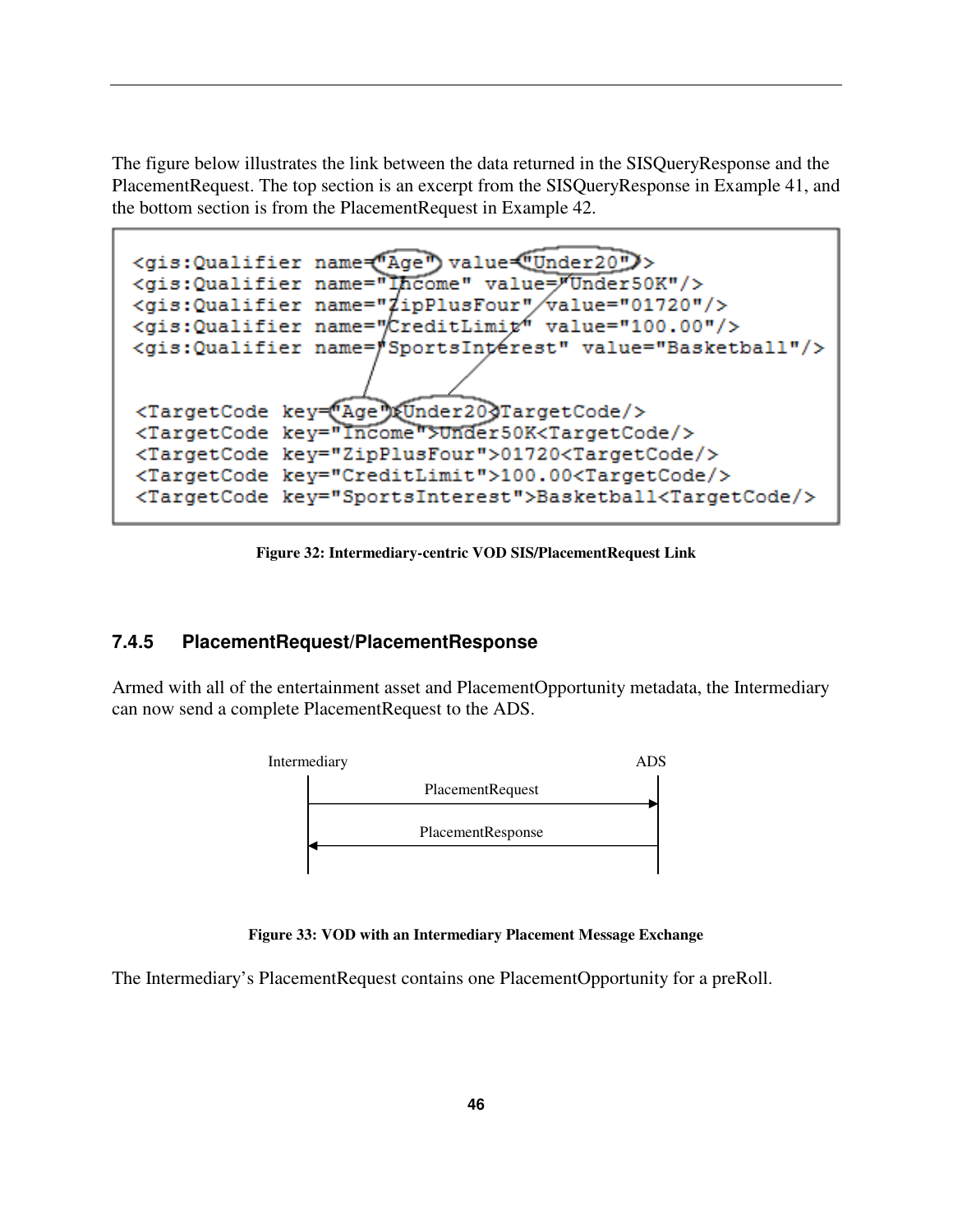```
<PlacementRequest messageId="uuid-52" version="1.1"
identity="ADMLogicalService_1170FEF4-C19B-450E-B624-421B23F525F4" system="adm" 
updatesAllowed="true"> 
   <Service id="Service1"> 
     <ProductType>MOD</ProductType> 
   </Service> 
   <Entertainment> 
     <core:Content> 
       <core:AssetRef providerID="entertainment.com"
assetID="ABCD0123456789012345"/> 
     </core:Content> 
   </Entertainment> 
   <Client> 
     <TargetCode key="Age">Under20</TargetCode> 
     <TargetCode key="Income">Under50K</TargetCode> 
     <TargetCode key="ZipCode">01720</TargetCode> 
     <TargetCode key="CreditLimit">100.00</TargetCode> 
     <TargetCode key="SportsInterest">Basketball</TargetCode> 
   </Client> 
   <PlacementOpportunity id="uuid-53" serviceRegistrationRef="ServiceRef1"> 
     <OpportunityBinding opportunityType="preRoll"/>
     <OpportunityConstraints> 
       <Scope>Local</Scope> 
     </OpportunityConstraints> 
     <PlacementControl id="uuid-54" action="fill"> 
       <OpportunityConstraints> 
         <core:Duration>PT30S</core:Duration> 
       </OpportunityConstraints> 
     </PlacementControl> 
   </PlacementOpportunity> 
</PlacementRequest>
```
**Example 42** 

The ADS responds to the Intermediary with ad placements for the preRoll placement opportunity.

```
<PlacementResponse messageId="uuid-55" version="1.1" 
identity="ADSLogicalService_1170FEF4-C19B-450E-B624-421B23F525F5" system="ads" 
messageRef="uuid-52"> 
   <core:StatusCode class="0"/> 
   <ADMData><!--Hidden secret sauce--></ADMData> 
   <PlacementDecision id="uuid-56" placementOpportunityRef="uuid-53"> 
     <Placement id="uuid-57" action="fill" placementControlRef="uuid-54"> 
       <core:Content> 
         <core:AssetRef providerID="adsrus.com" 
assetID="ZXYW0123456789012345"/> 
         <core:Tracking>uuid-58</core:Tracking> 
       </core:Content> 
     </Placement> 
   </PlacementDecision> 
</PlacementResponse>
```
**Example 43**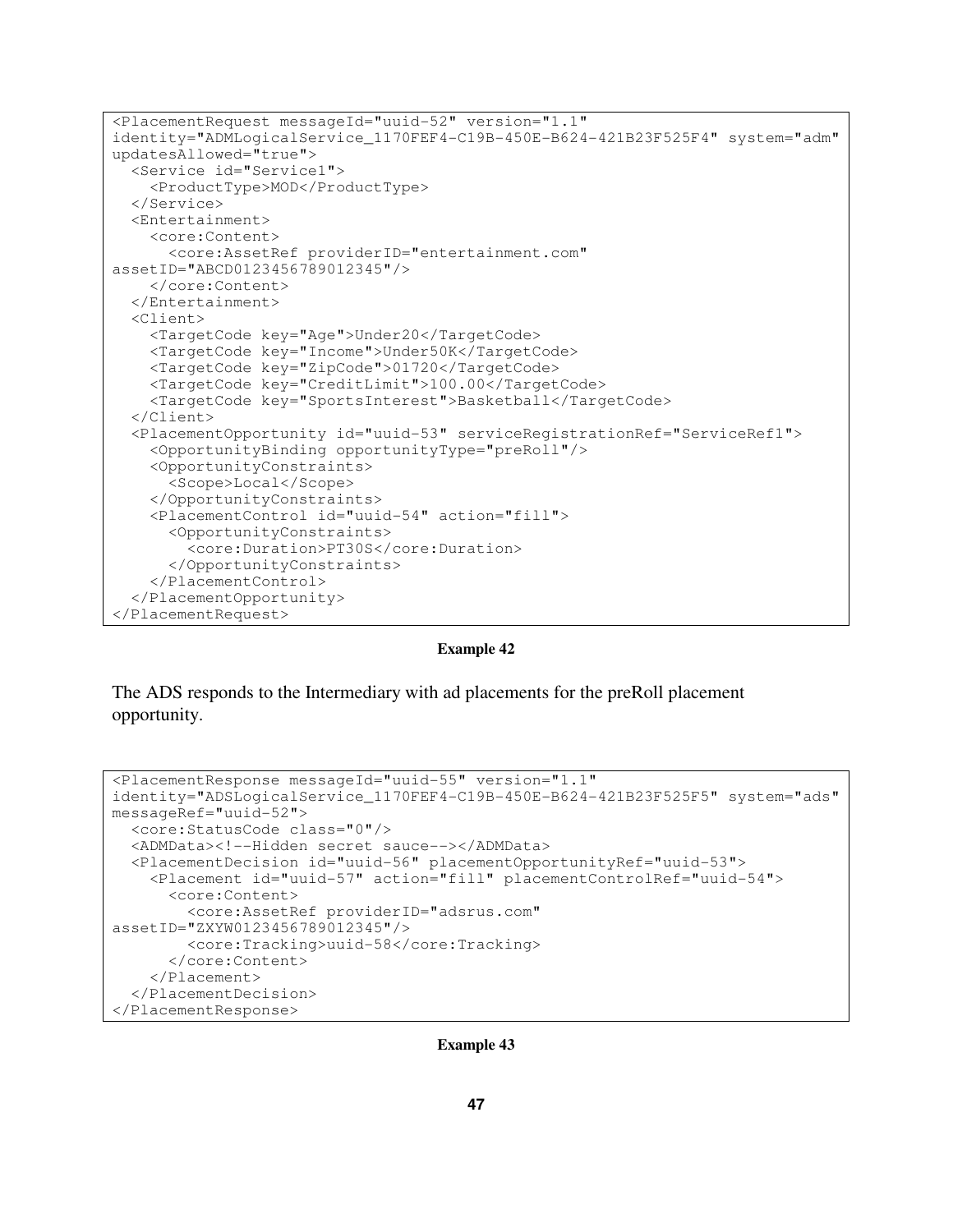With all of the calls to the SCTE 130 information services (CIS, SIS, POIS), an Intermediary may prefer to register for notifications and cache metadata in an effort to improve performance.

### **7.4.6 PlacementResponse**

The Intermediary can now respond to the ADM.



### **Figure 34: VOD with an Intermediary Placement Response Message Exchange**

The Intermediary responds to the ADM with ad placements for the preRoll placement opportunity.

```
<PlacementResponse messageId="uuid-59" version="1.1" 
identity="ADSLogicalService_1170FEF4-C19B-450E-B624-421B23F525F5" system="ads" 
messageRef="uuid-43"> 
   <core:StatusCode class="0"/> 
   <ADMData><!--Hidden secret sauce--></ADMData> 
   <PlacementDecision id="uuid-60" placementOpportunityRef="uuid-44"> 
     <Placement id="uuid-61" action="fill"> 
       <core:Content> 
         <core:AssetRef providerID="adsrus.com" 
assetID="ZXYW0123456789012345"/> 
         <core:Tracking>uuid-62</core:Tracking> 
       </core:Content> 
     </Placement> 
   </PlacementDecision> 
</PlacementResponse>
```
**Example 44** 

### **7.4.7 PlacementStatusNotification**

After the VOD session ends, event data is required to be propagated to the Intermediary and ADS from the ADM via PlacementStatusNotification.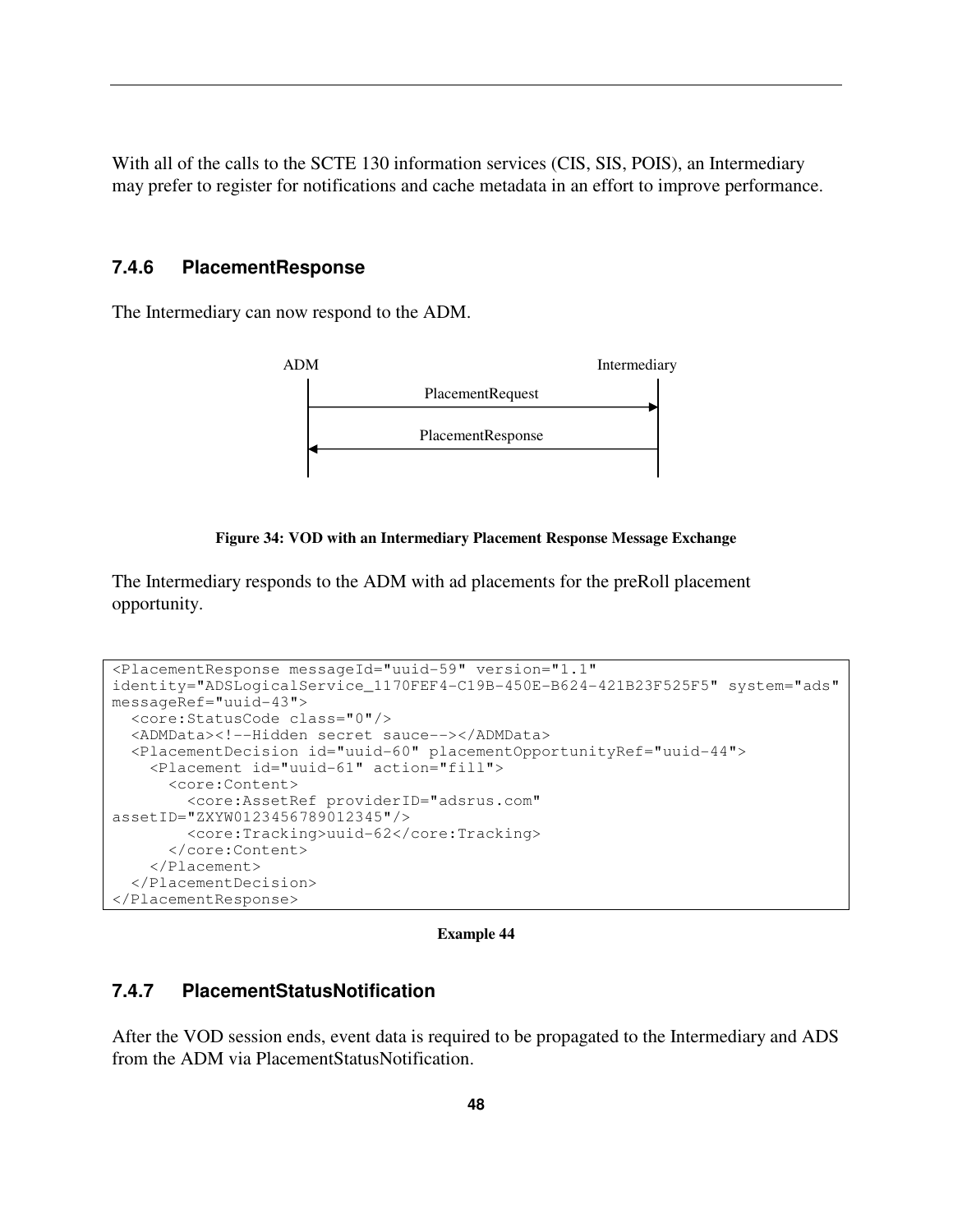

**Figure 35: VOD with an Intermediary Placement Status Notification Message Exchange** 

```
<PlacementStatusNotification messageId="uuid-63" version="1.1" 
identity="ADMLogicalService_1170FEF4-C19B-450E-B624-421B23F525F4" 
system="adm"> 
   <PlayData identityADS="ADSLogicalService_1170FEF4-C19B-450E-B624-
421B23F525F5"> 
     <Events> 
       <PlacementStatusEvent type="startPlacement" time="2007-01-
09T14:20:00.0Z"> 
         <Spot> 
           <core:Content> 
              <core:AssetRef providerID="adsrus.com" 
assetID="ZXYW0123456789012345"/> 
              <core:Tracking>uuid-62</core:Tracking> 
           </core:Content> 
           <SpotNPT scale="1">0</SpotNPT> 
         </Spot> 
       </PlacementStatusEvent> 
       <PlacementStatusEvent type="endPlacement" time="2007-01-09T14:20:30.0Z"> 
         <Spot> 
           <core:Content> 
              <core:AssetRef providerID="adsrus.com" 
assetID="ZXYW0123456789012345"/> 
              <core:Tracking>uuid-62</core:Tracking> 
           </core:Content> 
           <SpotNPT scale="1">30</SpotNPT> 
         </Spot> 
       </PlacementStatusEvent> 
     </Events> 
   </PlayData> 
</PlacementStatusNotification>
```
The Intermediary is responsible for propagating this information to the ADS.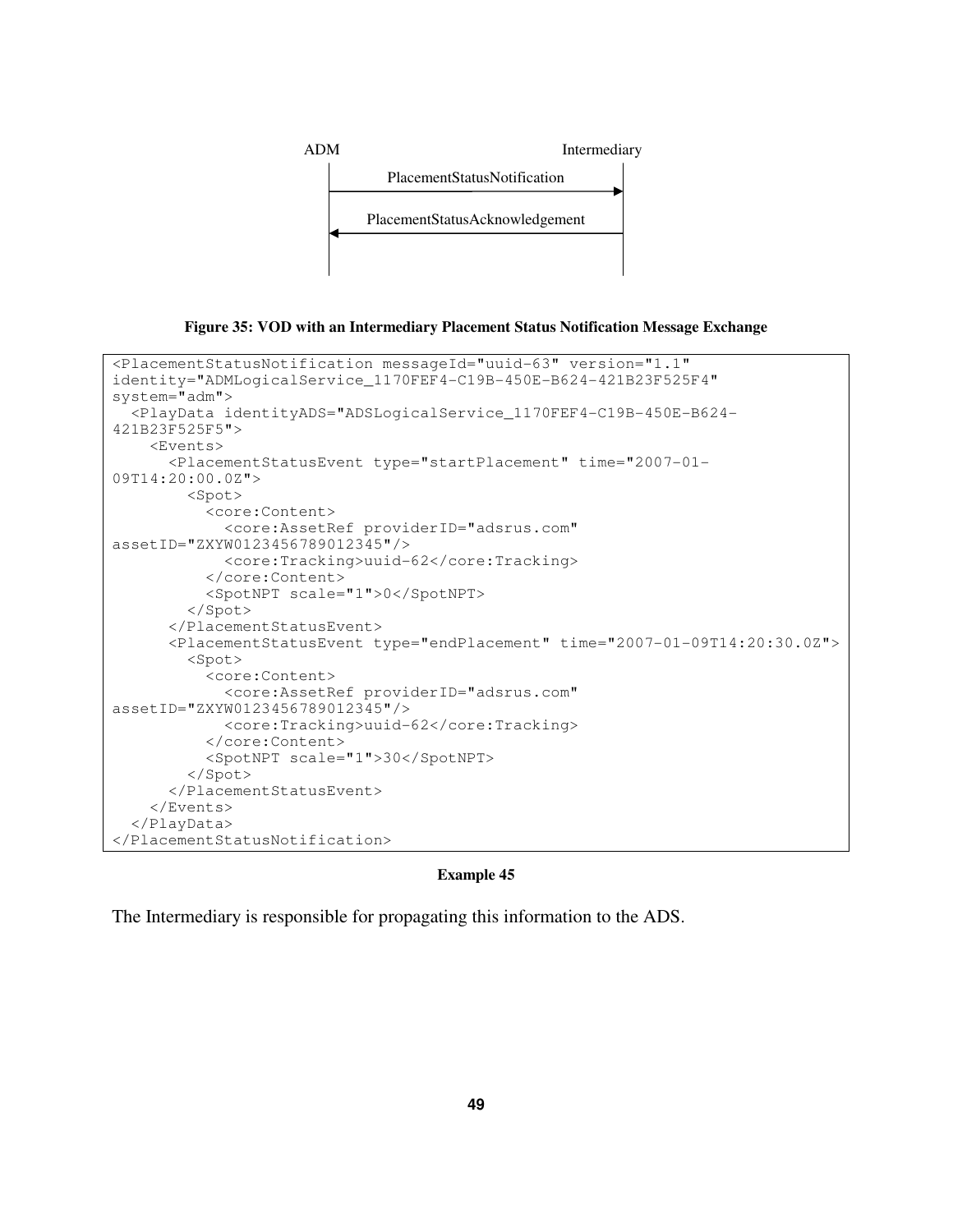# **7.4.8 PlacementStatusNotification/PlacementStatusAcknowledgement**

Now that the Intermediary has the event data, it is responsible for notifying the appropriate ADS(s). In the event of multiple ownership, the Intermediary may divide the ADM's PlacementStatusNotification and only notify individual ADSs with event data related to the ads they placed.



**Figure 36: VOD with an Intermediary Placement Status Message Exchange**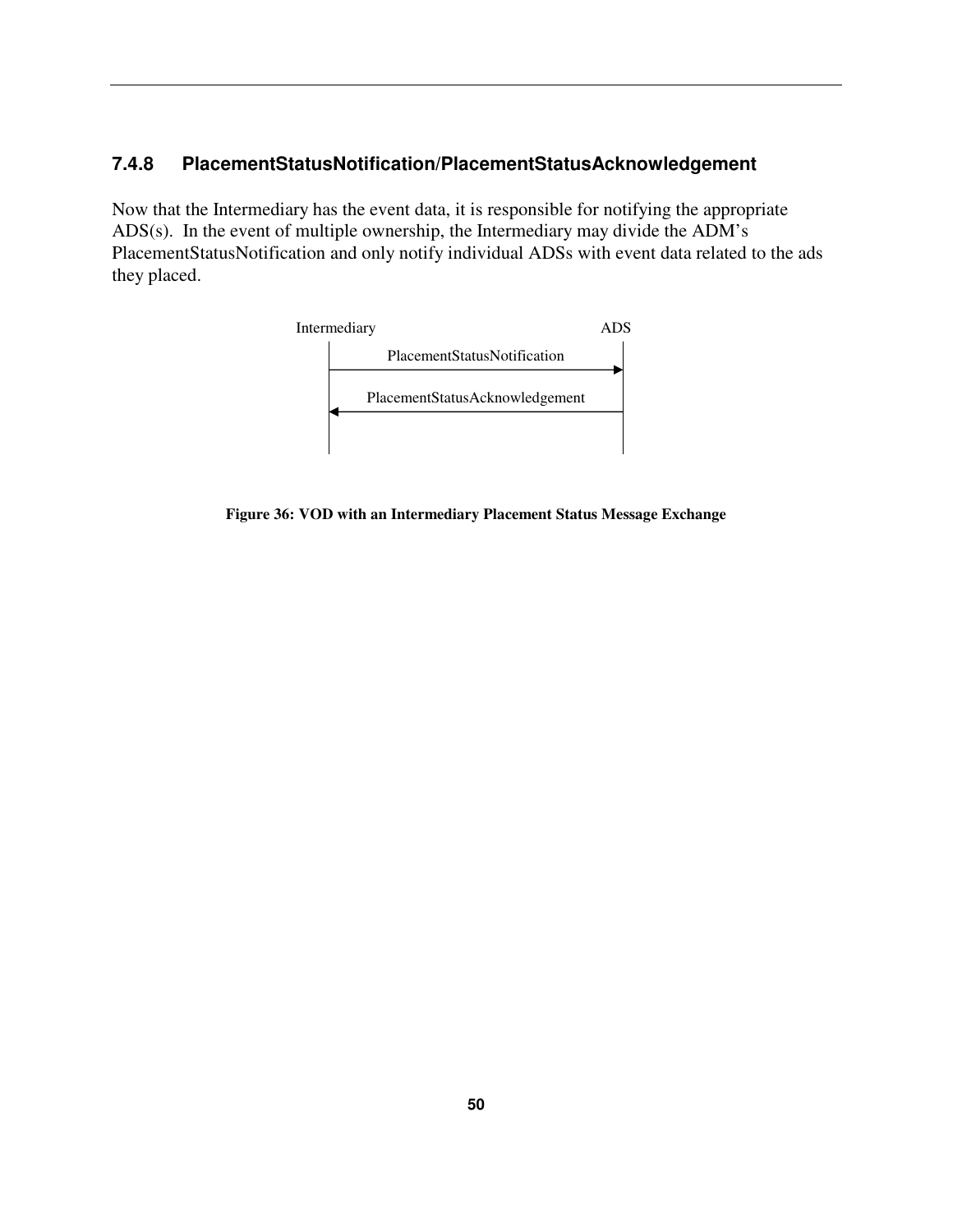```
<PlacementStatusNotification messageId="uuid-64" version="1.1" 
identity="ADMLogicalService_1170FEF4-C19B-450E-B624-421B23F525F4" 
system="adm"> 
   <PlayData identityADS="ADSLogicalService_1170FEF4-C19B-450E-B624-
421B23F525F5"> 
     <Events> 
       <PlacementStatusEvent type="startPlacement" time="2007-01-
09T14:20:00.0Z"> 
         <Spot> 
            <core:Content> 
              <core:AssetRef providerID="adsrus.com" 
assetID="ZXYW0123456789012345"/> 
              <core:Tracking>uuid-58</core:Tracking> 
            </core:Content> 
            <SpotNPT scale="1">0</SpotNPT> 
         </Spot> 
       </PlacementStatusEvent> 
       <PlacementStatusEvent type="endPlacement" time="2007-01-09T14:20:30.0Z"> 
         <Spot> 
            <core:Content> 
              <core:AssetRef providerID="adsrus.com" 
assetID="ZXYW0123456789012345"/> 
              <core:Tracking>uuid-58core:Tracking> 
            </core:Content> 
            <SpotNPT scale="1">30</SpotNPT> 
         </Spot> 
       </PlacementStatusEvent> 
     </Events> 
   </PlayData> 
</PlacementStatusNotification>
```
The ADS responds with a PlacementStatusAcknowledgement.

```
<PlacementStatusAcknowledgement messageId="uuid-65" version="1.1" 
identity="ADSLogicalService_1170FEF4-C19B-450E-B624-421B23F525F5" system="ads" 
messageRef="uuid-64" > 
   <core:StatusCode class="0"/> 
</PlacementStatusAcknowledgement>
```

```
Example 47
```
## **7.4.9 PlacementStatusAcknowledgement**

The Intermediary then responds to the ADM with the PlacementStatusAcknowledgement.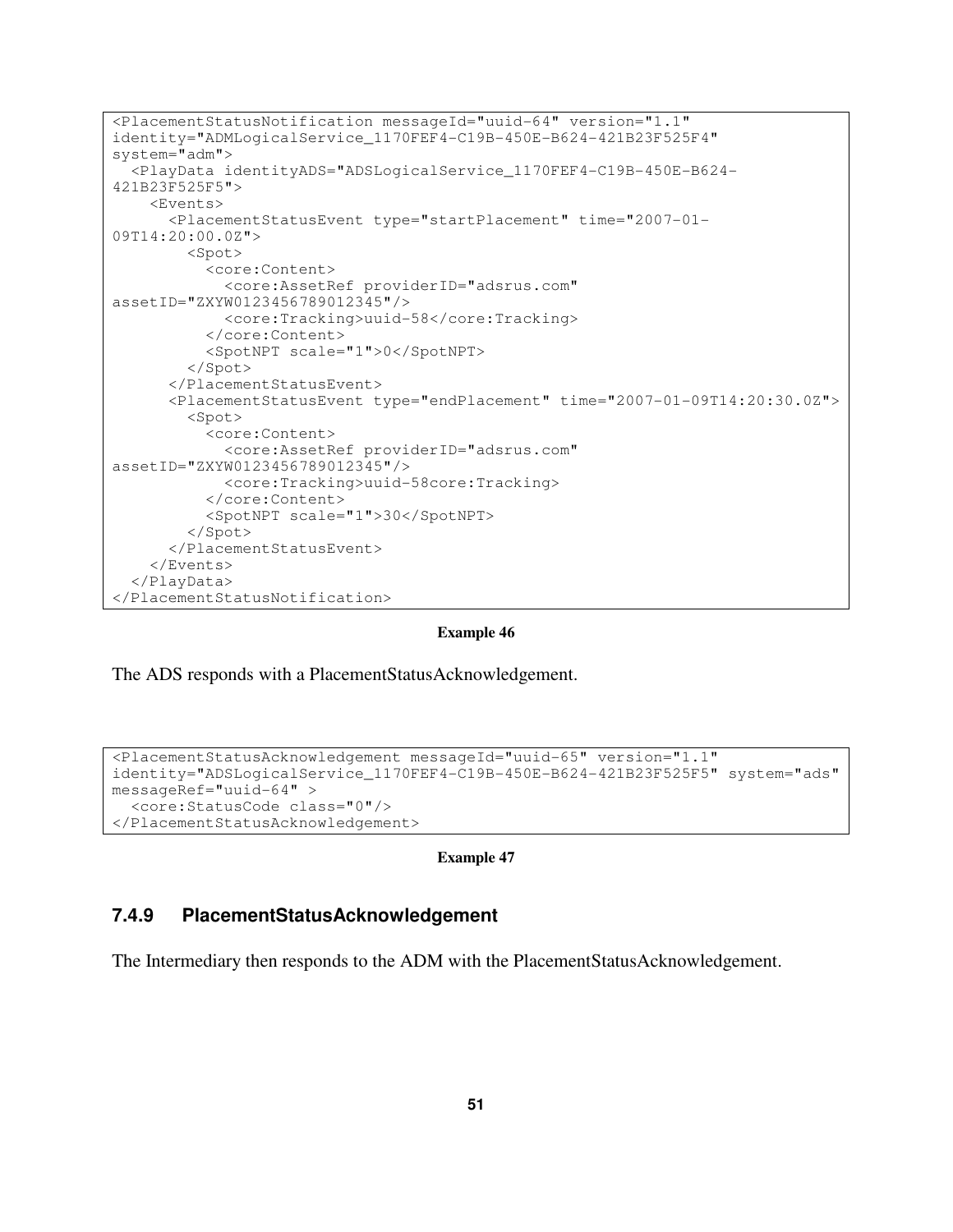

**Figure 37: VOD with an Intermediary Placement Status Acknowledgement Message Exchange** 

```
<PlacementStatusAcknowledgement messageId="uuid-66" version="1.1" 
identity="ADSLogicalService_1170FEF4-C19B-450E-B624-421B23F525F5" system="ads" 
messageRef="uuid-63" > 
   <core:StatusCode class="0"/> 
</PlacementStatusAcknowledgement>
```
# **7.5 ADS Initiated Deregistration**

This section details the ADS initiated deregistration messaging between the ADM and ADS. ADSDeregisterRequest/Response is covered in detail, including the difference in behavior of the ADM based on the presence of the @registrationRef attribute.



**Figure 38: ADS Initiated Deregistration Messaging Overview** 

Once an ADS initiates deregistration with an ADM, the ADM will stop sending PlacementRequests and associated messaging to the ADS. The sequence diagram below shows ADS initiated deregistration message flow between the ADM and the ADS.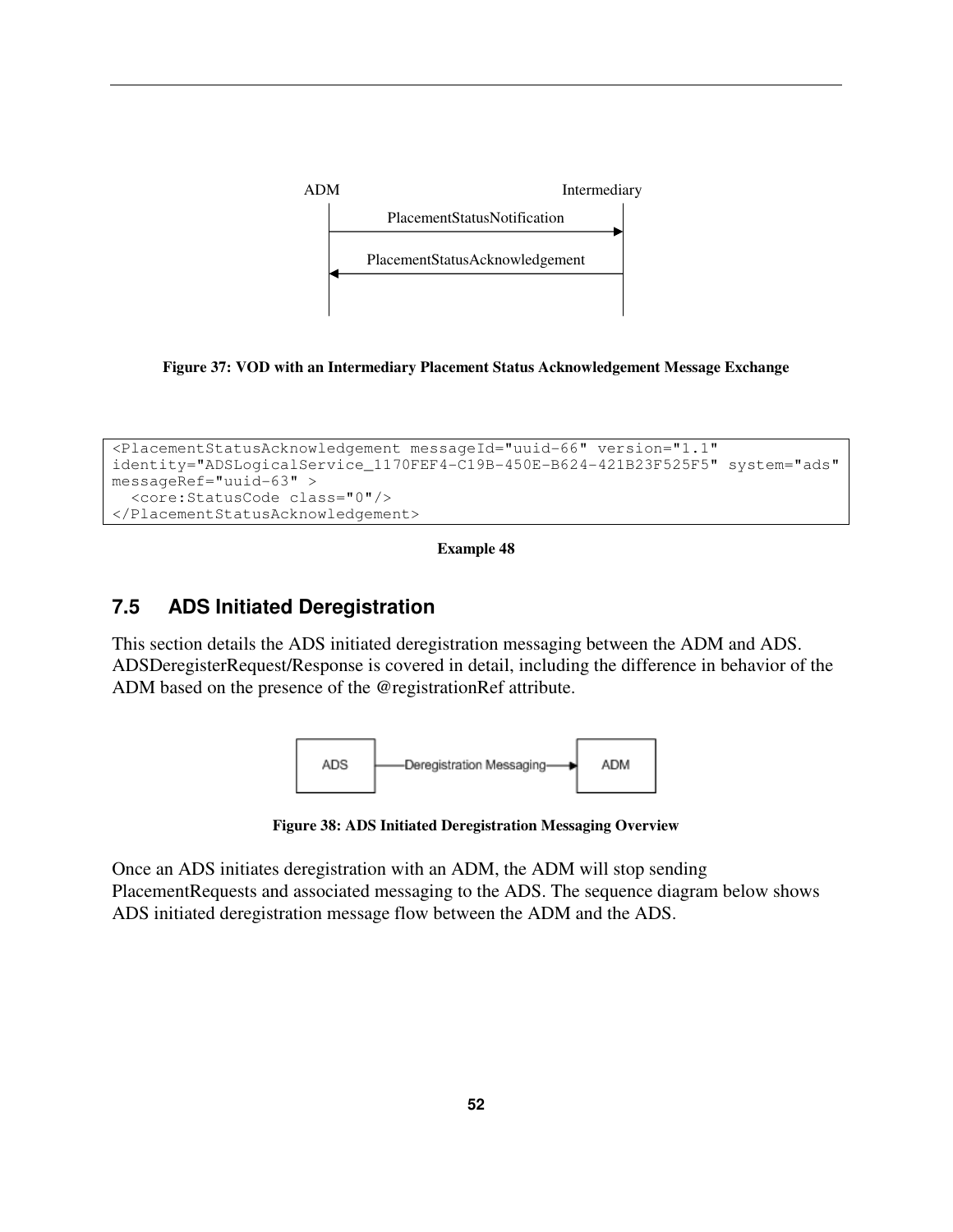

**Figure 39: ADS Initiated Deregistration Sequence Diagram** 

# **7.5.1 ADSDeregisterRequest/ADSDeregisterResponse**



**Figure 40: ADS Initiated Deregistration Message Exchange** 

An ADS can deregister for all active registrations or a specific registration. Below is an ADSDeregisterRequest for all registrations, which is signified by the lack of the @registrationRef attribute. For more detail on the ADSDeregister messages, see Section 11.5 (Deregistration) of [SCTE130-3].

```
<ADSDeregisterRequest messageId="uuid-67" version="1.1" 
identity="ADSLogicalService_1170FEF4-C19B-450E-B624-421B23F525F5" 
system="ads"/>
```
### **Example 49**

The ADM responds with an ADSDeregisterResponse.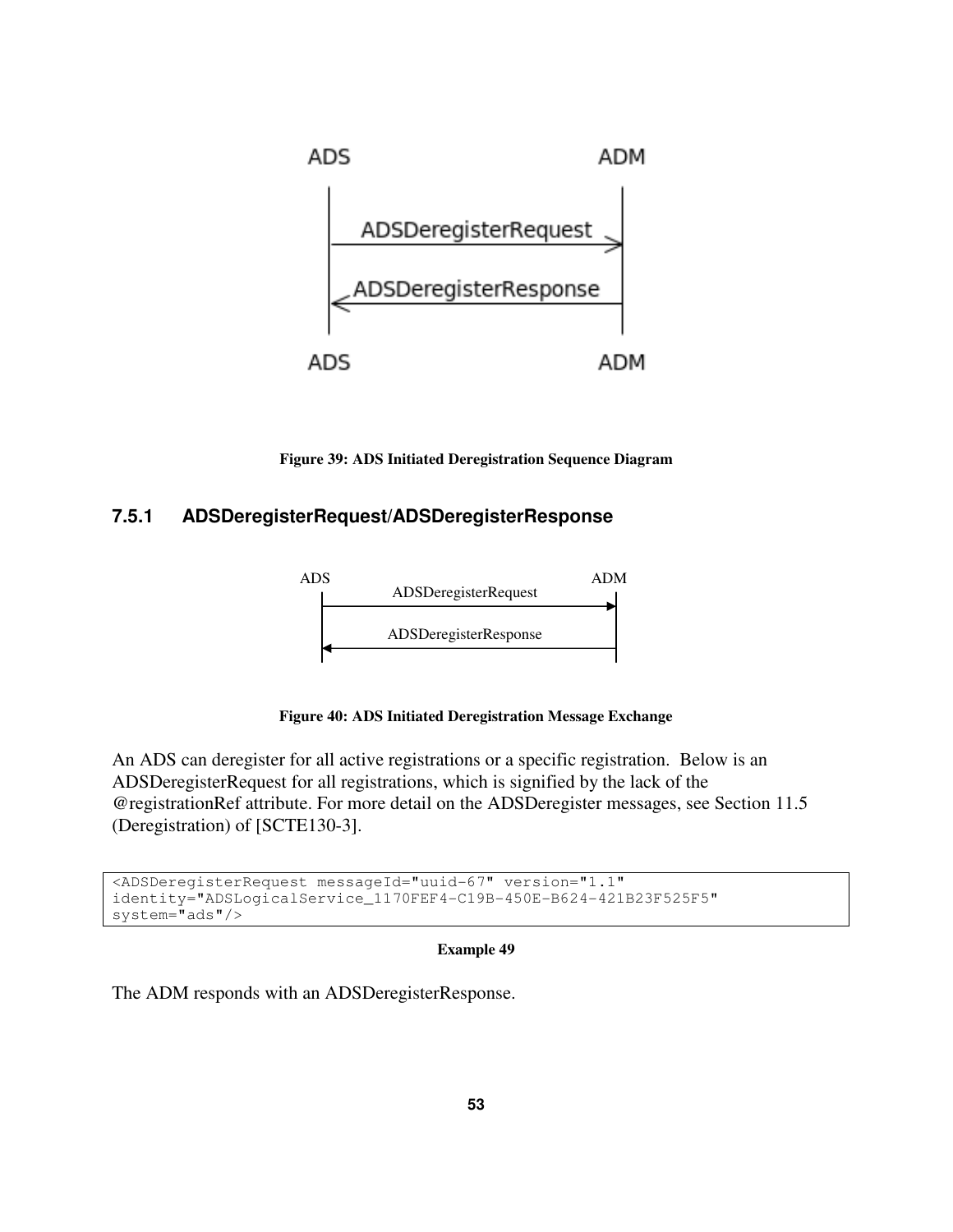```
<ADSDeregisterResponse messageId="uuid-68" version="1.1" 
identity="ADMLogicalService_1170FEF4-C19B-450E-B624-421B23F525F4" system="adm" 
messageRef="uuid-67"> 
   <core:StatusCode class="0"/> 
</ADSDeregisterResponse>
```
Below is an example of an ADS that is deregistering for a specific registration. Note the inclusion of the @registrationRef attribute, which refers to a specific registration that the ADS has initiated in the past.

```
<ADSDeregisterRequest messageId="uuid-69" version="1.1" 
identity="ADSLogicalService_1170FEF4-C19B-450E-B624-421B23F525F5" system="ads" 
registrationRef="uuid-70"/>
```
#### **Example 51**

The ADM responds with an ADSDeregisterResponse.

```
<ADSDeregisterResponse messageId="uuid-71" version="1.1" 
identity="ADMLogicalService_1170FEF4-C19B-450E-B624-421B23F525F4" system="adm" 
messageRef="uuid-69"> 
   <core:StatusCode class="0"/> 
</ADSDeregisterResponse>
```
#### **Example 52**

### **7.6 ADM Initiated Deregistration**

This section details the ADM initiated deregistration messaging between the ADM and ADS. ADSDeregistrationNotification/Acknowledgement is covered in detail, including the difference in behavior of the ADS based on the presence of the @registrationRef attribute.



**Figure 41: ADM Initiated Deregistration Messaging Overview** 

The sequence diagram below shows ADM initiated deregistration message flow between the ADM and the ADS.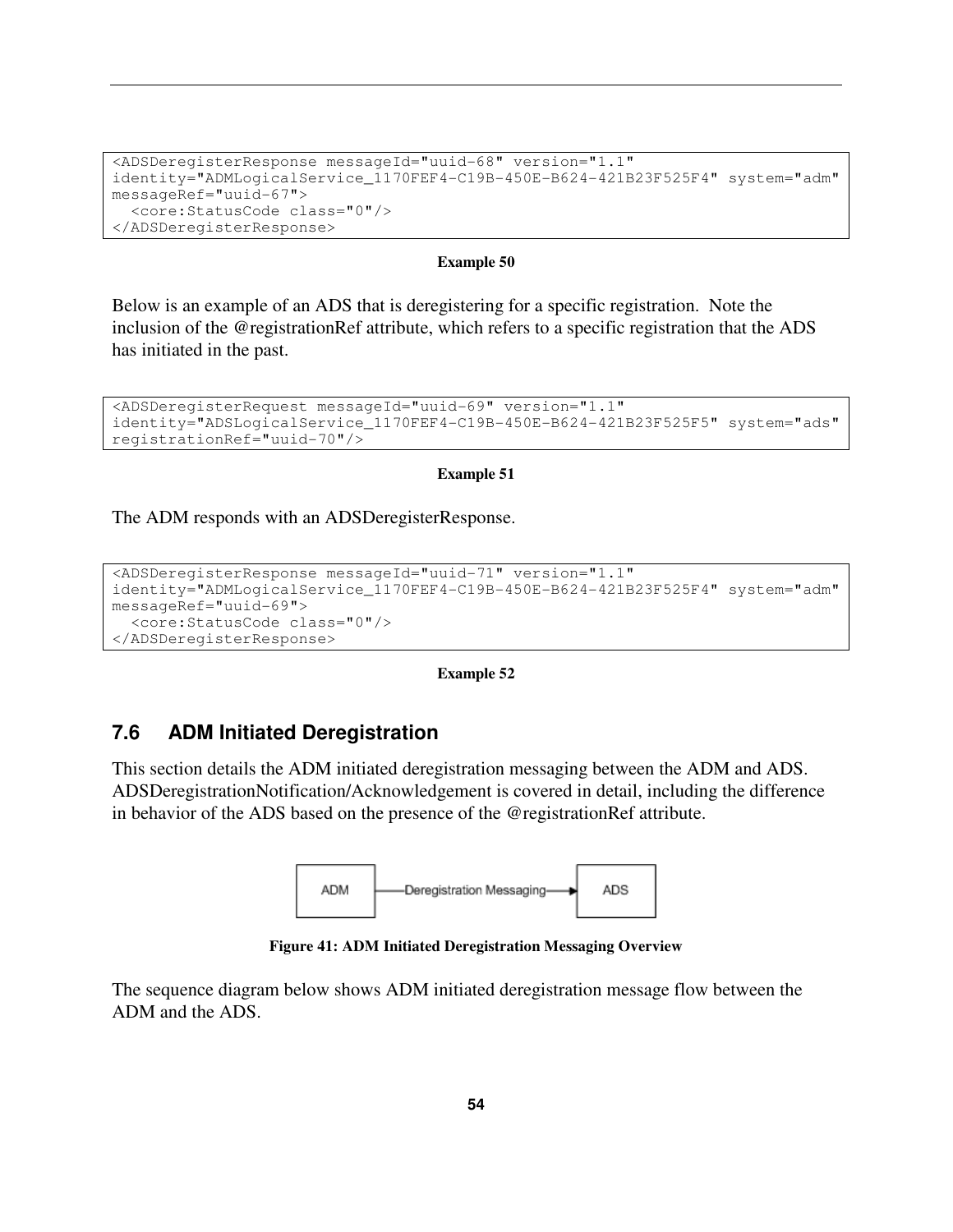

**Figure 42: ADM Initiated Deregistration Sequence Diagram** 

## **7.6.1 ADSDeregistrationNotification/ADSRegistrationAcknowledgement**



**Figure 43: ADM Initiated Deregistration Message Exchange** 

Like the ADS initiated deregistration, an ADM can deregister for all active registrations or a specific registration. Below is an ADSDeregistrationNotification for all registrations, which is signified by the lack of the @registrationRef attribute. For more detail on the ADSDeregistration messages, see Section 11.5 (Deregistration) of [SCTE130-3].

```
<ADSDeregistrationNotification messageId="uuid-72" version="1.1" 
identity="ADMLogicalService_1170FEF4-C19B-450E-B624-421B23F525F4" 
system="adm"> 
   <core:StatusCode class="3"> 
     <core:Note>The ADM is terminating the registration as it is being taken 
out of service.</core:Note> 
   </core:StatusCode> 
</ADSDeregistrationNotification>
```
### **Example 53**

The ADS responds with an ADSDeregistrationAcknowledgement.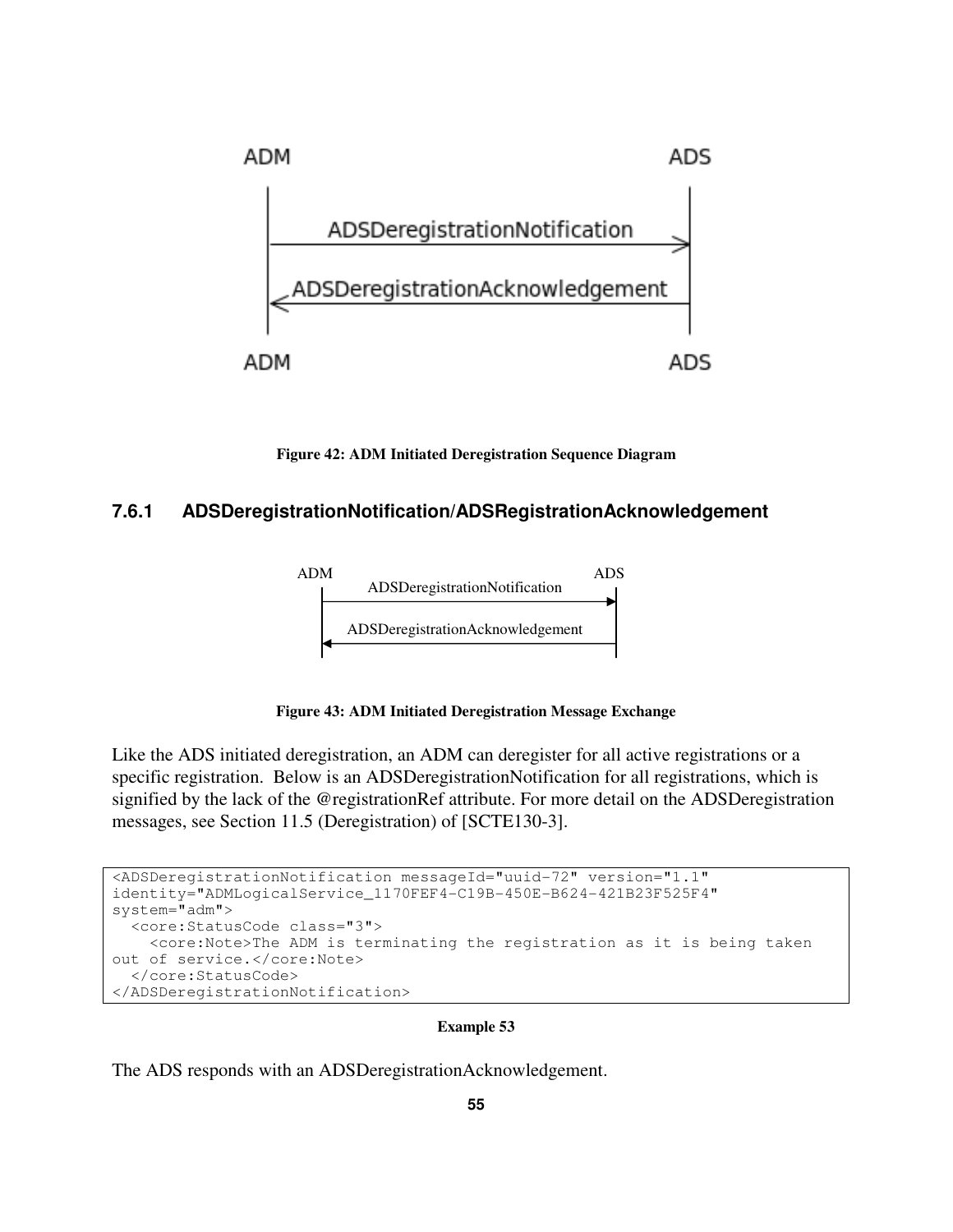```
<ADSDeregistrationAcknowledgement messageId="uuid-73" version="1.1" 
identity="ADSLogicalService_1170FEF4-C19B-450E-B624-421B23F525F5" system="ads" 
messageRef="uuid-72"> 
   <core:StatusCode class="0"/> 
</ADSDeregistrationAcknowledgement>
```
Like the ADS initiated deregistration, the inclusion of the @registrationRef attribute allows an ADM to deregister a specific ADS registration.

```
<ADSDeregistrationNotification messageId="uuid-74" version="1.1" 
identity="ADMLogicalService_1170FEF4-C19B-450E-B624-421B23F525F4" system="adm" 
registrationRef="uuid-75"> 
   <core:StatusCode class="3"> 
     <core:Note>The ADM is terminating the registration as it is being taken 
out of service.</core:Note> 
  </core:StatusCode> 
</ADSDeregistrationNotification>
```
#### **Example 55**

The ADS responds with an ADSDeregistrationAcknowledgement.

```
<ADSDeregistrationAcknowledgement messageId="uuid-76" version="1.1" 
identity="ADSLogicalService_1170FEF4-C19B-450E-B624-421B23F525F5" system="ads" 
messageRef="uuid-74"> 
   <core:StatusCode class="0"/> 
</ADSDeregistrationAcknowledgement>
```
#### **Example 56**

## **8 Information Service Usage Patterns**

For each of the three Information Services, four use cases are explored that aid a client in retrieving data: Feature Discovery, Notifications, Queries, and Cursors. There is some overlap in the Query section with some of the VOD Placement Decision Usage Patterns, but these sections also detail querying with a non-unique identifier, such as a regular expression. Each of the four use cases contain a sequence diagram that shows the specific messages traveling between services and the order in which they are sent.

Since an ADS, ADM, Intermediary, or any other SCTE 130 compliant server may make calls to the information services, "Client" will be used as a generic identifier for any client of the CIS, POIS, or SIS.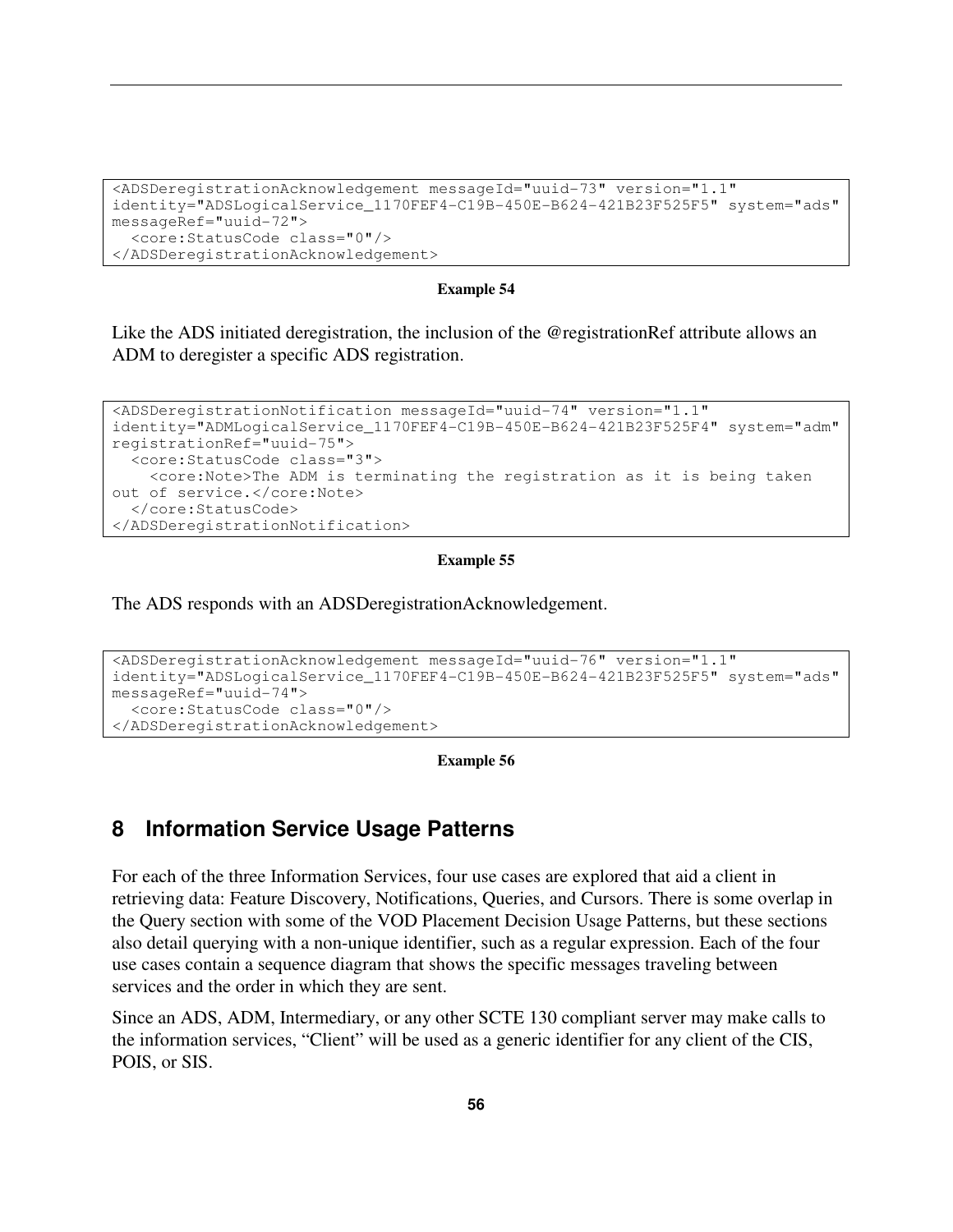# **8.1 SIS**

This section describes the four major use cases of the SIS: Feature Discovery, Notifications, Queries, and Cursors.



**Figure 44: SIS Overview** 

## **8.1.1 SIS Feature Discovery**

The sequence diagram below illustrates feature discovery message flow between a Client and an SIS.



**Figure 45: SIS Discovery Sequence Diagram** 

While there is no required registration process that occurs before queries between a Client and an SIS can begin, there are mechanisms for determining endpoints and qualifiers.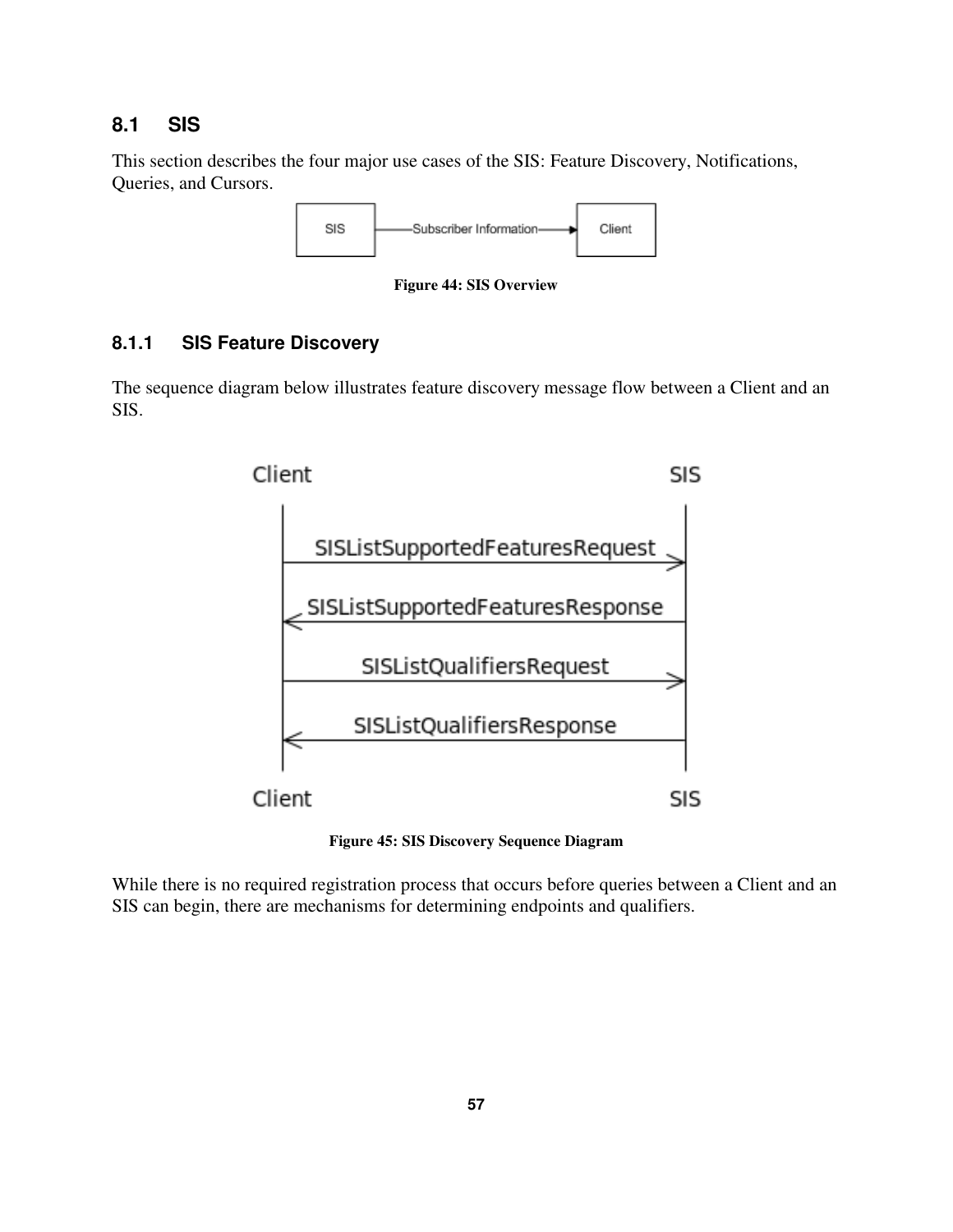# **8.1.1.1 SISListSupportedFeaturesRequest/SISListSupportedFeaturesResponse**



**Figure 46: SIS List Supported Features Message Exchange** 

In order to determine the endpoints, data models, and query languages supported by the SIS, the Client sends an SISListSupportedFeaturesRequest to the SIS. For more detail on the SISListSupportedFeatures messages, see Section 10.7 (SISListSupportedFeaturesRequest and SISListSupportedFeaturesResponse) of [SCTE130-6], and Section 11.1 (ListSupportedFeaturesRequest and ListSupportedFeaturesResponse Message Types) and Appendix E.1 (Listing Supported Features) of [SCTE130-8].

<SISListSupportedFeaturesRequest messageId="uuid-77" system="SISClient" version="1.0" identity="40DA910E-01AF-5050-C7EA-5D7B4A475311"/>

### **Example 57**

The SIS responds with an SISListSupportedFeaturesResponse.

```
<SISListSupportedFeaturesResponse messageId="uuid-78" system="SISServer" version="1.0" 
identity="40DA910E-01AF-5050-C7EA-5D7B4A475312" messageRef="uuid-77"> 
        <core:StatusCode class="0"/> 
        <core:Callout> 
              <core:Address type="SOAP1.1">http://10.250.30.22/SISServer</core:Address> 
        </core:Callout> 
        <gis:ServiceDataModelProfile> 
              <gis:ServiceDataModel>http://SuperDemograpics.com</gis:ServiceDataModel> 
               <gis:AdvancedQueryLanguage>XPath</gis:AdvancedQueryLanguage> 
              <gis:AdvancedQueryLanguage>XQuery</gis:AdvancedQueryLanguage> 
        </gis:ServiceDataModelProfile> 
        <gis:ServiceDataModelProfile> 
        <gis:ServiceDataModel>http://AdZoneDemograpics.com</gis:ServiceDataModel> 
        </gis:ServiceDataModelProfile> 
</SISListSupportedFeaturesResponse>
```
**Example 58**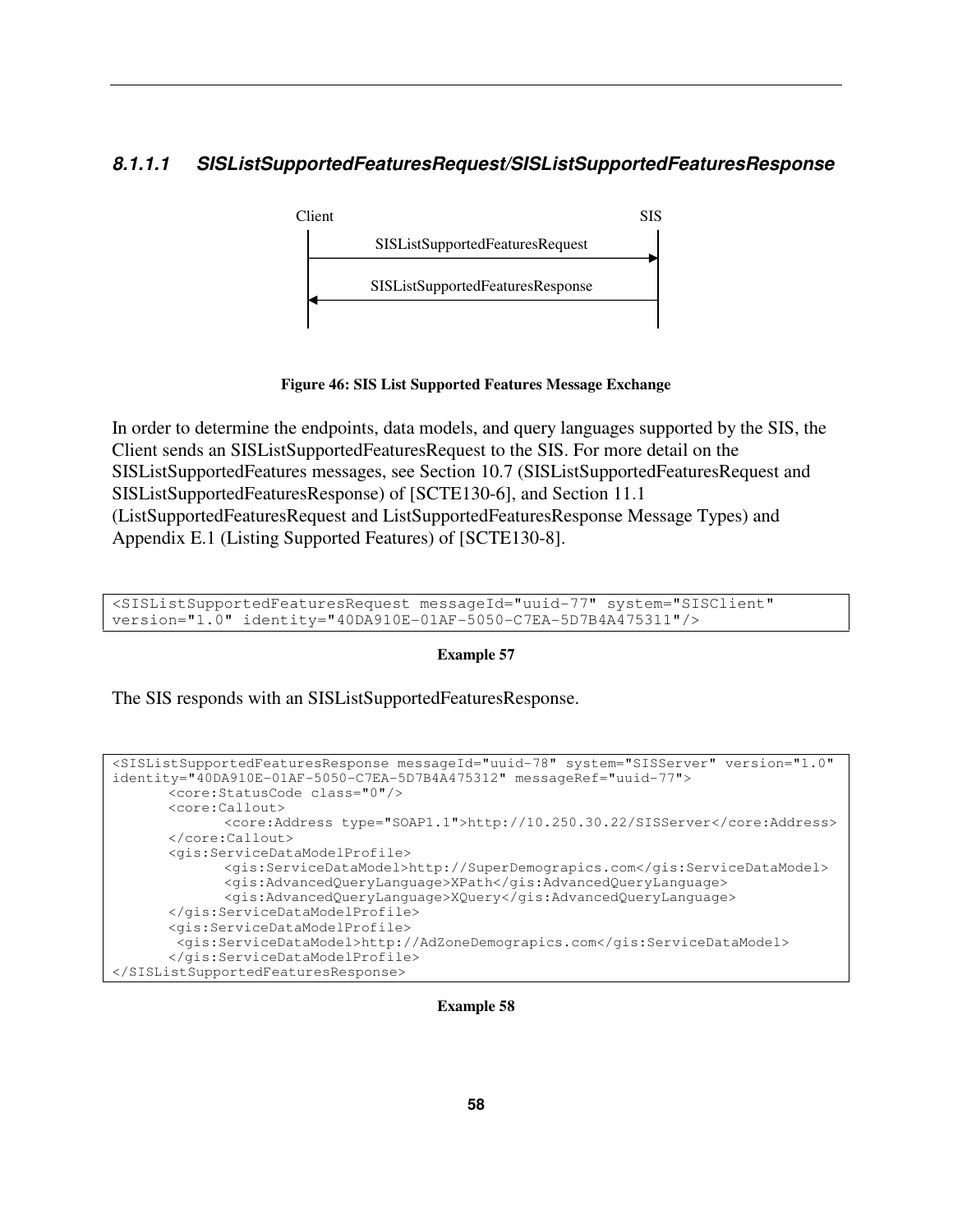## **8.1.1.2 SISListQualifiersRequest/SISListQualifiersResponse**



**Figure 47: SIS List Qualifiers Message Exchange** 

In order to determine the qualifiers offered by the SIS, the Client sends an SISListSupportedFeaturesRequest to the SIS. In the example below, the Client is asking specifically for the qualifiers supported by the "http://SuperDemographics.com" data model. For more detail on the SISListQualifiers messages, see Section 10.8 (SISListQualifiersRequest and SISListQualifiersResponse) of [SCTE130-6], and Section 11.2 (ListQualifiersRequest and ListQualifiersResponse Message Types) and Appendix E.2 (Listing Qualifiers) of [SCTE130-8].

```
<SISListQualifiersRequest messageId="uuid-79" system="SISClient" version 
="1.0" identity="40DA910E-01AF-5050-C7EA-5D7B4A475311"> 
   <gis:ServiceDataModel>http://SuperDemographics.com</gis:ServiceDataModel> 
</SISListQualifiersRequest>
```
### **Example 59**

The SIS responds with an SISListQualifiersResponse listing all available qualifiers for the particular data model.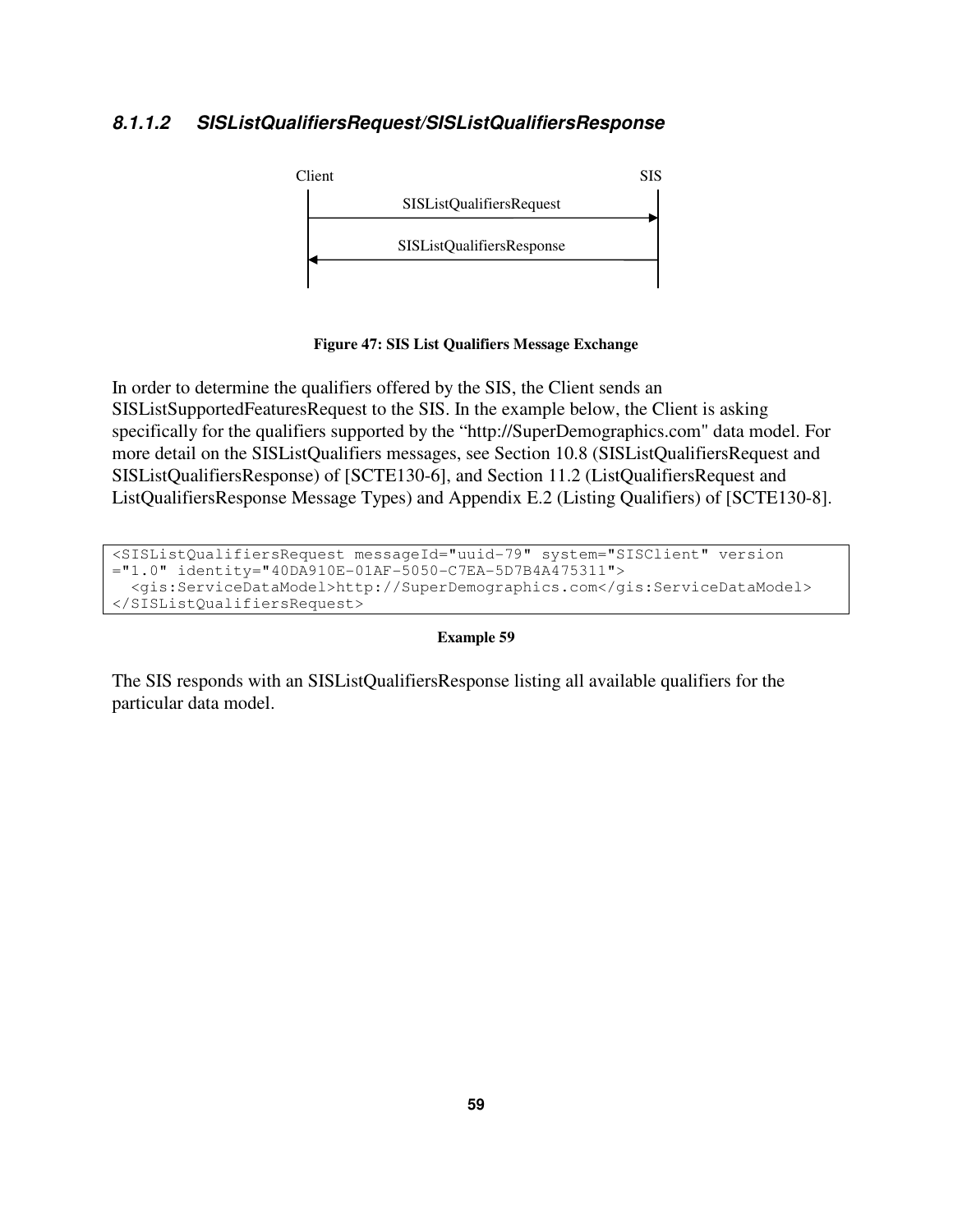

**Example 60** 

## **8.1.2 SIS Notifications**

The sequence diagram below illustrates notification message flow between a Client and an SIS.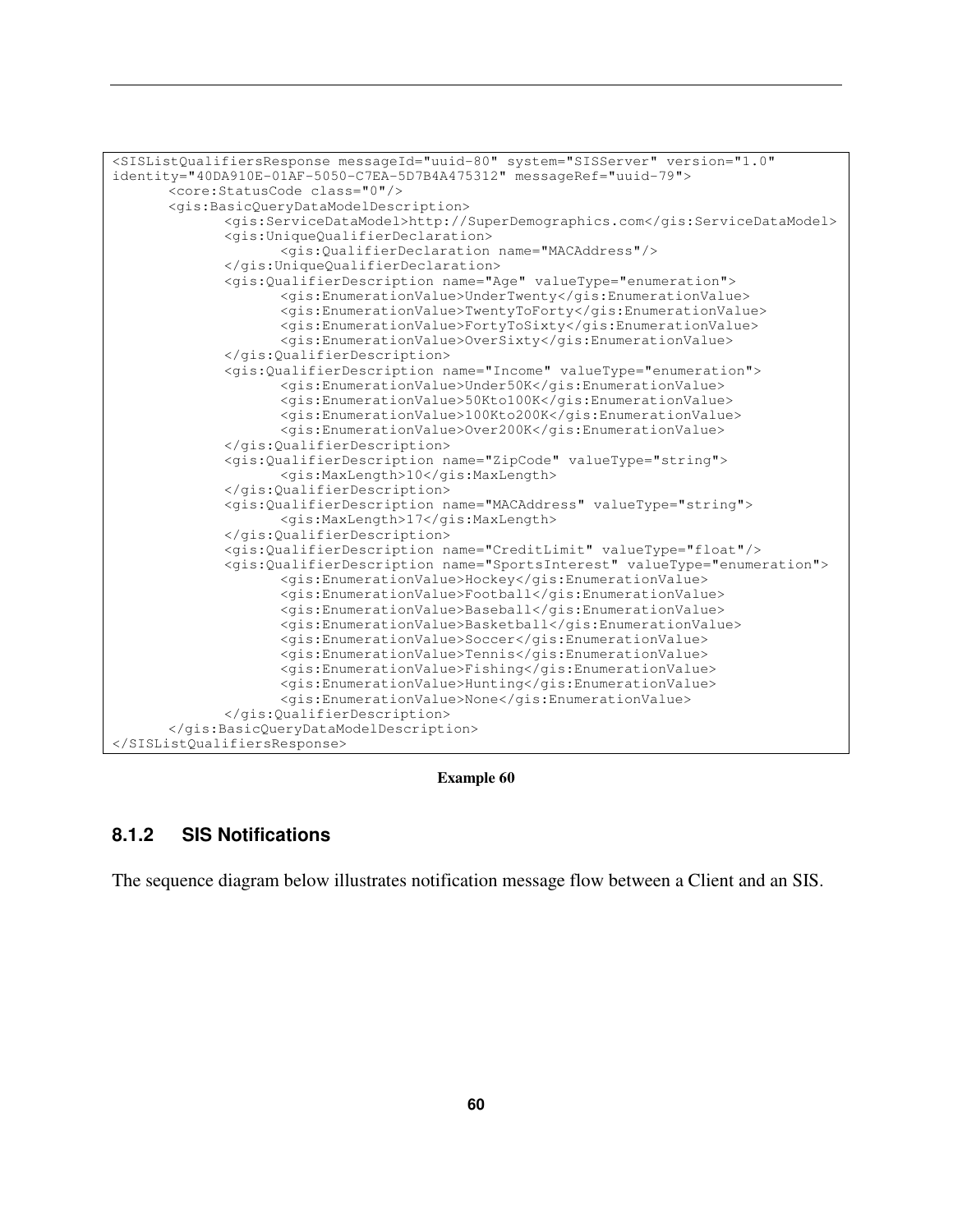

**Figure 48: SIS Notification Sequence Diagram** 

Subscriber data is not static, and subscribers may be added or removed from the system. The notification messaging allows a Client to register once, then automatically receive notifications for any changes related to the previously defined subscribers. This function enables a Client to cache and selectively invalidate subscribers.

## **8.1.2.1 SISNotificationRegistrationRequest/ SISNotificationRegistrationResponse**



**Figure 49: SIS Notification Registration Message Exchange** 

In the message below, the Client is registering for notifications for all subscribers that are added, updated, or deleted that are under twenty. For more detail on the SISNotificationRegistration messages, see Section 10.10 (SISNotificationRegistrationRequest and SISNotificationRegistrationResponse) and Appendix A.4 (SIS Notification Registration Request and Notification) of [SCTE130-6], and Section 11.4 (NotificationRegistrationRequest and NotificationRegistrationResponse Message Types) and Appendix E.4 (Notification Registration Examples) of [SCTE130-8].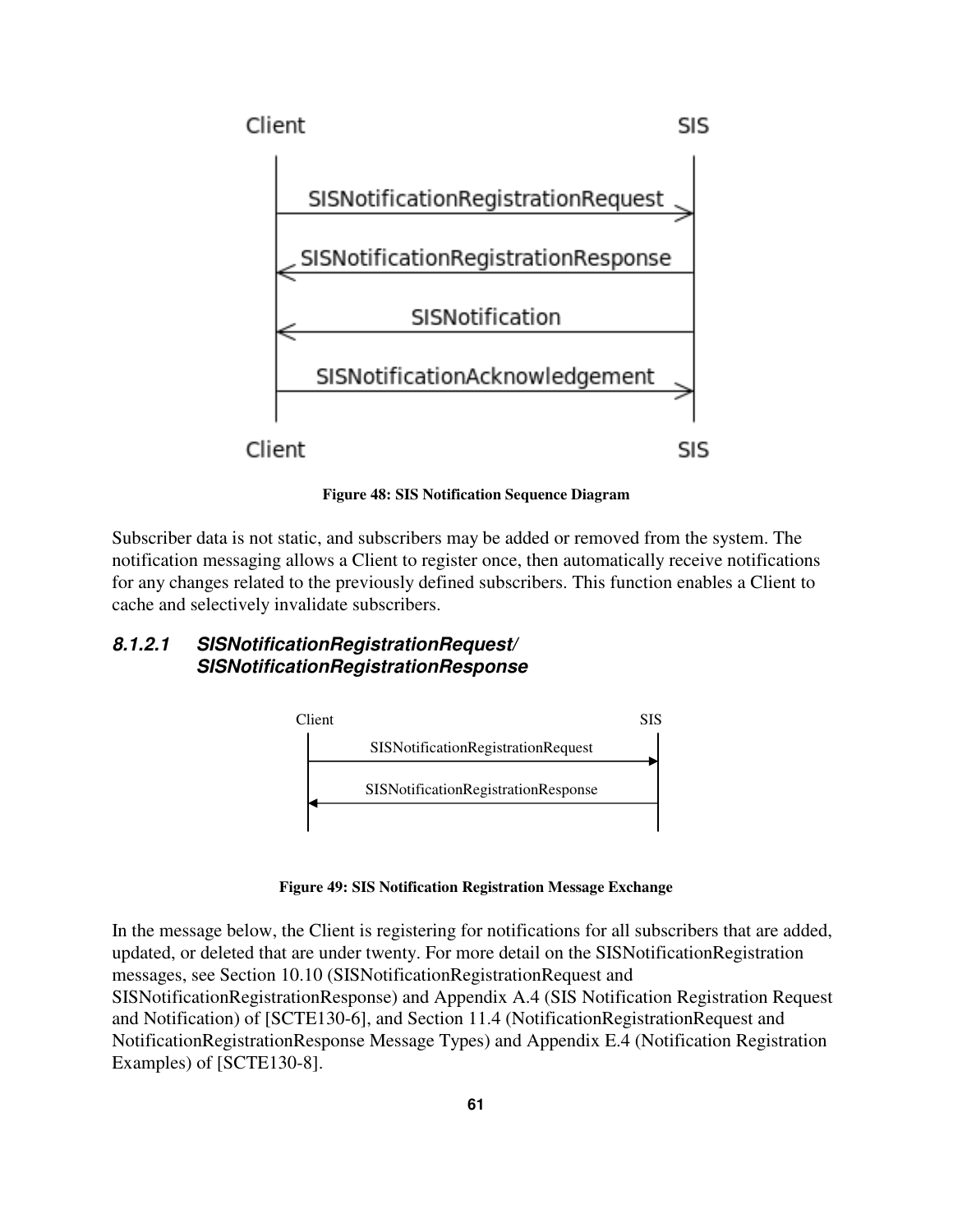```
<SISNotificationRegistrationRequest messageId="uuid-81" 
system="SISClient" version="1.0" identity="40DA910E-01AF-5050-C7EA-
5D7B4A475311"> 
  <core:Callout> 
   <core:Address type="SOAP1.1">http://10.250.30.77/SISClient</core:Address> 
  </core:Callout> 
  <gis:Query queryId="query-10"> 
   <gis:ServiceDataModel>http://SuperDemographics.com</gis:ServiceDataModel> 
   <gis:BasicQueryFilter> 
    <gis:BasicFilterElement name="Age" value="UnderTwenty" 
valueIsRegex="false"/> 
  </gis:BasicQueryFilter> 
  </gis:Query> 
</SISNotificationRegistrationRequest>
```
The SIS acknowledges the registration with an SISNotificationRegistrationResponse.

```
<SISNotificationRegistrationResponse messageId="uuid-82" 
system="SISServer" version="1.0" identity="40DA910E-01AF-5050-C7EA-5D7B4A475312" 
messageRef="uuid-81"> 
   <core:StatusCode class="0"/> 
</SISNotificationRegistrationResponse>
```
**Example 62** 

## **8.1.2.2 SISNotification/SISNotificationAcknowledgement**



#### **Figure 50: SIS Notification Message Exchange**

Now that the Client has registered with the SIS, the SIS is now responsible for notifying the Client of any changes related to the subscribers that meet the qualifier in the registration. This is accomplished via SISNotifications. The @noticeType attribute, highlighted below, is used to denote the type of notification. In the example below, the SIS is notifying the Client of five new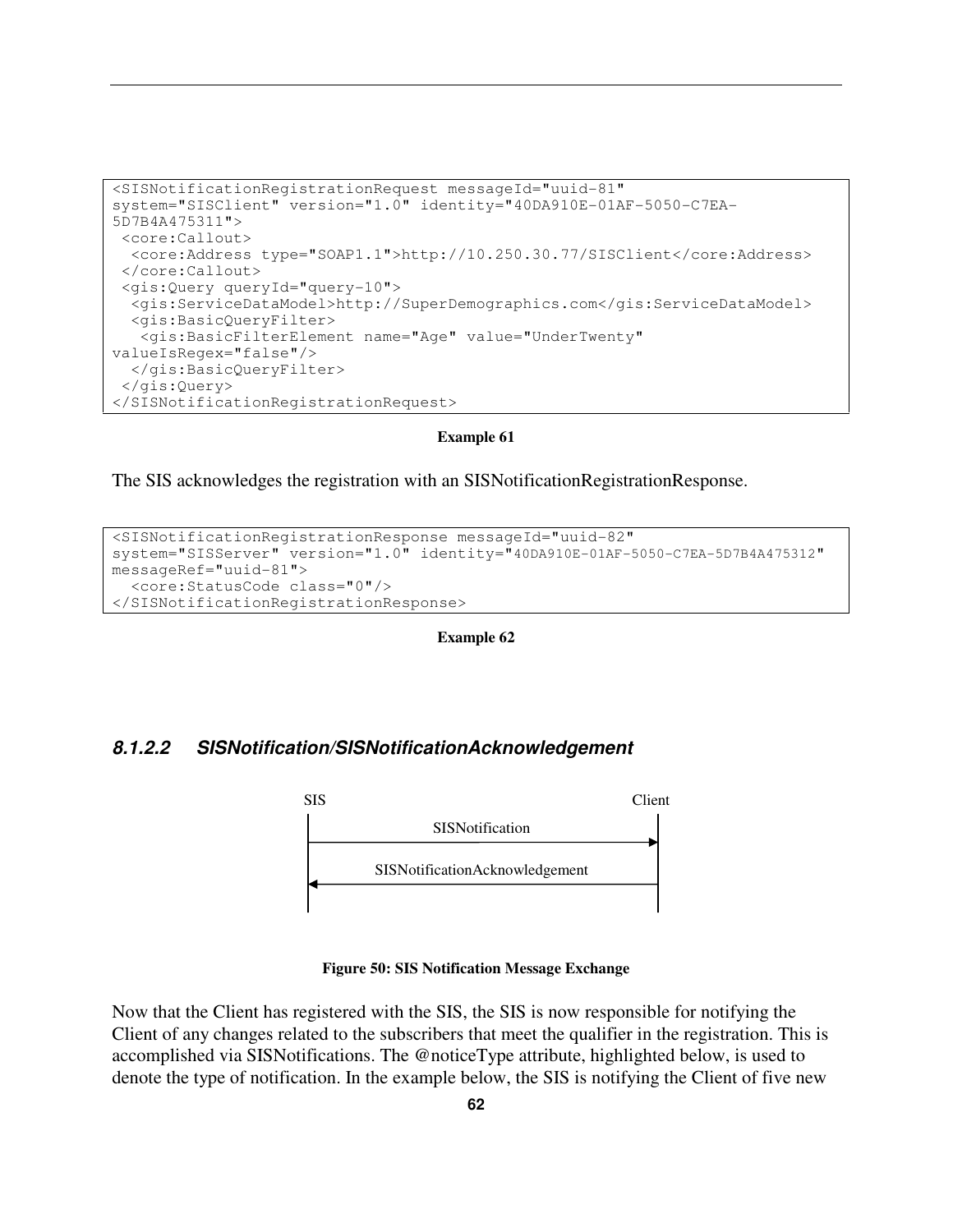subscribers under twenty that were added to the system. For more detail on the SISNotification messages, see Section 10.11 (SISNotification and SISNotificationAcknowledgement) and Appendix A.4 (SIS Notification Registration Request and Notification) of [SCTE130-6], and Section 11.5 (Notification and NotificationAcknowledgement Message Types) and Appendix E.5 (Notification) of [SCTE130-8].

```
<SISNotification noticeType="new" messageId="uuid-83" system="SISServer" 
version="1.0" identity="40DA910E-01AF-5050-C7EA-5D7B4A475312"> 
  <gis:QueryResult resultSetSize="5" queryRef="query-10" 
totalResultSetSize="5"> 
   <gis:BasicQueryResult> 
    <gis:UniqueQualifier> 
     <gis:Qualifier name="MACAddress" value="00-1e-c2-01-d3-2d"/> 
    </gis:UniqueQualifier> 
    <gis:UniqueQualifier> 
    <gis:Qualifier name="MACAddress" value="00-1e-52-74-2e-6a"/> 
    </gis:UniqueQualifier> 
    <gis:UniqueQualifier> 
     <gis:Qualifier name="MACAddress" value="00-1e-52-74-2e-6d"/> 
    </gis:UniqueQualifier> 
    <gis:UniqueQualifier> 
    <gis:Qualifier name="MACAddress" value="00-50-56-c0-00-01"/> 
    </gis:UniqueQualifier> 
    <gis:UniqueQualifier> 
     <gis:Qualifier name="MACAddress" value="00-50-56-c0-00-08"/> 
    </gis:UniqueQualifier> 
   </gis:BasicQueryResult> 
  </gis:QueryResult> 
</SISNotification>
```
#### **Example 63**

The Client acknowledges that it received the notification with an SISAcknowledgement.

```
<SISNotificationAcknowledgement messageId="uuid-84" system="SISClient" 
version="1.0" identity="40DA910E-01AF-5050-C7EA-5D7B4A475311" messageRef="uuid-
83"> 
   <core:StatusCode class="0"/> 
</SISNotificationAcknowledgement>
```
#### **Example 64**

## **8.1.3 SIS Queries**

The sequence diagram below illustrates query message flow between a Client and an SIS.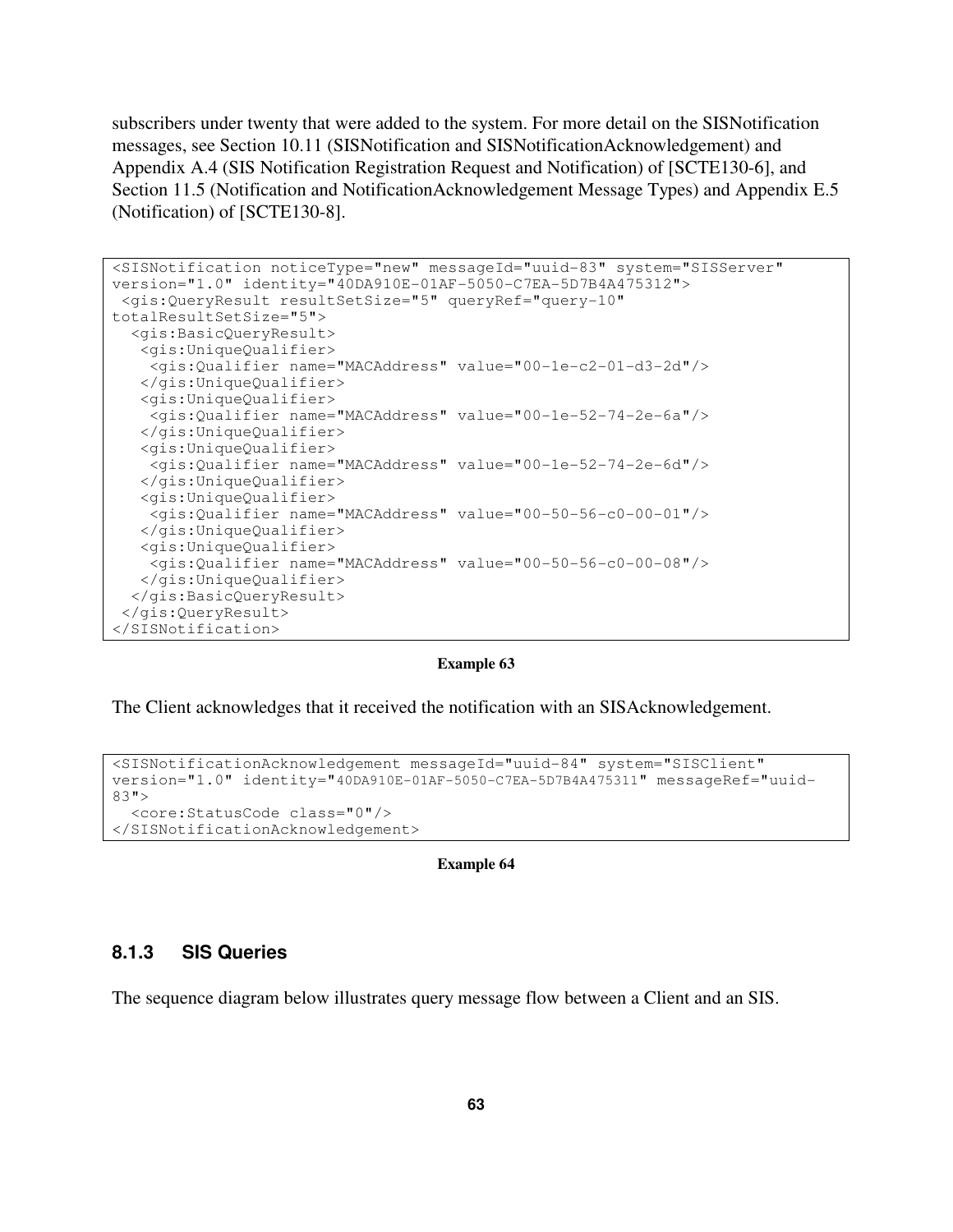

**Figure 51: SIS Query Sequence Diagram** 

The Client is responsible for initiating queries to the SIS, and the SIS will respond with the relevant subscriber information.

## **8.1.3.1 SISQueryRequest/SISQueryResponse**



**Figure 52: SIS Query Message Exchange** 

## 8.1.3.1.1 Unique Identifier

Throughout this document, examples with information services have been shown with a unique identifier, with the intention of the calling SCTE130 component receiving a result set size of 1 back. With the SIS, a MAC address is unique to a particular subscriber's hardware. This is ideal in a situation where the Client is not caching data to potentially improve performance and is only interested in the subscriber's data that is relevant to the PlacementRequest it is attempting to service. The example from Section 7.2.4, which uses a UniqueQualifier with the subscriber's MAC address, is below.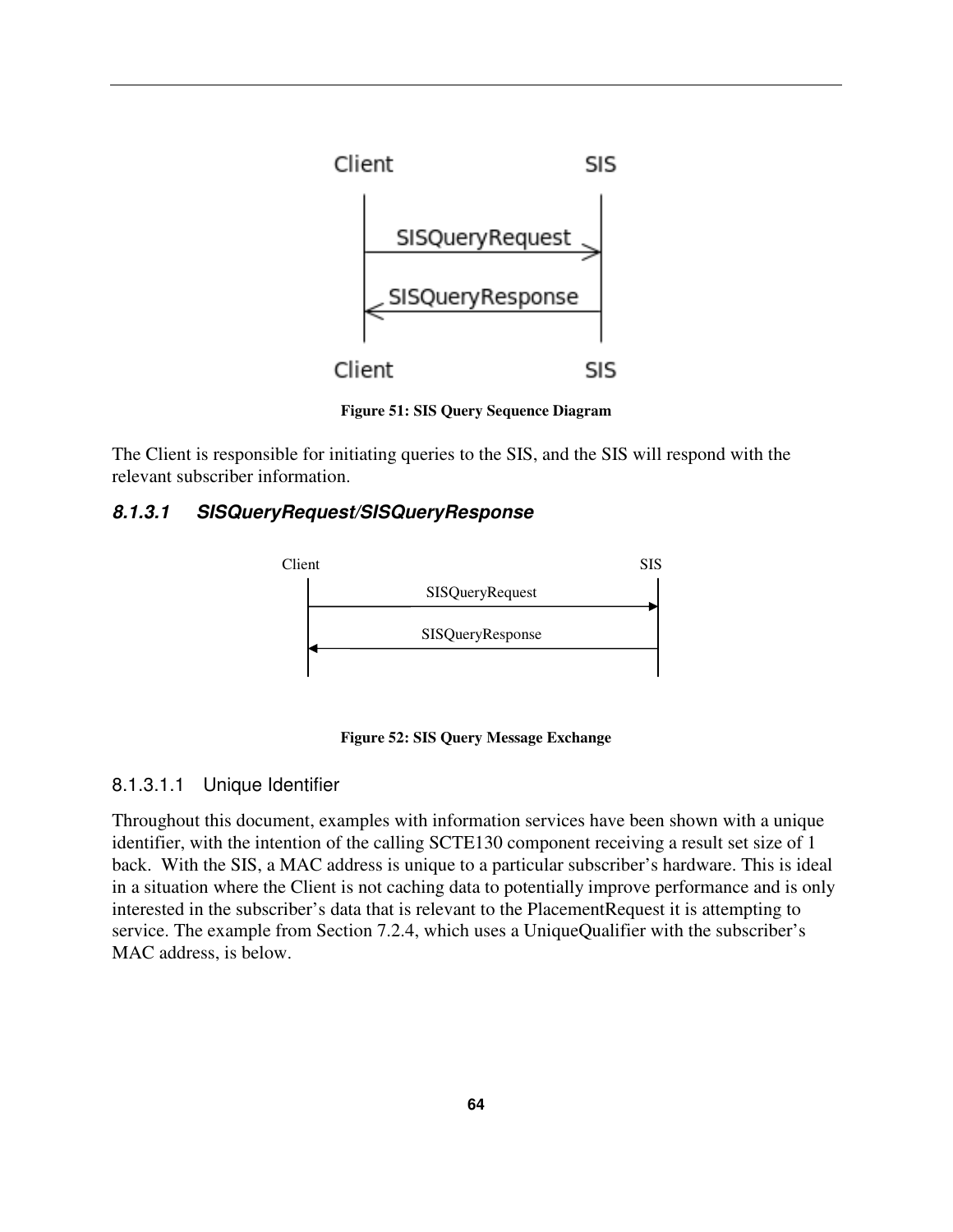```
<SISQueryRequest messageId="uuid-85" system="SISClient" version="1.0" 
identity="40DA910E-01AF-5050-C7EA-5D7B4A475311"> 
       <gis:Query queryId="233" expandOutput="false"> 
       <gis:ServiceDataModel>http://SuperDemograpics.com</gis:ServiceDataModel> 
             <gis:UniqueQualifier> 
                    <gis:Qualifier name="MACAddress" value="03-55-78-90-03-02"/> 
             </gis:UniqueQualifier> 
       </gis:Query> 
</SISQueryRequest>
```
The SIS then responds with a SISQueryResponse that includes metadata it has for the queried subscriber.

```
<SISQueryResponse messageId="uuid-86" system="SISServer" version="1.0" 
identity="40DA910E-01AF-5050-C7EA-5D7B4A475312" messageRef="uuid-85"> 
       <core:StatusCode class="0"/> 
       <gis:QueryResult queryRef="233" resultSetSize="1" 
totalResultSetSize="1"> 
             <gis:BasicQueryResult> 
                    <gis:QualifierSet> 
                          <gis:Qualifier name="MACAddress" value="03-55-78-90-
03-02"/>
                          <gis:Qualifier name="Age" value="UnderTwenty"/>
                          <gis:Qualifier name="Income" value="Under50K"/>
                          <gis:Qualifier name="ZipCode" value="01720"/> 
                          <gis:Qualifier name="CreditLimit" value="100.00"/> 
                          <gis:Qualifier name="SportsInterest" 
value="Basketball"/> 
                    </gis:QualifierSet> 
             </gis:BasicQueryResult> 
       </gis:QueryResult> 
</SISQueryResponse>
```
#### **Example 66**

### 8.1.3.1.2 Non-Unique Identifier

Calling out to an information service at the beginning of every viewing session in a VOD system make could be considered inefficient, particularly in systems in which there are tight time constraints. An alternate method of gathering subscriber information is to use a non-unique identifier to get information on all subscribers that fall under a particular qualifier.

For this example, assume that the Client is only interested in doing age based targeting on subscribers under the age of twenty. The qualifier that was discovered in the SISListQualifiersResponse in Example 60 can now be used to obtain data for all subscribers that are identified with that qualifier.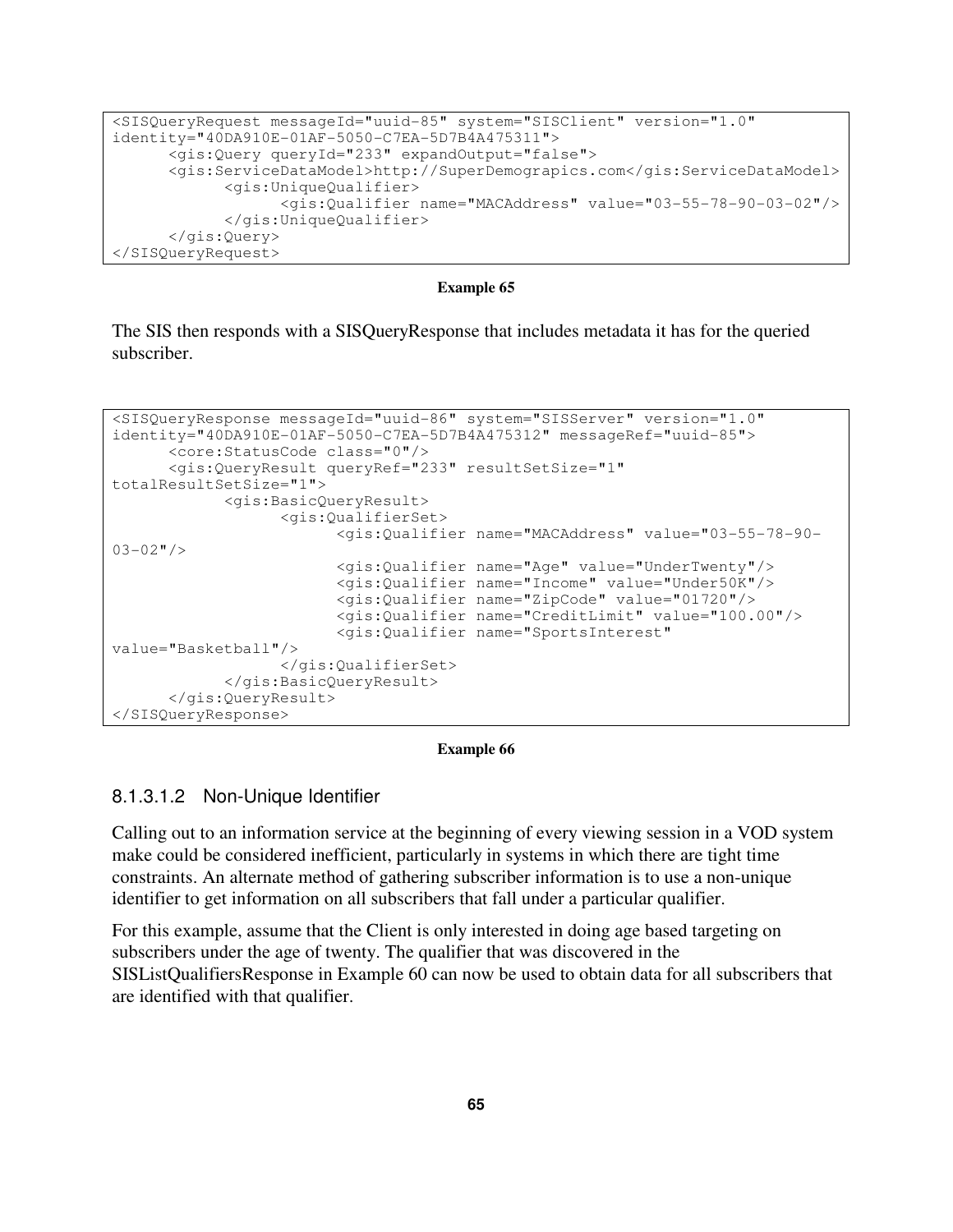```
<SISQueryRequest messageId="uuid-87" system="SISClient" version="1.0" 
identity="40DA910E-01AF-5050-C7EA-5D7B4A475311"> 
       <gis:Query queryId="234" expandOutput="true"> 
       <gis:ServiceDataModel>http://SuperDemograpics.com</gis:ServiceDataModel> 
             <gis:BasicQueryFilter> 
                    <gis:BasicFilterElement name="Age" value="UnderTwenty" 
valueIsRegex="false"/> 
             </gis:BasicQueryFilter> 
       </gis:Query> 
</SISQueryRequest>
```
The SIS responds with all subscribers under the age of twenty.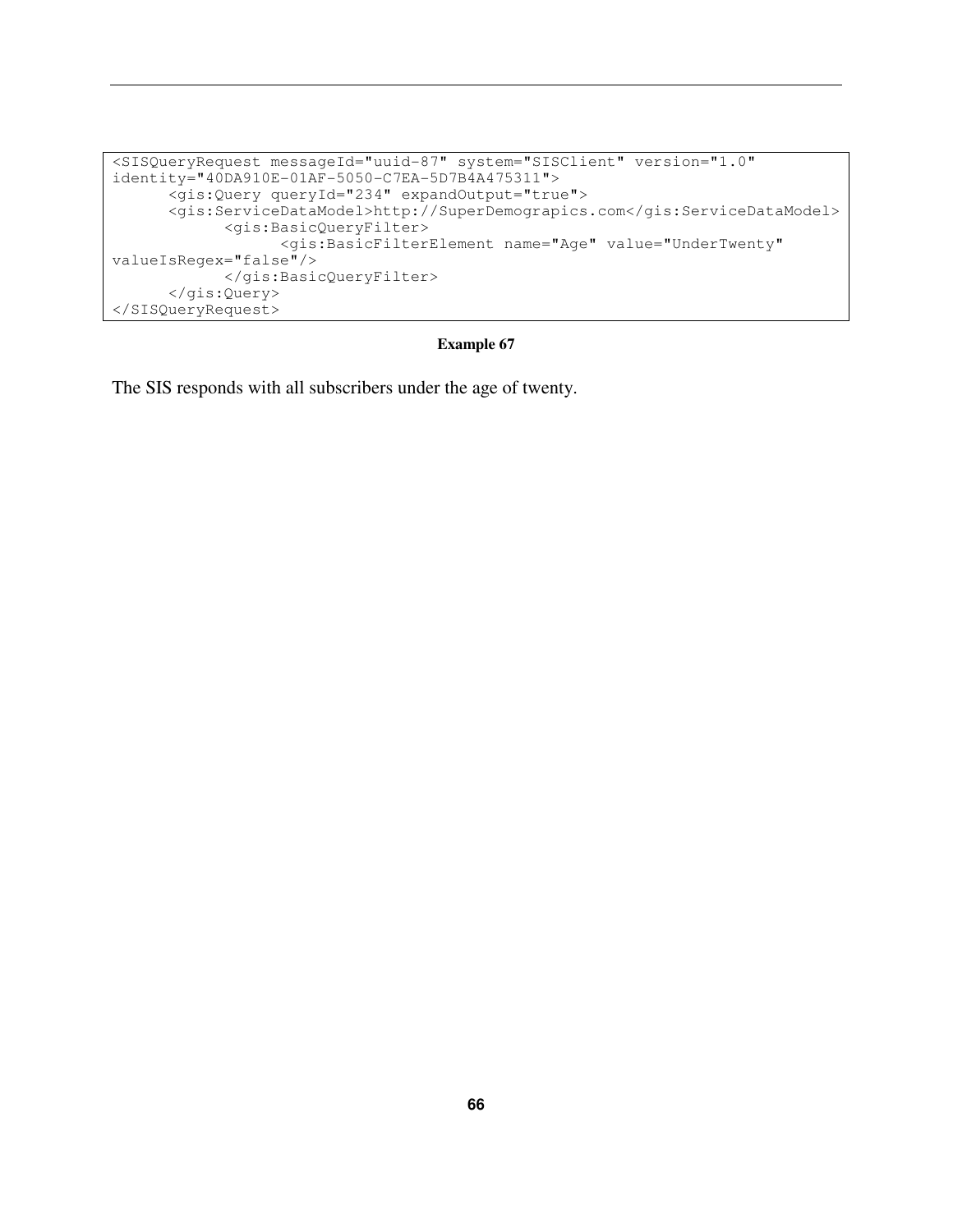```
<SISQueryResponse messageId="uuid-88" system="SISServer" version="1.0" 
identity="40DA910E-01AF-5050-C7EA-5D7B4A475312" messageRef="uuid-87"> 
        <core:StatusCode class="0"/> 
        <gis:QueryResult queryRef="234" resultSetSize="5" totalResultSetSize="5"> 
               <gis:BasicQueryResult> 
                      <gis:QualifierSet> 
                             <gis:Qualifier name="MACAddress" value="00-1e-c2-01-d3-2d"/> 
                             <gis:Qualifier name="Age" value="UnderTwenty"/>
                             <gis:Qualifier name="Income" value="Under50K"/>
                             <gis:Qualifier name="ZipCode" value="01720"/> 
                             <gis:Qualifier name="CreditLimit" value="100.00"/> 
                             <gis:Qualifier name="SportsInterest" value="Basketball"/> 
                      </gis:QualifierSet> 
                      <gis:QualifierSet> 
                             <gis:Qualifier name="MACAddress" value="00-1e-52-74-2e-6a"/> 
                             <gis:Qualifier name="Age" value="UnderTwenty"/>
                             <gis:Qualifier name="Income" value="Under50K"/>
                             <gis:Qualifier name="ZipCode" value="01847"/> 
                             <gis:Qualifier name="CreditLimit" value="200.00"/> 
                             <gis:Qualifier name="SportsInterest" value="Football"/> 
                      </gis:QualifierSet> 
                      <gis:QualifierSet> 
                             <gis:Qualifier name="MACAddress" value="00-1e-52-74-2e-6d"/> 
                             <gis:Qualifier name="Age" value="UnderTwenty"/>
                             <gis:Qualifier name="Income" value="Under50K"/>
                             <gis:Qualifier name="ZipCode" value="01847"/> 
                             <gis:Qualifier name="CreditLimit" value="100.00"/> 
                             <gis:Qualifier name="SportsInterest" value="Tennis"/> 
                      </gis:QualifierSet> 
                      <gis:QualifierSet> 
                             <gis:Qualifier name="MACAddress" value="00-50-56-c0-00-01"/> 
                             <gis:Qualifier name="Age" value="UnderTwenty"/>
                             <gis:Qualifier name="Income" value="Under50K"/>
                             <gis:Qualifier name="ZipCode" value="01720"/> 
                             <gis:Qualifier name="CreditLimit" value="500.00"/> 
                             <gis:Qualifier name="SportsInterest" value="Football"/> 
                      </gis:QualifierSet> 
                      <gis:QualifierSet> 
                             <gis:Qualifier name="MACAddress" value="00-50-56-c0-00-08"/> 
                             <gis:Qualifier name="Age" value="UnderTwenty"/>
                             <gis:Qualifier name="Income" value="Under50K"/>
                             <gis:Qualifier name="ZipCode" value="01754"/> 
                             <gis:Qualifier name="CreditLimit" value="50.00"/> 
                             <gis:Qualifier name="SportsInterest" value="Fishing"/> 
                      </gis:QualifierSet> 
               </gis:BasicQueryResult> 
        </gis:QueryResult> 
</SISQueryResponse>
```
A regex can also be used to query the SIS. The example below would return all subscribers that have a MAC address assigned to them.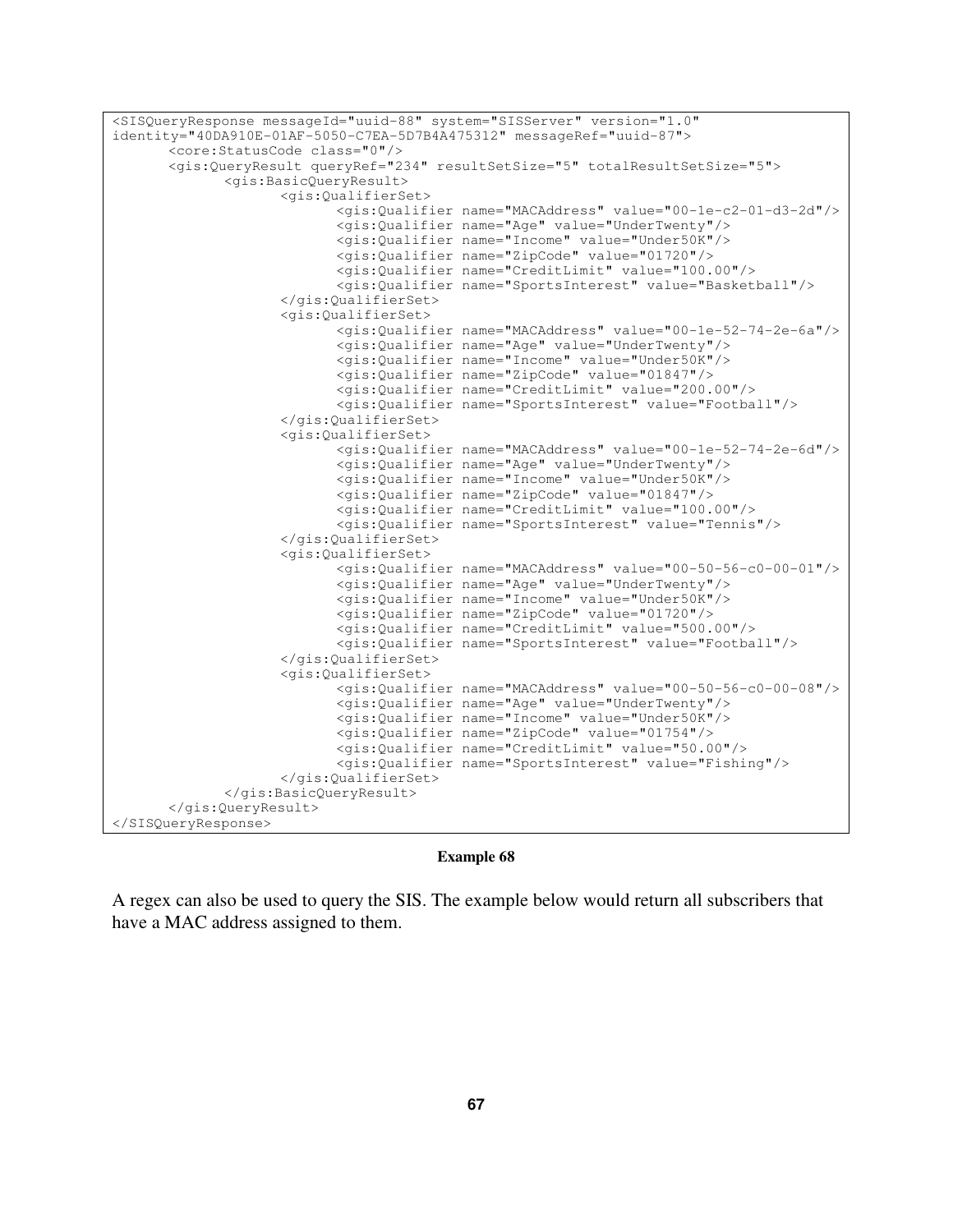```
<SISQueryRequest messageId="uuid-89" system="SISClient" version="1.0" 
identity="40DA910E-01AF-5050-C7EA-5D7B4A475311"> 
       <gis:Query queryId="234" expandOutput="true"> 
       <gis:ServiceDataModel>http://SuperDemograpics.com</gis:ServiceDataModel> 
             <gis:BasicQueryFilter> 
                    <gis:BasicFilterElement name="MACAddress" value=".*" 
valueIsRegex="true"/> 
             </gis:BasicQueryFilter> 
       </gis:Query> 
</SISQueryRequest>
```
**Example 69** 

## **8.1.4 SIS Cursors**

The sequence diagram below illustrates cursor message flow between a Client and an SIS.



**Figure 53: SIS Cursor Sequence Diagram** 

When a Client queries an SIS with a non-unique identifier, such as the examples in Section 8.1.3.1.2, the amount of data in the response could be quite large. To obtain the data in chunks,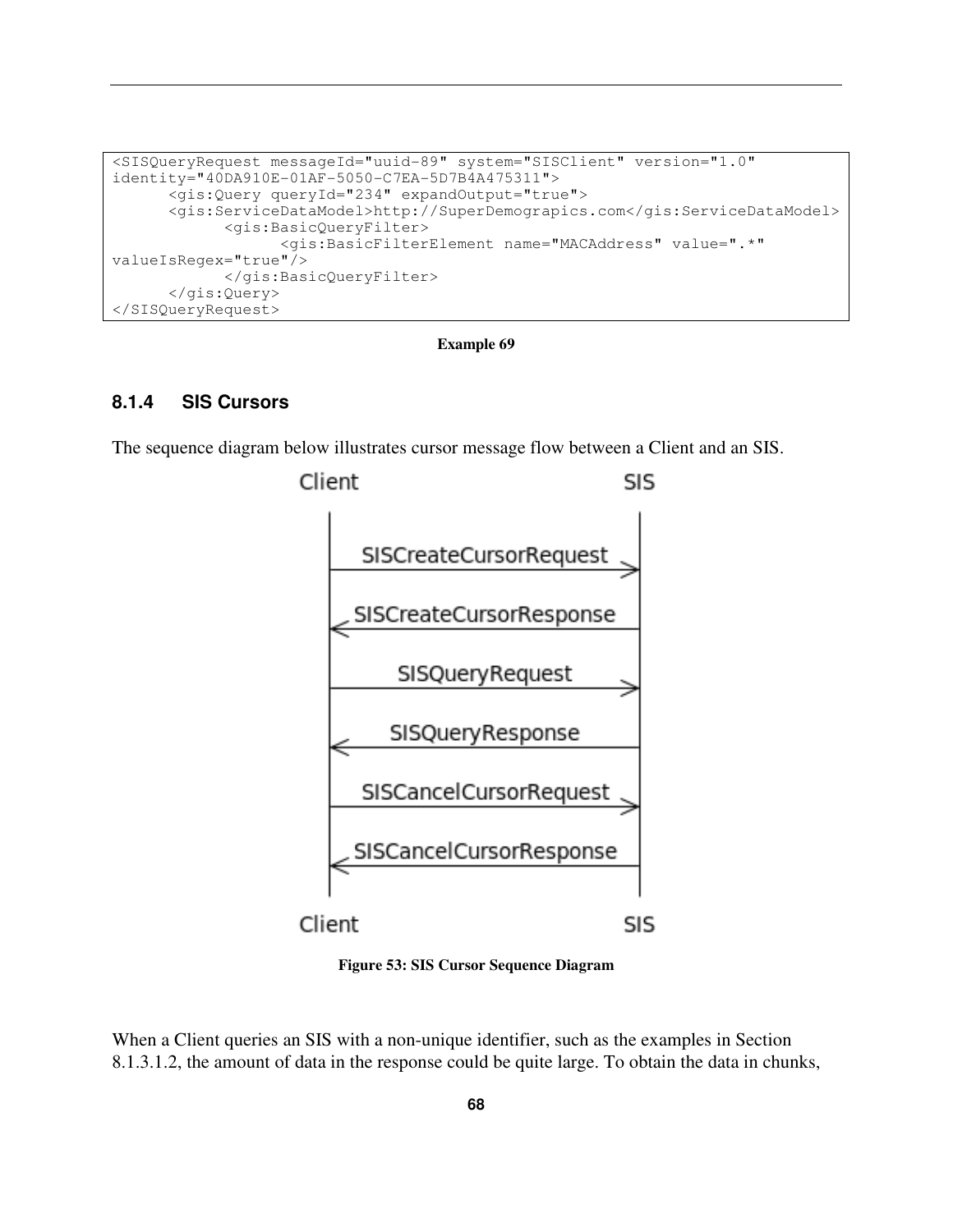the Client can set up a cursor and walk the data set, requesting a subset of the data over multiple SISQueryRequests until it has all of the data.

## **8.1.4.1 SISCreateCursorRequest/SISCreateCursorResponse**



**Figure 54: SIS Create Cursor Message Exchange** 

In the example below, the Client is creating a cursor for all subscribers under twenty. For more detail on the SISCreateCursor messages, see Section 10.12 (SISCreateCursorRequest and SISCreateCursorRequest Response) of [SCTE130-6], and Section 11.6 (CreateCursorRequest and CreateCursorResponse Message Types) and Appendix D.1 (Creating Cursors) of [SCTE130- 8].

```
<SISCreateCursorRequest messageId="uuid-90" version="1.0" system="SISClient" 
cursorId="cursor-1" cursorExpires="2011-08-10T12:00:00Z" identity="40DA910E-
01AF-5050-C7EA-5D7B4A475311"> 
   <gis:Query queryId="query-1" expandOutput="false"> 
    <gis:ServiceDataModel>http://SuperDemographics.com</gis:ServiceDataModel> 
    <gis:BasicQueryFilter> 
     <gis:BasicFilterElement name="Age" value="UnderTwenty" 
valueIsRegex="false"/> 
   </gis:BasicQueryFilter> 
   </gis:Query> 
</SISCreateCursorRequest>
```
**Example 70** 

The SIS acknowledges the successful creation of the cursor with an SISCreateCursorResponse, which includes the number of total records that the query returned.

```
<SISCreateCursorResponse messageId="uuid-91" version="1.0" system="SISServer" 
messageRef="uuid-90" totalResultSetSize="100" cursorExpires="2009-08-
10T12:00:00.0Z" identity="40DA910E-01AF-5050-C7EA-5D7B4A475312"> 
   <core:StatusCode class="0"/> 
</SISCreateCursorResponse>
```
**Example 71**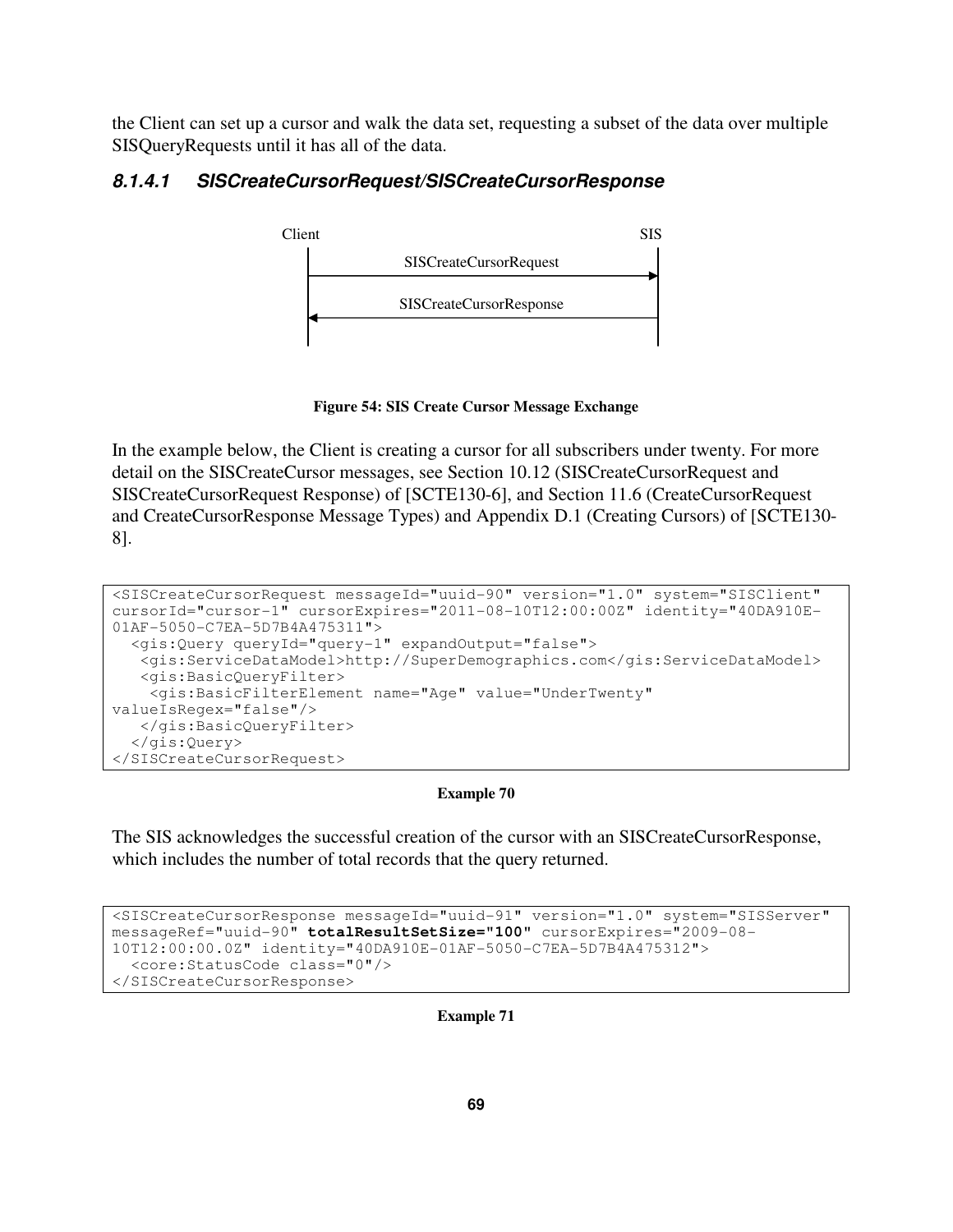# **8.1.4.2 SISQueryRequest/SISQueryResponse**



**Figure 55: SIS Query Message Exchange** 

To walk the data in the cursor, the Client sends an SISQueryRequest to the SIS, causing the SIS to return an SISQueryResponse with the specified number of subscribers. In the example below, the Client is requesting ten subscribers, starting at index 0. A subsequent call would start at index 10 and request ten subscribers, and this would be repeated until the Client has retrieved all of the data from the SIS for the cursor.

```
<SISQueryRequest messageId="uuid-92" version="1.0" system="SISClient" 
identity="40DA910E-01AF-5050-C7EA-5D7B4A475311"> 
   <gis:Cursor startIndex="0" count="10" cursorRef="cursor-1" queryRef="query-
1" />
</SISQueryRequest>
```


# **8.1.4.3 SISCancelCursorRequest/SISCancelCursorResponse**



**Figure 56: SIS Cancel Cursor Message Exchange** 

Once the Client has obtained all of the data it needs from a cursor, it should cancel it with the Client via the SISCancelCursorRequest. For more detail on the SISCancelCursor messages, see Section 10.13 (SISCancelCursorRequest and SISCancelCursorResponse) of [SCTE130-6], and Section 11.7 (CancelCursorRequest and CancelCursorResponse Message Types) and Appendix D.3 (Canceling Existing Cursors) of [SCTE130-8].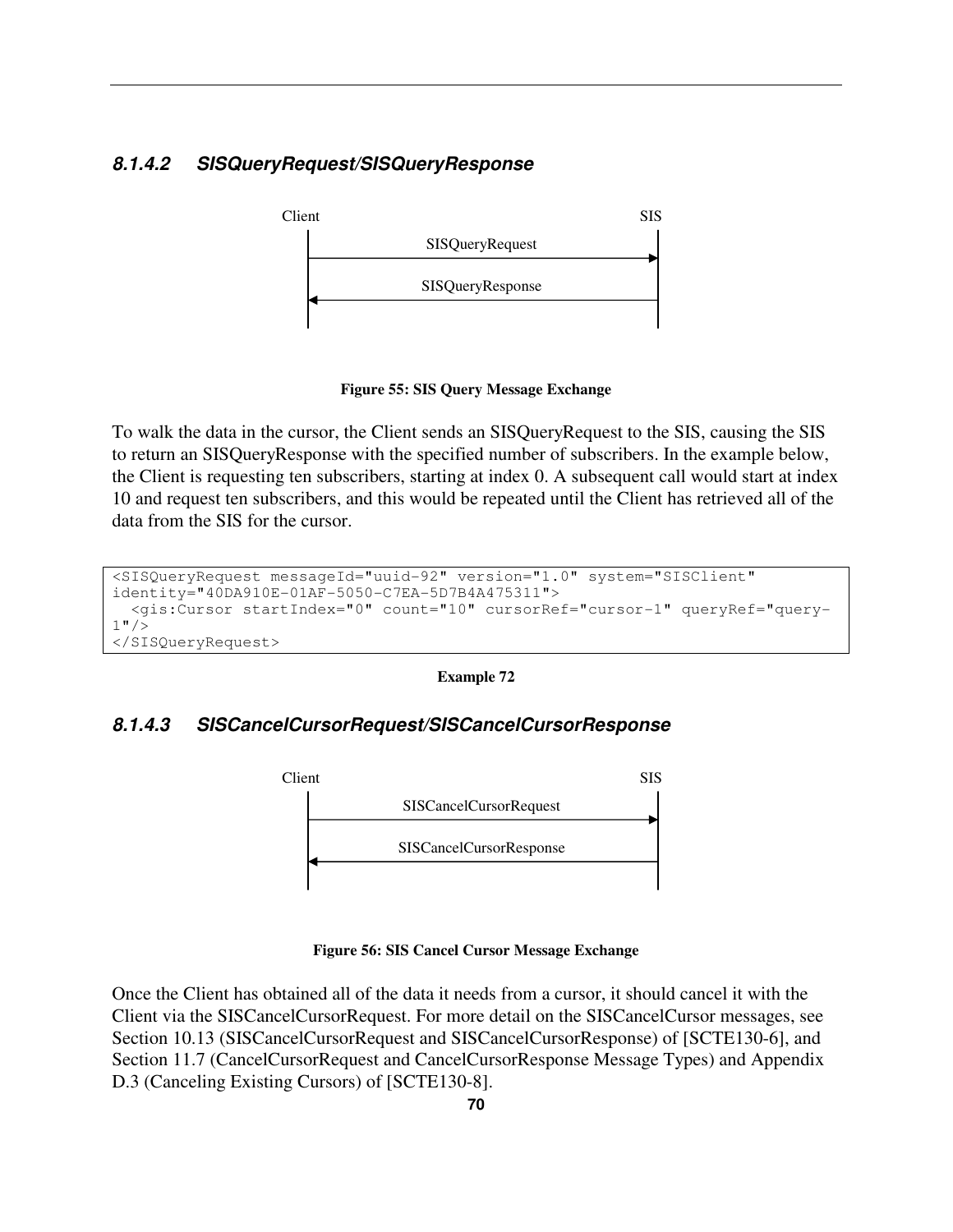<SISCancelCursorRequest messageId="uuid-93" version="1.0" system="SISClient" cursorRef="cursor-1" identity="40DA910E-01AF-5050-C7EA-5D7B4A475311"/>

#### **Example 73**

The SIS responds with an SISCancelCursorResponse.

```
<SISCancelCursorResponse messageId="uuid-94" version="1.0" system="SISServer" 
messageRef="uuid-93" identity="40DA910E-01AF-5050-C7EA-5D7B4A475312"> 
   <core:StatusCode class="0"/> 
</SISCancelCursorResponse>
```
### **Example 74**

# **8.2 POIS**

This section describes the four major use cases of the POIS: Feature Discovery, Notifications, Queries, and Cursors.



**Figure 57: POIS Overview** 

# **8.2.1 POIS Feature Discovery**

The sequence diagram below illustrates feature discovery message flow between a Client and a POIS.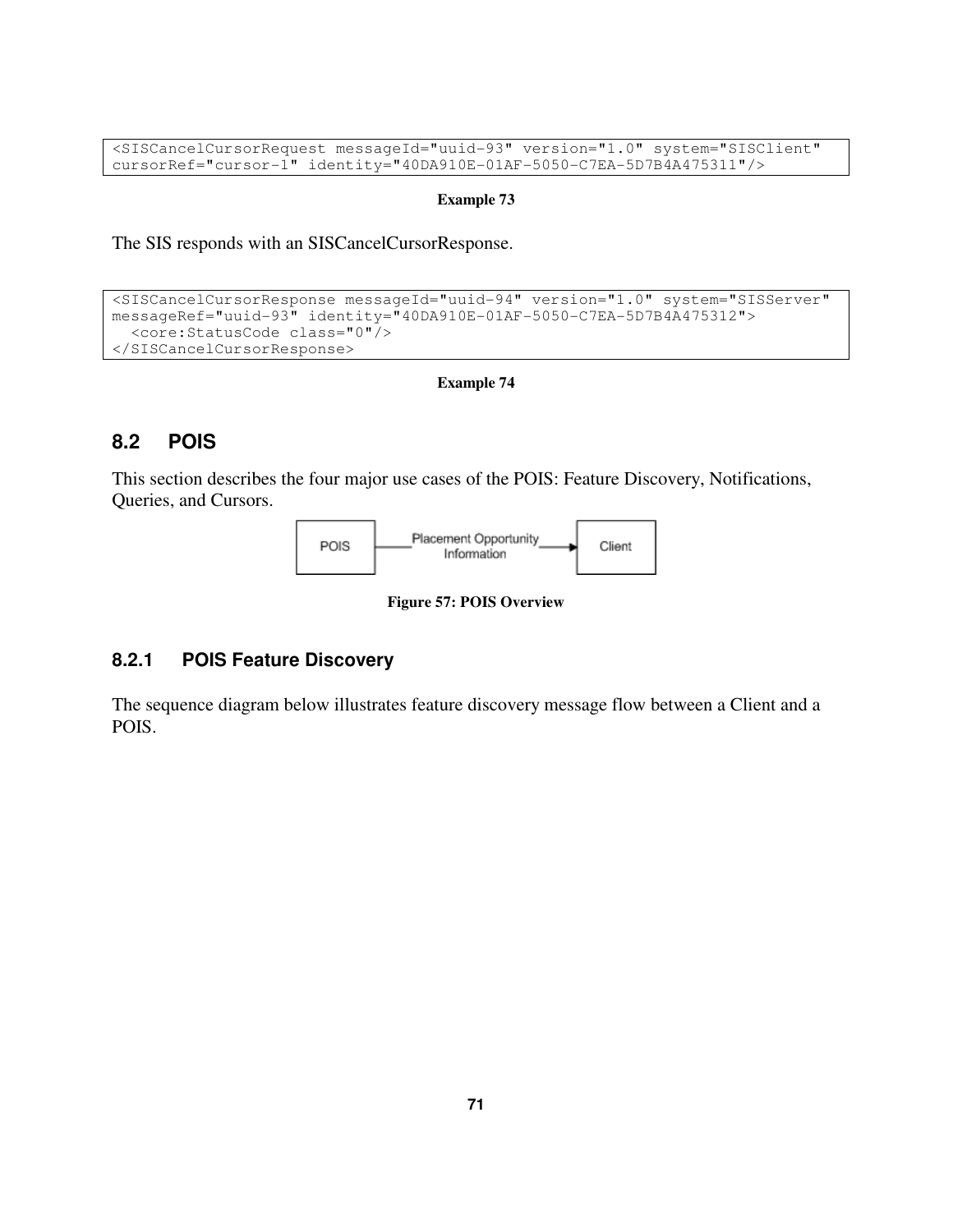

**Figure 58: POIS Discovery Sequence Diagram**

While there is no required registration process that occurs before queries between a Client and a POIS can begin, there are mechanisms for determining endpoints and qualifiers.

# **8.2.1.1 POISListSupportedFeaturesRequest/ POISListSupportedFeaturesResponse**



**Figure 59: POIS List Supported Features Message Exchange** 

In order to determine the endpoints, data models, and query languages supported by the POIS, the Client sends a POISListSupportedFeaturesRequest to the POIS. For more detail on the POISListSupportedFeatures messages, see Section 11.7 (POISListSupportedFeaturesRequest and Response Messages) and Appendix A.1 (POISListSupportedFeaturesRequest and Response Message Examples) of [SCTE130-5], and Section 11.1 (ListSupportedFeaturesRequest and ListSupportedFeaturesResponse Message Types) and Appendix E.1 (Listing Supported Features) of [SCTE130-8].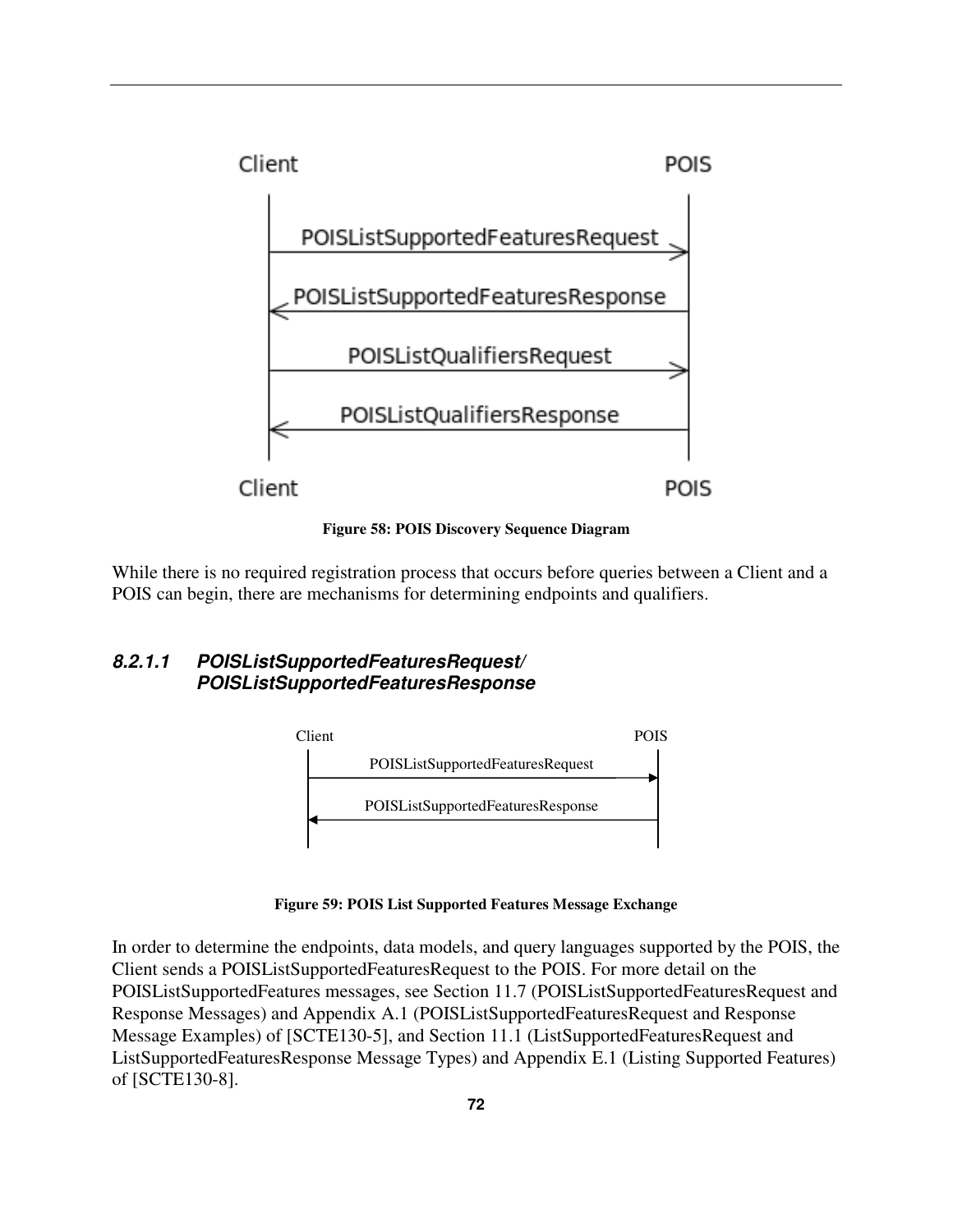<POISListSupportedFeaturesRequest messageId="uuid-95" system="POISClient" version="1.0" identity="40DA910E-01AF-5050-C7EA-5D7B4A475311"/>

### **Example 75**

The POIS responds with a POISListSupportedFeaturesResponse.

```
<POISListSupportedFeaturesResponse messageId="uuid-96" system="POISServer" 
version="1.0" identity="40DA910E-01AF-5050-C7EA-5D7B4A475312" 
messageRef="uuid-95"> 
       <core:StatusCode class="0"/> 
       <core:Callout> 
             <core:Address 
type="SOAP1.1">http://10.250.30.22/POISServer</core:Address> 
       </core:Callout> 
       <gis:ServiceDataModelProfile> 
             <gis:ServiceDataModel>http://www.scte.org/schemas/130-
3/2008a/adm/podm</gis:ServiceDataModel> 
       </gis:ServiceDataModelProfile> 
</POISListSupportedFeaturesResponse>
```
**Example 76** 

# **8.2.1.2 POISListQualifiersRequest/POISListQualifiersResponse**



**Figure 60: POIS List Qualifiers Message Exchange** 

In order to determine the qualifiers offered by the POIS, the Client sends a POISListSupportedFeaturesRequest to the POIS. In the example below, the Client is asking specifically for the qualifiers supported by the "http://www.scte.org/schemas/130- 3/2008a/adm/podm" data model. For more detail on the POISListQualifiers messages, see Section 11.8 (POISListQualifiersRequest and Response Messages) and Appendix A.2 (POISListUniqueQualifiersRequest and Response Message Examples) of [SCTE130-5], and Section 11.2 (ListQualifiersRequest and ListQualifiersResponse Message Types) and Appendix E.2 (Listing Qualifiers) of [SCTE130-8].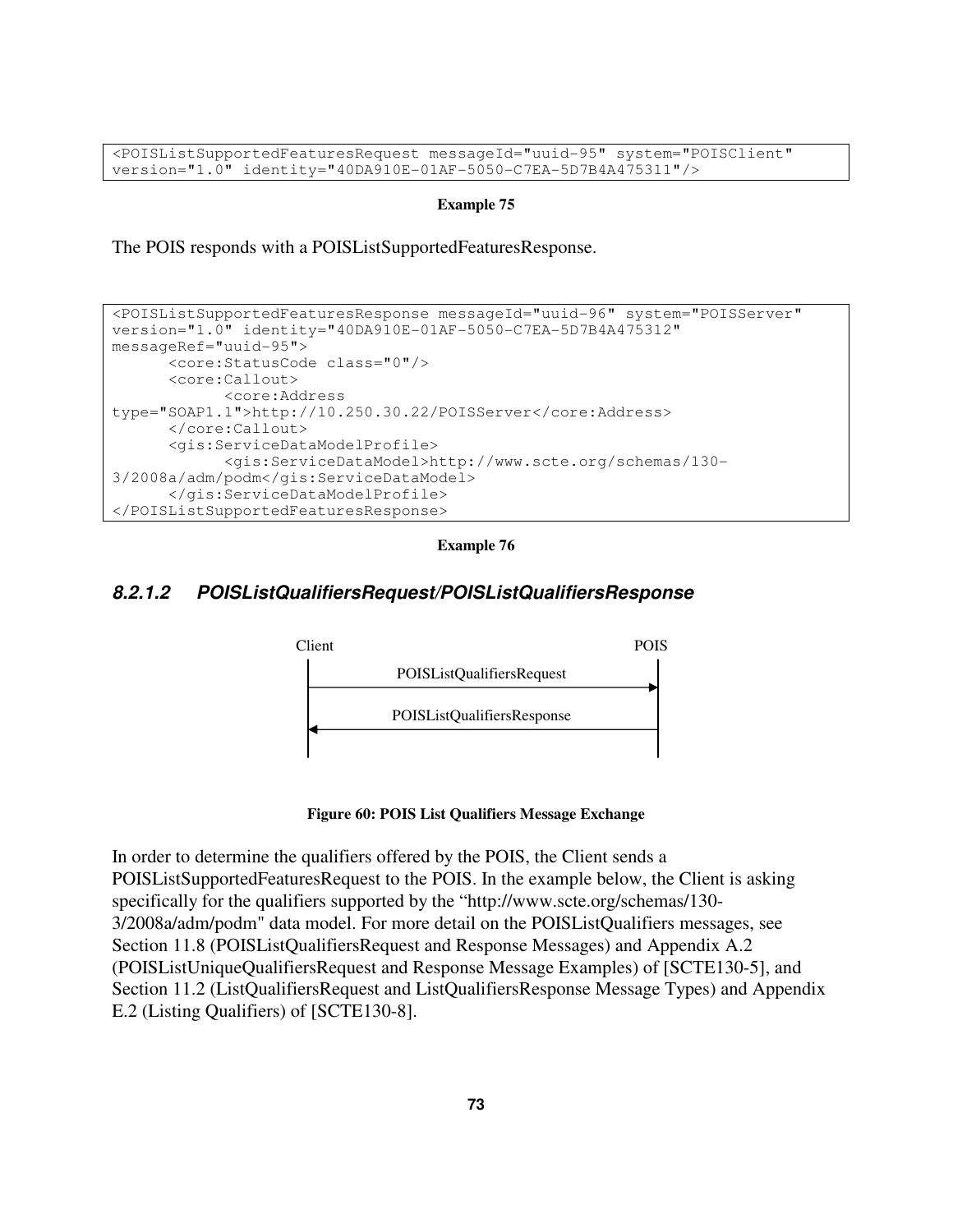```
<POISListQualifiersRequest messageId="uuid-97" system="POISClient" version 
="1.0" identity="40DA910E-01AF-5050-C7EA-5D7B4A475311"> 
   <gis:ServiceDataModel>http://www.scte.org/schemas/130-
3/2008a/adm/podm</gis:ServiceDataModel> 
</POISListQualifiersRequest>
```
The POIS responds with a POISListQualifiersResponse listing all available qualifiers for the particular data model.

```
<POISListQualifiersResponse messageId="uuid-98" system="POISServer" 
version="1.0" identity="40DA910E-01AF-5050-C7EA-5D7B4A475312" 
messageRef="uuid-97"> 
       <core:StatusCode class="0"/> 
       <gis:BasicQueryDataModelDescription> 
              <gis:ServiceDataModel>http://www.scte.org/schemas/130-
3/2008a/adm/podm</gis:ServiceDataModel> 
             <gis:UniqueQualifierDeclaration uniqueQualifierName="P3-PODM"> 
                    <gis:QualifierDeclaration name="poid"/> 
             </gis:UniqueQualifierDeclaration> 
             <gis:QualifierDescription name="poid" valueType="string"/> 
       </gis:BasicQueryDataModelDescription> 
</POISListQualifiersResponse>
```
**Example 78** 

# **8.2.2 POIS Notifications**

The sequence diagram below illustrates notification message flow between a Client and a POIS.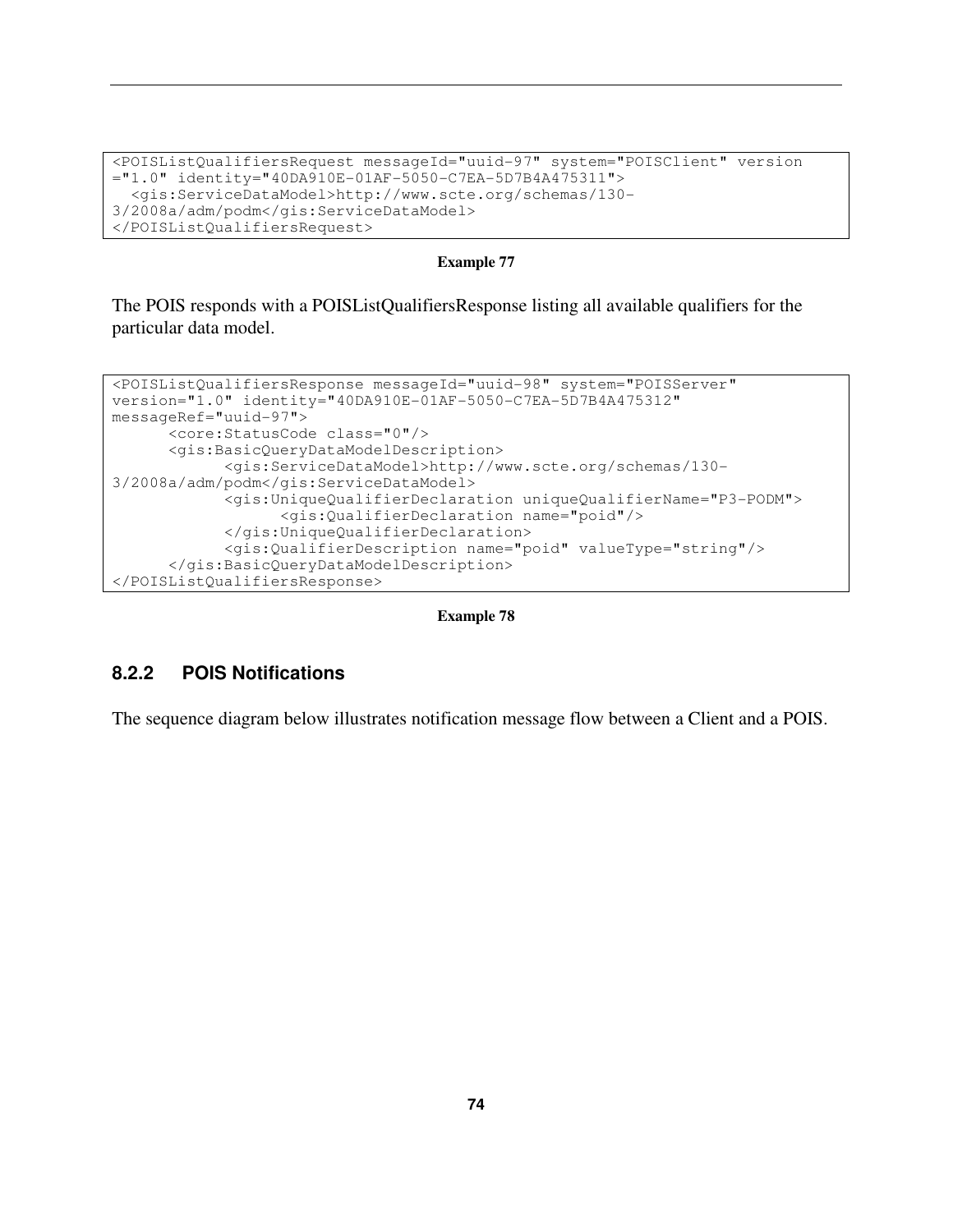

**Figure 61: POIS Notification Sequence Diagram** 

Placement opportunity data is not necessarily static, and placement opportunities may be added or removed from the system. The notification messaging allows a Client to register once, then automatically receive notifications for any changes related to the previously defined placement opportunities. This functionality enables a Client to cache and selectively invalidate placement opportunities.

# **8.2.2.1 POISNotificationRegistrationRequest/ POISNotificationRegistrationResponse**



**Figure 62: POIS Notification Registration Message Exchange** 

In the message below, the Client is registering for notifications for all preRoll placement opportunities that are added, updated, or deleted. For more detail on the POISNotificationRegistration messages, see Section 11.10

(POISNotificationRegistrationRequest and Response Messages) of [SCTE130-5], and Section 11.4 (NotificationRegistrationRequest and NotificationRegistrationResponse Message Types) and Appendix E.4 (Notification Registration Examples) of [SCTE130-8].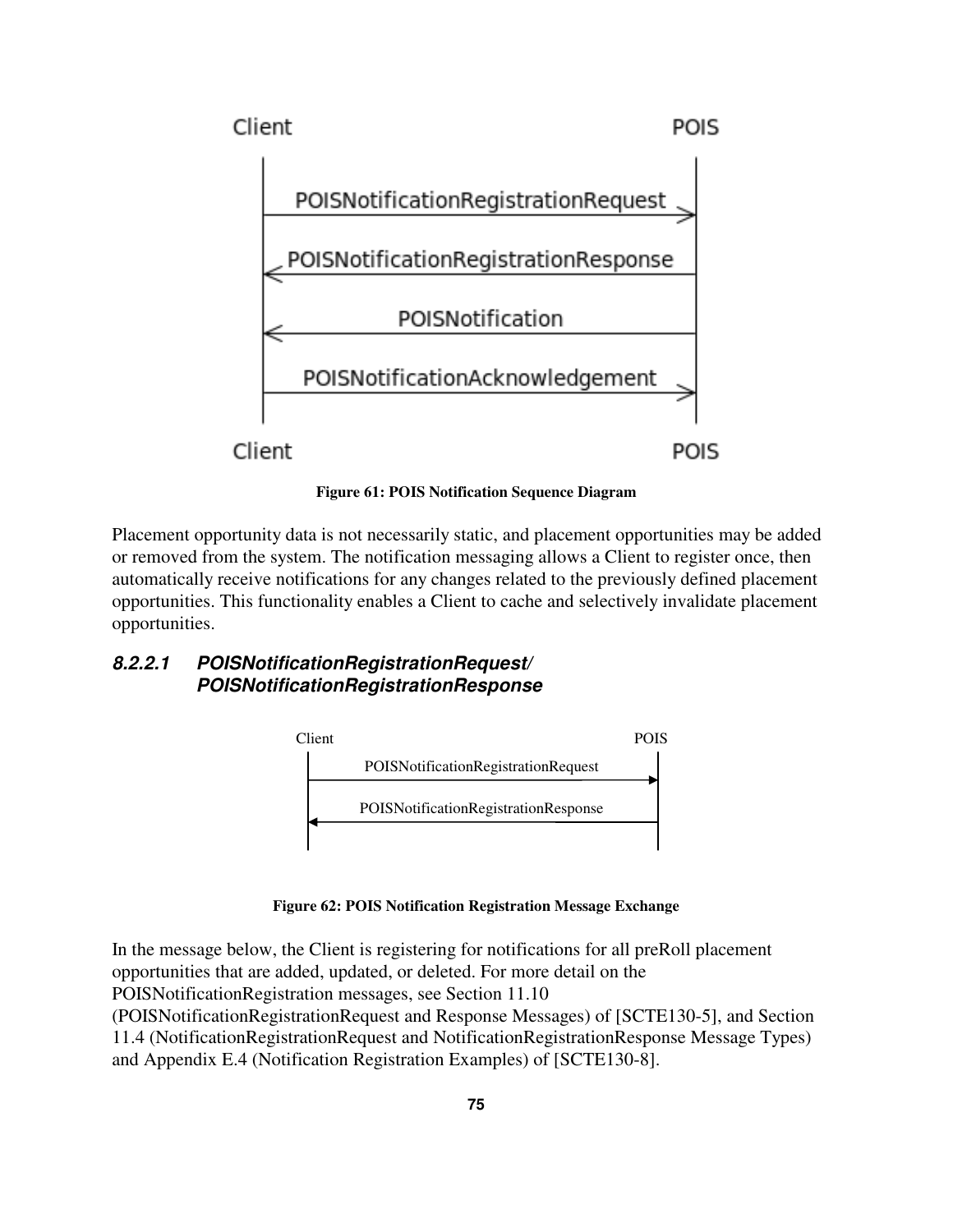```
<POISNotificationRegistrationRequest messageId="uuid-99" 
system="POISClient" version="1.0" 
identity="40DA910E-01AF-5050-C7EA-5D7B4A475311"> 
  <core:Callout> 
   <core:Address type="SOAP1.1">http://10.250.30.77/POISClient</core:Address> 
  </core:Callout> 
  <gis:Query queryId="query-10"> 
       <gis:ServiceDataModel>"http://www.scte.org/schemas/130-
3/2008a/adm/podm"</gis:ServiceDataModel> 
       <gis:BasicQueryFilter> 
             <gis:BasicFilterElement value="preRoll" name="position"/> 
       </gis:BasicQueryFilter> 
  </gis:Query> 
</POISNotificationRegistrationRequest>
```
The POIS acknowledges the registration with a POISNotificationRegistrationResponse.

```
<POISNotificationRegistrationResponse messageId="uuid-100" 
system="POISServer" version="1.0" 
identity="40DA910E-01AF-5050-C7EA-5D7B4A475312" messageRef="uuid-99"> 
   <core:StatusCode class="0"/> 
</POISNotificationRegistrationResponse>
```
### **Example 80**

## **8.2.2.2 POISNotification/POISNotificationAcknowledgement**



**Figure 63: POIS Notification Message Exchange** 

Now that the Client has registered with the POIS, the POIS is responsible for notifying the Client of any changes related to the PlacementOpportunities meeting the qualifier in the registration. This is accomplished via POISNotifications. The @noticeType attribute, highlighted below, is used to denote the type of notification. In the example below, the SIS is notifying the Client of a new PlacementOpportunity that was added to the system. For more detail on the POISNotification messages, see Section 11.11 (POISNotification and Acknowledgement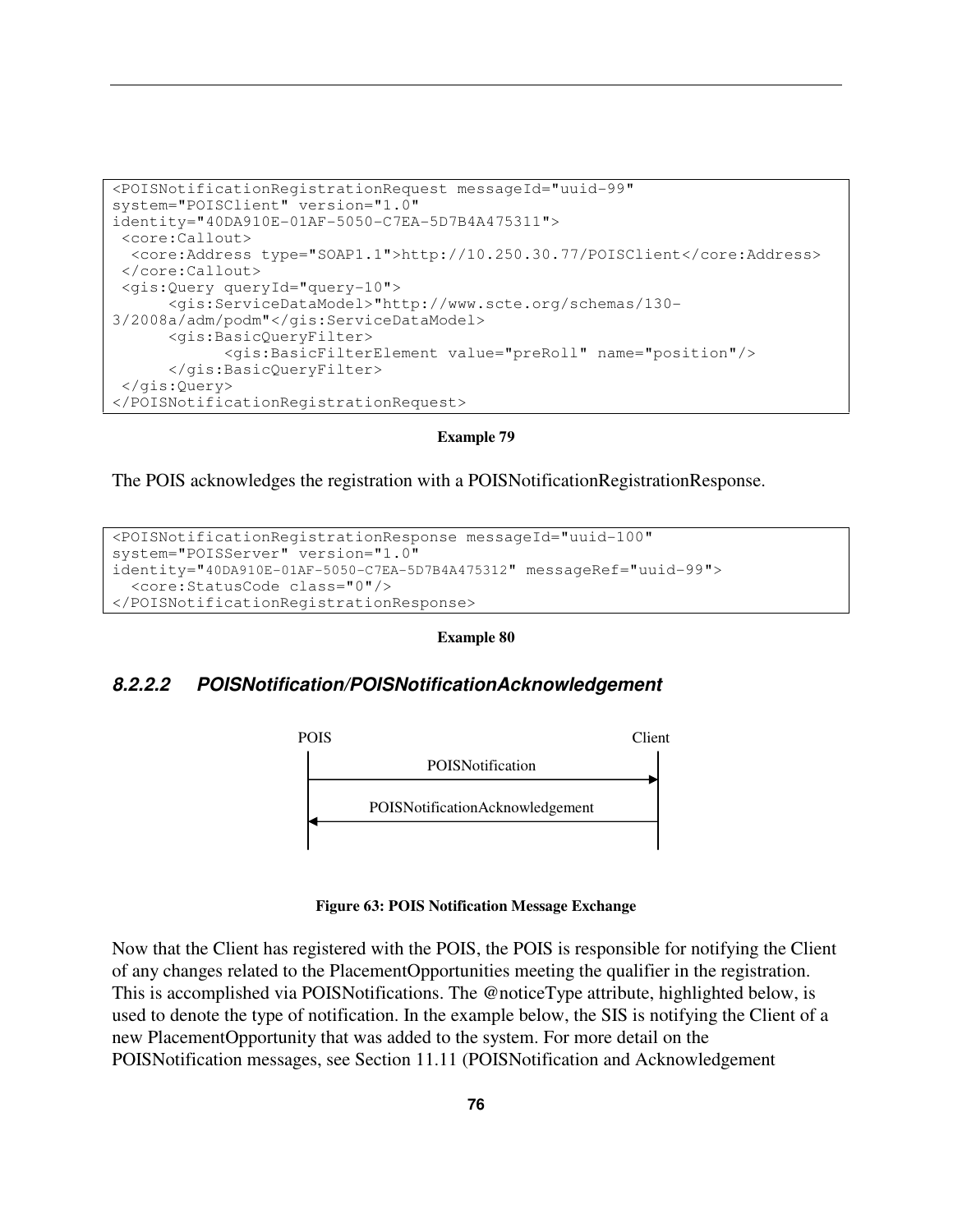Messages) of [SCTE130-5], and Section 11.5 (Notification and NotificationAcknowledgement Message Types) and Appendix E.5 (Notification) of [SCTE130-8].

```
<POISNotification noticeType="new" messageId="uuid-101" system="POISServer" 
version="1.0" identity="40DA910E-01AF-5050-C7EA-5D7B4A475312"> 
 <gis:QueryResult resultSetSize="1" queryRef="query-10" totalResultSetSize="2"> 
        <podm:PODMBasicQueryResult> 
        <podm:PlacementOpportunityV2 serviceRegistrationRef="-" id="uuid-102"> 
                        <adm:Entertainment> 
                                <core:Content> 
                                        <core:AssetRef providerID="entertainment.com" 
assetID="ABCD0123456789012345"/> 
                                </core:Content> 
                        </adm:Entertainment> 
                        <adm:OpportunityBinding opportunityType="preRoll" opportunitiesExpected="2" 
opportunityNumber="1"/> 
                        <podm:OpportunityConstraintsV2> 
                                <core:AdType>30-Second-Spot</core:AdType> 
                                <core:Duration>PT30S</core:Duration> 
                               <adm:Scope>Local</adm:Scope>
                        </podm:OpportunityConstraintsV2> 
                </podm:PlacementOpportunityV2> 
        </podm:PODMBasicQueryResult> 
   </gis:QueryResult> 
</POISNotification>
```
### **Example 81**

The Client acknowledges that it received the notification with a POISAcknowledgement.

```
<POISNotificationAcknowledgement messageId="uuid-103" 
system="POISClient" version="1.0" identity="40DA910E-01AF-5050-C7EA-5D7B4A475311" 
messageRef="uuid-101"> 
   <core:StatusCode class="0"/> 
</POISNotificationAcknowledgement>
```
### **Example 82**

## **8.2.3 POIS Queries**

The sequence diagram below illustrates query message flow between a Client and a POIS.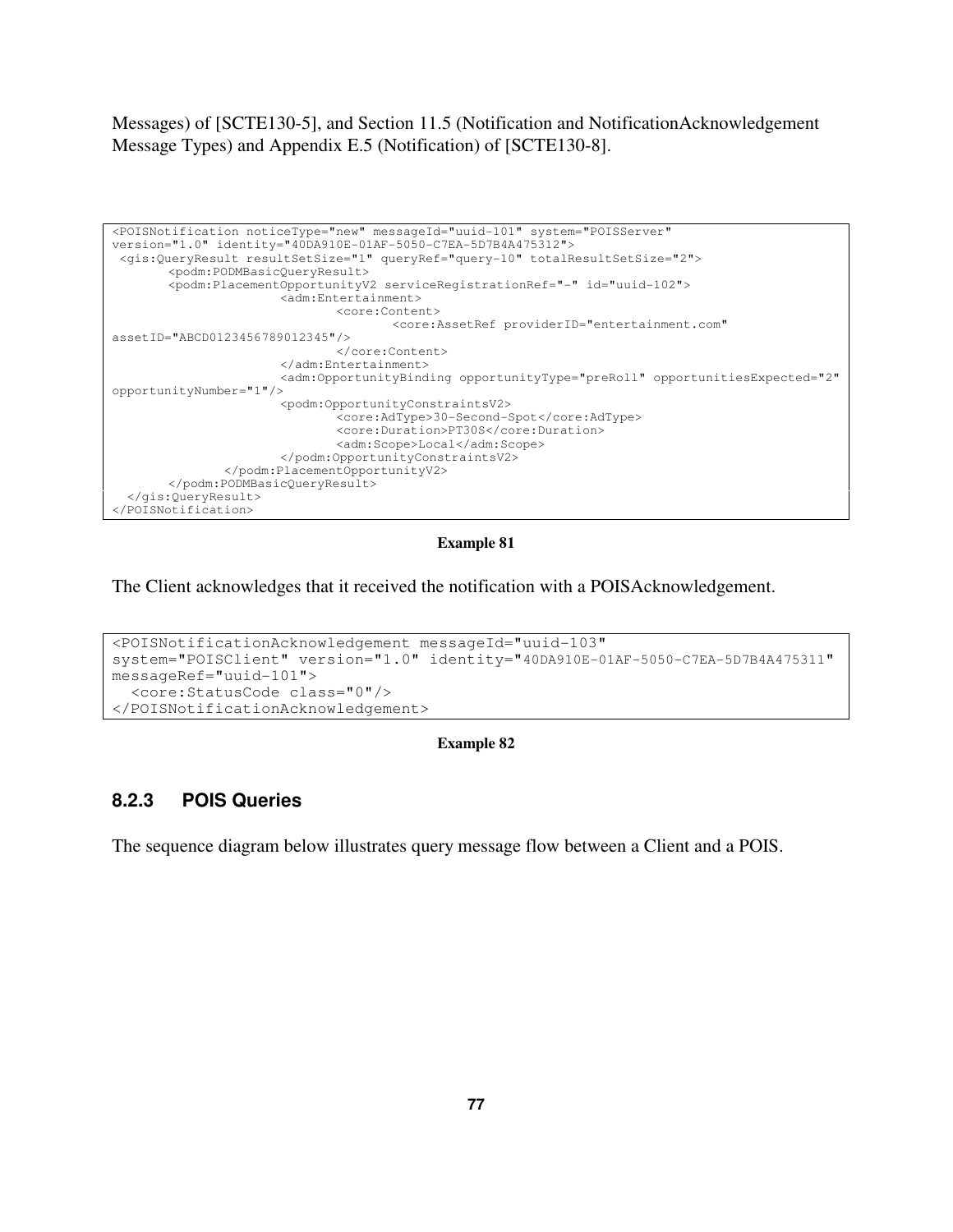

**Figure 64: POIS Query Sequence Diagram** 

The Client is responsible for initiating queries to the POIS, and the POIS responds with the relevant placement opportunity information.

# **8.2.3.1 POISQueryRequest/POISQueryResponse**



**Figure 65: POIS Query Message Exchange** 

## 8.2.3.1.1 Unique Identifier

Throughout this document, examples with information services have been shown with a unique identifier, with the intention of the calling SCTE130 component receiving a result set size of 1 back. With the POIS, a combination of providerId and assetId is unique to a particular piece of content. This is ideal in a situation where the Client is not caching data to potentially improve performance and is only interested in the placement opportunities that are relevant to the PlacementRequest it is attempting to service. The example from Section 7.2.3, which uses filters with the assetId and providerId, is below.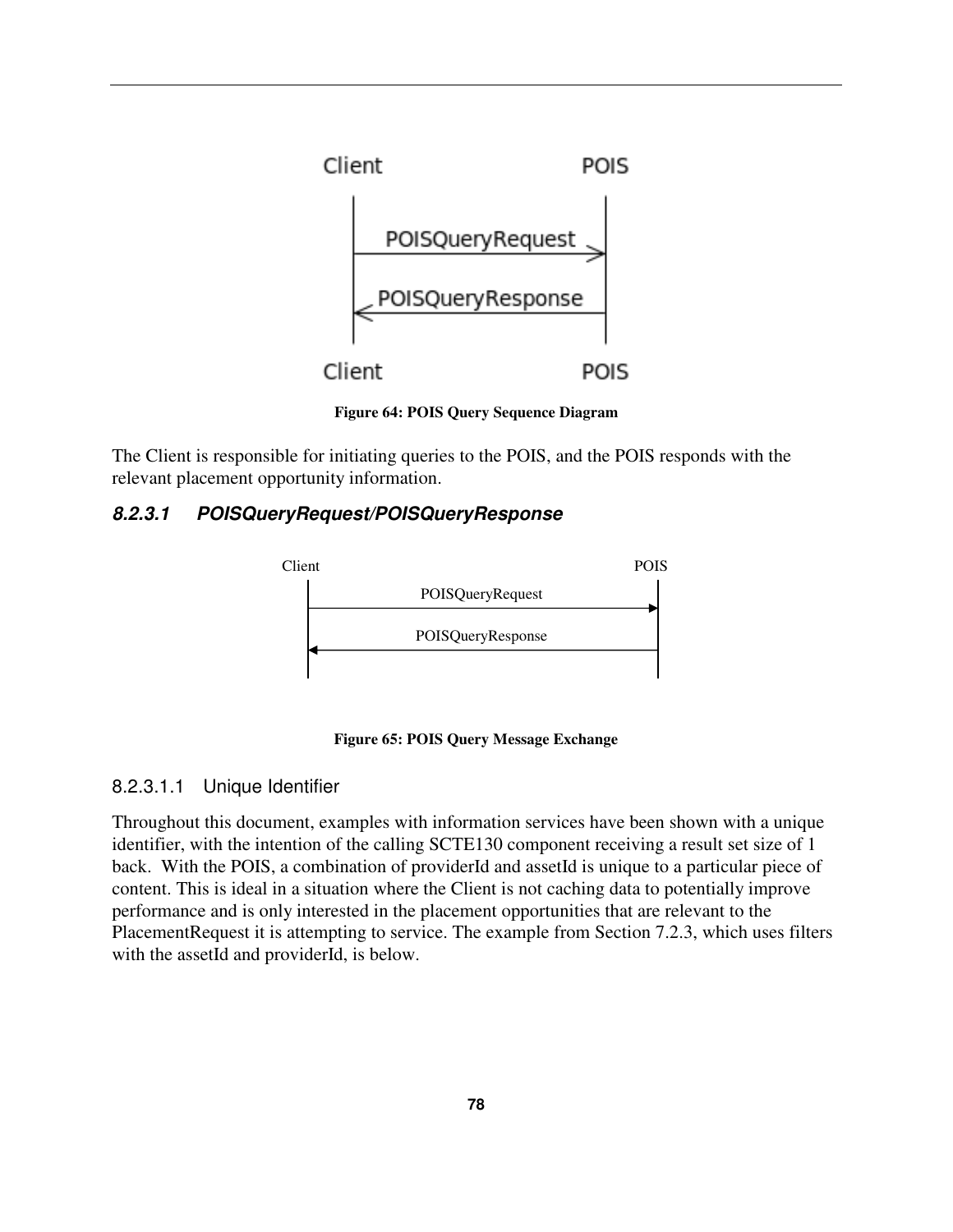```
<POISQueryRequest messageId="uuid-104" system="POISClient" identity="40DA910E-01AF-5050-C7EA-
5D7B4A475757" version="1.0"> 
        <gis:Query queryId="pois-98765" expandOutput="true" uniqueQualifierNameRef="P3-PODM"> 
                <gis:ServiceDataModel>"http://www.scte.org/schemas/130-
3/2008a/adm/podm"</gis:ServiceDataModel> 
                <gis:BasicQueryFilter> 
                        <gis:BasicFilterElement value="ABCD0123456789012345" name="assetId"/> 
                </gis:BasicQueryFilter> 
                <gis:BasicQueryFilter> 
                        <gis:BasicFilterElement value="entertainment.com" name="providerId"/> 
                </gis:BasicQueryFilter> 
        </gis:Query> 
</POISQueryRequest>
```
The POIS then responds with a POISQueryResponse that includes metadata it has for the queried asset.

```
<POISQueryResponse version="1.1" messageId="uuid-105" messageRef="uuid-104" 
system="POISServer" identity="50DA910E-01AF-5050-C7EA-5D7B4A475759"> 
       <core:StatusCode class="0"/> 
       <gis:QueryResult resultSetSize="1" queryRef="pois-98765"> 
             <podm:PODMBasicQueryResult> 
                    <podm:PlacementOpportunityV2 serviceRegistrationRef="-" 
id="uuid-106"> 
                          <adm:Entertainment> 
                                <core:Content> 
                                      <core:AssetRef 
providerID="entertainment.com" assetID="ABCD0123456789012345"/> 
                                </core:Content> 
                          </adm:Entertainment> 
                          <adm:OpportunityBinding opportunityType="preRoll" 
opportunitiesExpected="1" opportunityNumber="1"/> 
                          <podm:OpportunityConstraintsV2> 
                                 <core:Duration>PT30S</core:Duration> 
                                 <adm:Scope>Local</adm:Scope> 
                          </podm:OpportunityConstraintsV2> 
                    </podm:PlacementOpportunityV2> 
             </podm:PODMBasicQueryResult> 
       </gis:QueryResult> 
</POISQueryResponse>
```
### **Example 84**

## 8.2.3.1.2 Non-Unique Identifier

Calling out to an information service at the beginning of every VOD session in a VOD system make could be considered inefficient, particularly in systems in which there are tight time constraints. An alternate method of gathering placement opportunity information is to use a nonunique identifier to get information on all placement opportunities that fall under a particular filter.

For this example, assume that the Client is only interested in placing ads on preRoll and postRoll opportunities.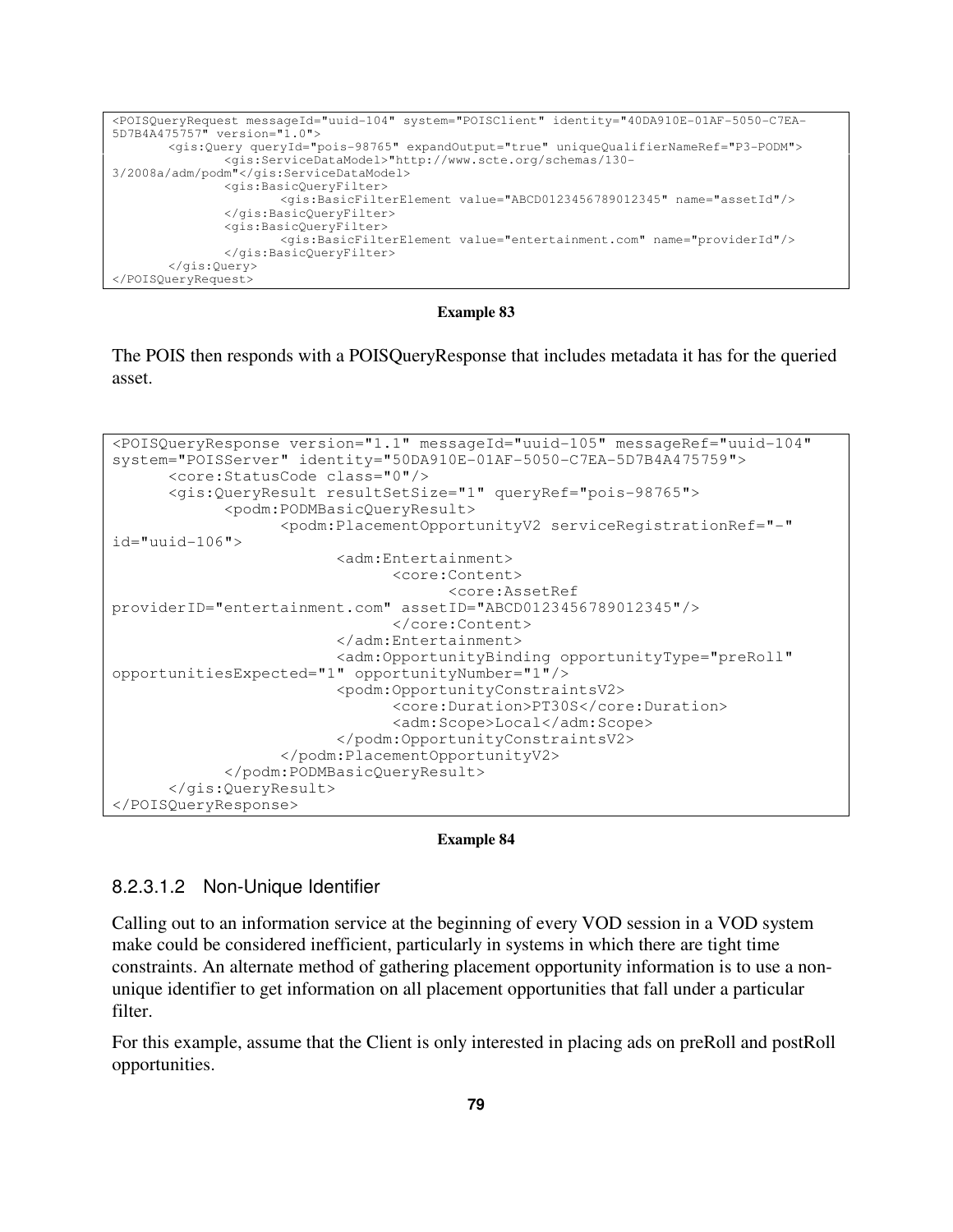```
<POISQueryRequest messageId="uuid-107" system="POISClient" identity="40DA910E-
01AF-5050-C7EA-5D7B4A475757" version="1.0"> 
              <gis:Query queryId="pois-98765" expandOutput="true" 
uniqueQualifierNameRef="P3-PODM"> 
             <gis:ServiceDataModel>"http://www.scte.org/schemas/130-
3/2008a/adm/podm"</gis:ServiceDataModel> 
             <gis:BasicQueryFilter> 
                    <gis:BasicFilterElement value="preRoll" name="position"/> 
             </gis:BasicQueryFilter> 
             <gis:BasicQueryFilter> 
                    <gis:BasicFilterElement value="postRoll" name="position"/> 
             </gis:BasicQueryFilter>
       </gis:Query> 
</POISQueryRequest>
```
The POIS responds with all preRoll and postRoll placement opportunities.

```
<POISQueryResponse version="1." messageId="uuid-108" messageRef="uuid-107" system="POISServer" 
identity="50DA910E-01AF-5050-C7EA-5D7B4A475759"> 
         <core:StatusCode class="0"/> 
         <gis:QueryResult resultSetSize="2568" queryRef="pois-98765"> 
                 <podm:PODMBasicQueryResult> 
                         <podm:PlacementOpportunityV2 serviceRegistrationRef="-" id="uuid-109"> 
                                 <adm:Entertainment> 
                                         <core:Content> 
                                                 <core:AssetRef providerID="tbs.com" 
assetID="TVN000000000000000009"/> 
                                         </core:Content> 
                                 </adm:Entertainment> 
                                 <adm:OpportunityBinding opportunityType="preRoll" 
opportunitiesExpected="2" opportunityNumber="1"/> 
                                 <podm:OpportunityConstraintsV2> 
                                         <core:AdType>30-Second-Spot</core:AdType> 
                                         <core:Duration>PT30S</core:Duration> 
                                 </podm:OpportunityConstraintsV2> 
                         </podm:PlacementOpportunityV2> 
                        21 - - - - <!-- 2566 more results not shown. --> 
                        \langle!-- -->
                         <podm:PlacementOpportunityV2 serviceRegistrationRef="-" id="uuid-110"> 
                                 <adm:Entertainment> 
                                        <core:Content> 
                                                 <core:AssetRef providerID="tbs.com" 
assetID="TVN000000000000000009"/> 
                                         </core:Content> 
                                 </adm:Entertainment> 
                                 <adm:OpportunityBinding opportunityType="postRoll" 
opportunitiesExpected="2" opportunityNumber="2"/> 
                                 <podm:OpportunityConstraintsV2> 
                                         <core:AdType>60-Second-Spot</core:AdType> 
                                         <core:Duration>PT60S</core:Duration> 
                                 </podm:OpportunityConstraintsV2> 
                         </podm:PlacementOpportunityV2> 
                 </podm:PODMBasicQueryResult> 
         </gis:QueryResult> 
</POISQueryResponse>
```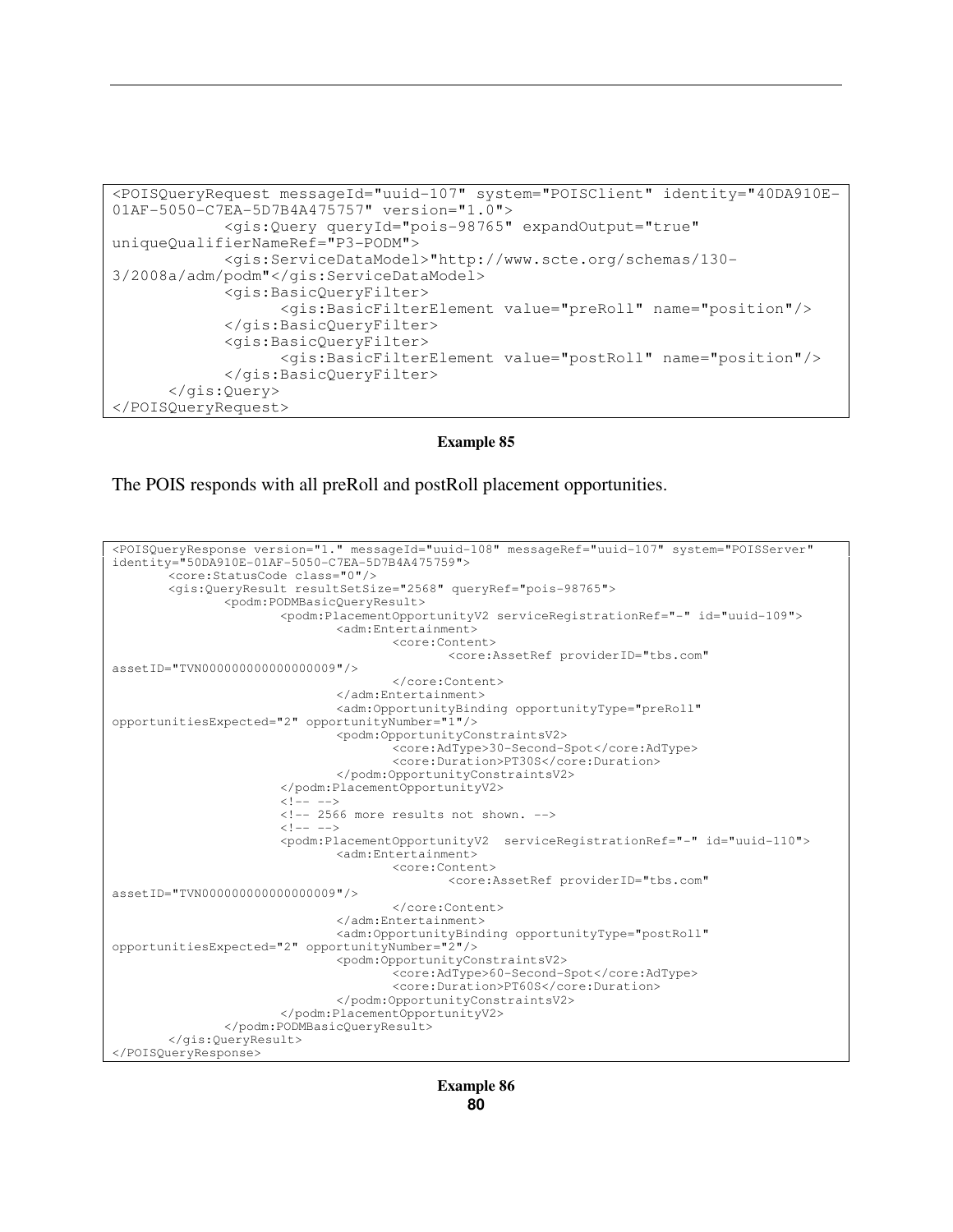A regex can also be used to query the POIS. The example below would return all placement opportunities that have a position assigned to them.

```
<POISQueryRequest messageId="uuid-111" system="POISClient" identity="40DA910E-
01AF-5050-C7EA-5D7B4A475757" version="1.0"> 
             <gis:Query queryId="pois-98765" expandOutput="true" 
uniqueQualifierNameRef="P3-PODM"> 
             <gis:ServiceDataModel>"http://www.scte.org/schemas/130-
3/2008a/adm/podm"</gis:ServiceDataModel> 
             <gis:BasicQueryFilter> 
                   <gis:BasicFilterElement value=".*" name="position" 
valueIsRegex="true"/> 
             </gis:BasicQueryFilter> 
       </gis:Query> 
</POISQueryRequest>
```
**Example 87** 

## **8.2.4 POIS Cursors**

The sequence diagram below illustrates cursor message flow between a Client and a POIS.



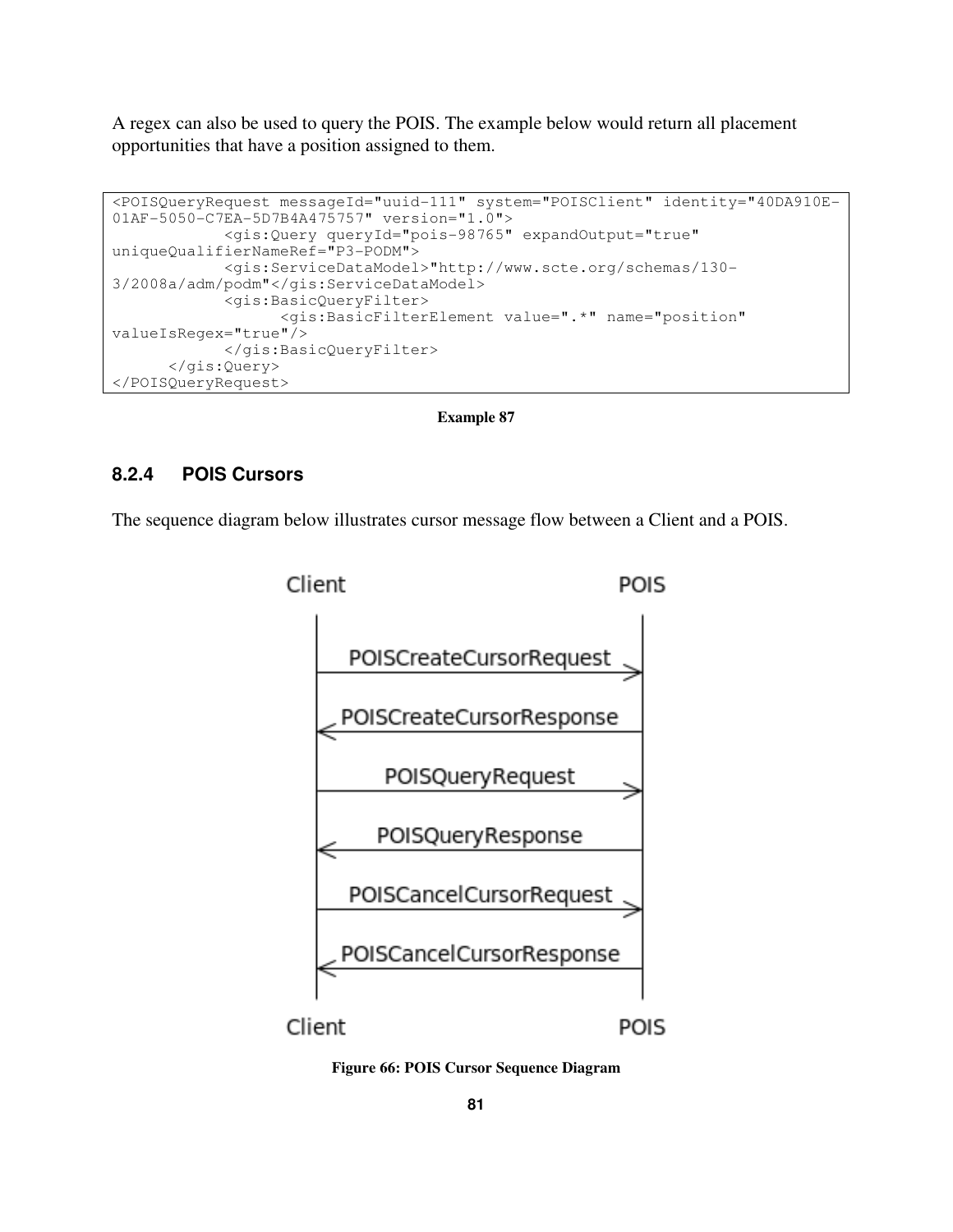When a Client queries a POIS with a non-unique identifier, such as the examples in Section 8.2.3.1.2, the amount of data in the response could be quite large. To obtain the data in chunks, the Client can set up a cursor and walk the data set, requesting a subset of the data over multiple POISQueryRequests until it has all of the data.

# **8.2.4.1 POISCreateCursorRequest/POISCreateCursorResponse**



**Figure 67: POIS Create Cursor Message Exchange** 

In the example below, the Client is creating a cursor for all preRoll placement opportunities. For more detail on the POISCreateCursor messages, see Section 11.12 (POISCreateCursorRequest and Response Messages) of [SCTE130-5], and Section 11.6 (CreateCursorRequest and CreateCursorResponse Message Types) and Appendix D.1 (Creating Cursors) of [SCTE130-8].

```
<POISCreateCursorRequest messageId="uuid-112" version="1.0" 
system="POISClient" cursorId="cursor-1" cursorExpires="2011-08-10T12:00:00Z" 
identity="40DA910E-01AF-5050-C7EA-5D7B4A475311"> 
   <gis:Query queryId="query-1" expandOutput="true"> 
       <gis:ServiceDataModel>"http://www.scte.org/schemas/130-
3/2008a/adm/podm"</gis:ServiceDataModel> 
       <gis:BasicQueryFilter> 
             <gis:BasicFilterElement value="preRoll" name="position"/> 
       </gis:BasicQueryFilter> 
   </gis:Query> 
</POISCreateCursorRequest>
```
### **Example 88**

The POIS acknowledges the successful creation of the cursor with a POISCreateCursorResponse, which includes the number of total records that the query returned.

```
<POISCreateCursorResponse messageId="uuid-113" version="1.0" 
system="POISServer" messageRef="uuid-112" totalResultSetSize="100"
```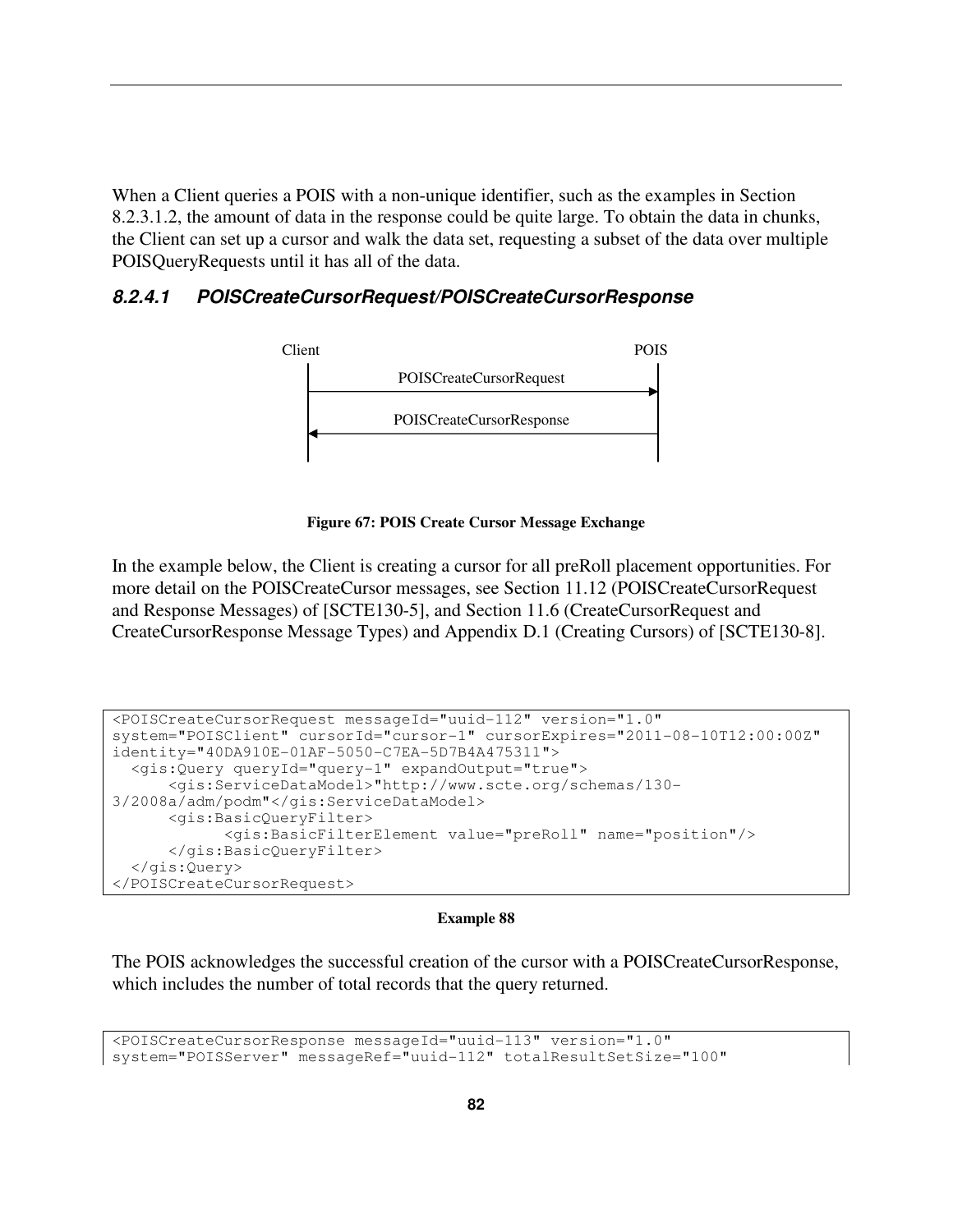```
cursorExpires="2009-08-10T12:00:00.0Z" identity="40DA910E-01AF-5050-C7EA-
5D7B4A475312"> 
   <core:StatusCode class="0"/> 
</POISCreateCursorResponse>
```
# **8.2.4.2 POISQueryRequest/POISQueryResponse**



**Figure 68: POIS Query Message Exchange** 

To walk the data in the cursor, the Client sends a POISQueryRequest to the POIS, which causes the POIS to return a POISQueryResponse with the specified number of placement opportunities. In the example below, the Client is requesting ten placement opportunities, starting at index 0. A subsequent call would start at index 10 and request ten placement opportunities, and this would be repeated until the Client has retrieved all of the data from the POIS for the cursor.

```
<POISQueryRequest messageId="uuid-114" version="1.0" system="POISClient" 
identity="40DA910E-01AF-5050-C7EA-5D7B4A475311"> 
   <gis:Cursor startIndex="0" count="10" cursorRef="cursor-1" queryRef="query-
1" />
</POISQueryRequest>
```
**Example 90** 

# **8.2.4.3 POISCancelCursorRequest/POISCancelCursorResponse**



**Figure 69: POIS Cancel Cursor Message Exchange**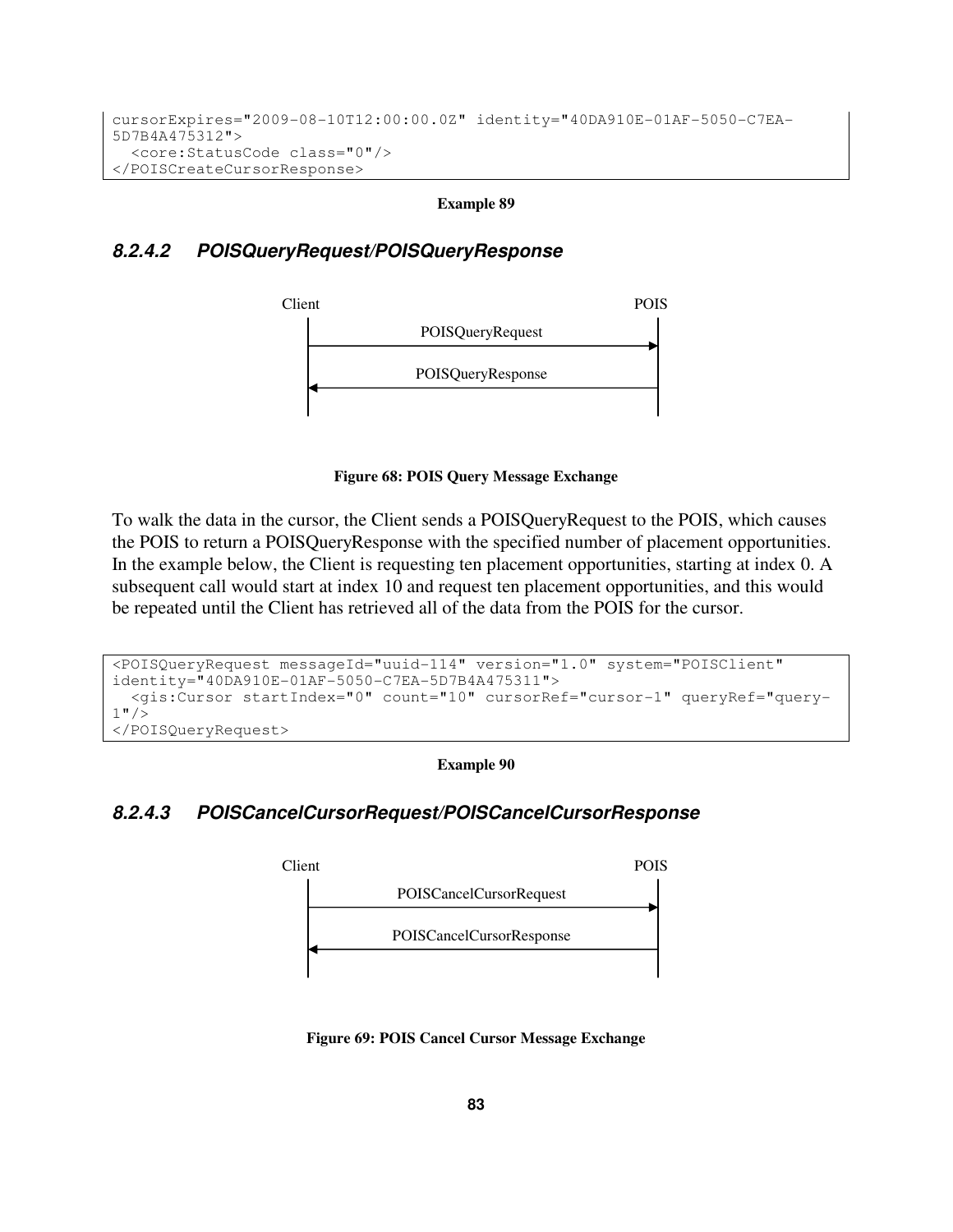Once the Client has obtained all of the data it needs from a cursor, it should cancel it with the Client via the POISCancelCursorRequest. For more detail on the POISCancelCursor messages, see Section 11.13 (POISCancelCursorRequest and Response Messages) of [SCTE130-5], and Section 11.7 (CancelCursorRequest and CancelCursorResponse Message Types) and Appendix D.3 (Canceling Existing Cursors) of [SCTE130-8].

```
<POISCancelCursorRequest messageId="uuid-115" version="1.0" 
system="POISClient" cursorRef="cursor-1" identity="40DA910E-01AF-5050-C7EA-
5D7B4A475311"/>
```
### **Example 91**

The POIS responds with a POISCancelCursorResponse.

```
<POISCancelCursorResponse messageId="uuid-116" version="1.0" 
system="POISServer" messageRef="uuid-115" identity="40DA910E-01AF-5050-C7EA-
5D7B4A475312"> 
   <core:StatusCode class="0"/> 
</POISCancelCursorResponse>
```
## **Example 92**

# **8.3 CIS**

This section describes the four major use cases of the CIS: Feature Discovery, Notifications, Queries, and Cursors.



**Figure 70: CIS Overview** 

## **8.3.1 CIS Feature Discovery**

The sequence diagram below illustrates feature discovery message flow between a Client and a CIS.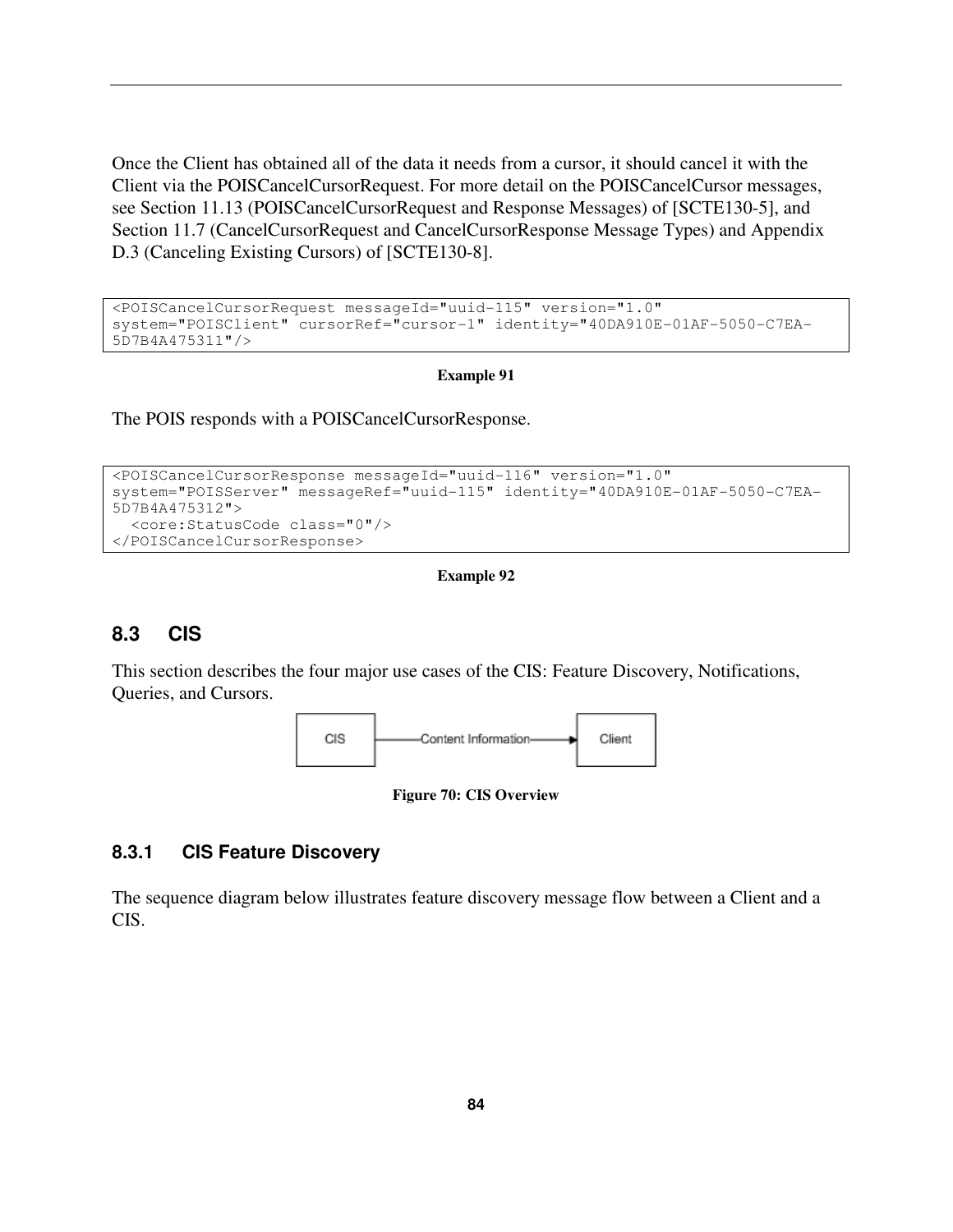

**Figure 71: CIS Discovery Sequence Diagram**

While there is no required registration process that occurs before queries between a Client and a CIS can begin, there are mechanisms for determining endpoints and supported query languages.

# **8.3.1.1 ListSupportedFeaturesRequest/ListSupportedFeaturesResponse**



**Figure 72: CIS List Supported Features Message Exchange** 

In order to determine the endpoints, data models, and query languages supported by the CIS, the Client sends a ListSupportedFeaturesRequest to the CIS. For more detail on the ListSupportedFeatures messages, see Section 10.9 (List Supported Features Request and Response) and Appendix E.1 (List Supported Features Request and Response) of [SCTE130-4].

<ListSupportedFeaturesRequest messageId="uuid-117" system="sys-1" version="1.1" identity="40DA910E-01AF-5050-C7EA-5D7B4A475311"> </ListSupportedFeaturesRequest>

## **Example 93**

The CIS responds with a ListSupportedFeaturesResponse.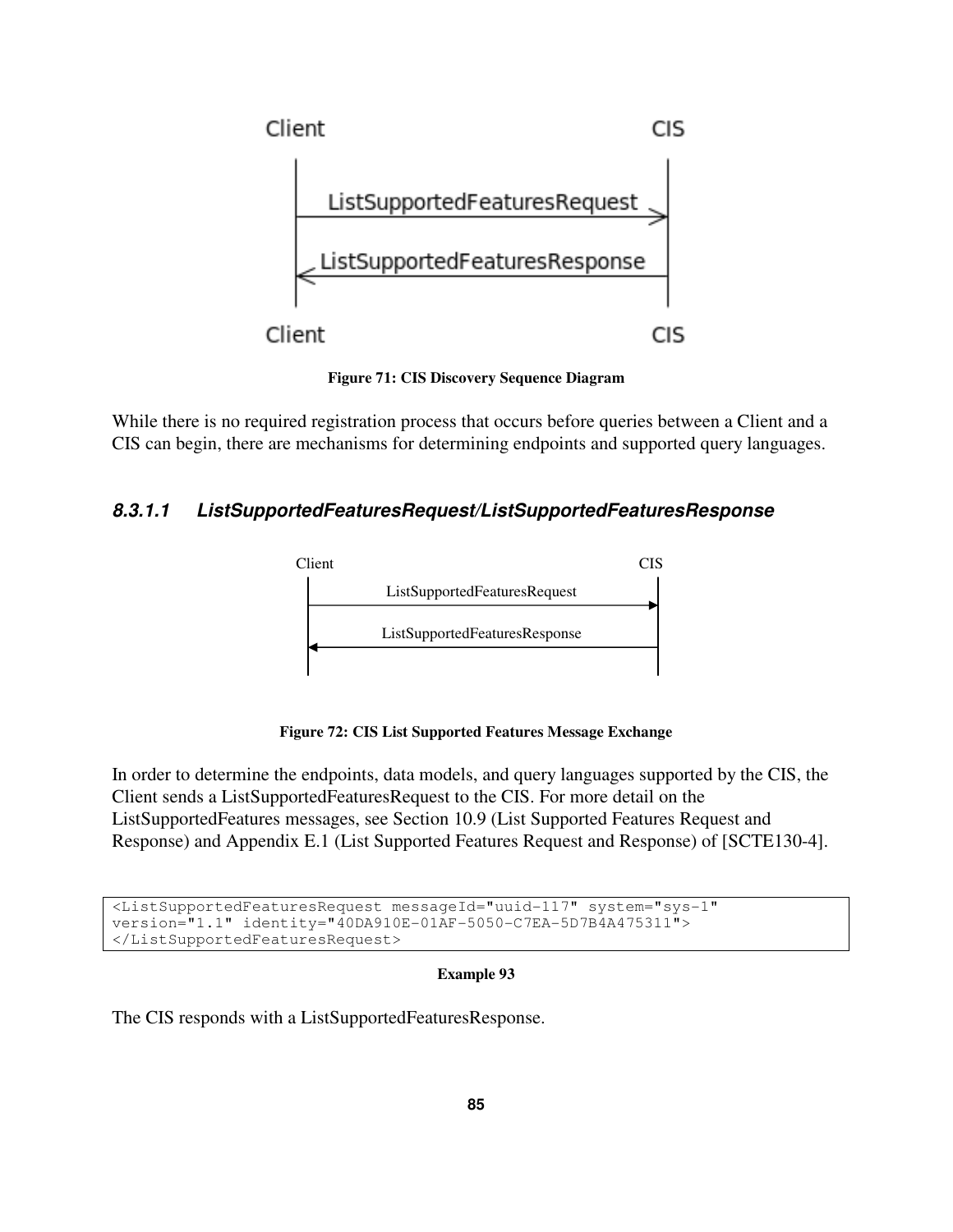```
<ListSupportedFeaturesResponse messageId="uuid-118" system="sys-cis" 
version="1.1" identity="40DA910E-01AF-5050-C7EA-5D7B4A475312" 
messageRef="uuid-117"> 
    <core:StatusCode class="0"/> 
    <core:Callout> 
        <core:Address type="SOAP">http://10.250.30.22/ADSServer</core:Address> 
    </core:Callout> 
    <DataModelList> 
        <core:ContentDataModel type="CLADI_1.1">URI </core:ContentDataModel> 
    </DataModelList> 
    <AdvancedQueryLanguageList> 
        <AdvancedQueryLanguage version="1.0">XPath</AdvancedQueryLanguage> 
        <AdvancedQueryLanguage version="1.0">XQuery</AdvancedQueryLanguage> 
    </AdvancedQueryLanguageList> 
</ListSupportedFeaturesResponse>
```
## **8.3.2 CIS Notifications**

The sequence diagram below illustrates notification message flow between a Client and a CIS.



**Figure 73: CIS Notification Sequence Diagram** 

Content data is not necessarily static, and content may be added or removed from the system. The notification messaging allows a Client to register once, then automatically receive notifications for any changes related to the previously defined content. This functionality enables a Client to cache and selectively invalidate content.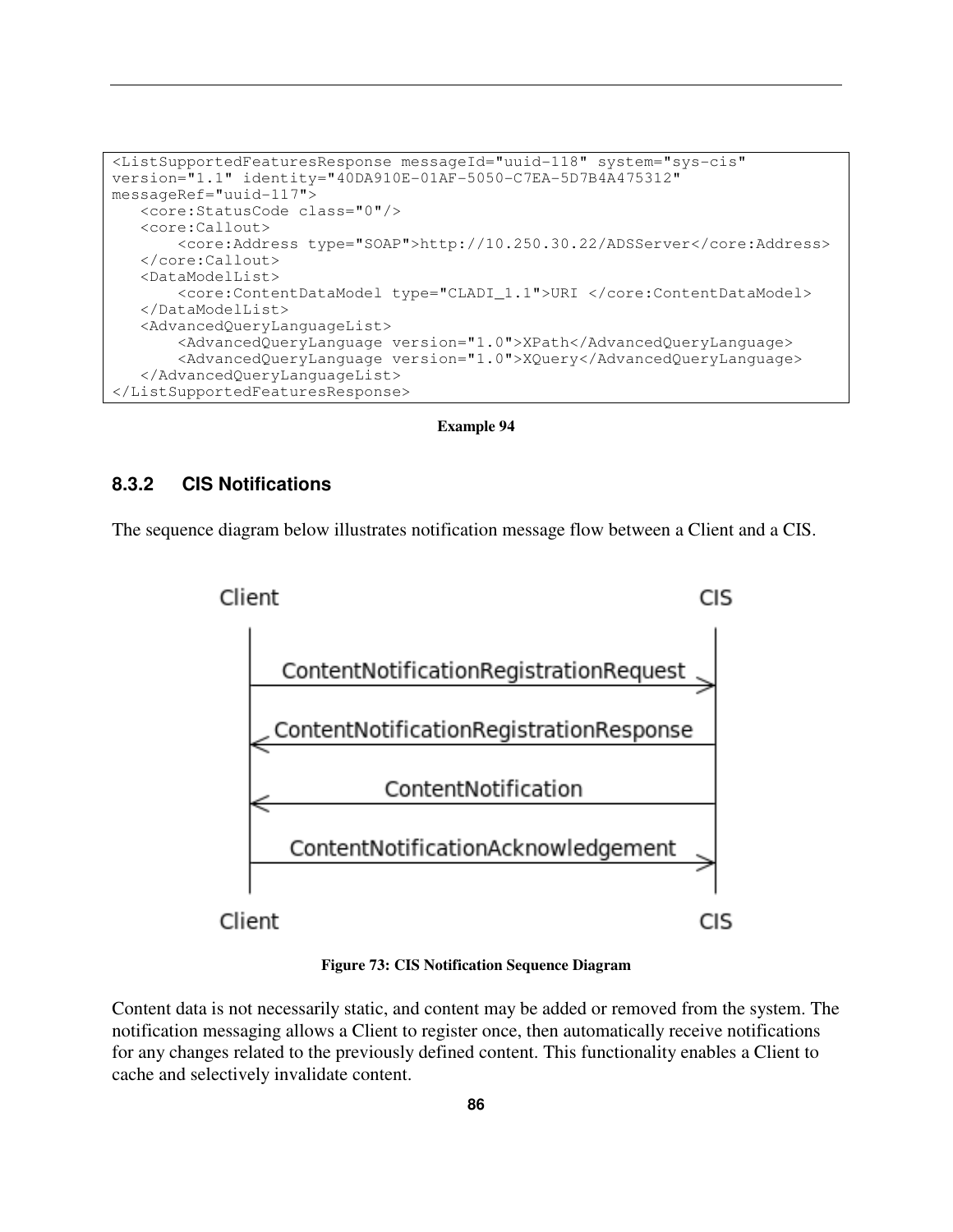# **8.3.2.1 ContentNotificationRegistrationRequest/ ContentNotificationRegistrationResponse**



**Figure 74: CIS Notification Registration Message Exchange** 

In the example below, the Client is registering for notifications for all provider IDs, which is essentially all content on the system. For more detail on the ContentNotificationRegistration messages, see Section 10.11 (Content Notification Registration Request and Response) and Appendix E.3 (Content Notification Registration Request) of [SCTE130-4].

```
<ContentNotificationRegistrationRequest messageId="uuid-119" system="sys-1" version 
="1.1" identity="40DA910E-01AF-5050-C7EA-5D7B4A475311"> 
      <core:Callout message="ContentNotification"> 
          <core:Address type="SOAP">http://10.250.30.22/ADSServer</core:Address> 
      </core:Callout> 
      <ContentNotificationSelector queryId="query-1"> 
         <core:ContentDataModel type="CLADI_1.1">URI</core:ContentDataModel> 
         <QueryFilter> 
              <FilterElement name="Provider_ID" value=".*" valueIsRegex="true"/> 
         </QueryFilter> 
      </ContentNotificationSelector> 
</ContentNotificationRegistrationRequest>
```
## **Example 95**

The CIS responds with a ContentNotificationRegistrationResponse that acknowledges the registration.

```
<ContentNotificationRegistrationResponse messageId="uuid-120" 
system="CISServer" version="1.0" identity="40DA910E-01AF-5050-C7EA-5D7B4A475312" 
messageRef="uuid-119"> 
   <core:StatusCode class="0"/> 
</ContentNotificationRegistrationResponse>
```
#### **Example 96**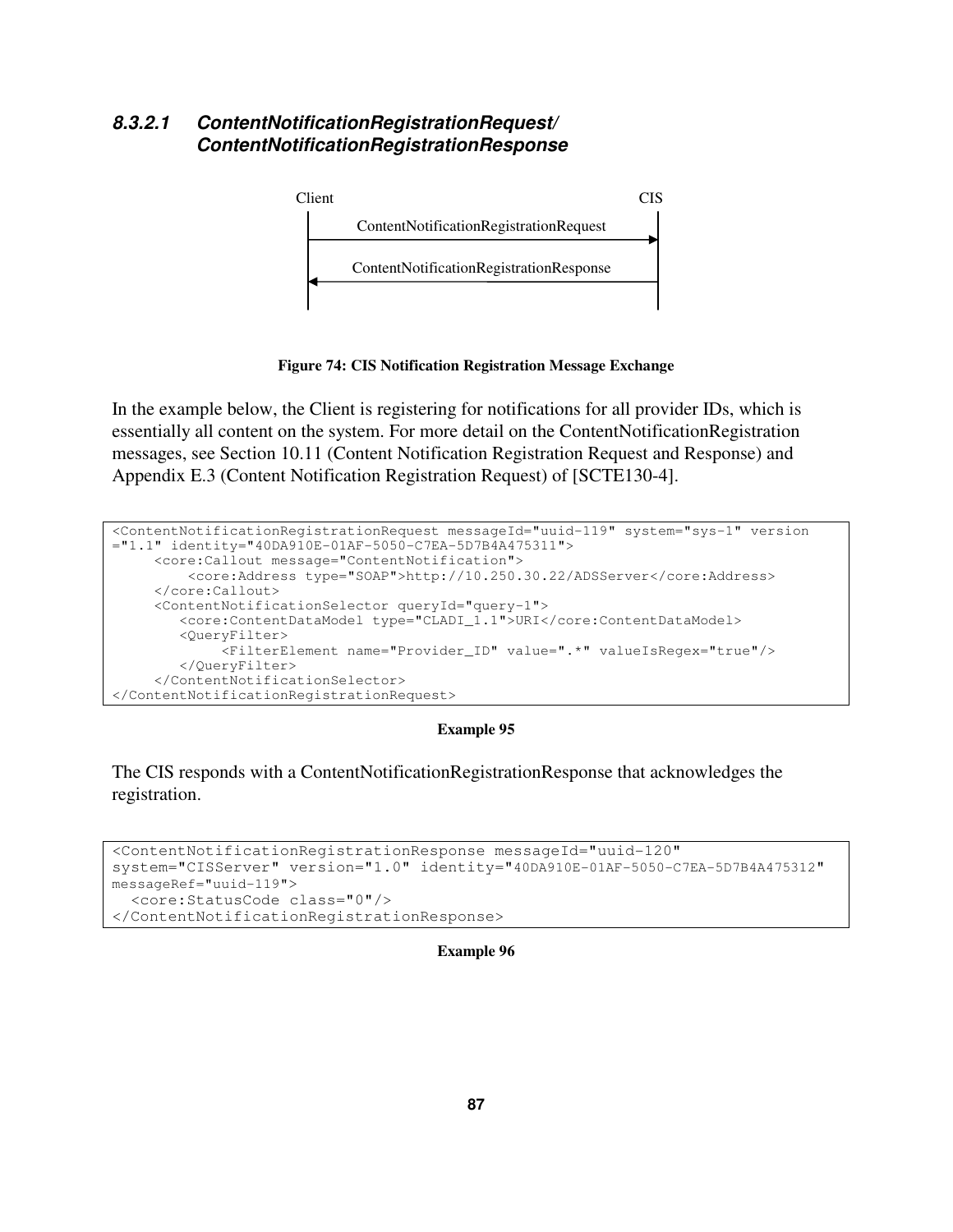# **8.3.2.2 ContentNotification/ContentNotificationAcknowledgement**



**Figure 75: CIS Notification Message Exchange** 

Whenever a piece of content on the CIS is added, deleted, updated, the CIS initiates a ContentNotification. The attribute @type="new" denotes that a new asset has been added. For more detail on the ContentNotification messages, see Section 10.12 (Content Notification and Acknowledgement) and Appendix E.4 (Content Notification) of [SCTE130-4].

```
<ContentNotification type="new" messageId="uuid-121" system="acs-1" version ="1.1" 
     identity="40DA910E-01AF-5050-C7EA-5D7B4A475311"> 
     <ContentQueryResult resultSetSize="1" contentQueryRef="1"> 
        <BasicQueryResultList> 
            <core:Content> 
                <core:AssetRef assetID="XXXX000000000001" providerID="max.com"/> 
                <core:ContentLocation mediaAvailable="true"></core:ContentLocation> 
            </core:Content> 
        </BasicQueryResultList> 
     </ContentQueryResult> 
</ContentNotification>
```
## **Example 97**

Notice that the notification only includes the AssetRef. It will be up to the Client to follow up with a ContentQueryRequest with @expandOutput="true" to obtain the full metadata, as previously shown in Example 13.

The Client responds with a ContentNotificationAcknowledgement.

```
<ContentNotificationAcknowledgement messageId="uuid-122" 
system="CISClient" version="1.0" identity="40DA910E-01AF-5050-C7EA-5D7B4A475311" 
messageRef="uuid-121"> 
   <core:StatusCode class="0"/> 
</ContentNotificationAcknowledgement>
```
**Example 98**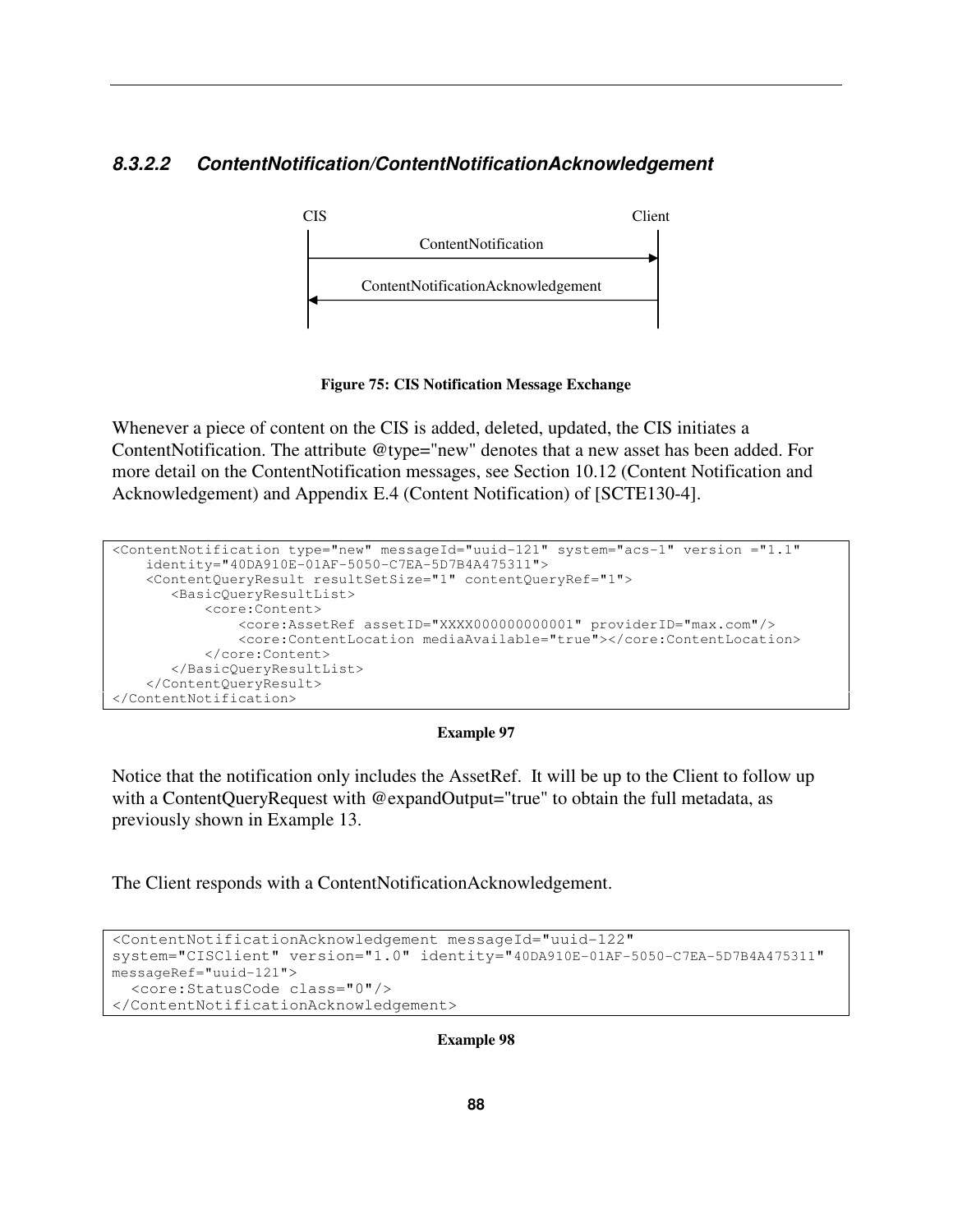# **8.3.3 CIS Queries**

The sequence diagram below illustrates query message flow between a Client and a CIS.



**Figure 76: CIS Query Sequence Diagram** 

The Client is responsible for initiating queries to the CIS, and the CIS will respond with the relevant content information.

# **8.3.3.1 ContentQueryRequest/ContentQueryResponse**



**Figure 77: CIS Query Message Exchange** 

## 8.3.3.1.1 Unique Identifier

Throughout this document, examples with information services have been shown with a unique identifier, with the intention of the calling SCTE130 component receiving a result set size of 1 back. With the CIS, a combination of providerId and assetId is unique to a particular piece of content. This is ideal in a situation where the Client is not caching data to potentially improve performance and is only interested in the content that is relevant to the PlacementRequest it is attempting to service. The example from Section 7.2.2, which uses filters with the assetId and providerId, is below.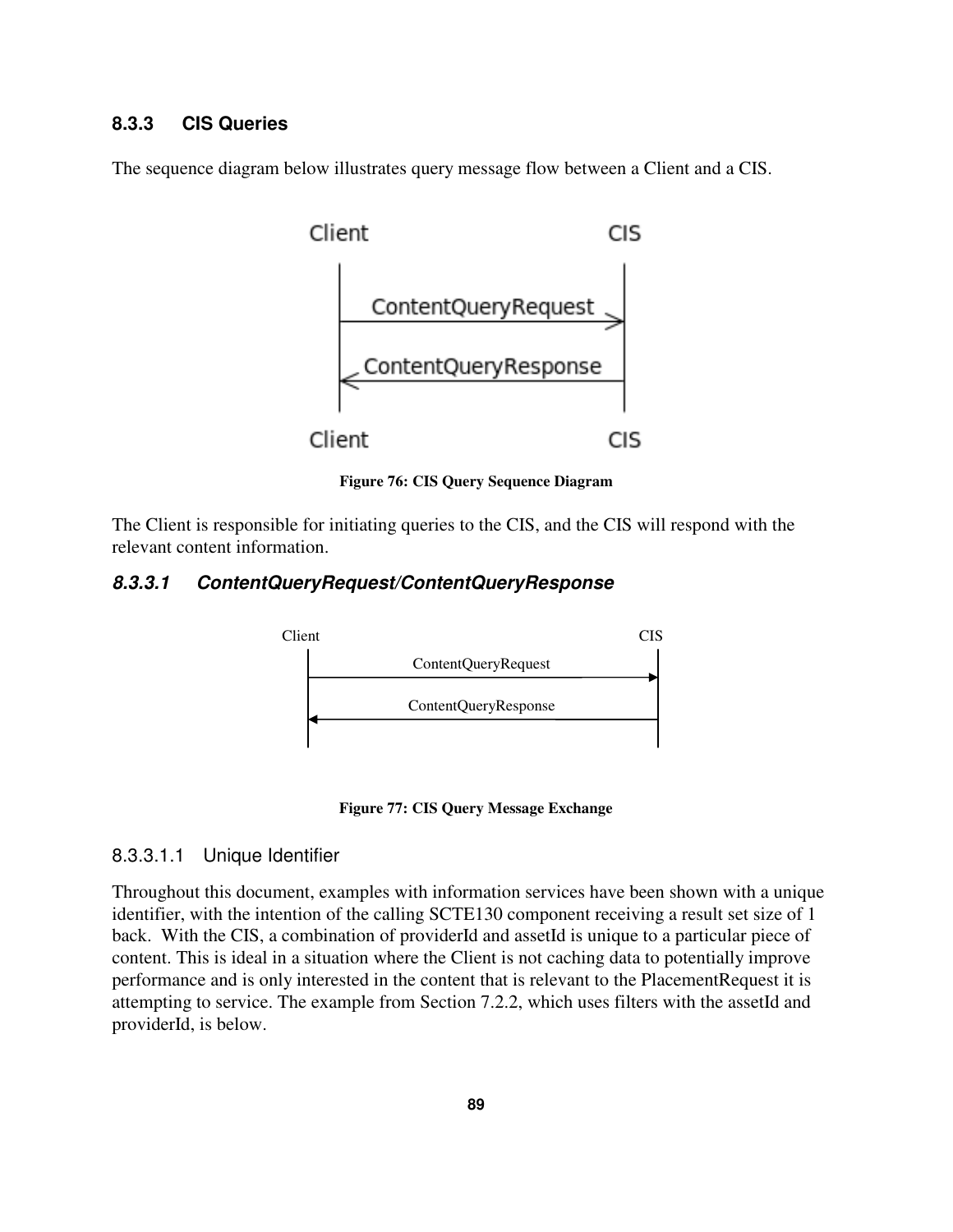```
<ContentQueryRequest messageId="uuid-123" system="sys-1" version ="1.1" 
     identity="40DA910E-01AF-5050-C7EA-5D7B4A475311"> 
     <ContentQuery expandOutput="true" contentQueryId="1"> 
        <core:ContentDataModel type="CLADI_1.1">URI</core:ContentDataModel> 
        <QueryFilter> 
             <FilterElement name="Provider_ID" value="entertainment.com" /> 
             <FilterElement name="Asset_ID" value="ABCD0123456789012345" /> 
        </QueryFilter> 
     </ContentQuery> 
</ContentQueryRequest>
```
The CIS responds with the full metadata in the specified content data model, CLADI 1.1.

```
<ContentQueryResponse messageId="uuid-124" system="acs-1" version="1.1" 
       identity="40DA910E-01AF-5050-C7EA-5D7B4A475312" messageRef="uuid-123"> 
     <core:StatusCode class="0"/> 
     <ContentQueryResult resultSetSize="1" contentQueryRef="1"> 
        <BasicQueryResultList> 
              <core:Content> 
                   <core:ContentLocation 
mediaAvailable="true">URI</core:ContentLocation> 
                   <core:Ext> 
                      <ADT> <Metadata> <AMS Asset_Name="..."/> …</Metadata> 
                       </ADI> 
                   </core:Ext> 
               </core:Content> 
        </BasicQueryResultList> 
     </ContentQueryResult> 
</ContentQueryResponse>
```
### **Example 100**

## 8.3.3.1.2 Non-Unique Identifier

Calling out to an information service at the beginning of every viewing session in a VOD system make could be considered inefficient, particularly in systems in which there are tight time constraints. An alternate method of gathering content information is to use a non-unique identifier to get information on all content that fall under a particular filter.

For this example, assume that the Client is interested in all content on the CIS. The Client can query for this by using a regex, calling for all "Provider\_ID" with a value of ".\*".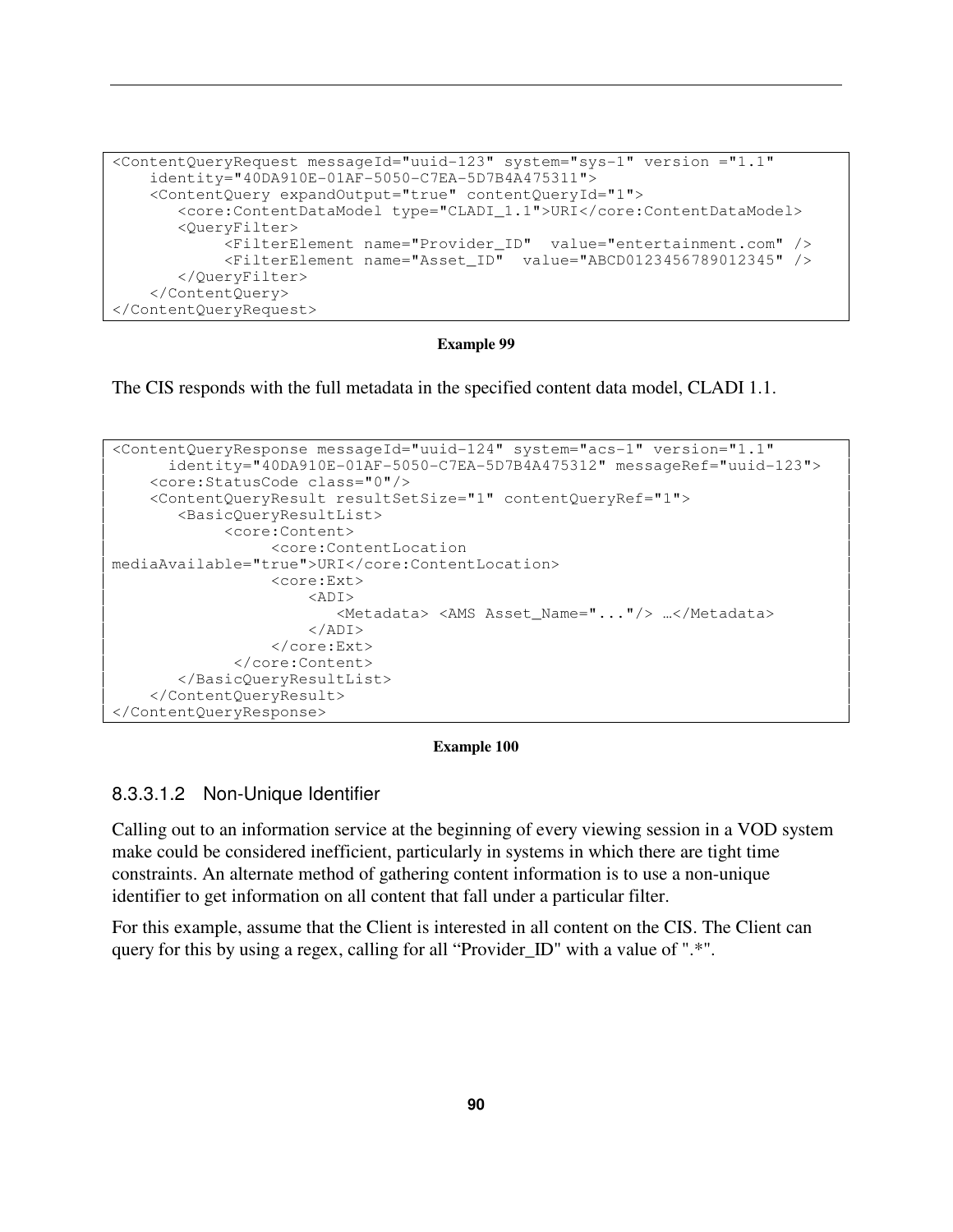```
<ContentQueryRequest messageId="uuid-125" system="sys-1" version ="1.1" 
    identity="40DA910E-01AF-5050-C7EA-5D7B4A475311"> 
    <ContentQuery contentQueryId="1"> 
       <core:ContentDataModel type="CLADI_1.1">URI </core:ContentDataModel> 
       <QueryFilter> 
            <FilterElement name="Provider_ID" value=".*" valueIsRegex="true"/> 
       </QueryFilter> 
    </ContentQuery> 
</ContentQueryRequest>
```
The CIS will respond with all content. The full list has been intentionally omitted here.

```
<ContentQueryResponse messageId="uuid-126" system="sys-cis" version="1.1" 
    identity="40DA910E-01AF-5050-C7EA-5D7B4A475312" messageRef="uuid-125"> 
    <core:StatusCode class="0"/> 
    <ContentQueryResult resultSetSize="100" contentQueryRef="1"> 
       <BasicQueryResultList> 
           <core:Content> 
                <core:AssetRef assetID="ABCD0123456789012345" providerID="com.com"/> 
                <core:ContentLocation mediaAvailable="true">URI</core:ContentLocation> 
            </core:Content> 
                  \langle \cdot | -- \cdot \ldots \cdot -- \rangle </BasicQueryResultList> 
    </ContentQueryResult> 
</ContentQueryResponse>
```
#### **Example 102**

## **8.3.4 CIS Cursors**

The sequence diagram below illustrates cursor message flow between a Client and a CIS.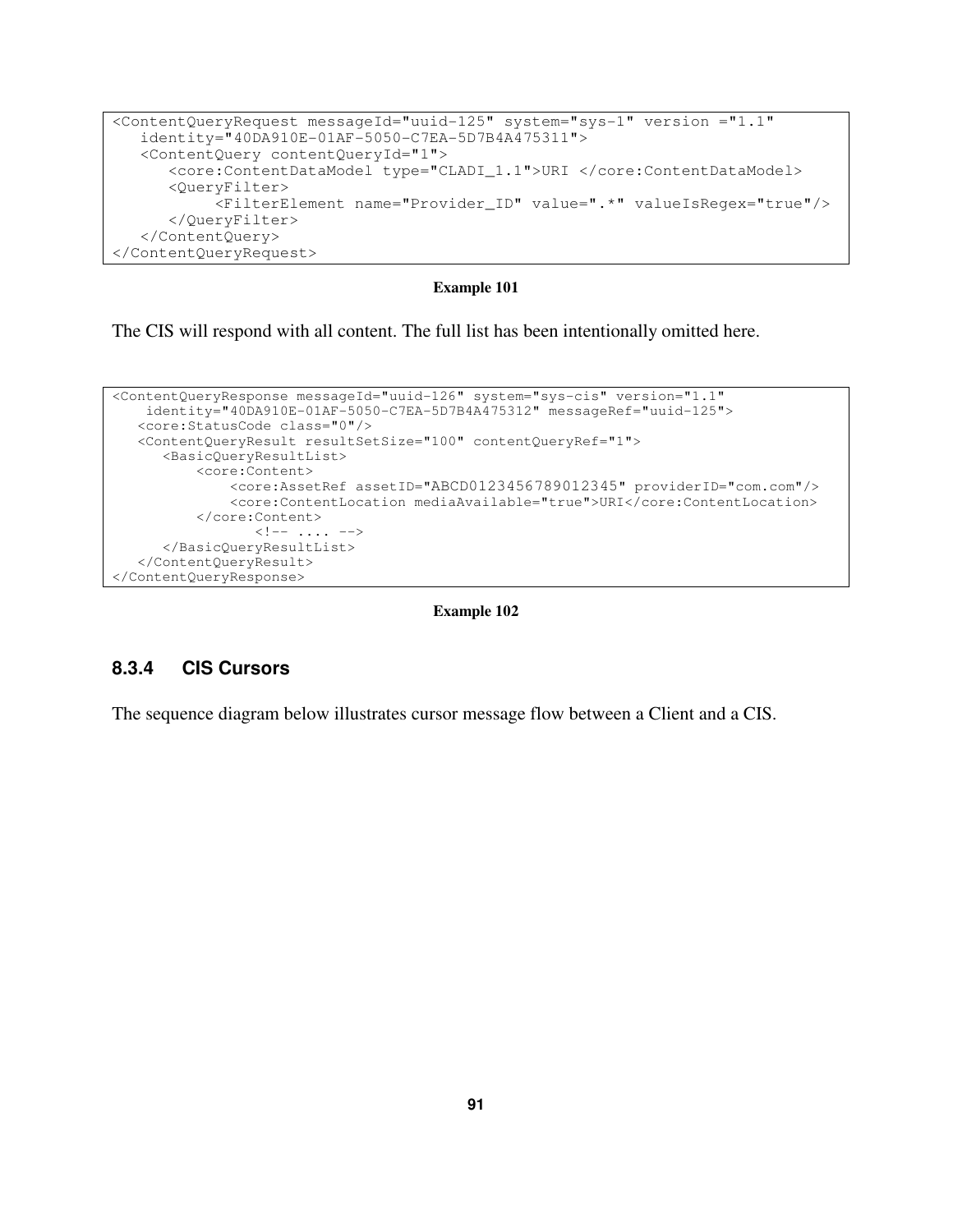

**Figure 78: CIS Cursor Sequence Diagram** 

When a Client queries a CIS with a non-unique identifier, such as the examples in Section 8.3.3.1.2, the amount of data in the response could be quite large. To obtain the data in chunks, the Client can set up a cursor and walk the data set, requesting a subset of the data over multiple ContentQueryRequests until it has all of the data.

# **8.3.4.1 CreateCursorRequest/CreateCursorResponse**



**Figure 79: CIS Create Cursor Message Exchange**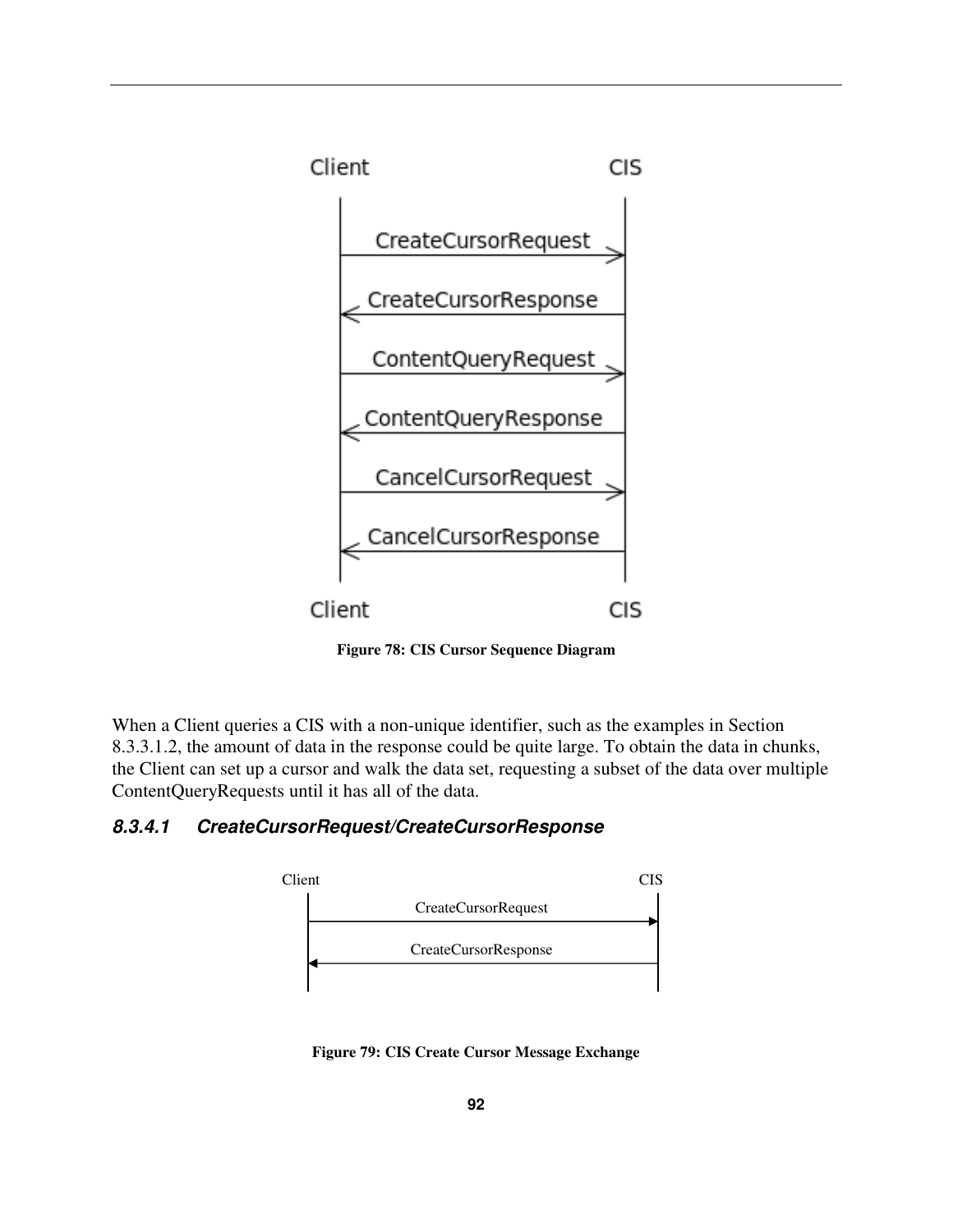In the example below, the Client is creating a cursor for all asset metadata with a Provider ID. For more detail on the CreateCursor messages, see Section 10.13 (Create Cursor Request and Response) and Appendix D.1 (Creating Cursors) of [SCTE130-4].

```
<CreateCursorRequest messageId="uuid-127" version="1.1" system="CIS" 
cursorId="cursor-1" cursorExpires="2011-08-10T12:00:00Z" identity="40DA910E-
01AF-5050-C7EA-5D7B4A475311"> 
  <ContentQuery contentQueryId="query-1" expandOutput="false"> 
   <core:ContentDataModel type="CLADI_11">URI</core:ContentDataModel> 
   <QueryFilter> 
    <FilterElement name="Provider_ID" value=".*\.com" 
valueIsRegex="true" /> 
   </QueryFilter> 
 </ContentQuery> 
</CreateCursorRequest>
```
### **Example 103**

The CIS acknowledges the successful creation of the cursor with a CreateCursorResponse, which includes the number of total records that the query returned.

```
<CreateCursorResponse messageId="uuid-128" version="1.1" system="CIS" 
messageRef="uuid-127" resultSetSize="100" cursorExpires="2011-08-
10T12:00:00.0Z" identity="40DA910E-01AF-5050-C7EA-5D7B4A475312"> 
     <core:StatusCode class="0"/> 
</CreateCursorResponse>
```
**Example 104** 

## **8.3.4.2 ContentQueryRequest/ContentQueryResponse**



**Figure 80: CIS Query Message Exchange** 

To walk the data in the cursor, the Client will send a ContentQueryRequest to the CIS, which causes the CIS to return a CISQueryResponse with the specified number of assets. In the example below, the Client is requesting ten assets, starting at index 0. A subsequent call would start at index 10 and request ten assets, and this would be repeated until the Client has retrieved all of the data from the CIS for the cursor.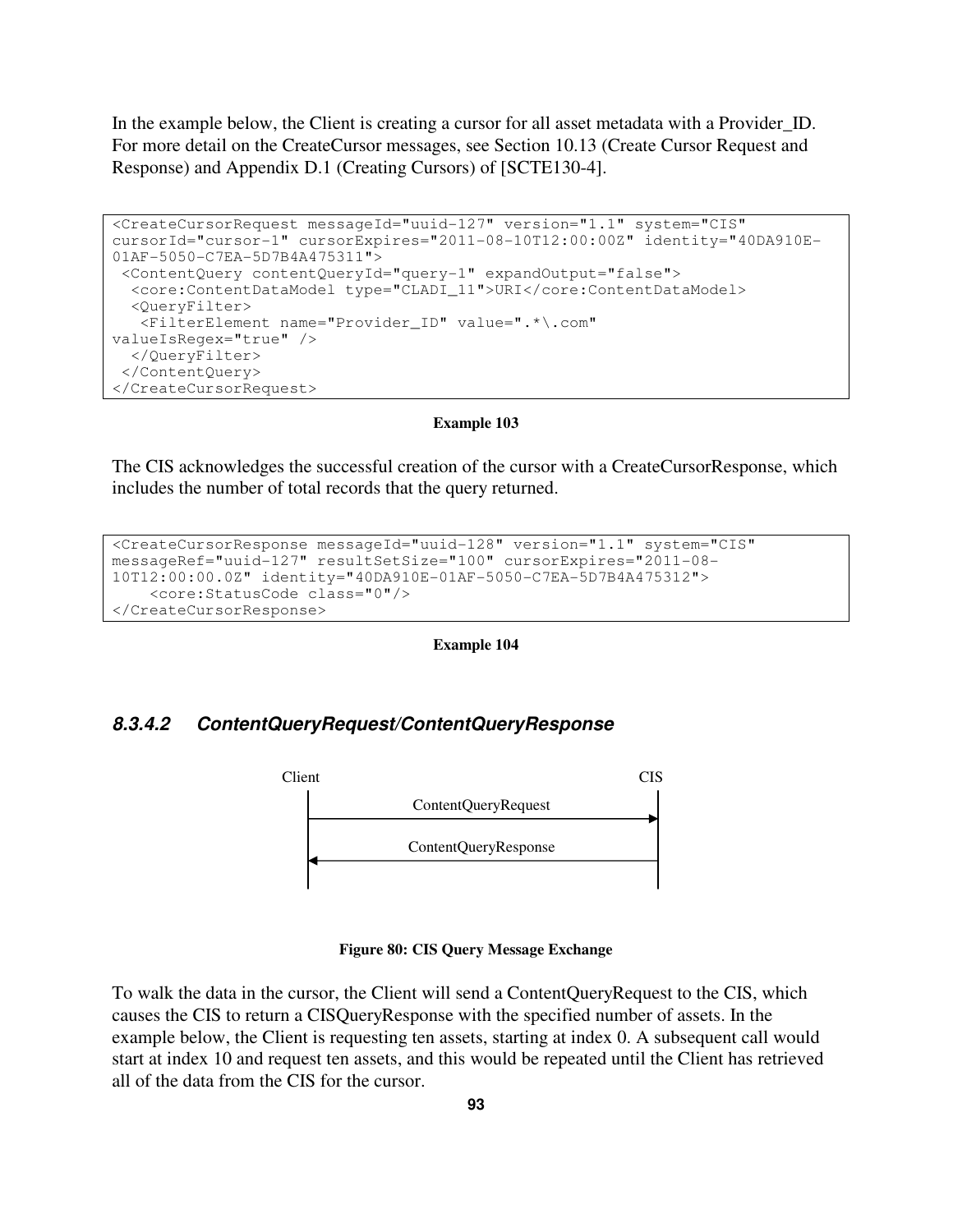```
<ContentQueryRequest messageId="uuid-129" version="1.1" system="CIS" 
identity="40DA910E-01AF-5050-C7EA-5D7B4A475311"> 
    <Cursor startIndex="0" count="10" cursorRef="cursor-1" 
contentQueryRef="query-1"/> 
</ContentQueryRequest>
```
# **8.3.4.3 CancelCursorRequest/CancelCursorResponse**



### **Figure 81: CIS Cancel Cursor Message Exchange**

Once the Client has obtained all of the data it needs from a cursor, it should cancel it with the Client via the CancelCursorRequest. For more detail on the CancelCursor messages, see Section 10.14 (Cancel Cursor Request and Response) and Appendix D.3 (Canceling Existing Cursors) of [SCTE130-4].

```
<CancelCursorRequest messageId="uuid-130" version="1.1" system="client1" 
cursorRef="cursor-1" identity="40DA910E-01AF-5050-C7EA-5D7B4A475311"> 
</CancelCursorRequest>
```
### **Example 106**

The CIS responds with a CancelCursorResponse.

```
<CancelCursorResponse messageId="uuid-131" version="1.1" system="CIS" 
messageRef="uuid-130" identity="40DA910E-01AF-5050-C7EA-5D7B4A475312"> 
     <core:StatusCode class="0"/> 
</CancelCursorResponse>
```
**Example 107** 

# **9 Advanced Topics**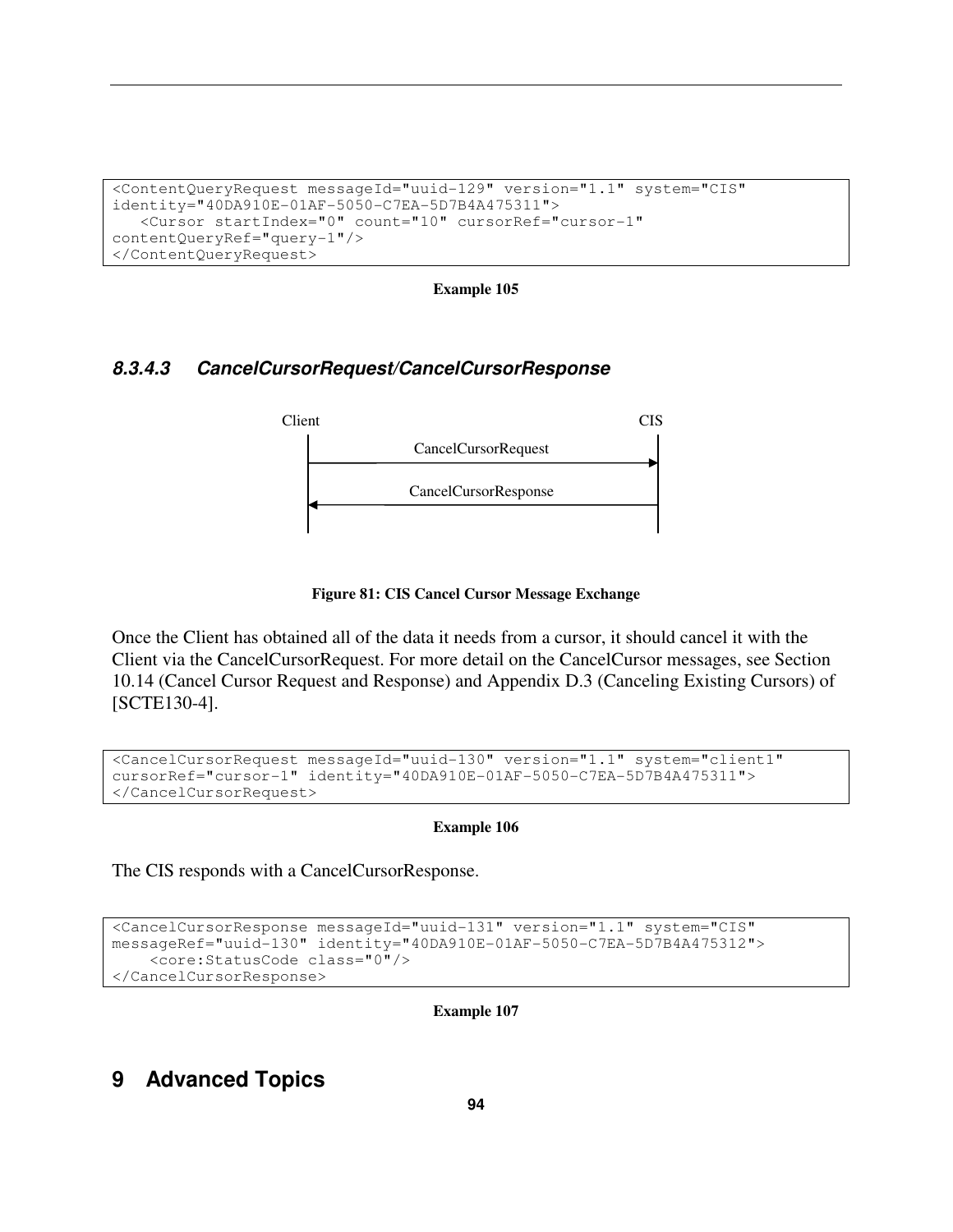Some topics warranted a more in depth discussion than was offered in the SCTE 130 suite of standards, and the purpose of this section is to explore those advance topics and expand on the explanations in the existing SCTE 130 suite of standards.

# **9.1 Fill versus Replace**

The Placement element contains an @action attribute that controls the way that the ADM handles the given Placement.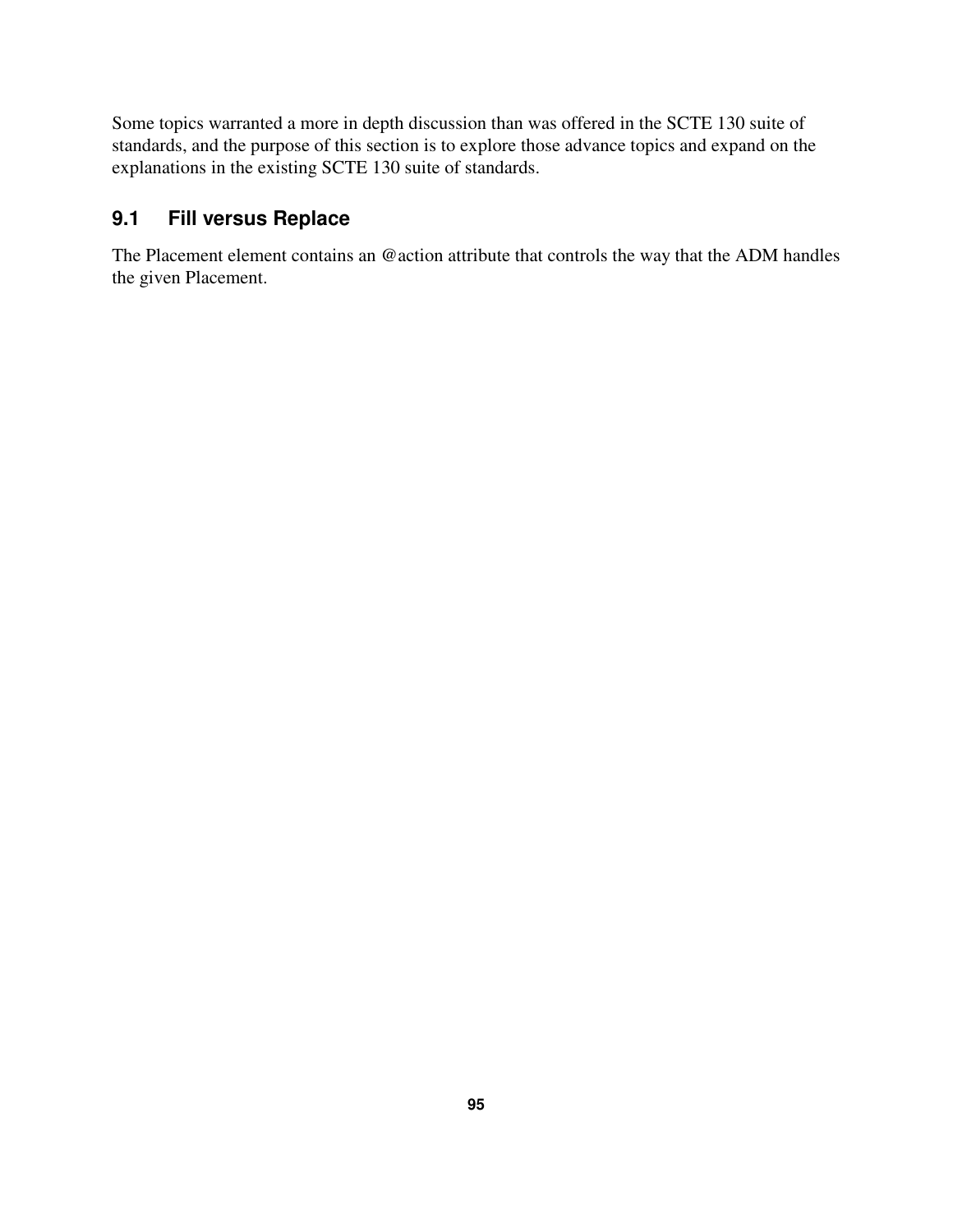

**Figure 82: Placement Element** 

The valid values for @action are listed in the table below, taken from [SCTE130-3].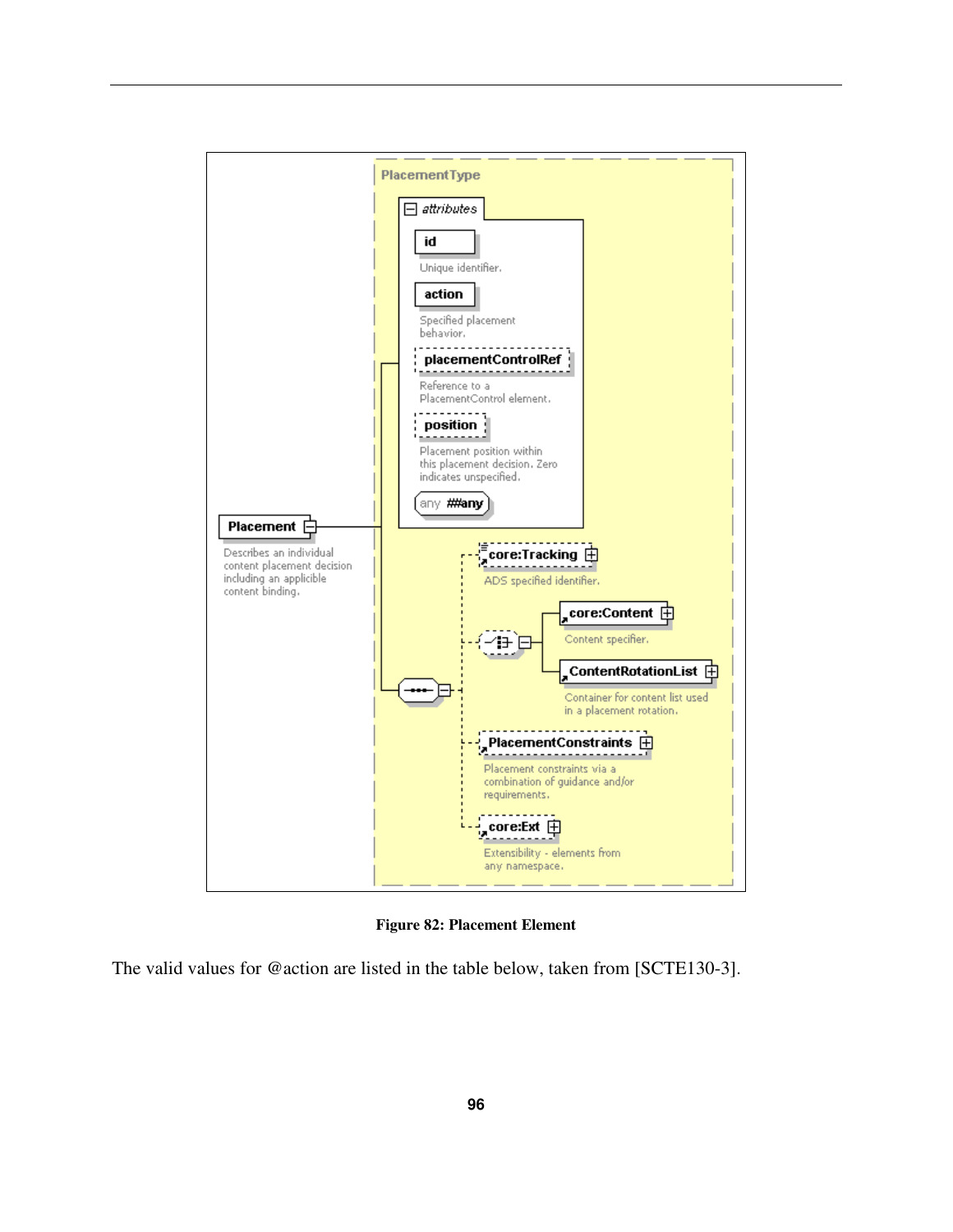| <b>Value</b> | <b>Description</b>                                                                                                                                                                                                                                                                                                                                                                                                       |
|--------------|--------------------------------------------------------------------------------------------------------------------------------------------------------------------------------------------------------------------------------------------------------------------------------------------------------------------------------------------------------------------------------------------------------------------------|
| delete       | The associated placement opportunity or positional placement opportunity<br>shall be removed. This value alters the placement structure removing the<br>placement opportunity or positional placement opportunity. No ad content<br>shall be output and any existing ad content occupying this location shall be<br>removed. No core: Content or Content Rotation List element shall appear in the<br>Placement element. |
| fill         | The placement opportunity or positional placement opportunity shall be<br>added to or inserted at this location. This value may alter the placement<br>opportunity structure. Either a core: Content or ContentRotationList element<br>shall be present in the Placement element.                                                                                                                                        |
| fixed        | The placement opportunity or positional placement opportunity shall not be<br>changed or altered. No core: Content or Content Rotation List element shall<br>appear in the Placement element.                                                                                                                                                                                                                            |
| replace      | The currently occupying placement opportunity or positional placement<br>opportunity content shall be replaced by the supplied content bindings. Either<br>a core:Content or ContentRotationList element shall be present in the<br>Placement element.                                                                                                                                                                   |
|              | User defined and outside the scope of this specification. The string shall be<br>prefixed with the text "private:".                                                                                                                                                                                                                                                                                                      |

## **Table 1: Values for the @action attribute**

The two most common values for the @action attribute are fill and replace, which this section will detail. With a replace, the placement will overwrite a portion of the entertainment asset, and fill will insert an ad at the designated NPT, as if the entertainment asset had been paused, then resumed after the placement was displayed.

In the figure below, an entertainment asset is shown with no Placements, but a potential insertion point is noted. Note: Figures are not to scale.



**Figure 83: Contiguous Entertainment Asset** 

With a fill Placement, none of the entertainment asset will be omitted and the ad will be displayed in its entirety before resuming the entertainment.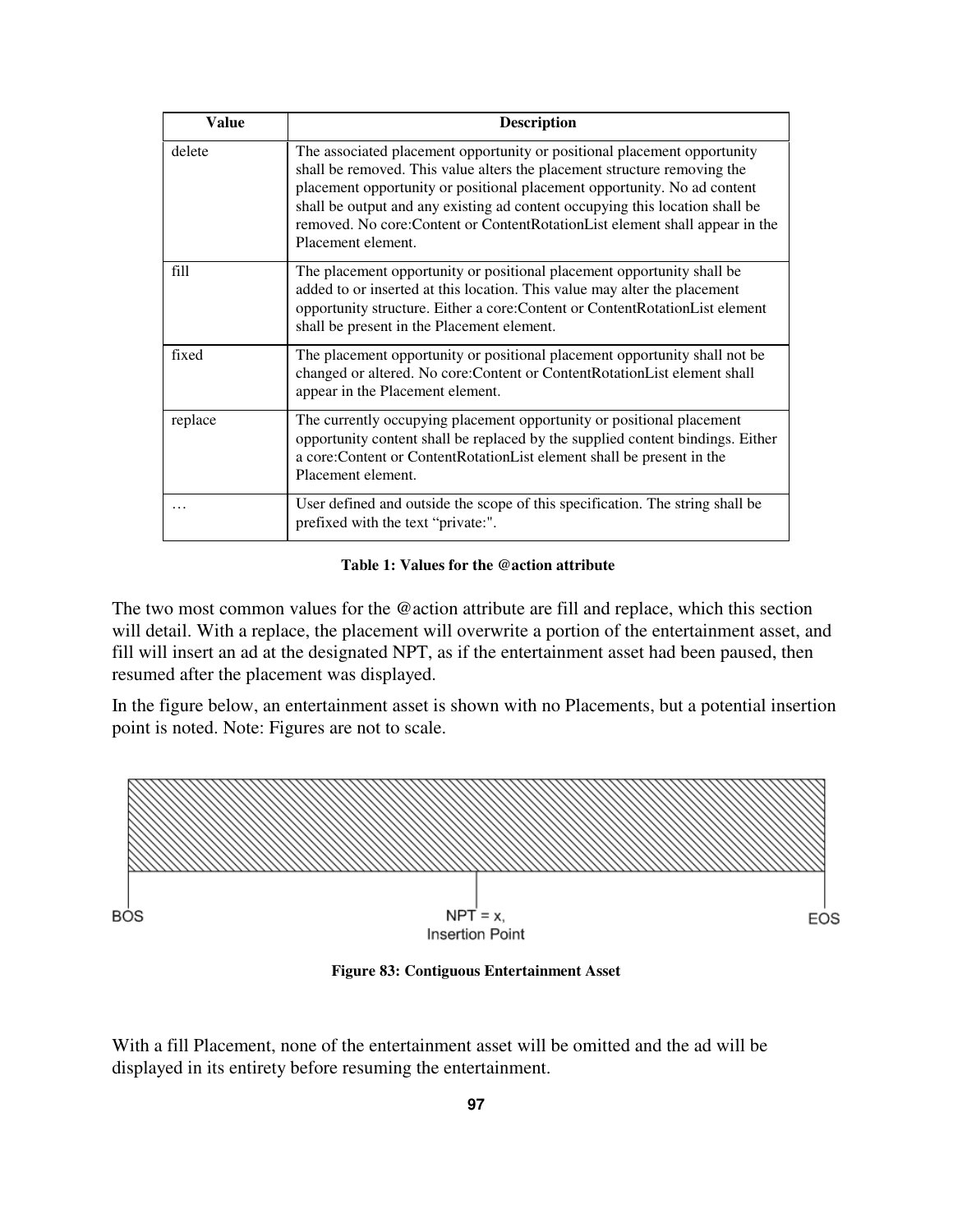

**Figure 84: Entertainment Asset with a fill Placement** 

With a replace, a portion of the entertainment asset will be omitted. In the example below, a 30 second ad is replacing 30 seconds of the entertainment asset.



**Figure 85: Entertainment Asset with a replace Placement** 

With the replace, the subscriber is not seeing the 30 seconds of the entertainment content that the Placement is overwriting. This is particularly useful when a piece of content has baked in ads. The ads may have to display for a period of time due to contractual obligations, but can be replaced with updated or better targeted ads once the contractual obligations have been met.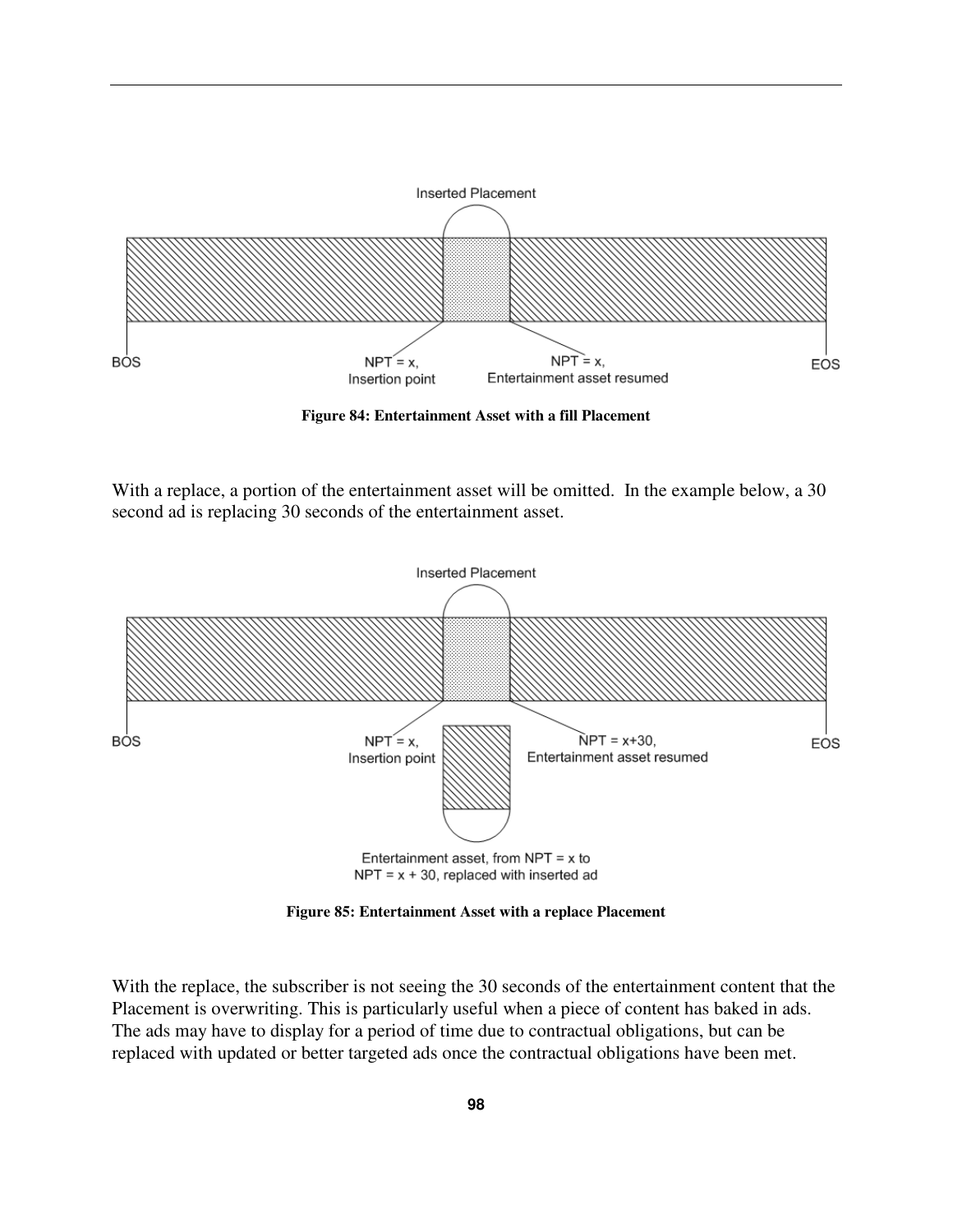# **9.2 midRolls**

In the OpportunityBinding element, there is an @opportunityType attribute that identifies the type of the PlacementOpportunity.



**Figure 86: OpportunityBinding Element** 

The valid values for @opportunityType are listed in the table below, taken from [SCTE130-3].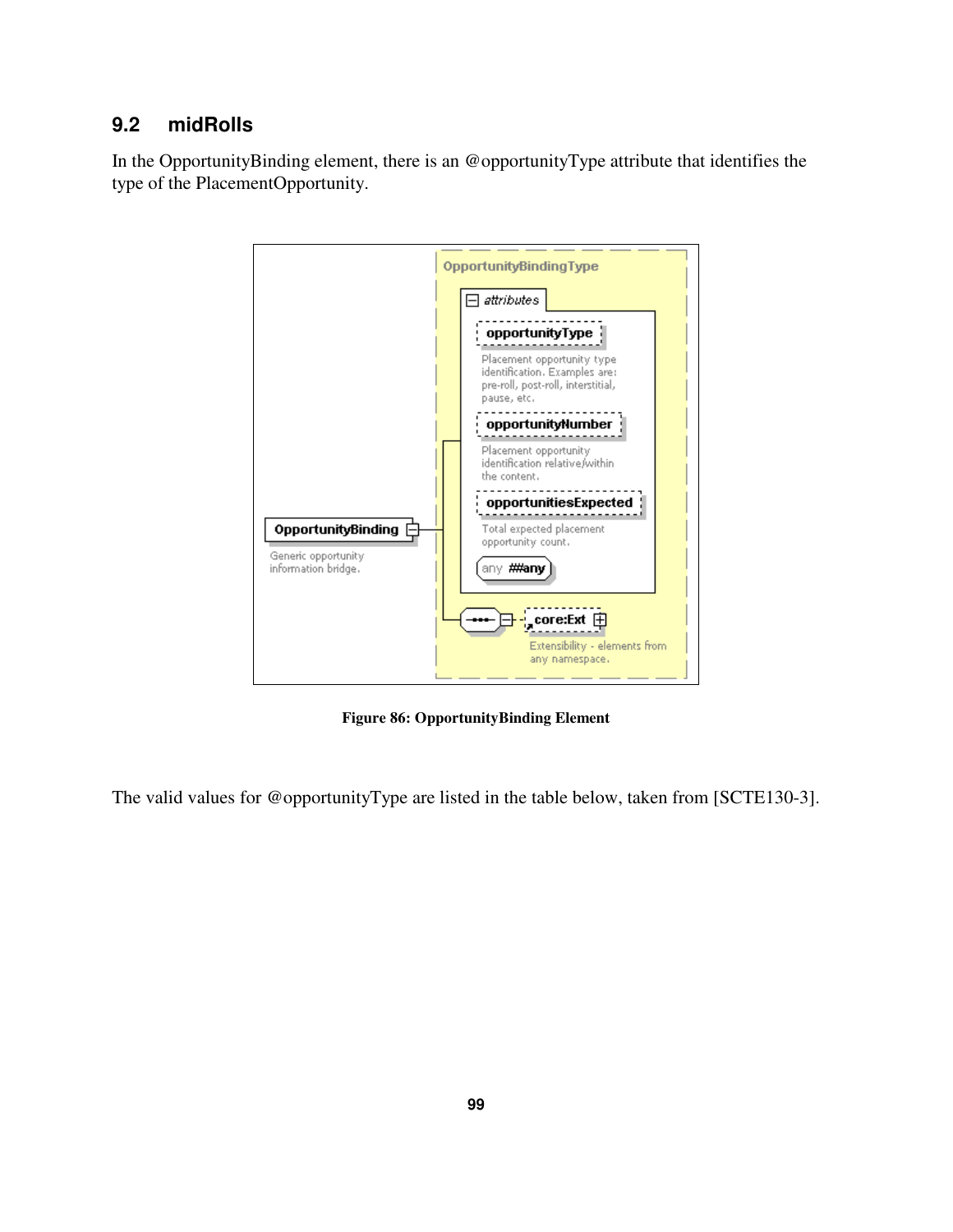| Value        | <b>Description</b>                                                                                                                                                   |
|--------------|----------------------------------------------------------------------------------------------------------------------------------------------------------------------|
| preRoll      | Prior to the start of the entertainment content.                                                                                                                     |
| postRoll     | Post the end of the entertainment content.                                                                                                                           |
| interstitial | Anywhere within the entertainment content.                                                                                                                           |
| pause        | An opportunity occurring when a display endpoint interaction pauses<br>the entertainment content viewing (e.g., the user pushes the pause<br>button).                |
| fastForward  | An opportunity occurring when a display endpoint interaction fast-<br>forwards the entertainment content viewing (e.g., the user pushes the<br>fast-forward button). |
| rewind       | An opportunity occurring when a display endpoint interaction rewinds<br>the entertainment content viewing (e.g., the user pushes the rewind<br>button).              |
| startSession | At the commencement of the implementation defined session initiation<br>boundary.                                                                                    |
| endSession   | At the termination of the implementation defined session completion<br>boundary.                                                                                     |
|              | User defined and outside the scope of this specification. The string<br>shall be prefixed with the text "private:".                                                  |

**Table 2: Values for the @opportunityType attribute** 

A midRoll is defined as a placement opportunity occurring during the play out of an entertainment asset. While typically associated to linear broadcasting, midRolls are not limited to this context and can occur in VOD as well. The insertion points described in Section 9.1 are considered midRoll placement opportunities.

This was a term that was often used interchangeably with the term interstitial, but interstitial has evolved into describing an opportunity that resides between pieces of entertainment content, while midRoll has kept the definition above. [SCTE130-3] has not caught up to this industry practice (notice the absence of midRoll in the above chart), so to avoid confusion, "private:midRoll" should be used when constructing midRoll placement opportunities.

midRoll placement opportunities are more complex to determine in VOD since they reside within the entertainment content. The insertion points need to make sense within the content and not reside in the middle of a line of dialog or a scene that doesn't lend itself well to insertion. How these placements are determined is outside of the scope of SCTE 130, but this can be accomplished by utilizing SCTE 35 cue messages, or some other sort of out of band metadata ingestion mechanism.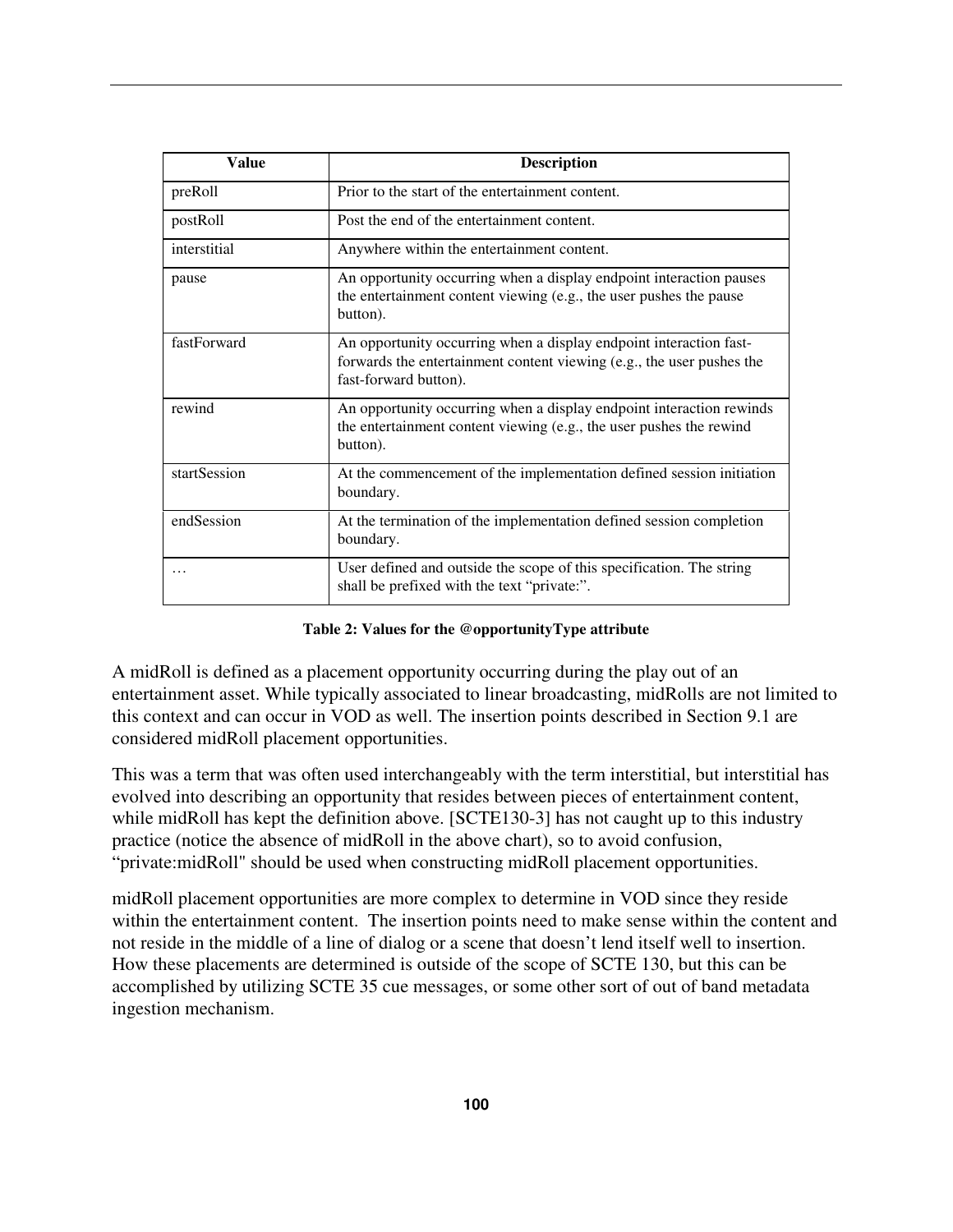# **9.3 Playlisting**

Playlisting refers to the practice of returning a PlacementResponse comprising a list of entertainment assets or asset segments along with advertising assets. Elsewhere in this document and in the SCTE 130 suite of standards, the examples of ADS PlacementResponse messages include only information about advertising assets. However, it has become a common practice in the industry to make use of playlist-style PlacementResponse messages. This section describes a recommended approach and messaging format for such playlists.

In this section, we will use the example of creating a playlist that describes ad insertion into the fictitious VOD entertainment asset depicted in the figure below. The asset has one midroll break with "baked in" ads beginning 288.00 seconds into the asset and ending at 319.00 seconds.



**Figure 87: VOD entertainment asset prior to ad insertion** 

In this example, the baked in ads will be replaced with dynamically inserted ads, and one preand post-roll ad each will be included, as well. The entertainment asset is depicted again in the figure below, this time with the dynamically added pre-, mid-, and post-roll ads shown.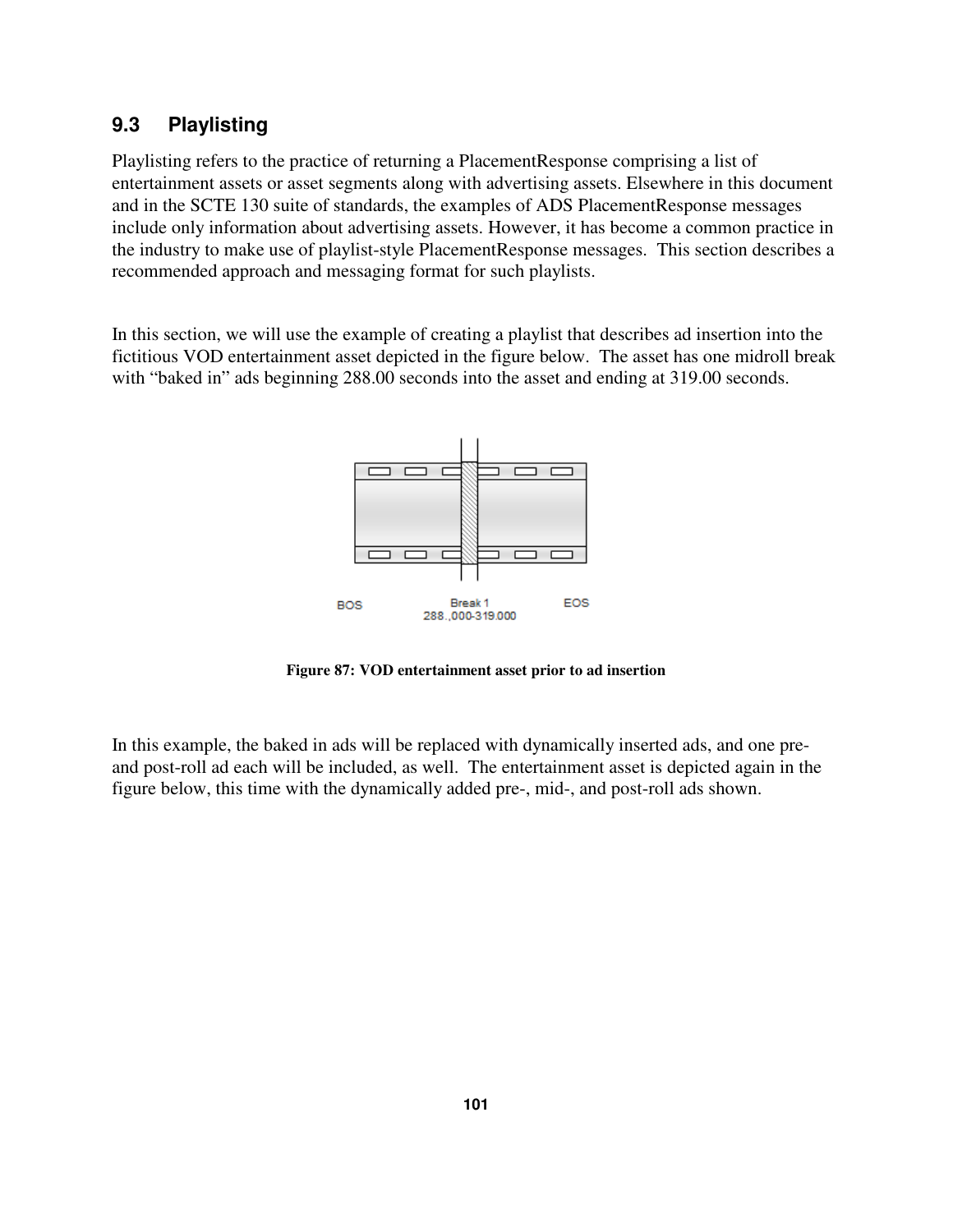

**Figure 88: VOD entertainment asset following ad insertion** 

## **9.3.1 PlacementRequest**

The PlacementRequest below is reproduced from section **Error! Reference source not found.**, VOD with an Intermediary. A non-ADM-centric architecture is typical of 130 systems that use playlisting. Since a service other than the ADM is returning a playlist to the ADM, the ADM would likely delegate responsibility for calling other SCTE 130 services, as well. In such cases, a very sparse PlacementRequest such as that used with an intermediary would be typical. Example 108 below includes only an asset ID and provider ID for locating content metadata, a MAC address for looking up any subscriber metadata, and an empty placement opportunity, usually signifying that a POIS will provide the placement opportunities for this request.

```
<PlacementRequest messageId="uuid-14" version="1.1" identity="ADMLogicalService_1170FEF4-C19B-
450E-B624-421B23F525F4" system="adm" updatesAllowed="true"> 
   <Entertainment> 
     <core:Content> 
       <core:AssetRef providerID="entertainment.com" assetID="ABCD0123456789012345"/> 
     </core:Content> 
   </Entertainment> 
   <Client> 
     <TerminalAddress type="MAC">03-55-78-90-03-02</TerminalAddress> 
   </Client> 
   <PlacementOpportunity id="uuid-15" serviceRegistrationRef="ServiceRef1"> 
   </PlacementOpportunity> 
</PlacementRequest>
```
### **Example 108**

# **9.3.2 PlacementResponse (EntertainmentNPT-based)**

The message in Example 109 shows how this playlist is realized in an [SCTE 130-3] PlacementResponse. The playlist contains a total of five PlacementDecision elements, three of which are for ads and two of which are for entertainment asset segments. In the case of the ads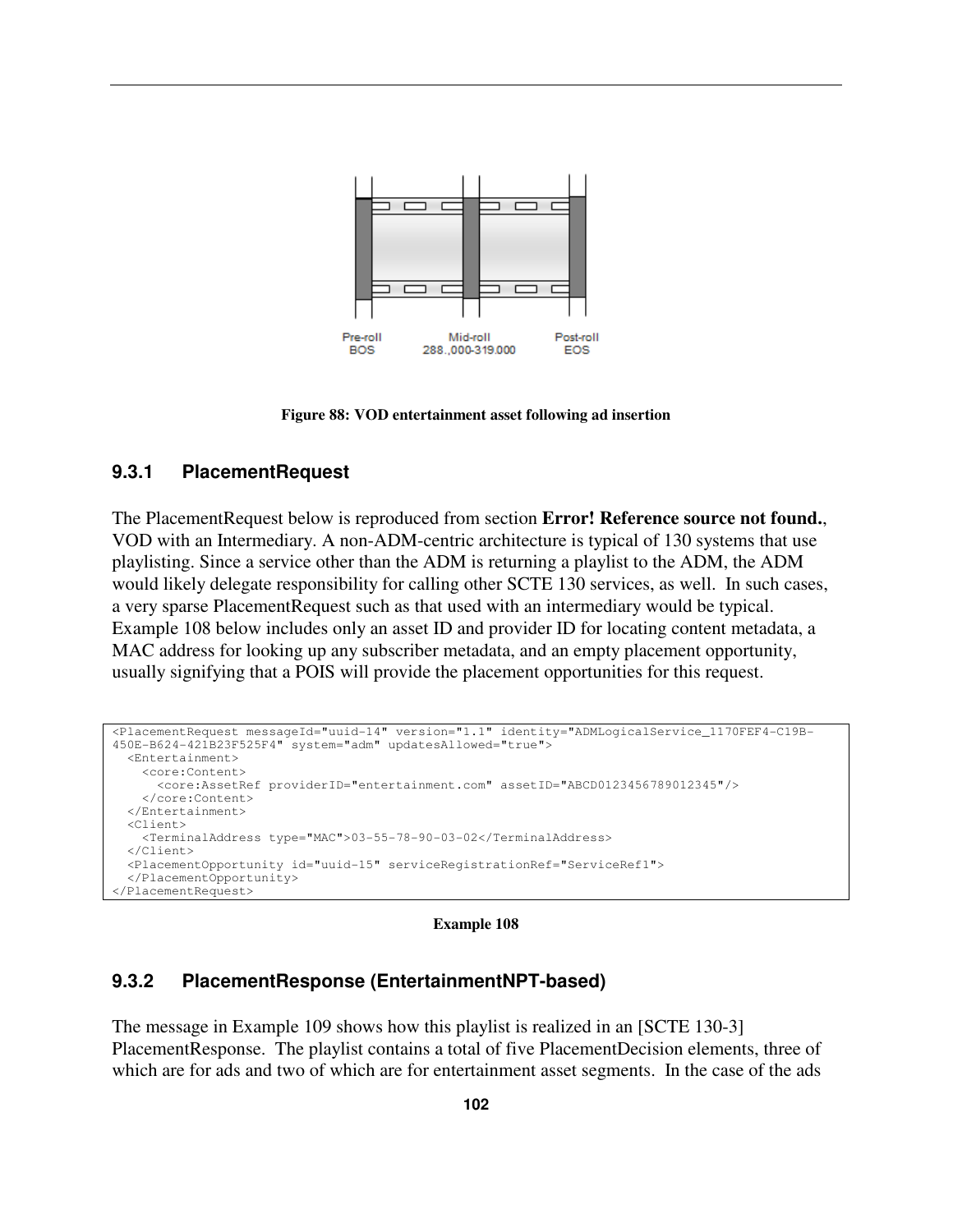(the first, second, and third PlacementDecisions), there is one Placement element for each of the three ad types: preRoll, midRoll, and postRoll. Notice that the pre- and postRoll ads both use the "fill" action since they are inserting ads where none existed before. The midRoll ad, on the other hand, uses the "replace" action, since it is replacing the "baked in" ads that existed as part of the original entertainment asset.

The PlacementDecision elements used to describe the entertainment segments are different from those used to describe ads. Rather than one or more Placement children, the entertainment PlacementDecision elements contain a single Entertainment child. Within the Entertainment element, the Content child node contains a reference to the entertainment asset, and an EntertainmentNPT child contains an NPT range describing precisely how much of the entertainment element should be played in that section of the playlist.

```
<PlacementResponse system="ads" identity="MY_SYSTEM" version="1.1" messageId="uuid-xx" 
messageRef="uuid-14"> 
   <core:StatusCode class="0"/> 
     <!-- One pre-roll ad --> 
   <PlacementDecision placementOpportunityRef="6655f515-c544-4324-b446-8915ed8bcede" id="4e0419b5-
c66a-492b-9407-dabaf43ec003"> 
     <Placement action="fill" id="03-01"> 
       <core:Content> 
         <core:AssetRef assetID="ADAD0000000000003005" providerID="advertiser1.com"/> 
         <core:Tracking>uuid-xx</core:Tracking> 
       </core:Content> 
     </Placement> 
   </PlacementDecision> 
   <!-- Entertainment asset plays from 0.000-288.000 --> 
   <PlacementDecision placementOpportunityRef="6655f515-c544-4324-b446-8915ed8bcede" id="245931db-
a087-4685-811c-b23d55d1d823"> 
    <Entertainment> 
       <core:Content> 
         <core:AssetRef assetID="ABCD0123456789012345" providerID="entertainment.com"/> 
       </core:Content> 
       <EntertainmentNPT scale="1.0">0.000-288.000</EntertainmentNPT> 
     </Entertainment> 
   </PlacementDecision> 
   <!-- One midRoll ad --> 
   <PlacementDecision placementOpportunityRef="6655f515-c544-4324-b446-8915ed8bcede" id="9839470c-
8a39-42cc-97d6-5db9a01f1773"> 
     <Placement action="replace" id="05-01"> 
       <core:Content> 
         <core:AssetRef assetID="ADAD0000000000003005" providerID="advertiser3.com"/> 
         <core:Tracking>uuid-xxxx</core:Tracking> 
       </core:Content> 
     </Placement> 
   </PlacementDecision> 
   <!-- Entertainment asset plays from 319.000-1258.000 --> 
   <PlacementDecision placementOpportunityRef="6655f515-c544-4324-b446-8915ed8bcede" id="b03322e9-
c666-49ca-8e38-9d14fe1ddbbc"> 
     <Entertainment> 
       <core:Content> 
         <core:AssetRef assetID=" ABCD0123456789012345" providerID=" entertainment.com"/> 
       </core:Content> 
       <EntertainmentNPT scale="1.0">319.000-1258.000</EntertainmentNPT> 
     </Entertainment> 
   </PlacementDecision> 
   <!-- Post-roll ad --> 
   <PlacementDecision placementOpportunityRef="6655f515-c544-4324-b446-8915ed8bcede" id="19cd6414-
4c91-4844-9611-c579ccd42c46"> 
     <Placement action="fill" id="37-01"> 
       <core:Content>
```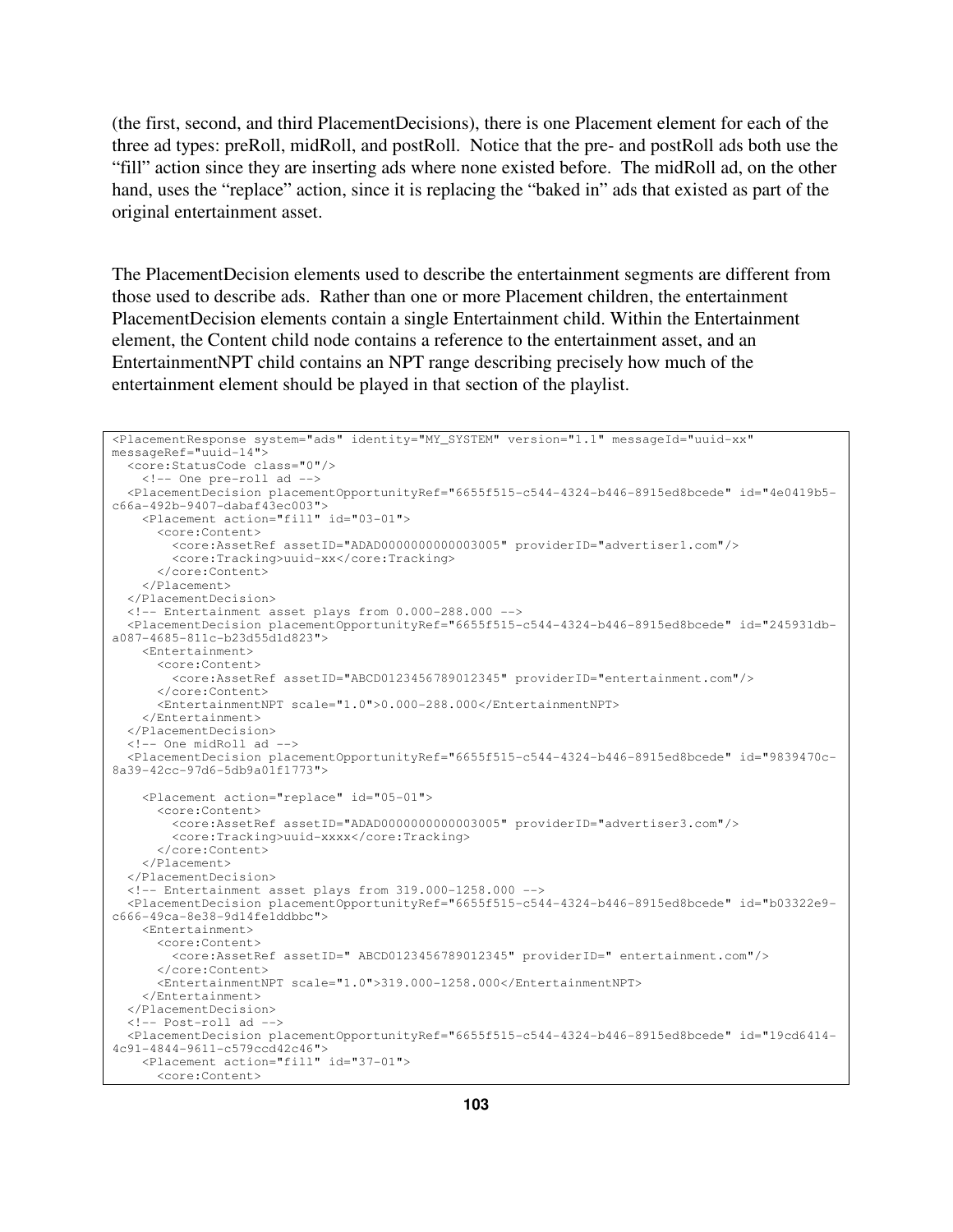```
 <core:AssetRef assetID="TEST0502000000000002" providerID="advertiser2.com"/> 
         <core:Tracking>upid-yy</core:Tracking> 
       </core:Content> 
     </Placement> 
   </PlacementDecision> 
</PlacementResponse>
```
**Example 109** 

## **9.3.3 PlacementResponse (SCTE 130-3 2013-based)**

While Example 109 makes use of the EntertainmentNPT element to describe time-bounded regions of entertainment content, as of [SCTE 130-3 2013], EntertainmentNPT has been deprecated in favor of a more comprehensive set of options for describing regions of interest in entertainment assets. Example 110 below shows an SCTE 130-3 2013 PlacementResponse that uses the PlayPositions structure to describe the same regions of the entertainment asset described in the previous example. For SCTE 130-3 compliant systems, the approach shown below is preferred over the 130-3 2010-based approach.

```
<?xml version="1.0" encoding="UTF-8"?> 
<PlacementResponse system="ads" identity="MY_SYSTEM" version="1.3" messageId="uuid-xx" 
messageRef="uuid-14" xmlns="http://www.scte.org/schemas/130-3/2008a/adm" 
xmlns:core="http://www.scte.org/schemas/130-2/2008a/core" 
xmlns:xsi="http://www.w3.org/2001/XMLSchema-instance" xsi:schemaLocation=" 
http://www.scte.org/schemas/SCTE_130-3_2013.xsd"> 
   <core:StatusCode class="0"/> 
   <!-- One pre-roll ad --> 
   <PlacementDecision placementOpportunityRef="6655f515-c544-4324-b446-8915ed8bcede" 
id="4e0419b5-c66a-492b-9407-dabaf43ec003"> 
     <Placement action="fill" id="03-01"> 
       <core:Content> 
         <core:AssetRef assetID="ADAD0000000000003005" providerID="advertiser1.com"/> 
         <core:Tracking>uuid-xx</core:Tracking> 
       </core:Content> 
     </Placement> 
   </PlacementDecision> 
   <!-- Entertainment asset plays from 0.000-288.000 --> 
   <PlacementDecision placementOpportunityRef="6655f515-c544-4324-b446-8915ed8bcede" 
id="245931db-a087-4685-811c-b23d55d1d823"> 
     <Entertainment> 
       <core:Content> 
         <core:AssetRef assetID="ABCD0123456789012345" providerID="entertainment.com"/> 
       </core:Content> 
       <!-- EntertainmentNPT scale="1.0">0.000-288.000</EntertainmentNPT --> 
       <PlayPositions> 
         <PlayPositionStart scale="1.0"> 
           <NPTOffset>0.000</NPTOffset> 
         </PlayPositionStart> 
         <PlayPositionEnd scale="1.0"> 
           <NPTOffset>288.000</NPTOffset> 
         </PlayPositionEnd> 
       </PlayPositions> 
     </Entertainment> 
   </PlacementDecision> 
   <!-- One midRoll ad -->
```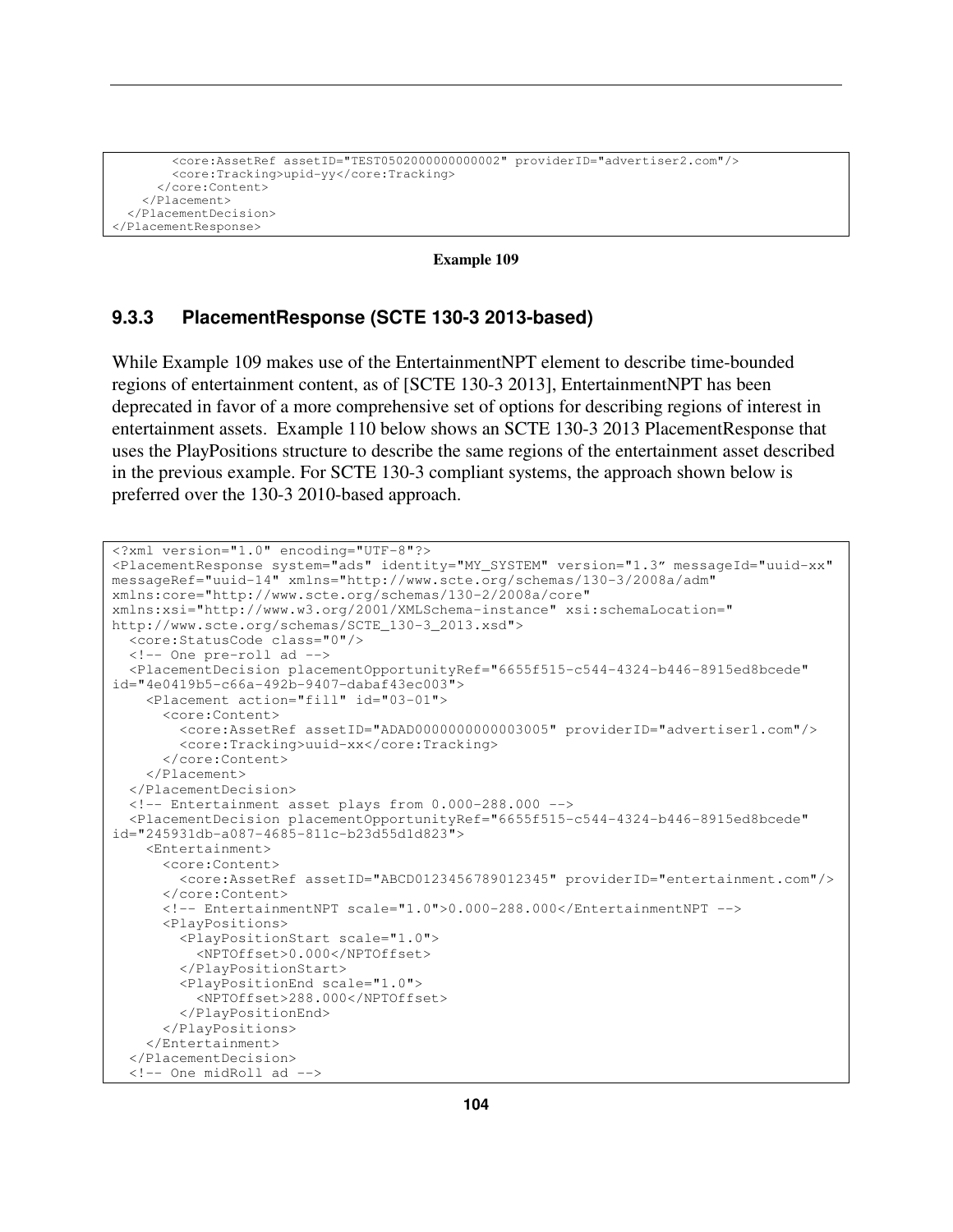```
 <PlacementDecision placementOpportunityRef="6655f515-c544-4324-b446-8915ed8bcede" 
id="9839470c-8a39-42cc-97d6-5db9a01f1773"> 
     <Placement action="replace" id="05-01"> 
       <core:Content> 
         <core:AssetRef assetID="ADAD0000000000003005" providerID="advertiser3.com"/> 
         <core:Tracking>uuid-xxxx</core:Tracking> 
       </core:Content> 
     </Placement> 
   </PlacementDecision> 
   <!-- Entertainment asset plays from 319.000-1258.000 --> 
   <PlacementDecision placementOpportunityRef="6655f515-c544-4324-b446-8915ed8bcede" 
id="b03322e9-c666-49ca-8e38-9d14fe1ddbbc"> 
     <Entertainment> 
       <core:Content> 
         <core:AssetRef assetID=" ABCD0123456789012345" providerID=" 
entertainment.com"/> 
       </core:Content> 
       <!-- EntertainmentNPT scale="1.0">319.000-1258.000</EntertainmentNPT --> 
       <PlayPositions> 
         <PlayPositionStart scale="1.0"> 
           <NPTOffset>319.000</NPTOffset> 
         </PlayPositionStart> 
         <PlayPositionEnd scale="1.0"> 
           <NPTOffset>1258.000</NPTOffset> 
         </PlayPositionEnd> 
       </PlayPositions> 
     </Entertainment> 
   </PlacementDecision> 
   <!-- Post-roll ad --> 
   <PlacementDecision placementOpportunityRef="6655f515-c544-4324-b446-8915ed8bcede" 
id="19cd6414-4c91-4844-9611-c579ccd42c46"> 
     <Placement action="fill" id="37-01"> 
       <core:Content> 
         <core:AssetRef assetID="TEST0502000000000002" providerID="advertiser2.com"/> 
         <core:Tracking>upid-yy</core:Tracking> 
       </core:Content> 
     </Placement> 
   </PlacementDecision> 
</PlacementResponse>
```
**Example 110** 

## **9.3.4 Incorporating Asset Metadata via ADI 3.0**

Creating NPT-based playlists of the kind discussed in sections 9.3.2 and 9.3.3 requires break timing information expressed as NPT values. One specification-based approach to communicating such break information to ad decision systems is via ADI 3.0 signaling metadata. Typically, such information would be included in the asset metadata pitched to the ad decision system and stored in the CIS associated with the system. The component responsible for creating the playlist could then query the CIS to retrieve the NPT-based break information it needs to produce the playlist.

The signaling metadata for the asset depicted in Figure 87 above is shown in Example 111. The metadata contains one signal region, including a start point at 288.000 seconds and an end point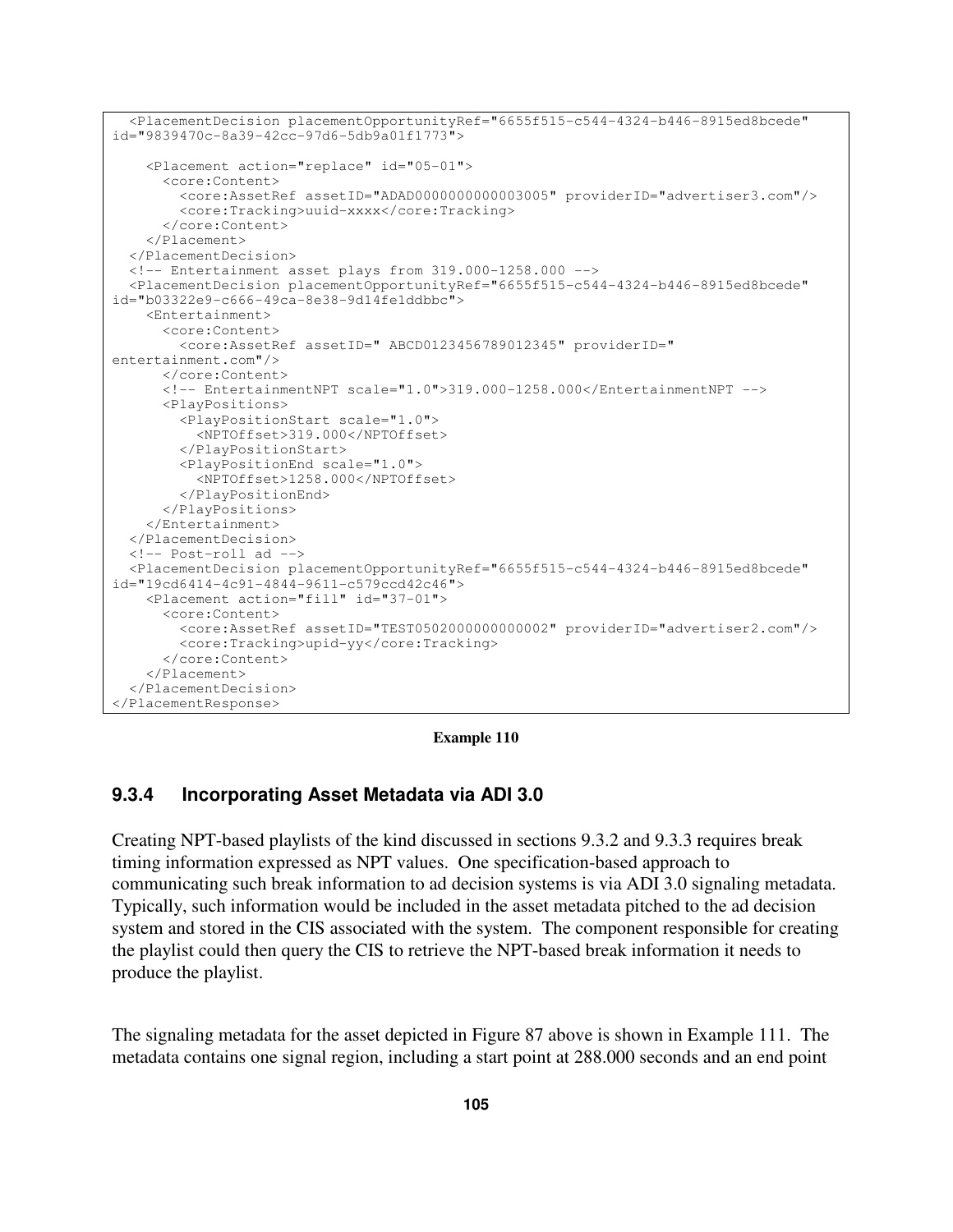at 319.000. This break duration matches the midroll break duration for the entertainment asset in our example exactly.

```
<SignalGroup> 
   <SignalRegion xsi:type="SignalRegionType"> 
     <StartPoint> 
       <NPTPointDescriptor nptPoint="288.000"/> 
     </StartPoint> 
     <EndPoint> 
       <NPTPointDescriptor nptPoint="319.000"/> 
     </EndPoint> 
   </SignalRegion> 
</SignalGroup>
```
#### **Example 111**

## **9.4 Stream Restriction**

[SCTE 130-10] describes a data model for expressing stream restriction information. Stream restrictions are often used to prevent viewer actions such as fast forwarding or rewinding during a particular portion of video content. This section demonstrates use of stream restrictions to prevent viewers from fast forwarding through a specific ad, the mid-roll in the entertainment asset used in this example.

Example 112 shows the excerpted StreamRestrictionList element used to express fast forwarding restrictions on the mid-roll ad. The contents of the ScaleRange attribute indicate that the upper bound of the scale range is "1," or normal play speed, while the lower bound is unlimited. In plain language, the stream restriction indicates that the mid-roll ad may be played at normal speed, more slowly, or even rewound, but it may not be fast-forwarded. See [SCTE 130-10] for more details on stream restriction usage.

```
<StreamRestrictionList> 
   <StreamRestriction> 
     <ScaleRange lowerbound="-INF" upperbound="1" lowertest="unbounded" uppertest="lteq"/> 
   </StreamRestriction> 
</StreamRestrictionList>
```
#### **Example 112: Stream restriction elements for preventing fast forward**

This same stream restriction for fast forwarding is also demonstrated in context in Example 113, below (highlight). Here we have copied Example 109 and extended the first mid-roll placement decision in the playlist. The decision now contains the stream restriction controls inside an extension (core:Ext) element as a child of the PlacementConstraints element, which is our recommended practice. This placement of the stream restriction indicates that fast forward is restricted for the first mid-roll ad alone. Other Placements do not have the same restriction.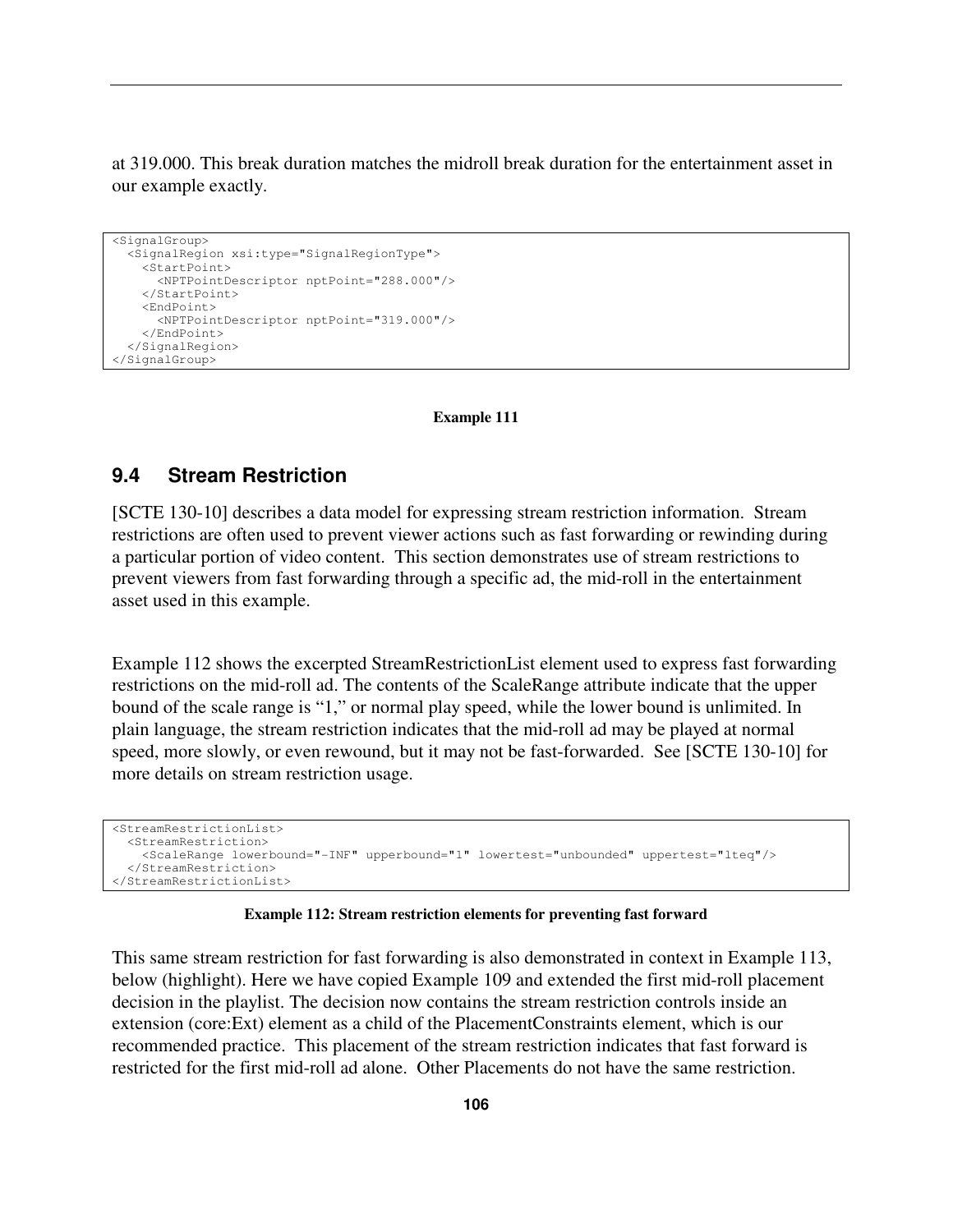```
<PlacementResponse system="ads" identity="MY_SYSTEM" version="1.1" messageId="uuid-xx" 
messageRef="uuid-14"> 
   <core:StatusCode class="0"/> 
     <!-- One pre-roll ad --> 
   <PlacementDecision placementOpportunityRef="6655f515-c544-4324-b446-8915ed8bcede" id="4e0419b5-
c66a-492b-9407-dabaf43ec003"> 
     <Placement action="fill" id="03-01"> 
       <core:Content> 
         <core:AssetRef assetID="ADAD0000000000003005" providerID="advertiser1.com"/> 
         <core:Tracking>uuid-xx</core:Tracking> 
       </core:Content> 
     </Placement> 
   </PlacementDecision> 
   <!-- Entertainment asset plays from 0.000-288.000 --> 
   <PlacementDecision placementOpportunityRef="6655f515-c544-4324-b446-8915ed8bcede" id="245931db-
a087-4685-811c-b23d55d1d823"> 
     <Entertainment> 
       <core:Content> 
         <core:AssetRef assetID="ABCD0123456789012345" providerID="entertainment.com"/> 
       </core:Content> 
       <EntertainmentNPT scale="1.0">0.000-288.000</EntertainmentNPT> 
     </Entertainment> 
   </PlacementDecision> 
   <!-- One midRoll ad --> 
   <PlacementDecision placementOpportunityRef="6655f515-c544-4324-b446-8915ed8bcede" id="9839470c-
8a39-42cc-97d6-5db9a01f1773"> 
     <PlacementConstraints> 
       <core:Ext> 
         <StreamRestrictionList> 
           <StreamRestriction> 
              <ScaleRange lowerbound="-INF" upperbound="1" lowertest="unbounded" uppertest="lteq"/> 
           </StreamRestriction> 
         </StreamRestrictionList> 
       </core:Ext> 
     </PlacementConstraints> 
     <Placement action="replace" id="05-01"> 
       <core:Content> 
         <core:AssetRef assetID="ADAD0000000000003005" providerID="advertiser3.com"/> 
         <core:Tracking>uuid-xxxx</core:Tracking> 
       </core:Content> 
     </Placement> 
   </PlacementDecision> 
   <!-- Entertainment asset plays from 319.000-1258.000 --> 
   <PlacementDecision placementOpportunityRef="6655f515-c544-4324-b446-8915ed8bcede" id="b03322e9-
c666-49ca-8e38-9d14fe1ddbbc"> 
     <Entertainment> 
       <core:Content> 
         <core:AssetRef assetID=" ABCD0123456789012345" providerID=" entertainment.com"/> 
       </core:Content> 
       <EntertainmentNPT scale="1.0">319.000-1258.000</EntertainmentNPT> 
     </Entertainment> 
   </PlacementDecision> 
   <!-- Post-roll ad --> 
   <PlacementDecision placementOpportunityRef="6655f515-c544-4324-b446-8915ed8bcede" id="19cd6414-
4c91-4844-9611-c579ccd42c46"> 
     <Placement action="fill" id="37-01"> 
       <core:Content> 
         <core:AssetRef assetID="TEST0502000000000002" providerID="advertiser2.com"/> 
         <core:Tracking>upid-yy</core:Tracking> 
       </core:Content> 
     </Placement> 
   </PlacementDecision> 
</PlacementResponse>
```
**Example 113 – Stream Restrictions in a Placement Response**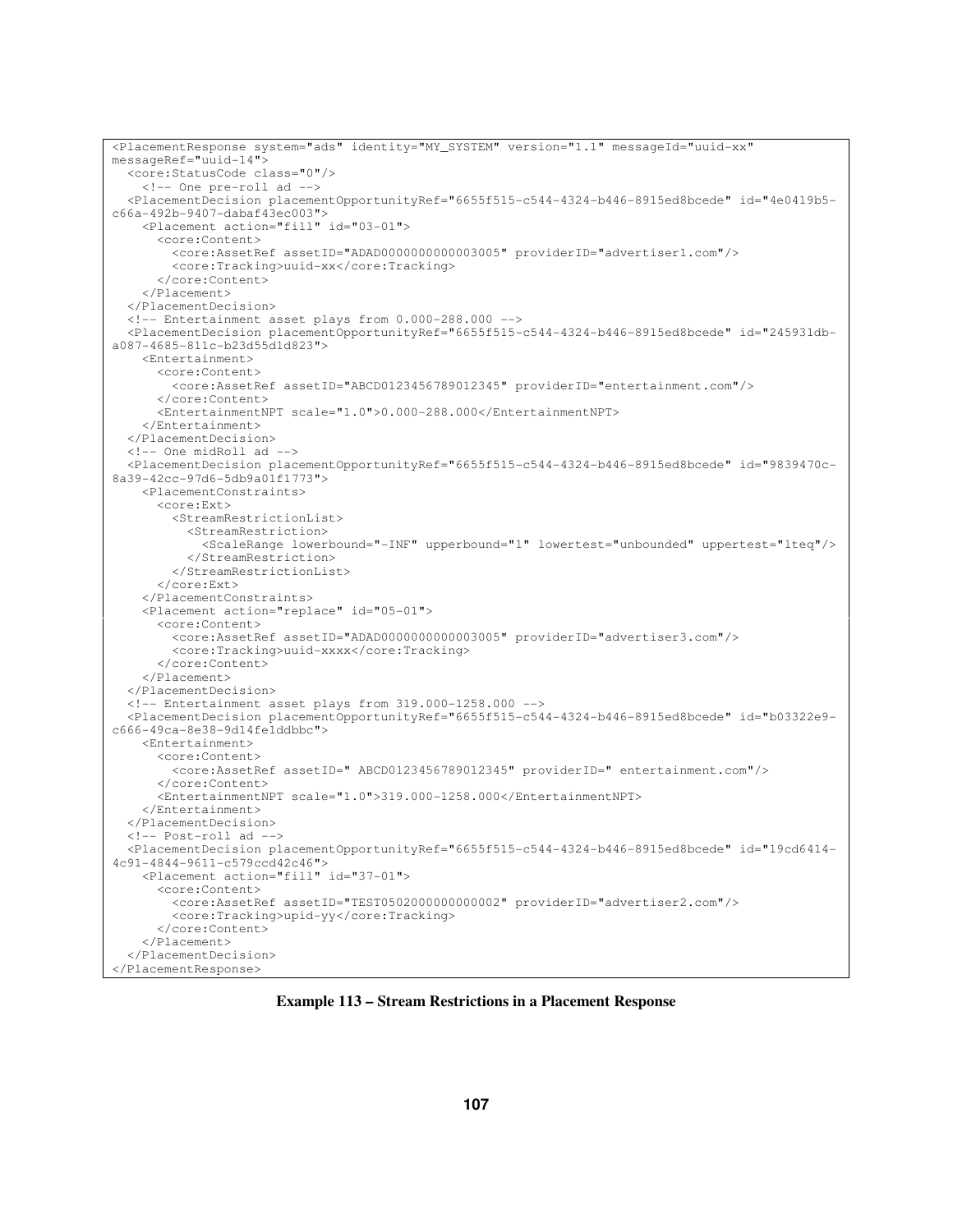Finally, Example 114 illustrates the Stream Restriction extensions within the Placement Request borrowed from Example 108. Here we also recommend extending the PlacementConstraints element as a child of the PlacementOpportunity.



**Example 114** 

## **9.5 Multiple Placement Opportunity Ownership**

Within a single entertainment asset, multiple placement opportunities may exist, and each of those opportunities could be filled by a different ADS. Also, a single PlacementOpportunity may be subdivided into many opportunities by creating multiple PlacementControl elements, and each of these subdivided opportunities can be serviced by different ADSs. Deciding which ADS receives the individual placement opportunities is multiple step process that requires coordination across the system. A common way to do this is with the Scope element, which is detailed in the figure below.



**Figure 89: Scope Element**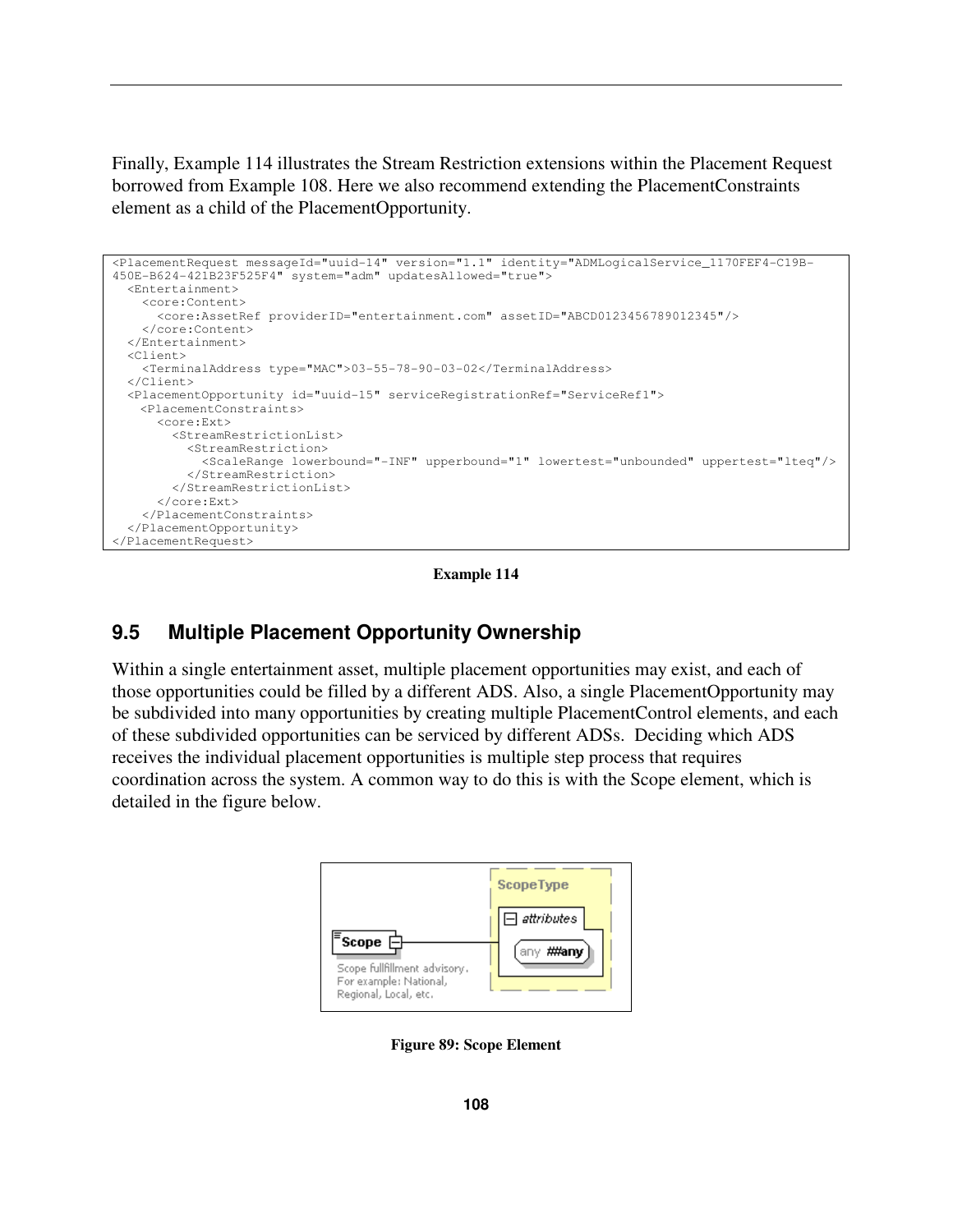The valid values for Scope are listed in the table below, taken from [SCTE130-3].

| Value              | <b>Description</b>                                                                                       |
|--------------------|----------------------------------------------------------------------------------------------------------|
| National           | Not regional or local.                                                                                   |
| Regional           | Not national or local.                                                                                   |
| Local              | Not national or regional.                                                                                |
| Provider           | Not distributor. See [SCTE35].                                                                           |
| <b>Distributor</b> | Not provider. See [SCTE35].                                                                              |
| .                  | Defined outside the scope of this specification and the value shall<br>start with the string "private:". |

### **Table 3: Values for Scope**

The following sections outline the steps required to set up and execute PlacementDecisions in a SCTE 130 environment that handles multiple ownership. Assume there exists two ADSs: a local ADS that is handling Local placement opportunities, and a national ADS that is handling National placement opportunities.

## **9.5.1 Registration**

First, the ADSs are required to register with the ADM for their respective Scopes. The Scope element resides in ADSRegistrationRequest/ServiceDesrcription/Service.

Local ADS:

```
<ADSRegistrationRequest messageId="uuid-132" version="1.1" system="localADS" 
identity="LocalADS"> 
   <ServiceDescription> 
    <SystemContext/> 
     <Service id="ServiceLocal"> 
      <Scope>Local</Scope> 
     </Service> 
   </ServiceDescription> 
   <core:Callout> 
   <core:Address>www.localads.com/allMessages</core:Address> 
   </core:Callout> 
</ADSRegistrationRequest>
```
### **Example 115**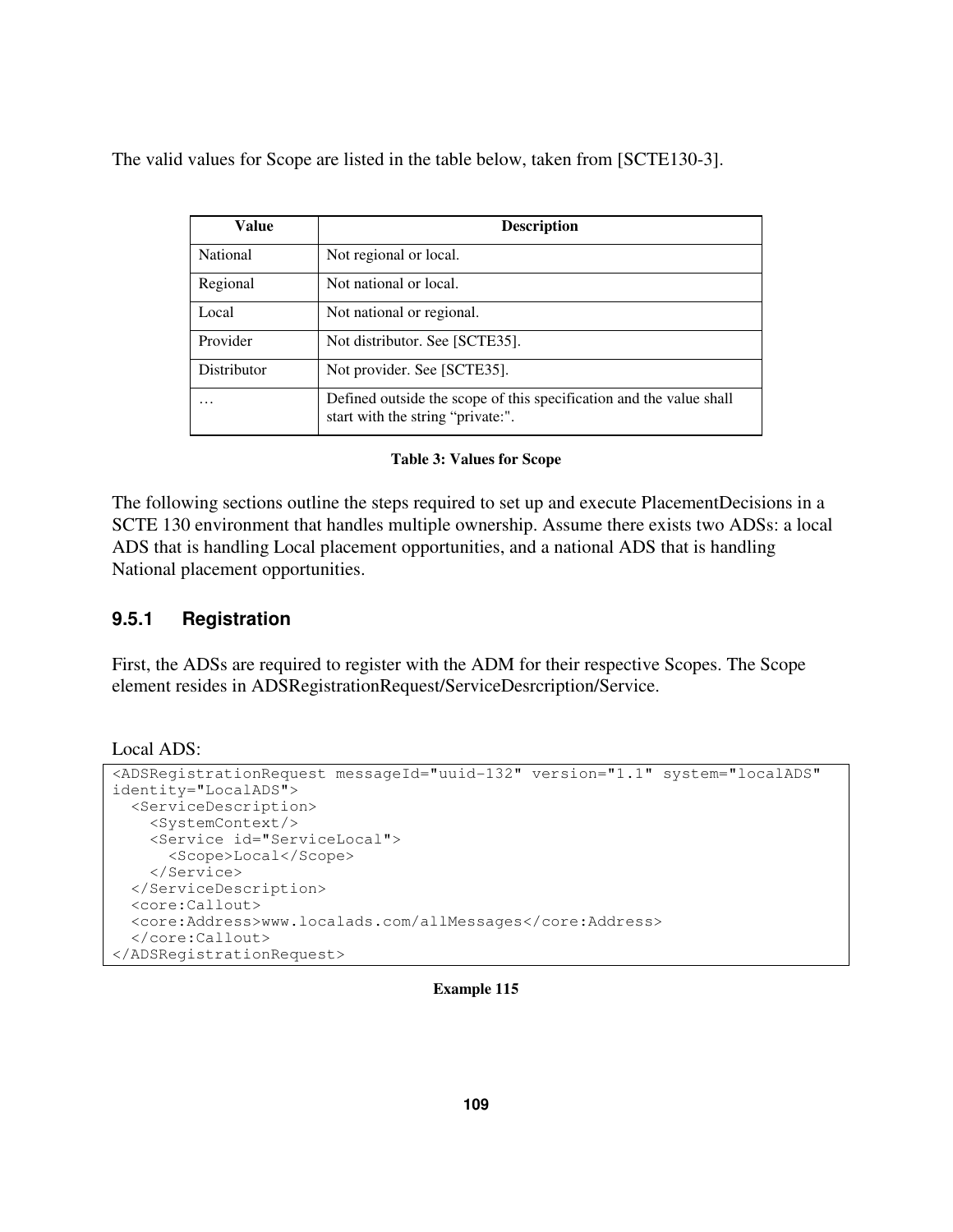National ADS:

```
<ADSRegistrationRequest messageId="uuid-133" version="1.1" 
system="nationalADS" identity="NationalADS"> 
   <ServiceDescription> 
     <SystemContext/> 
     <Service id="ServiceNational"> 
       <Scope>National</Scope> 
     </Service> 
   </ServiceDescription> 
   <core:Callout> 
   <core:Address>www.nationalads.com/allMessages</core:Address> 
   </core:Callout> 
</ADSRegistrationRequest>
```
### **Example 116**

With these registrations in its system, the ADM will direct any Local placement opportunities to the local ADS, and any National opportunities to the national ads.

### **9.5.2 Placement**

Now that the ADSs are registered with the ADM, it can begin to determine ownership and route PlacementRequests accordingly. The sequence diagram below shows placement messaging between the ADM and each ADS.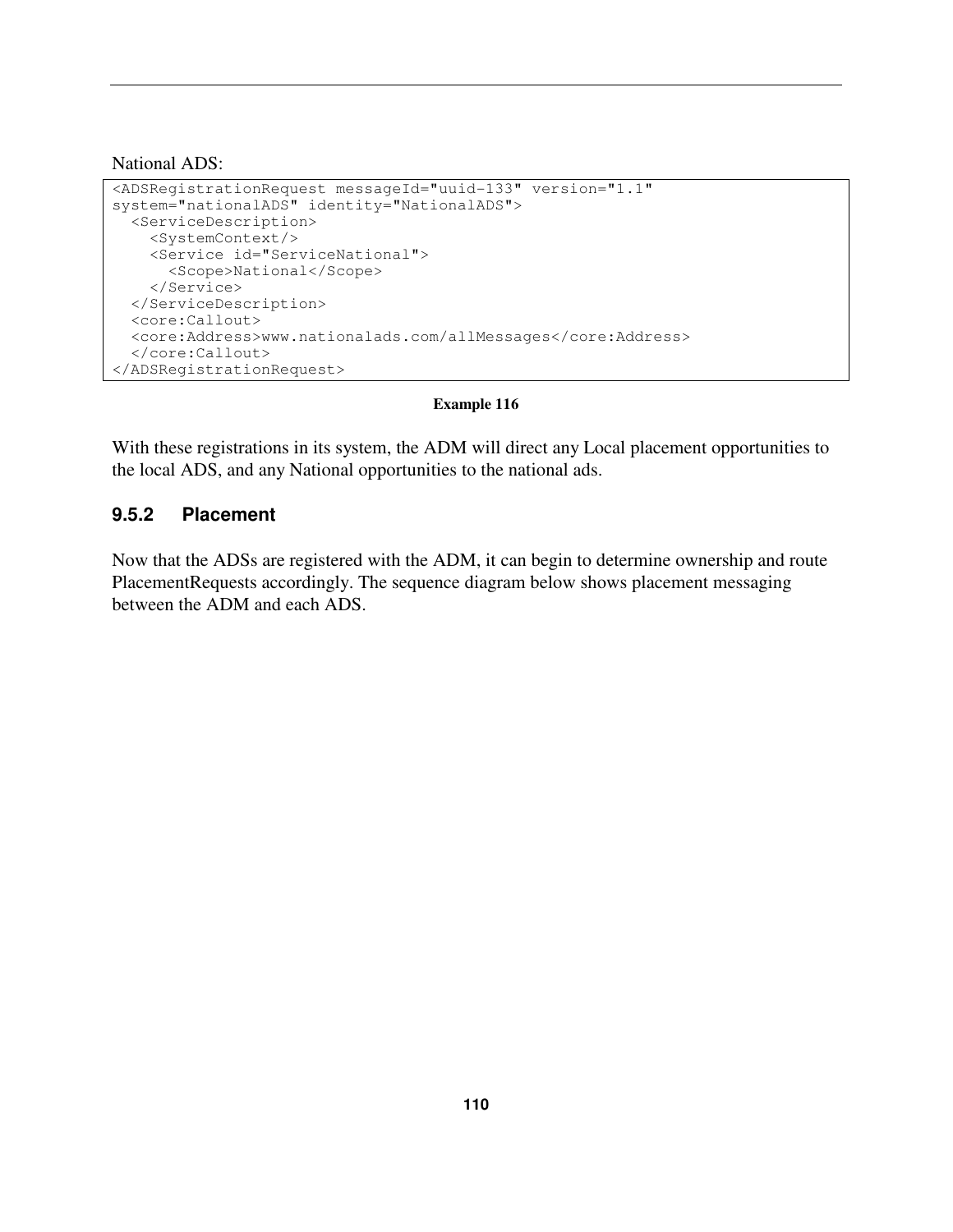

**Figure 90: Multiple Ownership Placement Messaging Sequence Diagram** 

## **9.5.2.1 POISQueryRequest/POISQueryResponse**

The ADM can query the POIS to determine if any placement opportunities exist in the content and in particular, the Scope of those placement opportunities.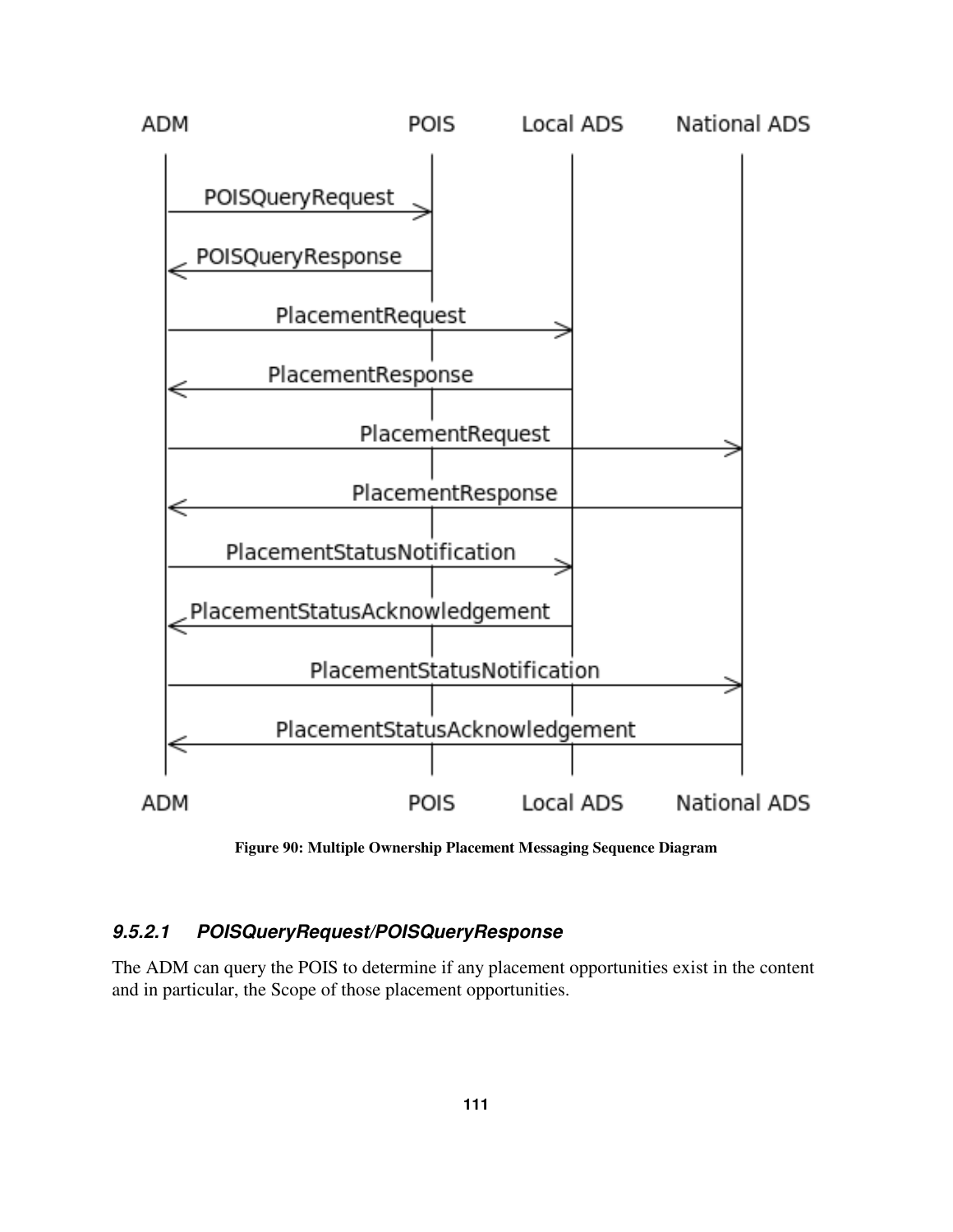

### **Figure 91: Multiple Ownership POIS Messaging**

Using BasicQueryFilters, the ADM can query for PlacementOpportunity information for a particular asset.

```
<POISQueryRequest messageId="uuid-134" system="POISClient" identity="40DA910E-
01AF-5050-C7EA-5D7B4A475757" version="1.0"> 
       <gis:Query queryId="pois-98765" expandOutput="true" 
uniqueQualifierNameRef="P3-PODM"> 
             <gis:ServiceDataModel>"http://www.scte.org/schemas/130-
3/2008a/adm/podm"</gis:ServiceDataModel> 
             <gis:BasicQueryFilter> 
                    <gis:BasicFilterElement value="ABCD0123456789012345" 
name="assetId"/> 
             </gis:BasicQueryFilter> 
             <gis:BasicQueryFilter> 
                    <gis:BasicFilterElement value="entertainment.com" 
name="providerId"/> 
             </gis:BasicQueryFilter>
       </gis:Query> 
</POISQueryRequest>
```
### **Example 117**

The POIS then responds with a POISQueryResponse that includes all of the metadata it has for the queried content. In this response, the ADM learns that two placement opportunities exist, one with a Local PlacementOpportunity, the other a National.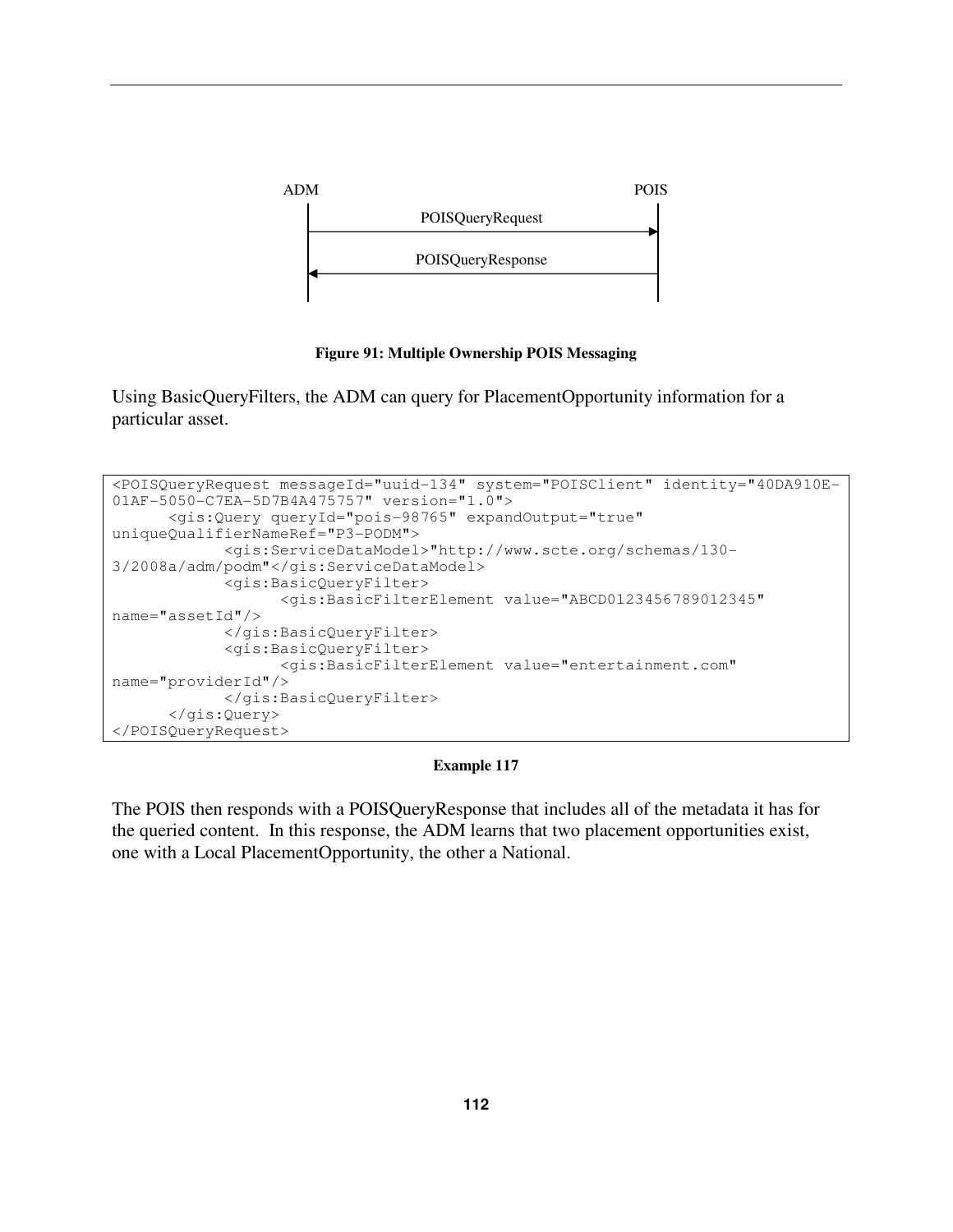```
<POISQueryResponse version="1.1" messageId="uuid-135" messageRef="uuid-134" 
system="POISServer" identity="50DA910E-01AF-5050-C7EA-5D7B4A475759"> 
       <core:StatusCode class="0"/> 
       <gis:QueryResult resultSetSize="1" queryRef="pois-98765"> 
              <podm:PODMBasicQueryResult> 
                    <podm:PlacementOpportunityV2 serviceRegistrationRef="-" 
id="uuid-136"> 
                          <adm:Entertainment> 
                                 <core:Content> 
                                       <core:AssetRef 
providerID="entertainment.com" assetID="ABCD0123456789012345"/> 
                                 </core:Content> 
                          </adm:Entertainment> 
                          <adm:OpportunityBinding opportunityType="preRoll" 
opportunitiesExpected="2" opportunityNumber="1"/> 
                          <podm:OpportunityConstraintsV2> 
                                 <core:AdType>30-Second-Spot</core:AdType> 
                                 <core:Duration>PT30S</core:Duration> 
                                 <adm:Scope>Local</adm:Scope> 
                          </podm:OpportunityConstraintsV2> 
                    </podm:PlacementOpportunityV2> 
                    <podm:PlacementOpportunityV2 serviceRegistrationRef="-" 
id="uuid-137"> 
                          <adm:Entertainment> 
                                 <core:Content> 
                                       <core:AssetRef 
providerID="entertainment.com" assetID="ABCD0123456789012345"/> 
                                 </core:Content> 
                          </adm:Entertainment> 
                          <adm:OpportunityBinding opportunityType="postRoll" 
opportunitiesExpected="2" opportunityNumber="2"/> 
                          <podm:OpportunityConstraintsV2> 
                                 <core:AdType>30-Second-Spot</core:AdType> 
                                 <core:Duration>PT30S</core:Duration> 
                                 <adm:Scope>National</adm:Scope> 
                          </podm:OpportunityConstraintsV2> 
                    </podm:PlacementOpportunityV2> 
              </podm:PODMBasicQueryResult> 
       </gis:QueryResult> 
</POISQueryResponse>
```
### **Example 118**

Each of the placement opportunities in the POISQueryResponse will correspond to a different PlacementRequest, with each being sent to a different ADS.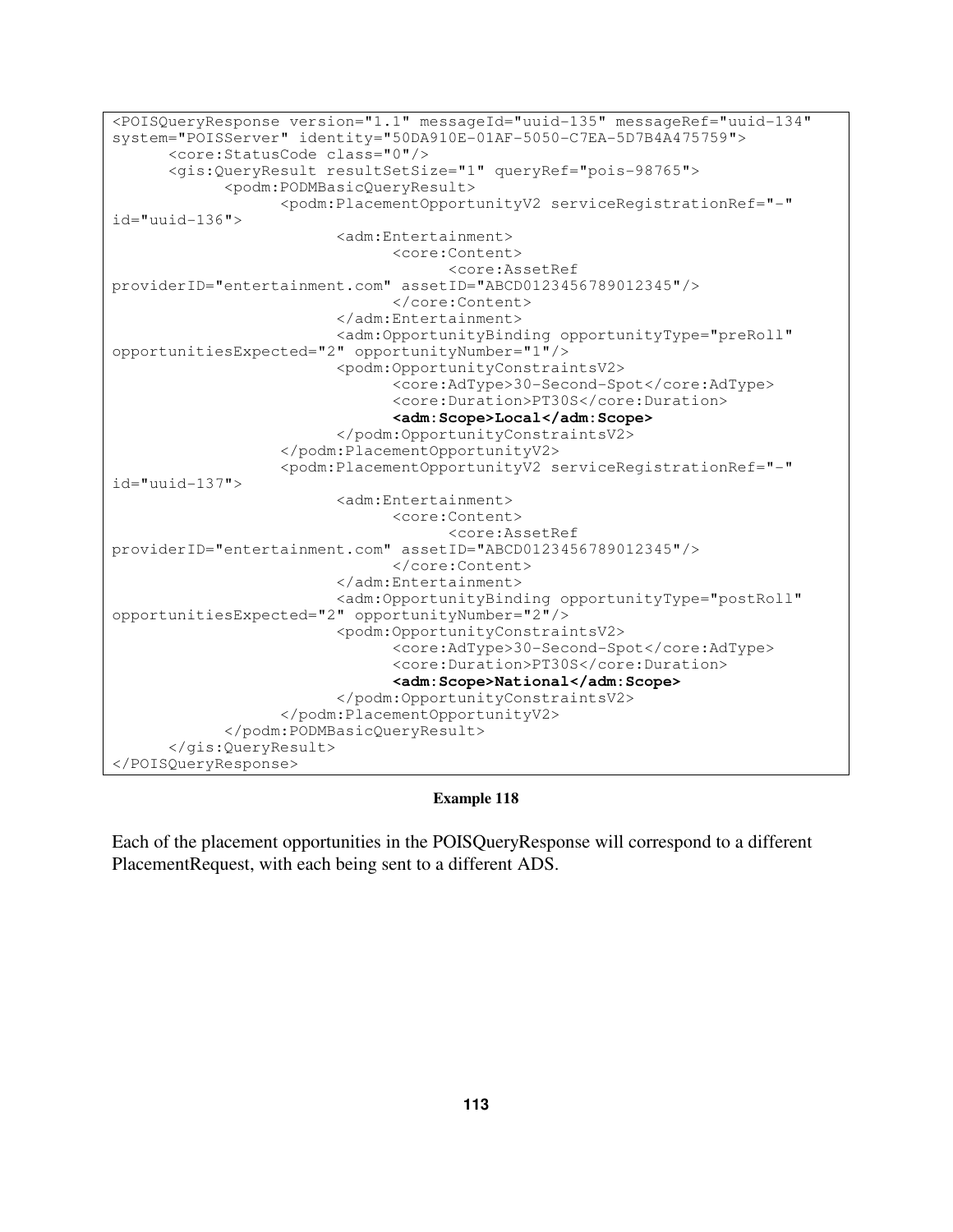## **9.5.2.2 PlacementRequest**



**Figure 92: Multiple Ownership Placement Messaging** 

Now the ADM can construct PlacementRequests for each PlacementOpportunity to send to their respective ADSs.

Local ADS:

| <placementrequest <="" identity="ADM" messageid="uuid-138" th="" version="1.1"></placementrequest> |  |
|----------------------------------------------------------------------------------------------------|--|
| system="ADM" updatesAllowed="false">                                                               |  |
| $\epsilon$ Entertainment>                                                                          |  |
| <core:content></core:content>                                                                      |  |
| <core:assetref <="" providerid="entertainment.com" td=""></core:assetref>                          |  |
| assetID="ABCD0123456789012345"/>                                                                   |  |
|                                                                                                    |  |
|                                                                                                    |  |
| <placementopportunity id="uuid-136" serviceregistrationref="LocalService"></placementopportunity>  |  |
| <opportunitybinding opportunitytype="preRoll"></opportunitybinding>                                |  |
| <opportunityconstraints></opportunityconstraints>                                                  |  |
| <scope>Local</scope>                                                                               |  |
|                                                                                                    |  |
| <placementcontrol action="fill" id="uuid-139"></placementcontrol>                                  |  |
| <opportunityconstraints></opportunityconstraints>                                                  |  |
| <core:duration>PT30S</core:duration>                                                               |  |
|                                                                                                    |  |
|                                                                                                    |  |
|                                                                                                    |  |
|                                                                                                    |  |

**Example 119**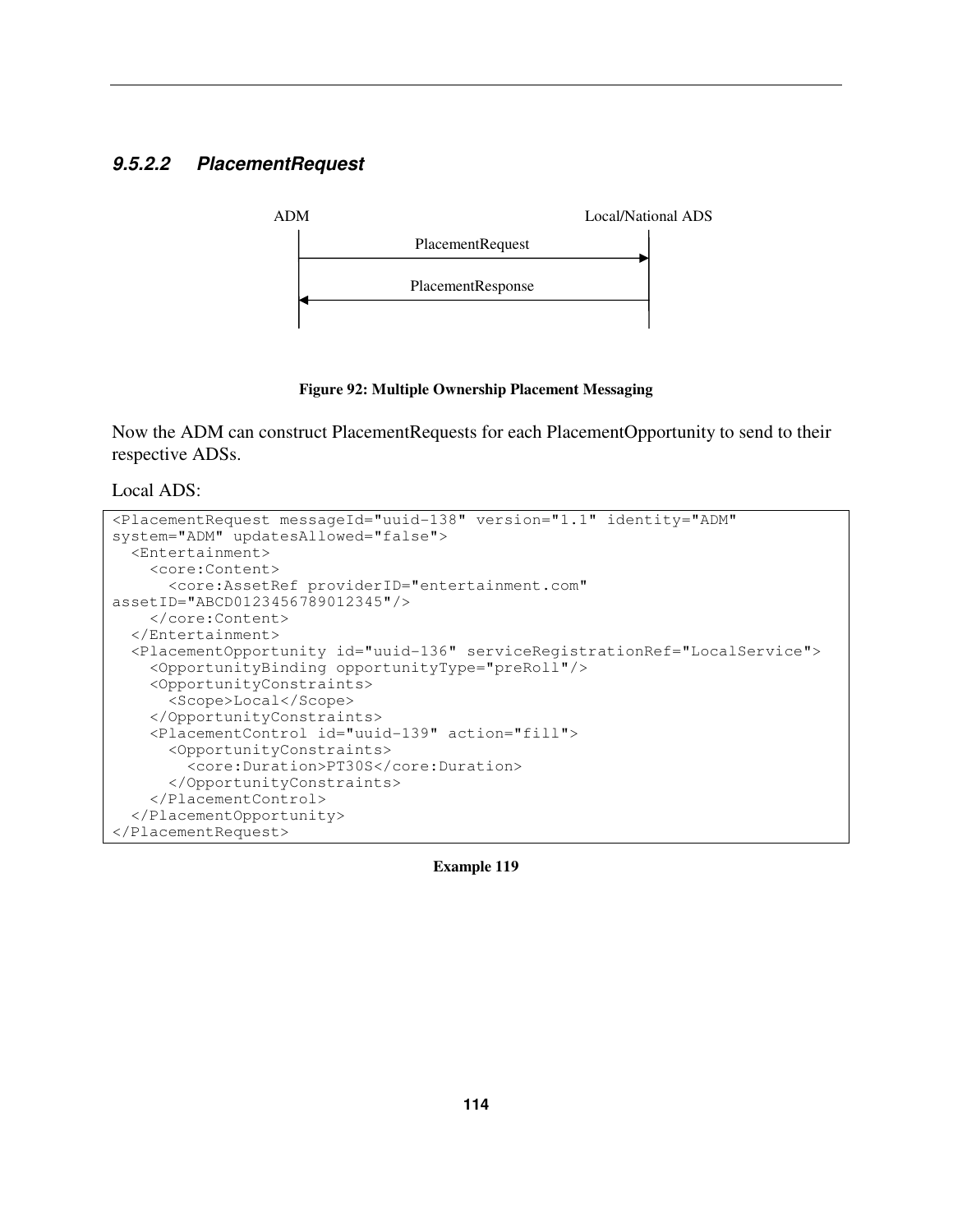National ADS:

```
<PlacementRequest messageId="uuid-140" version="1.1" identity="ADM" 
system="ADM" updatesAllowed="false"> 
   <Entertainment> 
     <core:Content> 
       <core:AssetRef providerID="entertainment.com"
assetID="ABCD0123456789012345"/> 
     </core:Content> 
   </Entertainment> 
   <PlacementOpportunity id="uuid-137" 
serviceRegistrationRef="NationalService"> 
     <OpportunityBinding opportunityType="postRoll"/> 
     <OpportunityConstraints> 
       <Scope>National</Scope> 
     </OpportunityConstraints> 
     <PlacementControl id="uuid-141" action="fill"> 
       <OpportunityConstraints> 
         <core:Duration>PT30S</core:Duration> 
       </OpportunityConstraints> 
     </PlacementControl> 
   </PlacementOpportunity> 
</PlacementRequest>
```
#### **Example 120**

Both messages could be sent concurrently, since there are no dependencies between them. Once both PlacementResponses have been returned to the ADM, the ADM is responsible for aggregating the PlacementDecision data and instructing the VOD back office to play the content.

## **9.5.2.3 PlacementStatusNotification**



**Figure 93: Multiple Ownership PSN Messaging** 

After the VOD session has completed, trick mode data is required to be propagated to the respective ADSs. Like with the PlacementRequest, the ADM will construct two separate PlacementStatusNotifications, one for each ADS, containing only play data from the Placement it was responsible.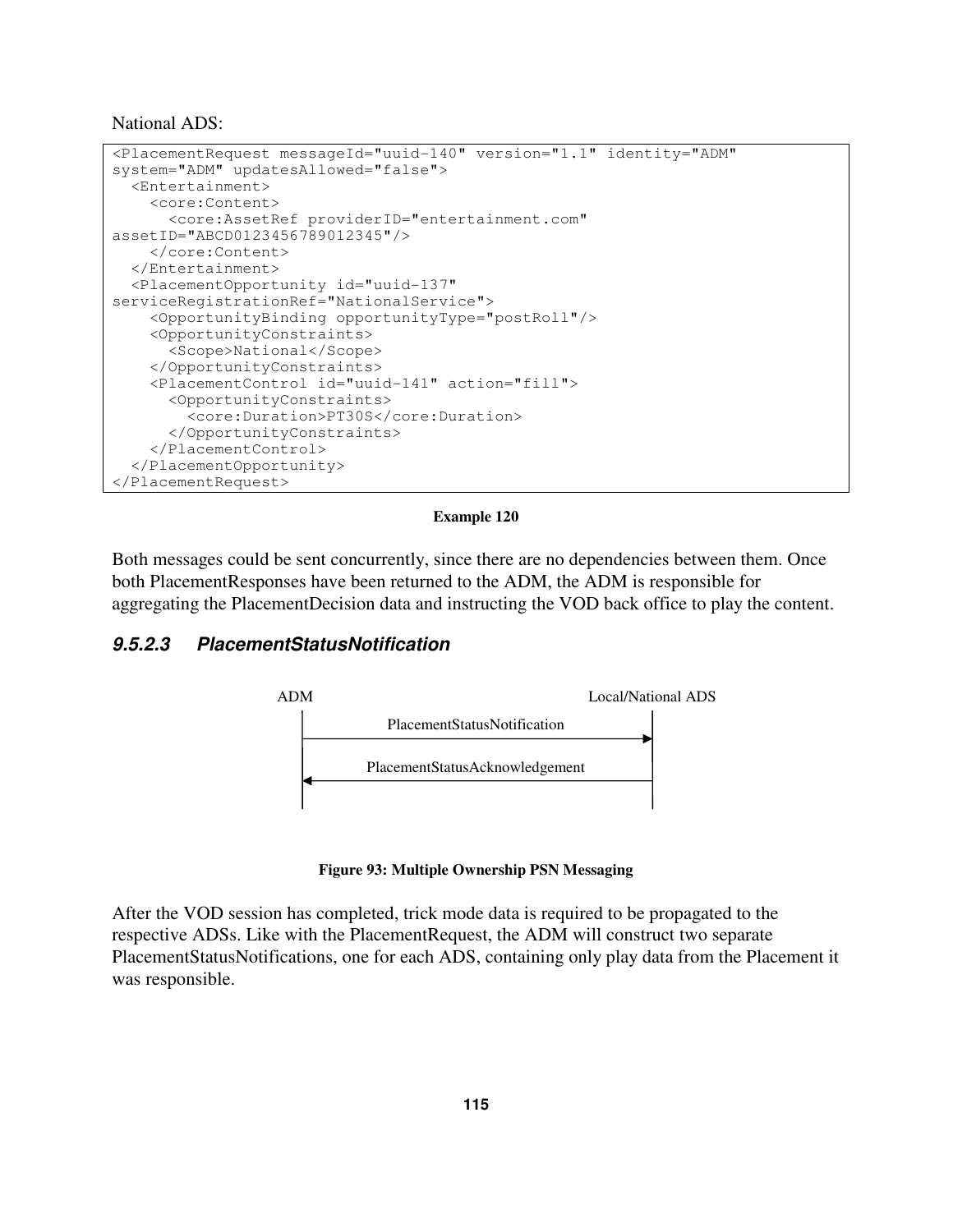## **9.6 Extension**

### **9.6.1 Ext**

From [SCTE130-2]:

The Ext (extensibility) element allows zero or more elements from any namespace to be included. This element facilitates expansion, customization, and extensibility of the specification. Encapsulating elements from external namespaces into a single element allows filters, transforms, and other operations to be applied easily.



### **Figure 94: Ext Element**

Virtually all complex Elements in the SCTE 130 schemas contain the Ext Element to allow for extension. A common use case for the Ext element has to do with stream restrictions for ad placements. The example in section 9.4 demonstrates and discusses such a usage of the Ext Element. Both the ADM and ADS are required to implement the stream restriction for it to work properly.

### **9.6.2 ##any**

From [SCTE130-2]:

When describing concrete XML schemas, an element wildcard  $(\langle xsd:any \rangle)$  is represented by the notation ##any. The ##any element refers to all namespaces including the namespace defined by this document. Any SCTE 130 or alternative namespace element may be included.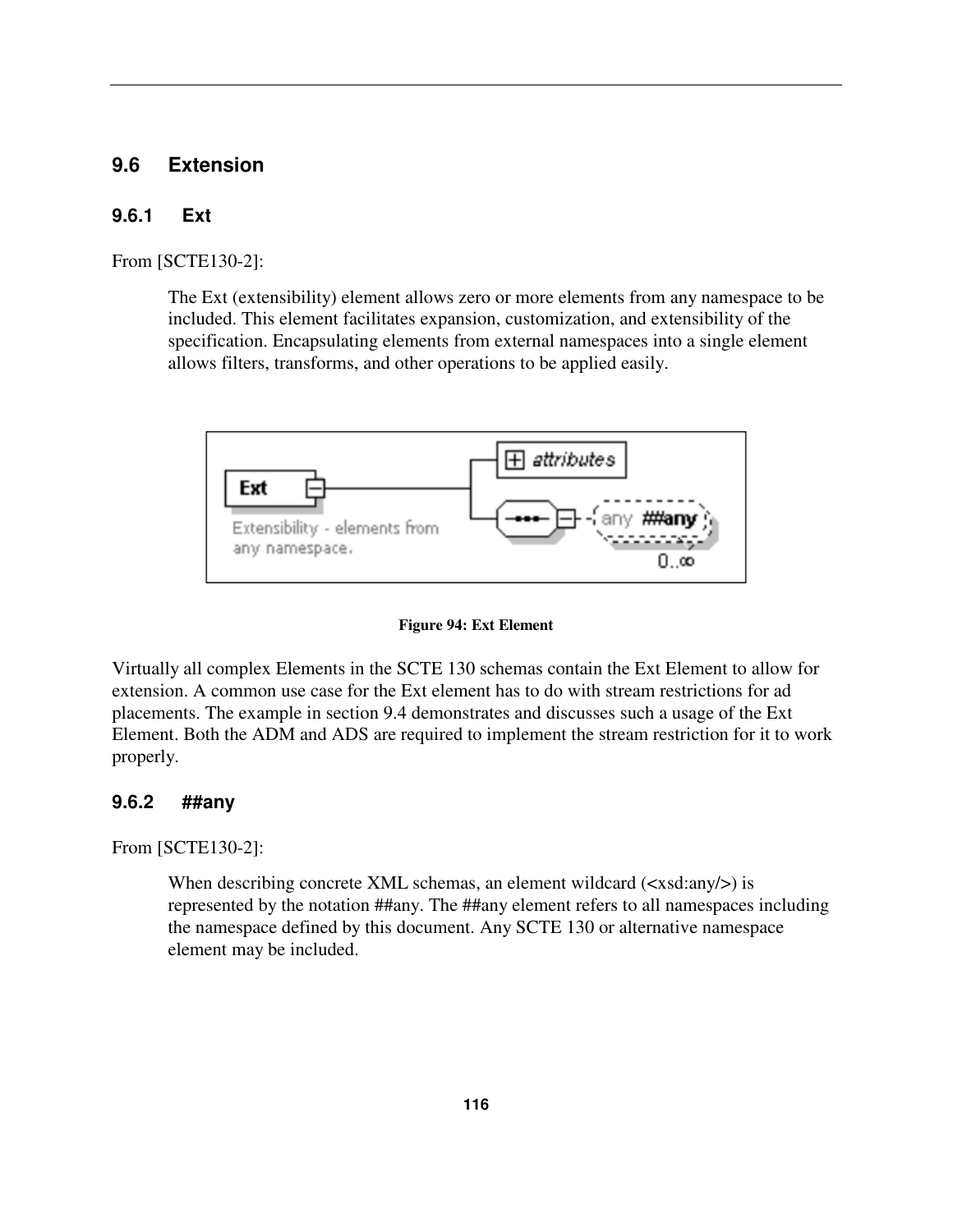Like the Ext element, ##any is meant to facilitate expansion, customization, and extensibility of the standard, and both the client and server are required to implement the extension for it to properly work. The example below shows a Placement element with a custom @someOtherId attribute added to the Placement element. The contents of the PlacementConstraints have been omitted for brevity.

```
<Placement id="uuid-145" action="fill" placementControlRef="uuid-146" someOtherId="id12345"> 
   <core:Content> 
    <core:AssetRef providerID="adsrus.com" assetID="ZXYW0123456789012345"/> 
     <core:Tracking>uuid-147</core:Tracking> 
   </core:Content> 
  <PlacementConstraints> 
 … 
   </PlacementConstraints> 
</Placement>
```
#### **Example 121**

## **9.7 Substitution**

While [SCTE130-3] explains the mechanics of substitution, the use cases for it are not immediately obvious. Suppose an Intermediary is sitting between an ADM that does not support PODM, and an ADS that does. The Intermediary then receives a PlacementRequest from the ADM with one PlacementOpportunity. The Intermediary then queries the POIS to determine if any additional placement opportunities exist. Any placement opportunities received from the POIS will be PlacementOpportunityV2. The Intermediary can take all three placement opportunities and combine them in a single PlacementRequest before sending it to the ADS. In addition, the Intermediary has substituted an OpportunityConstraintsV2 into the PlacementOpportunity submitted by the ADM. This substitution allows the Intermediary the ability to provide additional data via the expanded OpportunityConstraintsV2 Element.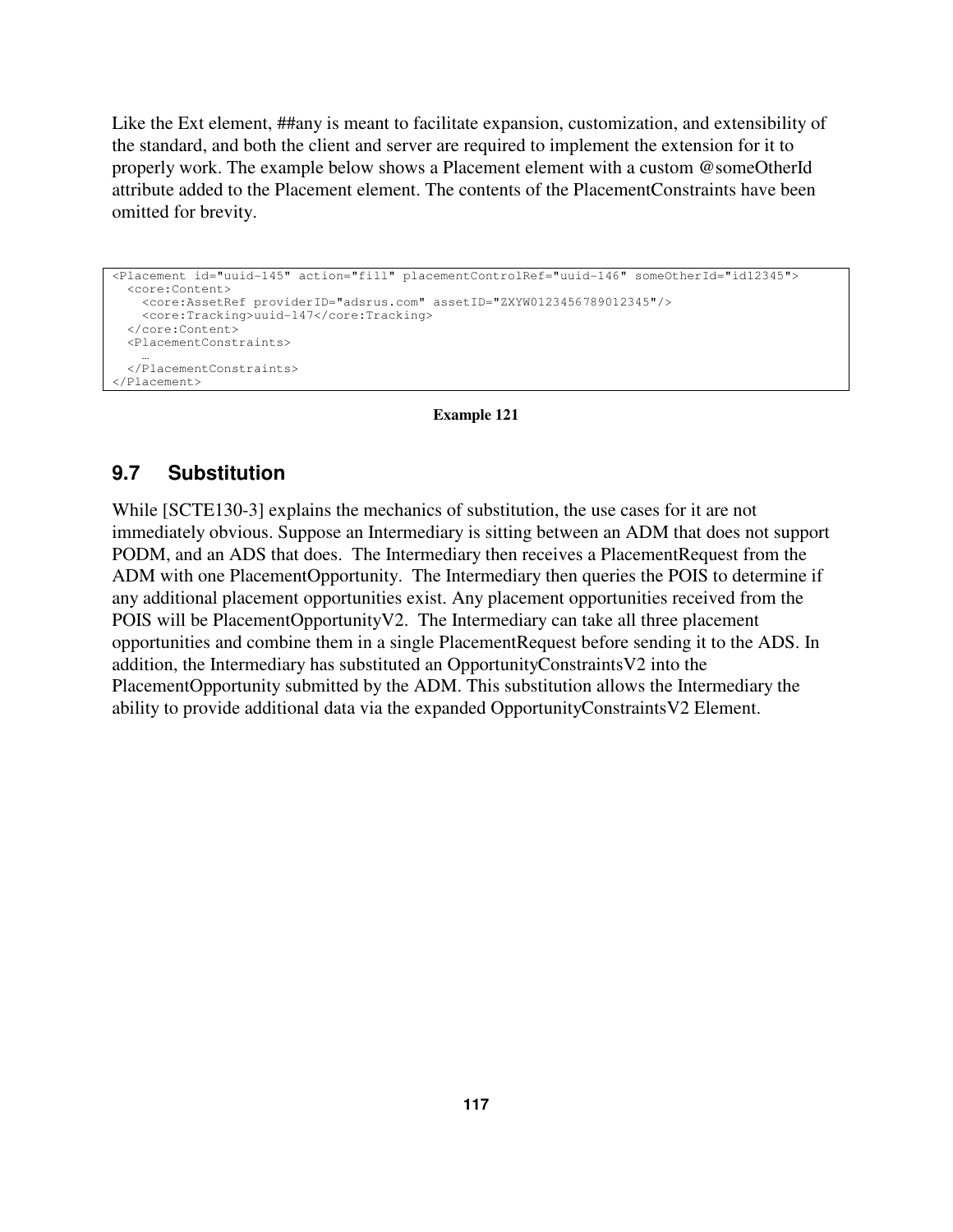```
<PlacementRequest messageId="uuid-148" version="1.1" identity="ADMLogicalService_1170FEF4-C19B-
450E-B624-421B23F525F4" system="adm" updatesAllowed="false"> 
    <!--System context supplies information such as session identification, etc.--> 
    <SystemContext> 
     <Session>SessionID1</Session> 
    </SystemContext> 
    <!--Entertainment content reference.--> 
    <Entertainment> 
     <core:Content> 
       <core:AssetRef providerID="moviecompany.com" assetID="MVIE0123456789012345"/> 
     </core:Content> 
    </Entertainment> 
    <Client> 
     <!--The Client element contains the targeting information.--> 
 <TerminalAddress type="MAC">01-02-03-04-05-06</TerminalAddress> 
 <TargetCode key="ZipPlus4">12345-6789</TargetCode> 
     <TargetCode key="Gender">Male</TargetCode> 
    </Client> 
    <podm:PlacementOpportunityV2 id="uuid-149" 
serviceRegistrationRef="RegisteredServiceMatchRef1"> 
     <OpportunityBinding opportunityType="preRoll" opportunityNumber="1" 
opportunitiesExpected="3"/> 
     <podm:OpportunityConstraintsV2> 
       <DesiredDuration>PT60S</DesiredDuration> 
       <Scope>National</Scope> 
       <podm:Interactive name="BadMamboJamboInteractiveContent"> 
         <core:Ext> 
           <core:Content> 
              <core:AssetRef providerID="mambo.com" assetID="MAMB0334455667788991"/> 
           </core:Content> 
         </core:Ext> 
       </podm:Interactive> 
     </podm:OpportunityConstraintsV2> 
    </podm:PlacementOpportunityV2> 
    <podm:PlacementOpportunityV2 id="uuid-150" 
serviceRegistrationRef="RegisteredServiceMatchRef2"> 
    <OpportunityBinding opportunityType="midRoll" opportunityNumber="2" 
opportunitiesExpected="3"/> 
     <OpportunityConstraints> 
       <MaxDuration>PT31S</MaxDuration> 
       <MinDuration>PT29S</MinDuration> 
       <DesiredDuration>PT30S</DesiredDuration> 
       <Scope>Local</Scope> 
     </OpportunityConstraints> 
    </podm:PlacementOpportunityV2> 
    <PlacementOpportunity id="uuid-151" serviceRegistrationRef="RegisteredServiceMatchRef3"> 
     <OpportunityBinding opportunityType="postRoll" opportunityNumber="3" 
opportunitiesExpected="3"/> 
    <podm:OpportunityConstraintsV2> 
       <MaxDuration>PT60S</MaxDuration> 
       <MinDuration>PT5S</MinDuration> 
       <DesiredDuration>PT10S</DesiredDuration> 
       <Scope>Local</Scope> 
     </podm:OpportunityConstraintsV2> 
    </PlacementOpportunity> 
</PlacementRequest>
```
**Example 122** 

## **9.8 PlayData Variations**

Within the PlacementStatusNotification message, play data can be represented in a variety of ways, at the discretion of the ADM. The ways these Events can be represented within the PlayData element are covered in detail in Section 14.33.2 (PlayData Element Examples) of [SCTE130-3], but the reasons why an ADM may choose each approach are not explained.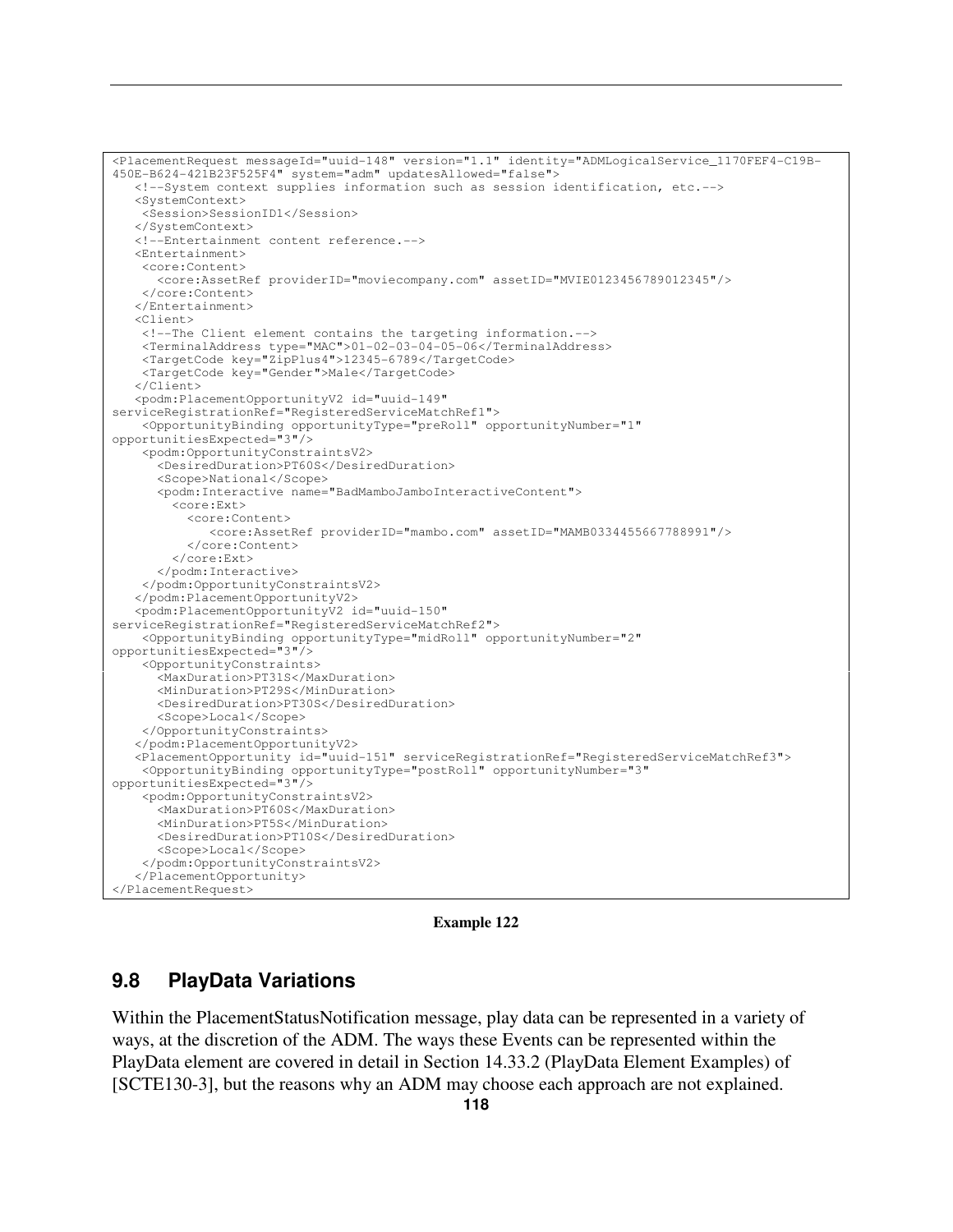When doing simple VOD and only receiving Events from a single source at the end of a viewing session, it may make sense to use the

PlacementStatusNotification/PlayData/EntertainmentScopedEvents or

PlacementStatusNotification/PlayData/SpotScopedEvents. If an ADM receives Events from multiple sources, or the Events trickle in and are not obtained all at once, it may make sense for the ADM to use the outer Events structure, PlacementStatusNotification/PlayData/Events. Ultimately, the ADM can relay Event information to the ADS in either fashion, regardless of circumstances.

# **9.9 Service Monitoring and Recovery**

There are several techniques a SCTE 130 service can use to monitor the other systems they interact with and recover gracefully from failures.

# **9.9.1 ServiceCheckRequest**

The ServiceCheckRequest is a versatile message that can be used by any SCTE 130 service to verify endpoints and monitor a service's availability. For example, an ADM may use a ServiceCheckRequest on a set interval to verify that an ADS is still online, and throw an alert or stop sending PlacementRequests if it fails to respond, and resume when it successfully responds.

# **9.9.2 ListADSRegistrationRequest**

For an ADS attempting to monitor an ADM, this is slightly more complicated. Availability is not the ADS's only concern, but state (registrations) as well. With respect to placement decision messaging, the ADS is a completely reactive service—once it registers with the ADM, it only responds to PlacementRequests and receives PlacementStatusNotifications. If an ADS did not receive a PlacementRequest for a period of time, it has no way of knowing if this is due to a failure in the ADM, or simply a low volume period with no placement opportunities. In order to ensure that the ADM has not failed in some fashion, the ADS may verify that the ADM still has its registration information by polling it with a ListADSRegistrationRequest on a set interval or after a period of inactivity.

If at some point an ADS fails to find its registration listed in a ListADSRegistrationRequest, it should re-register with the ADM. The ADS does not have to use the @resend attribute during the registration but how this effects outstanding PlacementStatusNotifications is implementation specific and outside the scope of this document.